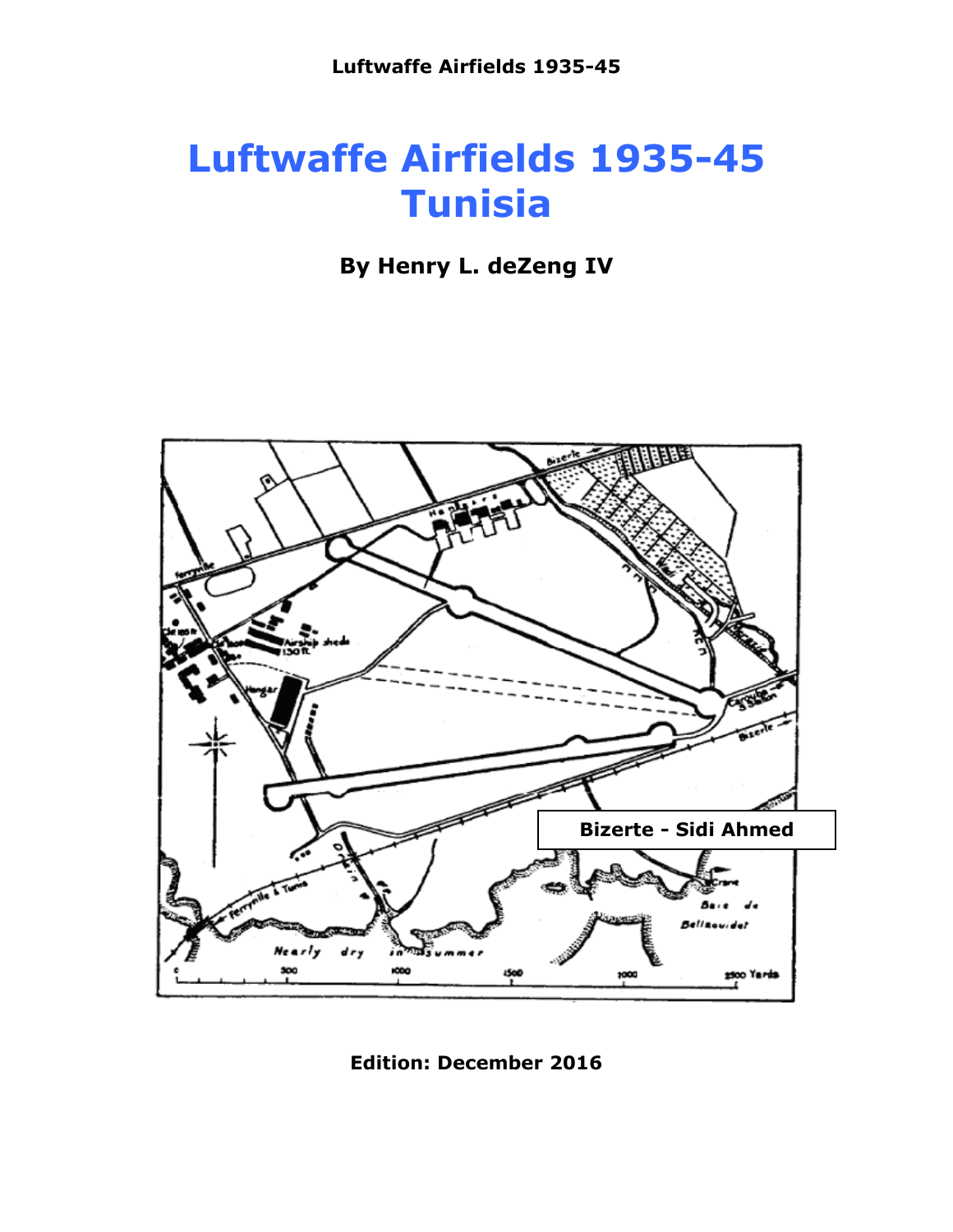#### **Luftwaffe Airfields 1935-45**

#### *Copyright © by Henry L. deZeng IV (Work in Progress). (1st Draft 2016)*

*Blanket permission is granted by the author to researchers to extract information from this publication for their personal use in accordance with the generally accepted definition of fair use laws. Otherwise, the following applies:*

*All rights reserved. No part of this publication, an original work by the authors, may be reproduced, stored in or introduced into a retrieval system, or transmitted, in any form, or by any means (electronic, mechanical, photocopying, recording or otherwise), without the prior written permission of the author. Any person who does any unauthorized act in relation to this publication may be liable to criminal prosecution and civil claims for damages.*

*This information is provided on an "as is" basis without condition apart from making an acknowledgement of authorship.*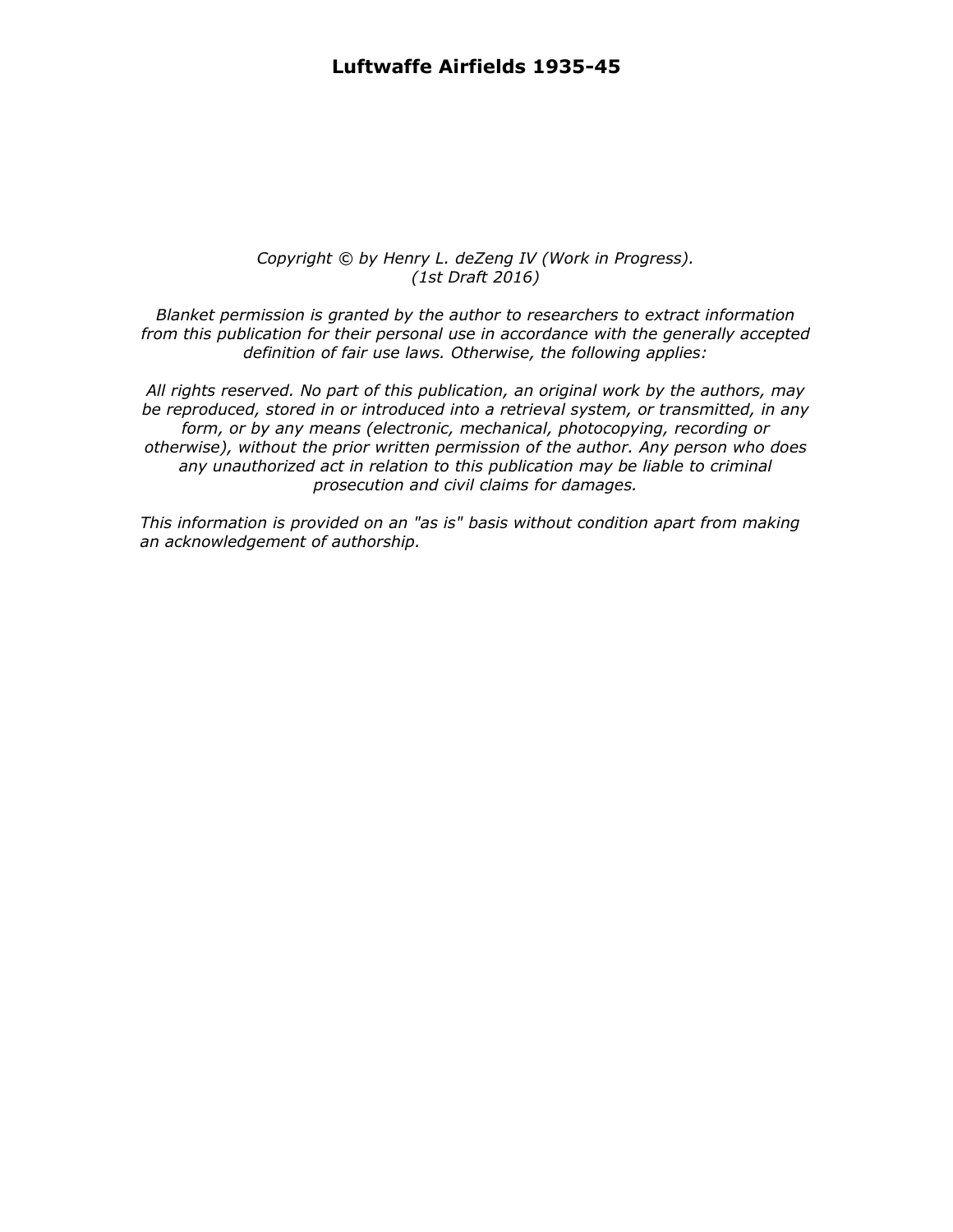## **Airfields** Tunisia

### **Introduction**

### Conventions

1. For the purpose of this reference work, "Tunisia" means the borders that existed on 8 November 1942, the date of the Operation *Torch* landings by the Allies in Morocco and Algeria. 2. All place name spellings are as they appear in wartime German, French and Allied documents with the addition of alternate spellings where known, these mainly being transliterated spellings from Arabic. Although considerable care has been taken to avoid duplication due to different names for the same landing ground, a few duplicates may still exist.

3. It is strongly recommended that researchers use the search function because each airfield and place name has alternate spellings, sometimes 3 or 4. A search is best done by downloading this .pdf document and then performing the search.

4. See the General Introduction for matters concerning other conventions such as format, limitations of data, abbreviations, glossary, sources, etc. It should be noted that there are two abbreviations used more extensively in this monograph than in the others in this series, namely LG for landing ground and ELG for emergency landing ground.

### Preface

Tunisia was a French colony when the Allies began advancing toward its western borders from Algeria in mid-November 1942. The French had a small number of airfields and landing grounds in country but none were developed with the exception of Tunis – El Aouina, Bizerte – Sidi Ahmed and perhaps one or two others. The rest were primitive landing grounds without runways and infrastructure of any sort along with emergency landing grounds that were little more than open terrain that were marked on maps. Accordingly, most of the Allied air attacks during November and December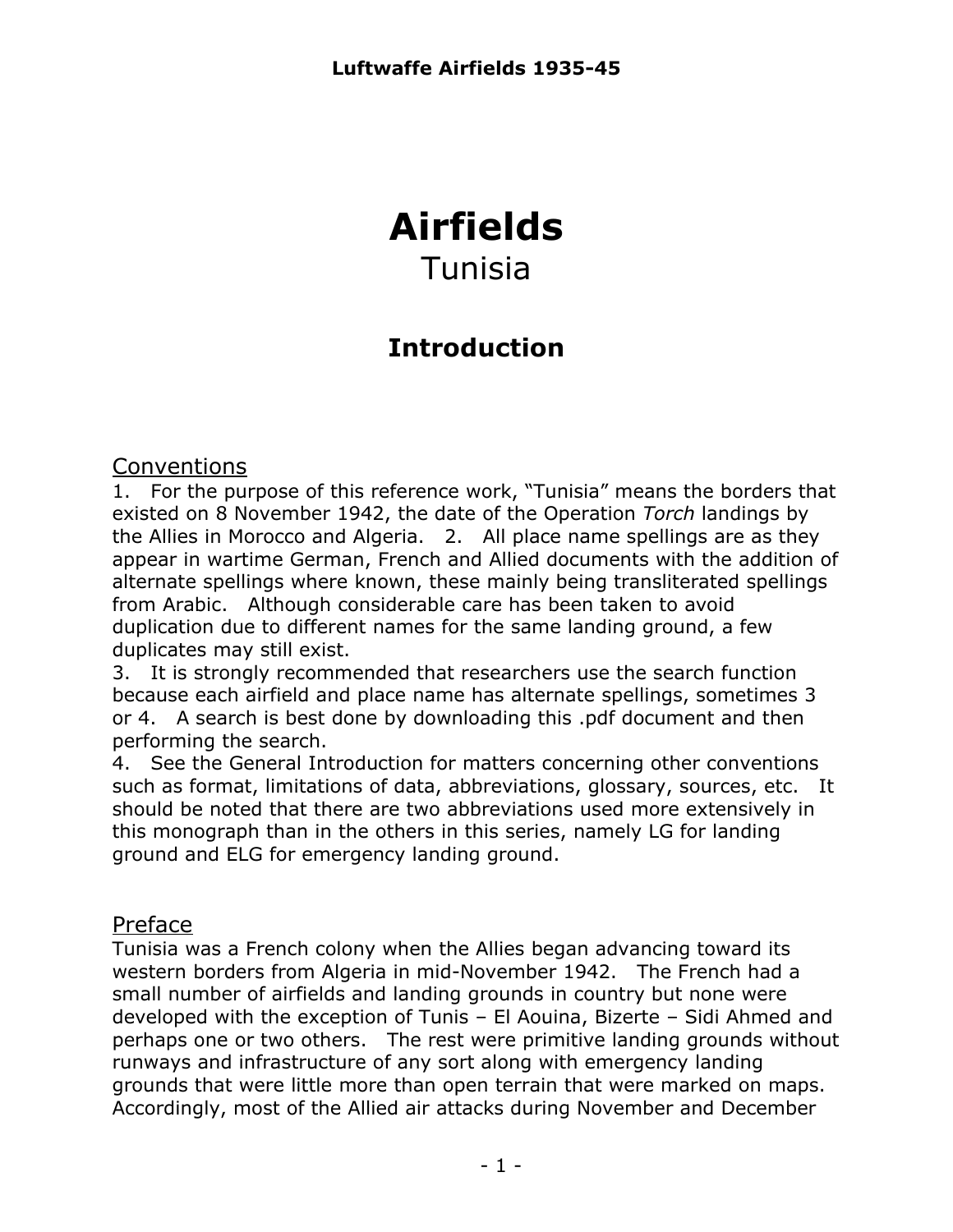1942 were focused on shipping, the docks at Bizerte and Tunis and the coastal railway line from Sousse south to Gabes. The only Axis airfields in Tunisia that received much attention were the two mentioned above, Sidi Ahmed and El Aouina.

By the beginning of 1943, both sides had transported enough personnel, equipment and supplies into the theater to address the need for additional airfields. The 6 months of fighting in Tunisia ended with the Axis surrender on 12 May 1943 which left this small country with several hundred emergency landing grounds, landing grounds, airfields, field airstrips, auxiliary airstrips, satellites and dispersal fields that had been built and used by French, German, Italian, British and American air forces, all in an incredibly short period of time. Accordingly, this monograph lists all but a few of them for the purpose of providing a more thorough coverage and avoiding confusion as they changed hands or came into existence.

Describing airfields in Tunisia is problematic because of the nature of much of the terrain, at least that part without mountains. The ground was generally level and hard-packed so often aircraft could land and take off from any place that looked suitable. Of the 282 airfields, landing grounds and airstrips identified in Tunisia by 28 November 1943, those few not listed here were too insignificant and void of activity to merit mention.

Basically, the Luftwaffe only based units at a few of the available airfields and landing grounds in Tunisia due mainly to the logistical constraints of having to bring in aviation fuel, munitions and other supplies from Italy which exposed them to constant air and naval attack with heavy losses. The assets were just not available to stock more than a few air bases. Some others were used as advanced LGs by small contingents of aircraft while a few others were used during the day with the aircraft flying back to home base at dusk.

By 20 April, in an effort to hide and disperse its dwindling force, the Luftwaffe was shuffling its aircraft among 25+ landing grounds it had built in a 90º arc with a 40 to 60 km radius between due W of Tunis and due N of Tunis that included Bizerte. Rarely did an aircraft spend more than 12 to 15 hours at any one landing ground.

On 7 May, Generalmajor Karl Köchy, the commander of Regional Airfield Command 5/XIII (trop) that was responsible for all airfields in northern Tunisia, ordered them abandoned and all staff to flee at their discretion.

On the Allied side, apart from the Souk el Arba, Souk el Khemis, Thelepte, Sbeitla and Gafsa complexes and landing grounds, there were no Allied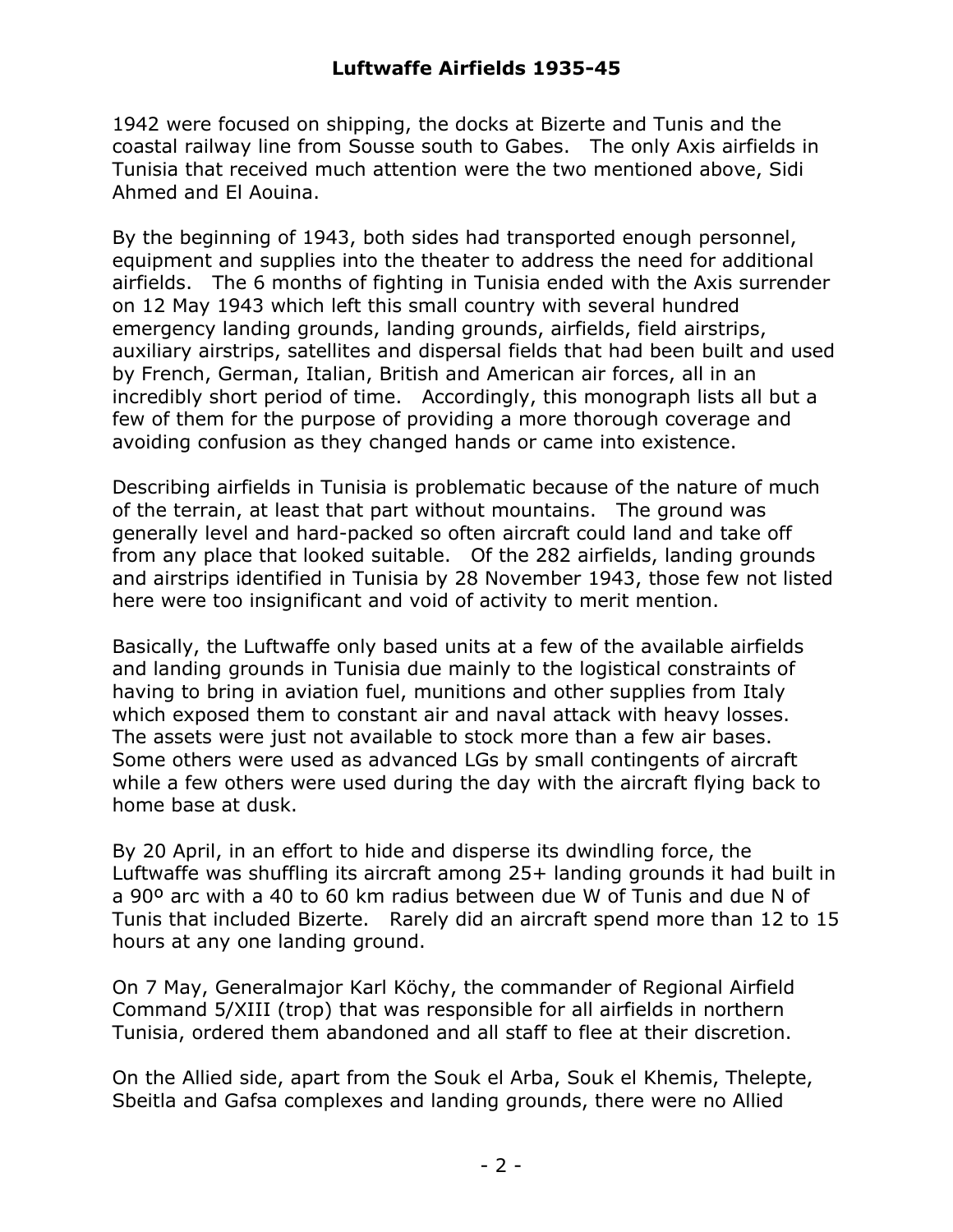airfields in Tunisia until after 5 March 1943 when the construction of 13 forward landing grounds for North African Tactical Air Force (NATAF) was ordered with completion set for 13 March with many more being built after that date. North African Strategic Air Force (NASAF), on the other hand, was concentrated on 15 airfields in the Constantine area in NE Algeria and did not move its bomber groups into Tunisia until after the end of hostilities.

It should be noted that the descriptions of the many airfield bombing and strafing attacks given below under each airfield come mainly from the Duty Group Captain's "Daily Resume of Air Operations" in AFHRA decimal 512.6061A, reels 6368, 6369, 6370 (these cover 6 Mar 42 to 12 May 45 in c. 5,000 pages with 4 to 5 pages per daily summary). Luftwaffe aircraft losses come from Bundesarchiv-Militärarchiv Freiburg, Signatur RL 2 III *Meldungen über Flugzeugunfälle*, usw. The Italian Air Force (Regia Aeronautica) losses come from the excellent *A History of the Mediterranean Air War 1940-1945* (see the Bibliography, below).

### Airfields Listed

A total of 6 airfields, 157 landing grounds and satellites (including many with multiple airstrips that have not been counted separately) and 41 emergency landing grounds are listed below along with 4 seaplane stations and seaplane anchorages. The grand total of all listings in this monograph is 208. If the separate airstrips that have not been counted separately were added to the total, the new total would be  $208 + 54 = 262$ .

### Bibliographic Note:

While the primary source documents and a few secondary works cited after each listing provided 95% or more of the data used in this monograph, it was necessary to rely on six excellent unpublished studies and published books for some of the details, especially the order of battle and losses of the *Regia Aeronautica* (Italian Air Force), and these are:

- AAF Engineer Command MTO. *History of the Aviation Engineers in MTO*. 12 June 1946.
- Air Historical Branch/British Air Ministry. Translation VII/5, "The Luftwaffe in the Battle for Tunis: A Strategical Survey", dated 17 October 1944.
- Arthy, Andrew and Morten Jessen. *Focke-Wulf Fw 190 in North Africa*. Hersham (Surrey): Classic Publications/Ian Allan Publishing, Ltd., 2004. ISBN: 1 903223 45 8.
- Craven, Wesley F. & James L. Cate. *The Army Air Forces in World War II*. Volume II. WashDC: Office of Air Force History, 1983. Pages 41-206, esp. 121, 170, 200, 202 and 204.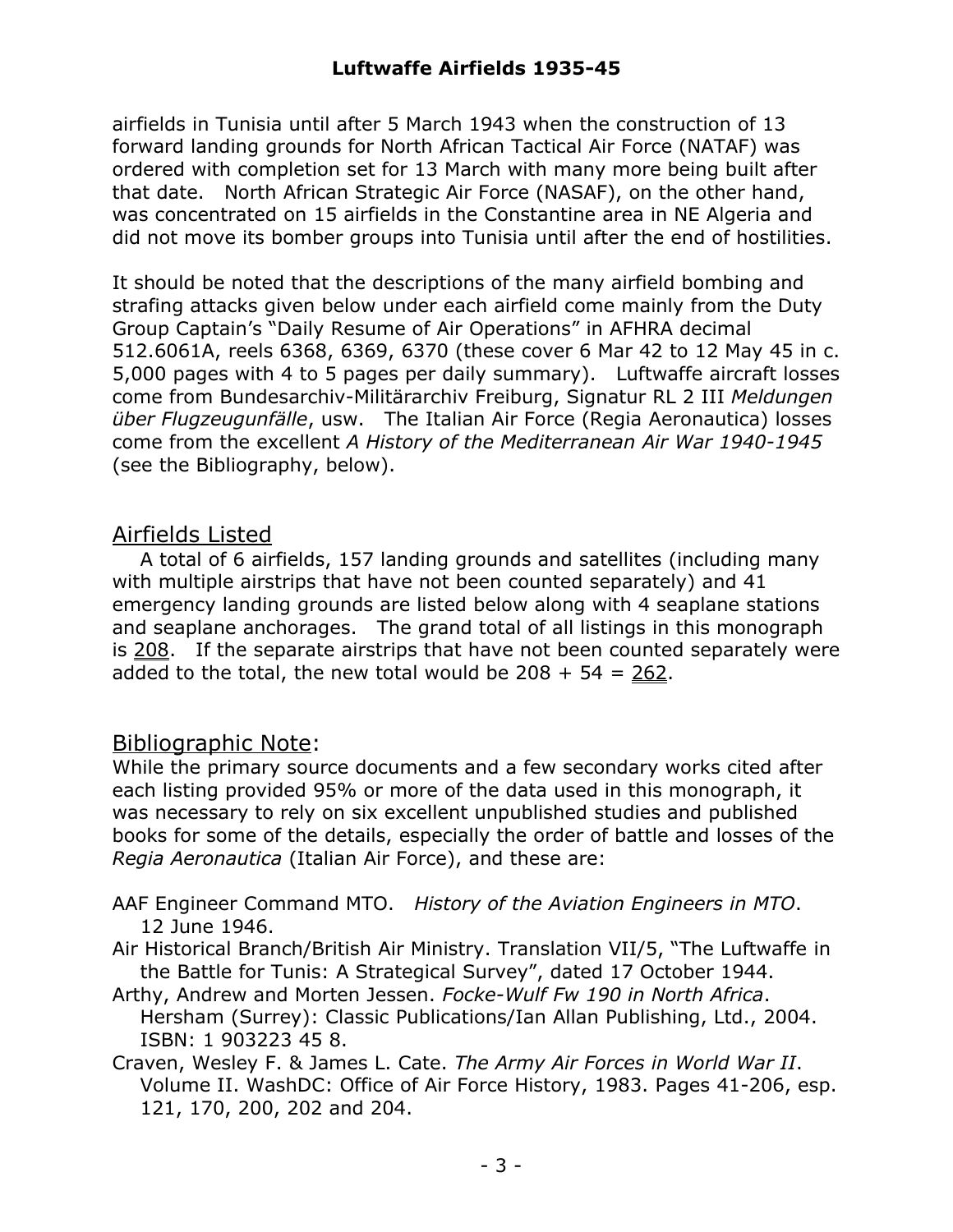Dunning, Chris. *Courage Alone: The Italian Air Force 1940-1943*. Manchester: Crécy Publishing Limited, 2009. ISBN: 9 781902 109091. 360p.

Shores, Christopher and Giovanni Massimello with Russell Guest, Frank Olynyk & Winfried Bock. *A History of the Mediterranean Air War 1940- 1945. Volume Two: North African Desert February 1942* – March 1943. London: Grub Street, 2012. ISBN-13: 9781909166127. 736p.

Shores, Christopher and Giovanni Massimello with Russell Guest, Frank Olynyk & Winfried Bock. *A History of the Mediterranean Air War 1940- 1945. Volume Three: Tunisia and the End in Africa* November 1942 – May 1943. London: Grub Street, 2016. ISBN-13: 9781910690000. 680p.

==============================================

# **A**

**Achichina** (TUN) (a.k.a. Al Hushayshinah) (c. 34 25 N – 10 11 E) General: alternate landing ground in Tunisia approx. 64 km SW of Sfax and 6 to 8 km inland from the coast. Not specifically located but probably 2 km SW of the hamlet of Achichina and closed to the main N-S road. History: Axis-built but little use apparent prior to late March 1943. Surface and Dimensions: natural surface of unstated dimensions. Infrastructure: none specific to the landing ground. Dispersal: no organized dispersal facilities. Remarks:

29 Mar 43: repeatedly bombed and strafed mid-day by 3 squadrons of SAAF P-40 Kittyhawks – of the 24 fighters spotted on the ground, 5 x MC 202s were destroyed and 12 more damaged.

Operational Units:

Italian (Regia Aeronautica): 18º Gruppo CT (Feb-Mar 43).

Luftwaffe: none identified.

Station Commands: none identified.

Station Units (on various dates – not complete): none identified.

[Sources: AFHRA A5263-A pp.256-61, 271-77 (Tunisia 28 Nov 43);

chronologies; BA-MA; NARA; PRO/NA; website ww2.dk]

**Alem** (TUN) (c. 35 43 00 N – 10 06 00 E)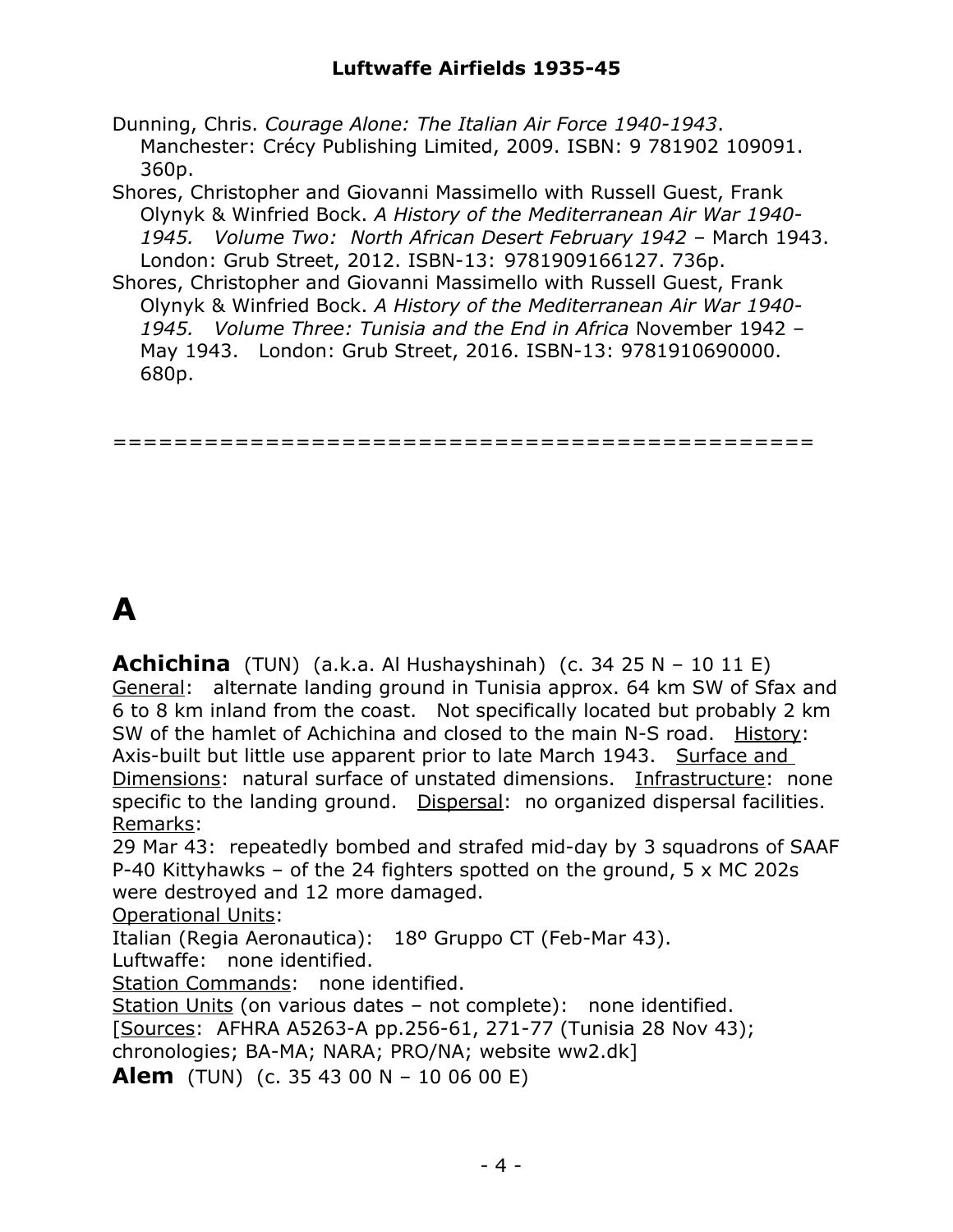General: a forward landing ground just NW of Kairouan/North landing ground and approx. 8 to 10 km NW of Kairoun town center. Consisted of 4 airstrips named Alem/Main, Alem No. 1, Alem No 2 and Alem/North. Rated for fighters. History: believed to have been built by the Allies in spring 1943. No record found of any Axis air units here.

[Sources: AFHRA A5263-A pp.256-61, 271-77 (Tunisia 28 Nov 43); chronologies; BA-MA; NARA; PRO/NA; website ww2.dk]

**Alouet el Gounna** (TUN) (c. 33 09 00 N – 11 28 00 E)

General: emergency landing ground in SE Tunisia approx. 150 km SE of Gabes city center and 23.5 km E of Ben Gardane. History: Either French or Allied built. No mention found of any activity here.

[Sources: AFHRA A5263-A pp.256-61, 271-77 (Tunisia 28 Nov 43); chronologies; BA-MA; NARA; PRO/NA; website ww2.dk]

**Amara** (TUN) (35 17 33 N – 09 03 55 E)

General: airstrip complex in W-Central Tunisia 167 km WNW of Sfax, 25 km NE of Kasserine and 9 km NW of Sbeitla (Subaytilah) that was still under construction in early April 1943. History: Allied built. Surface and Dimensions: level grassland surface measuring approx. 2160 x 2000 meters (2360 x 2185 yards) with 3 airstrips  $-$  (1) 2000 x 100 meters, (2) 1900 x 90 meters, and (3) 1800 x 90 meters). Infrastructure: none. Dispersal: an extensive network of taxiways leading to large dispersal areas at the N and S ends of the landing area.

Remarks: none.

[Sources: AFHRA A5263-A pp.256-61, 271-77 (Tunisia 28 Nov 43); chronologies; BA-MA; NARA; PRO/NA; website wwii-photos-maps (OKL 1560); website ww2.dk]

**Ariana** (TUN) (a.k.a. Ariana I, Djafar, Jaffar) (36 55 35 N – 10 06 15 E) General: satellite and dispersal airstrip 15 km NW of Tunis city center, 10.75 km NW of Ariana town center, 8 km SSE of Protville and 1 km NNW of La Sebala du Khaiat. History: early history not found but believed to have been built or improved by the Germans in January 1943. Used by transports flying in from Italy and Sicily. Surface and Dimensions: level agricultural land measuring approx.  $1400 \times 1400$  meters (1530 x 1530) yards). Unserviceable in wet weather. Fuel and Ammunition: made available as needed. Infrastructure: none specific to the landing ground. Dispersal: had protective blast bays for accommodating 12 aircraft in Mar 43. Defenses: none noted.

Remarks:

20 Apr 43: airfields around Protville bombed by NASAF B-17 Fortresses and B-25 Mitchells.

22 Apr 43: 2 landing grounds near Protville bombed by NASAF B-25s.

29 Apr 43: landing ground near Protville bombed by NAAF B-26 Marauders.

3 May 43: NASAF B-25s bombed a landing ground near Protville.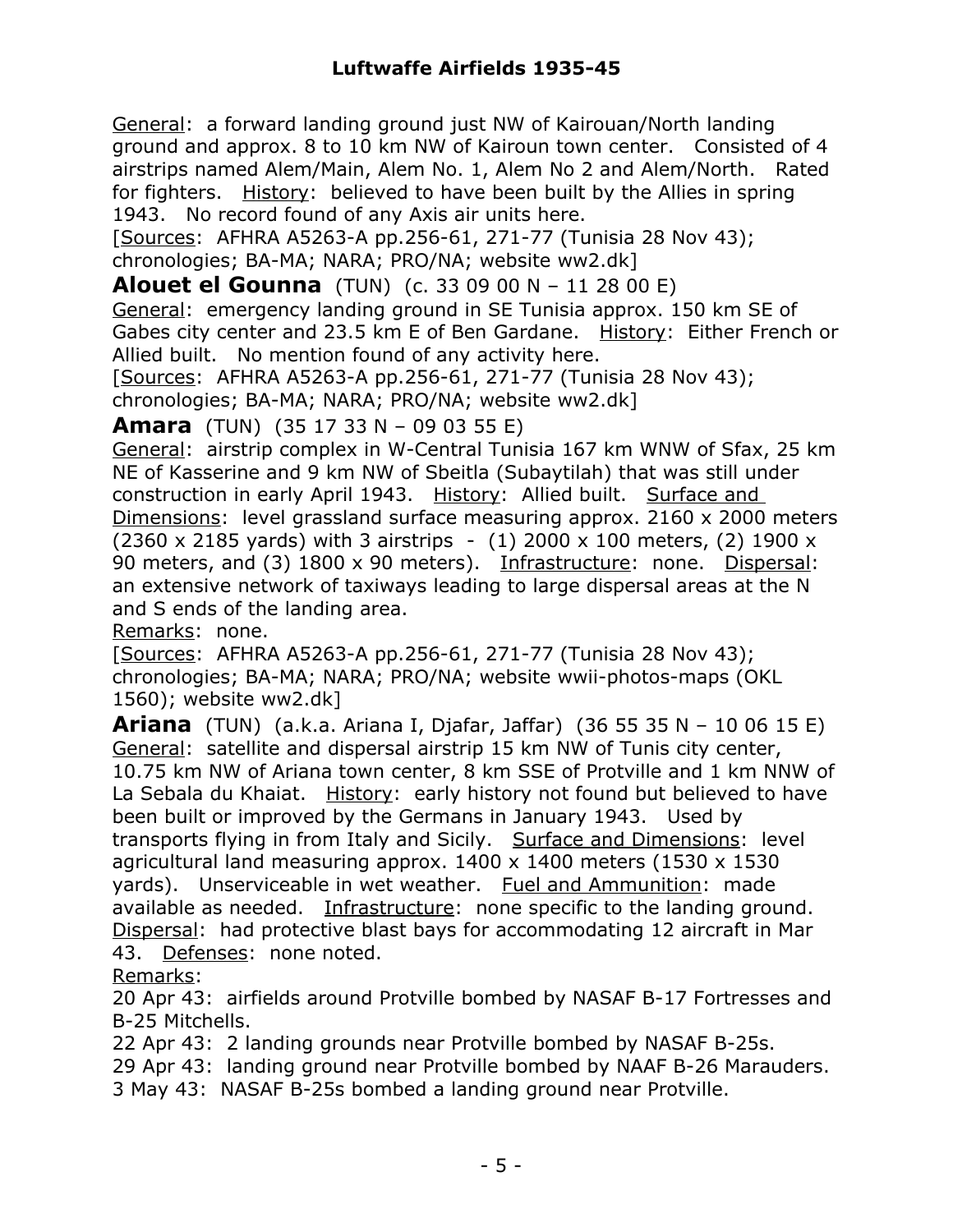5 May 43: NASAF B-25s and B-26s bombed a landing ground near Protville. 5/6 May 43: bombed by elements of 35 Bisleys and 7 French LeO.45s – results not observed.

6 May 43: heavy NAAF bombing raids on Protville landing ground.

7 May 43: bombed by Spitfire fighter-bombers.

Operational Units:

*Italian* (Regia Aeronautica): none identified.

*Luftwaffe*: III./JG 53 (May 43).

Station Commands: none identified.

Station Units (on various dates – not complete): Fliegerführer 2 (Jan-Apr 43).

[Sources: AFHRA A5263-A pp.256-61, 271-77 (Tunisia 28 Nov 43); chronologies; BA-MA; NARA; PRO/NA; website wwii-photos-maps (OKL 1550); website ww2.dk]

**Ariana II** (TUN) (36 55 35 N – 10 06 15 E)

General: satellite and dispersal landing ground in N Tunisia 15 km N of Tunis city center, 8 km SSE of Protville and 9 km ESE of Ariana I. History: believed to have been laid out by the Luftwaffe as a satellite or alternate landing ground for Ariana I before it was taken over by the Allies in early May 1943. Surface and Dimensions: firm, level salt and clay soil measuring approx.  $1400 \times 800$  meters (1530 x 875 yards) with a 1400 x 90 meter airstrip. The airstrip may have been built by the Allies right after the landing ground was captured in early May 1943. Infrastructure: none. Dispersal: no organized dispersal facilities when photographed on 27 May 1943.

Remarks: none.

[Sources: AFHRA A5263-A pp.256-61, 271-77 (Tunisia 28 Nov 43); chronologies; BA-MA; NARA; PRO/NA; website wwii-photos-maps (OKL 1554); website ww2.dk]

## **B**

**Beja** (TUN) (c. 36 44 N – 09 11 E)

General: landing ground in NW Tunisia 96 km W of Tunis city center. History: believed to have been built by the Allies in Nov-Dec 42. No record found of any Axis air units here.

[Sources: AFHRA A5263-A pp.256-61, 271-77 (Tunisia 28 Nov 43); chronologies; BA-MA; NARA; PRO/NA; website ww2.dk]

**Beja – Sidi Smail** (TUN): see Sidi Smail.

**Ben Arous** (TUN) (c. 36 45 N – 10 14 E)

General: emergency landing ground or auxiliary strip for light courier aircraft in N Tunisia 8 km SE of Tunis city center. History: no information found.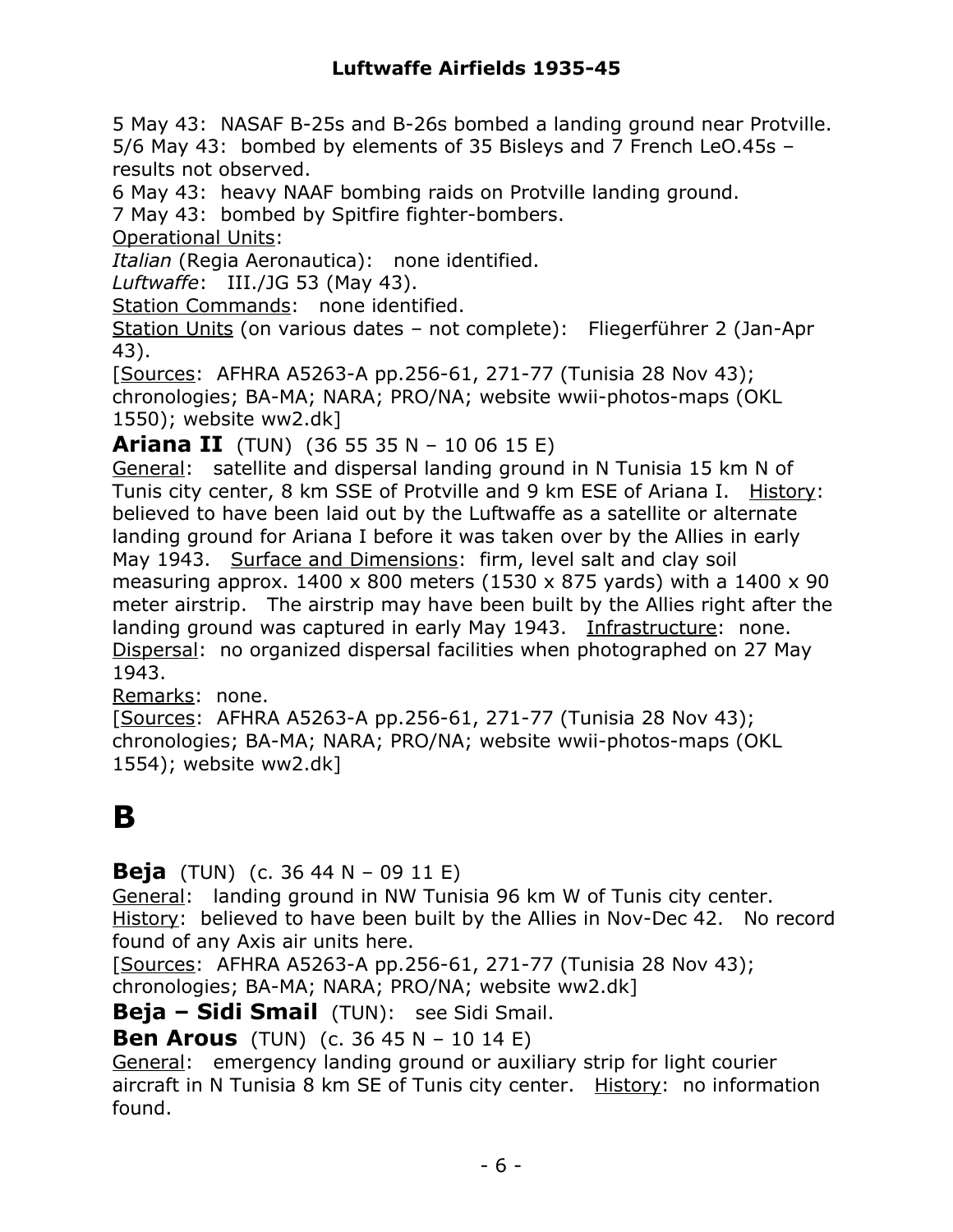[Sources: AFHRA A5263-A pp.256-61, 271-77 (Tunisia 28 Nov 43); chronologies; BA-MA; NARA; PRO/NA; website ww2.dk]

**Ben Gardane** (TUN) (today Bin Qirdän) (33 09 20 N – 11 12 29 E) General: landing ground in SE Tunisia 415 km SSE of Tripoli, 70 km ESE of Medinine and 2 km NNW of Ben Gardane. Eventually had 2 satellites - Ben Gardane/Southeast and Ben Gardane/North. Rated for fighters and bombers. History: built pre-war by the French. After the Allies seized it on 15 March 1943, it was enlarged and improved by elements of the 3 U.S. Army Engineer Aviation battalions that operated in Tunisia. Surface and Dimensions: sand surface that was level and firm and measured approx. 1220 x 1100 meters (1335 x 1200 yards). Fuel and Ammunition: a 10,000 liter fuel tank was located next to the flight operations building. Infrastructure: had a small flight operations building but no hangars or workshops. Dispersal: there were 3 aircraft shelters. Defenses: none mentioned.

Remarks:

1934: listed as a secondary military airfield measuring 850 x 800 meters (930 x 875 yards) with 3 aircraft shelters and no other infrastructure. 20 Jan 43: bombed  $-2 \times Bf$  109 G-2s from I./JG 77 destroyed on the ground. Additionally, a Bf 109 F-4 belonging to 4.(H)/Aufkl.Gr. 12 and a Ju 52 from Kurierstaffel Afrika were destroyed on the ground by the Germans, probably because they were unrepairable or could not be removed for repair. 24 Jan 43: bombed and strafed by 43 P-40 Kittyhawks – of the 15 enemy planes seen, 4 x Bf 109 G-2s from I./JG 77 damaged on the ground. 15 Feb 43: town and landing ground taken by Allied troops. Operational Units:

*Italian* (Regia Aeronautica): none identified.

*Luftwaffe*: I./JG 77 (Jan 43).

Station Commands: Fl.H.Kdtr. E 23/VII (Jan 43); Fl.H.Kdtr. E 20/VI (Feb 43).

Station Units (on various dates): Fliegerführer Afrika (Jan 43); elements of schw.Feldwerft-Abt. IV/20 (Dec 42 – Jan 43); gem.Flak-Abt. 354 (Jan 43); elements of le.Flak-Abt. 914 (Jan 43).

[Sources: AFHRA A5263-A pp.256-61, 271-77 (Tunisia 28 Nov 43); chronologies; BA-MA; NARA; PRO/NA; website wwii-photos-maps (OKL 1578); website ww2.dk]

**Ben Hagen** (TUN) (36 42 26 N – 10 26 58 E)

General: landing ground in N Tunisia 26.25 km ESE of Tunis city center. History: no information found. No evidence of any Axis air activity here. [Sources: AFHRA A5263-A pp.256-61, 271-77 (Tunisia 28 Nov 43); chronologies; BA-MA; NARA; PRO/NA; website ww2.dk]

**Beni Khalled** (TUN) (c. 36 38 N – 10 35 E)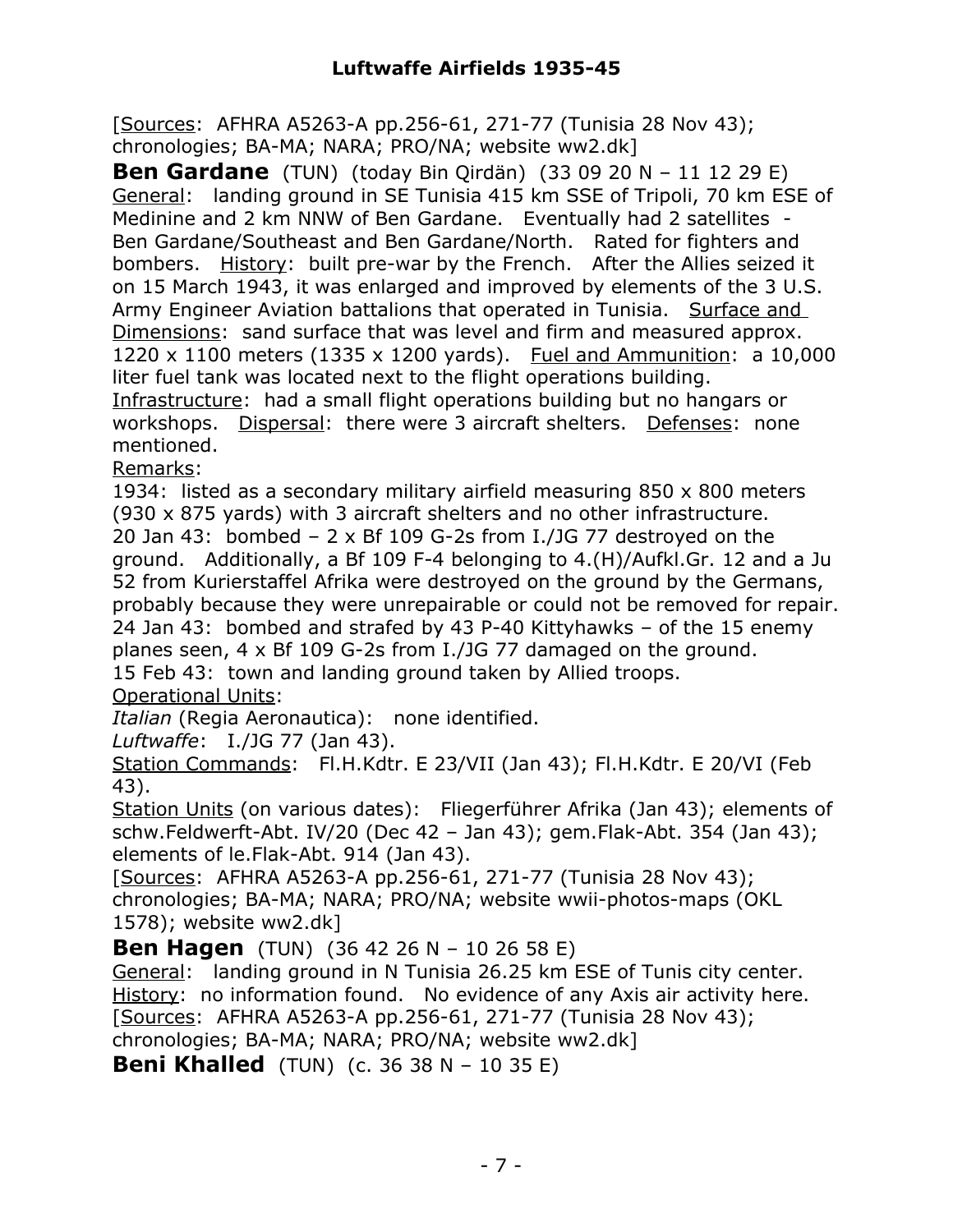General: landing ground in N Tunisia 40.5 km ESE of Tunis city center. History: no information found. No evidence of any Axis air activity here. [Sources: AFHRA A5263-A pp.256-61, 271-77 (Tunisia 28 Nov 43); chronologies; BA-MA; NARA; PRO/NA; website ww2.dk]

**Bir bou Rekba** (TUN) (c. 36 25 N – 10 34 E)

General: landing ground in N Tunisia 56 km SE of Tunis city center. History: no information found. No evidence of any Axis air activity here. [Sources: AFHRA A5263-A pp.256-61, 271-77 (Tunisia 28 Nov 43); chronologies; BA-MA; NARA; PRO/NA; website ww2.dk]

**Bir el Hadjar** (TUN) (c. 35 52 N – 10 29 E)

General: landing ground in NE Tunisia 12 km NW of Sousse city center. History: no information found. No evidence of any Axis air activity here. [Sources: AFHRA A5263-A pp.256-61, 271-77 (Tunisia 28 Nov 43); chronologies; BA-MA; NARA; PRO/NA; website ww2.dk]

**Bir Gueniche** (TUN) (c. 37 03 N – 10 01 E)

General: alternate landing ground in N Tunisia approx. 27.5 km SE of Bizerte near the village of Zana. History: no information found. Remarks:

20 Apr 43: bombed by 12 B-25 Mitchells – claimed 1 aircraft destroyed on the ground.

[Sources: AFHRA A5263-A pp.256-61, 271-77 (Tunisia 28 Nov 43); chronologies; BA-MA; NARA; PRO/NA; website ww2.dk]

**Bir Messauda** (TUN) (a.k.a. Bir Messaouda) (c. 36 41 N – 10 51 E) General: landing ground in NE Tunisia 62.5 km ESE of Tunis city center. History: no information found. No evidence of any Axis air activity here. [Sources: AFHRA A5263-A pp.256-61, 271-77 (Tunisia 28 Nov 43); chronologies; BA-MA; NARA; PRO/NA; website ww2.dk]

**Bir Soltane** (TUN) (c. 33 17 N – 09 43 E)

General: emergency landing ground in S Central Tunisia approx. 170 km SSW of Tunis city center, 78 km SSW of Gabes and 75 km W of Medinine in open, barren desert country at a junction of several desert tracks. History: built by U.S. Engineer Aviation troops and the first tenant arrived on 21 Mar 43 and departed on 4 April. It was abandoned after that.

[Sources: AFHRA A5263-A pp.256-61, 271-77 (Tunisia 28 Nov 43); chronologies; BA-MA; NARA; PRO/NA; website ww2.dk]

**Bizerte-Karouba** (TUN) (a.k.a. Bizerte-Kharrouba) (37 14 50 N – 09 49 45 E)

General: seaplane station in N Tunisia 5 km SW of Bizerte and 2.5 km E of Bizerte – Sidi Ahmed airfield. History: a major French naval base and logistics depot since the beginning of the  $20<sup>th</sup>$  century, the seaplane station came into existence between World War I and 1939. Although used by Axis seaplanes, no record has been found of any Luftwaffe or Italian seaplane units being based here.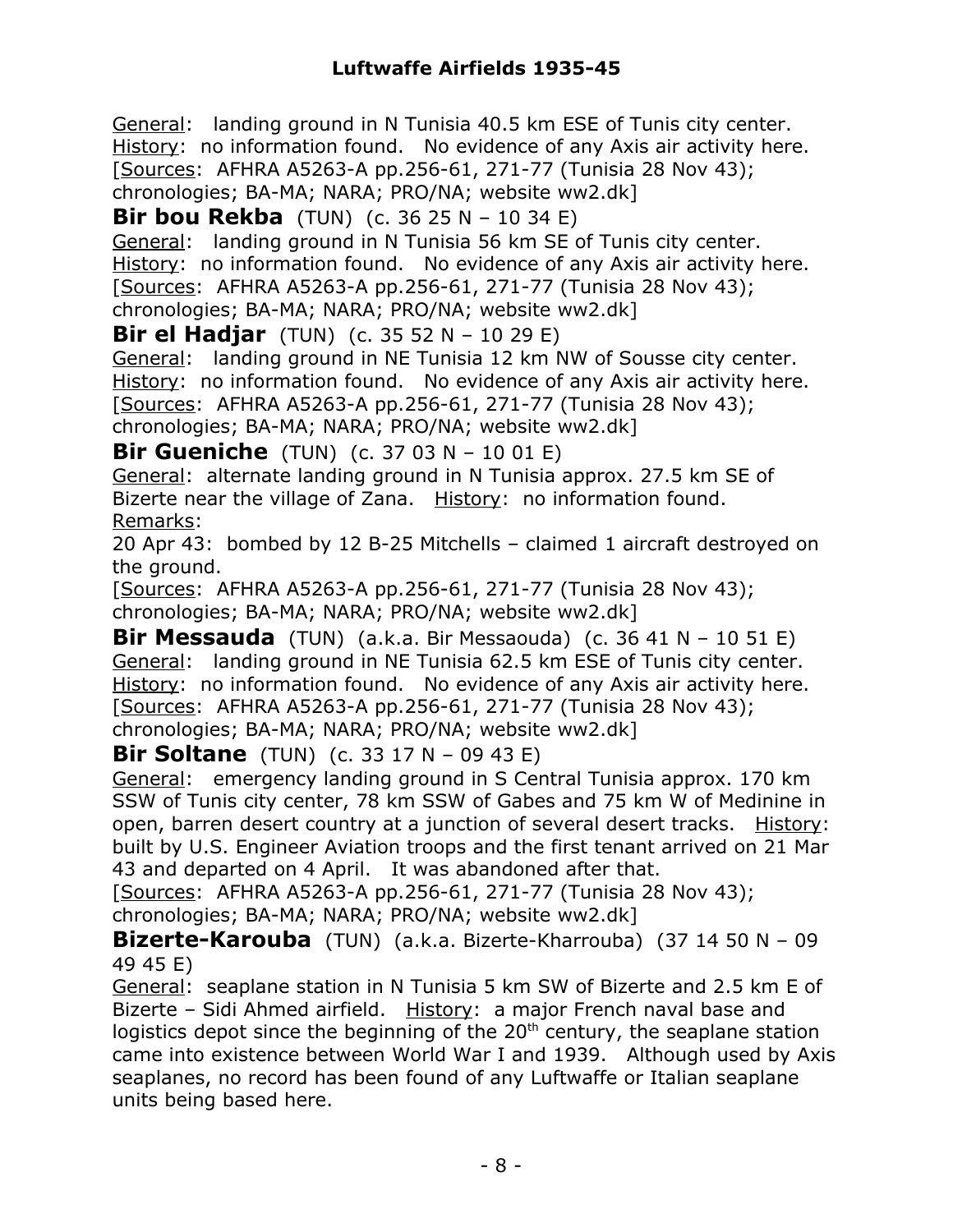Anchorage: sitting along a relatively narrow inlet running from the Mediterranean to Bizerte Lake, there was plenty of room for take-offs and landings. Fuel and Ammunition: fuel was stocked and available.

Ammunition and bombs were made available as needed. Infrastructure: had 7 hangars, large repair shops, admin buildings and barracks. A SE quay and a SW quay ran along the waterfront and were connected by a taxi track. Each quay had its own slipway. Additionally, the SE quay had 3 cranes and the SW quay had 2 cranes. The station was served by railway sidings along the main line to and from Bizerte. Defenses: protected by the Flak defenses around Bizerte and Sidi Ahmed airfield. Remarks:

1934: listed as a French military seaplane station with hangars and repair workshops.

23 Jan 43: seaplane station bombed by 12 B-17 Fortresses – claimed hits on hangars, workshops and oil storage tanks.

31 Mar/1 Apr 43: seaplane station bombed by 14 Wellingtons – heavy cloud cover prevented the observation of results.

[Sources: AFHRA A5263-A p.278 (Tunisia 10 Apr 43); chronologies; BA-MA; NARA; PRO/NA; website wwii-photos-maps (OKL 1720); website ww2.dk]

**Bizerte – Sidi Ahmed** (TUN) (a.k.a. Bizerte) (37 14 50 N – 09 47 50 E)

General: airfield on the outskirts of Bizerte in N Tunisia and 7.75 km WSW of Bizerte city center. Rated for bombers. There was an adjacent alternate landing strip at Karouba.

History: built pre-war by the French. In German hands, it became one of the 2 or 3 most important airfields in Tunisia from November 1942 to May 1943. Many of the Luftwaffe fighter units that defended northern Tunisia were based here and it also served as an air transport hub for passenger and cargo flights coming from Italy and Sicily. The Italian Regia Aeronautica did not base any units here.

Dimensions: 2285 x 1190 meters (2500 x 1300 yards).

Surface and Runways: natural dirt surface with patches of grass and weeds. There were 2 runways while in Axis hands  $-$  (1) 1190 meters (1300 yards) in length and paved, probably with concrete; (2) the second runway was reportedly also paved but no information found on its length. Both runways had turning circles in October 1943 but it is unclear if these existed when the airfield was in the hands of the Axis.

Fuel and Ammunition: there were underground fuel tanks E of the 4 hangars at the NE end and in the center of the N boundary with a refueling point in the NE corner. Additionally, there were 8 small fuel storage tanks protected by blast walls 400 meters WSW of the airship hangars. The airfield ammunition dump was to the W of the airship hangars.

Infrastructure: had 1 extra-large triple-span hangar on the W boundary and 4 medium hangars on the N boundary, all with paved aprons. On the NW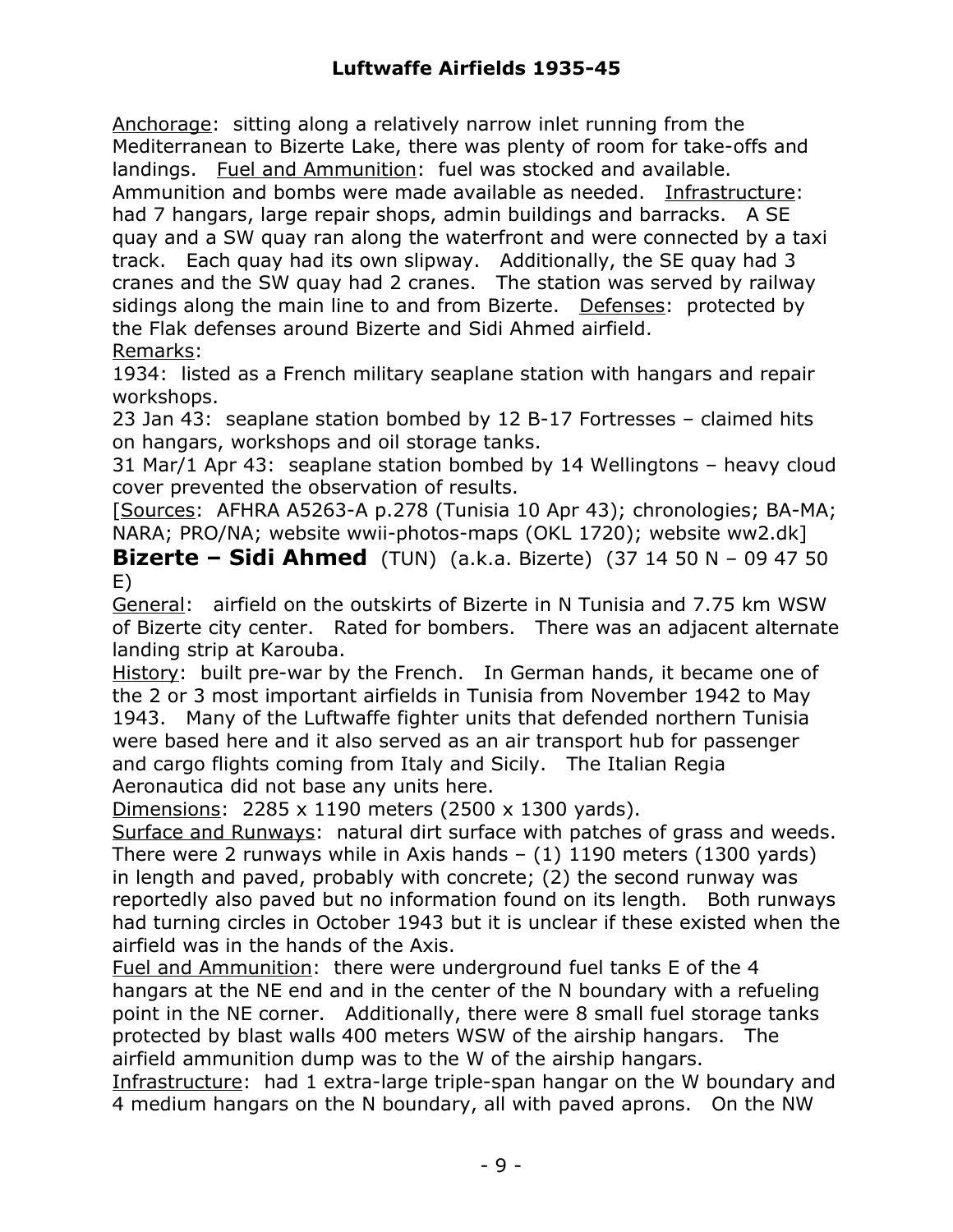side of the airfield were 2 airship hangars, workshops, garages and a power generator plant. Admin buildings and barracks were in the NW corner. There were railway sidings at the NW corner, too.

Dispersal: aircraft parked around the perimeter and along a concrete taxiway that connected the airfield to the seaplane station. Initially, Sidi Ahmed had no aircraft shelters, but the Germans improvised and built some out of bales of hay. How many of these eventually existed could not be determined.

Defenses: protected by the Flak belt around Bizerte, the harbor and the airfield.

Remarks:

1934: listed as a French military airfield for both aircraft and airships with hangars and repair workshops.

10 Nov 42: occupied by 26 French fighters (Dewoitine 520s?), according to aerial photos.

16 Nov 42: bombed at relatively low altitude by 6 B-17s from XII Bomber Command.

17 Nov 42: attacked by approx. 10 RAF Beaufighters  $-1 \times$  Ju 52 from

KGr.z.b.V. 600 destroyed and 1 x Bf 109 G-2 (trop.) from 11./JG 2 damaged on the ground. A later report from Genst.d.Lw. gives 2 x Ju 52s burned and 2 more damaged.

18 Nov 42: low-level attack  $-1 \times Bf$  110 F-2 (trop) from III./ZG 26 damaged on the ground.

20/21 Nov 42: night raid by 12-20 bombers  $-1 \times$  Ju 52, 1  $\times$  Bf 110 and 1  $\times$ Fw 190 destroyed, plus 9 x Fw 190s damaged.

21 Nov 42: bombed by B-17 Fortresses – claimed 5 enemy aircraft destroyed on the ground and 3 large fires started.

23 Nov 42: bombed – 1 x Me 323 from I./KG z.b.V. 323 destroyed on the ground.

28 Nov 42: bombed – 1 x Me 323 from I./KG z.b.V. 323 and 1 x Ju 52 from KGr.z.b.V. 600 destroyed on the ground.

29 Nov 42: bombed by 17 RAF Bisleys (Blenheim V) –  $1 \times$  Fw 190 A-2 from III./ZG 2 damaged on the ground. A hangar was set alight and fires started among other infrastructure.

4 Dec 42: bombed by 19 RAF Bisleys (Blenheim V) – claimed buildings and searchlight positions hit.

5 Dec 42: bombed – 1 x Ju 52 from Transportstaffel II. Fliegerkorps destroyed on the ground.

5 Apr 43: bombed by 18 B-17s.

19/20 Apr 43: bombed by Bristol Bisleys (Blenheim V) – claimed bursts in the target area.

20 Apr 43: bombed by elements of 69 A-20 Havocs and 12 B-25 Mitchells - 10 x Fw 190s from III./SKG 10 destroyed on ground and 1 x Ju 52 from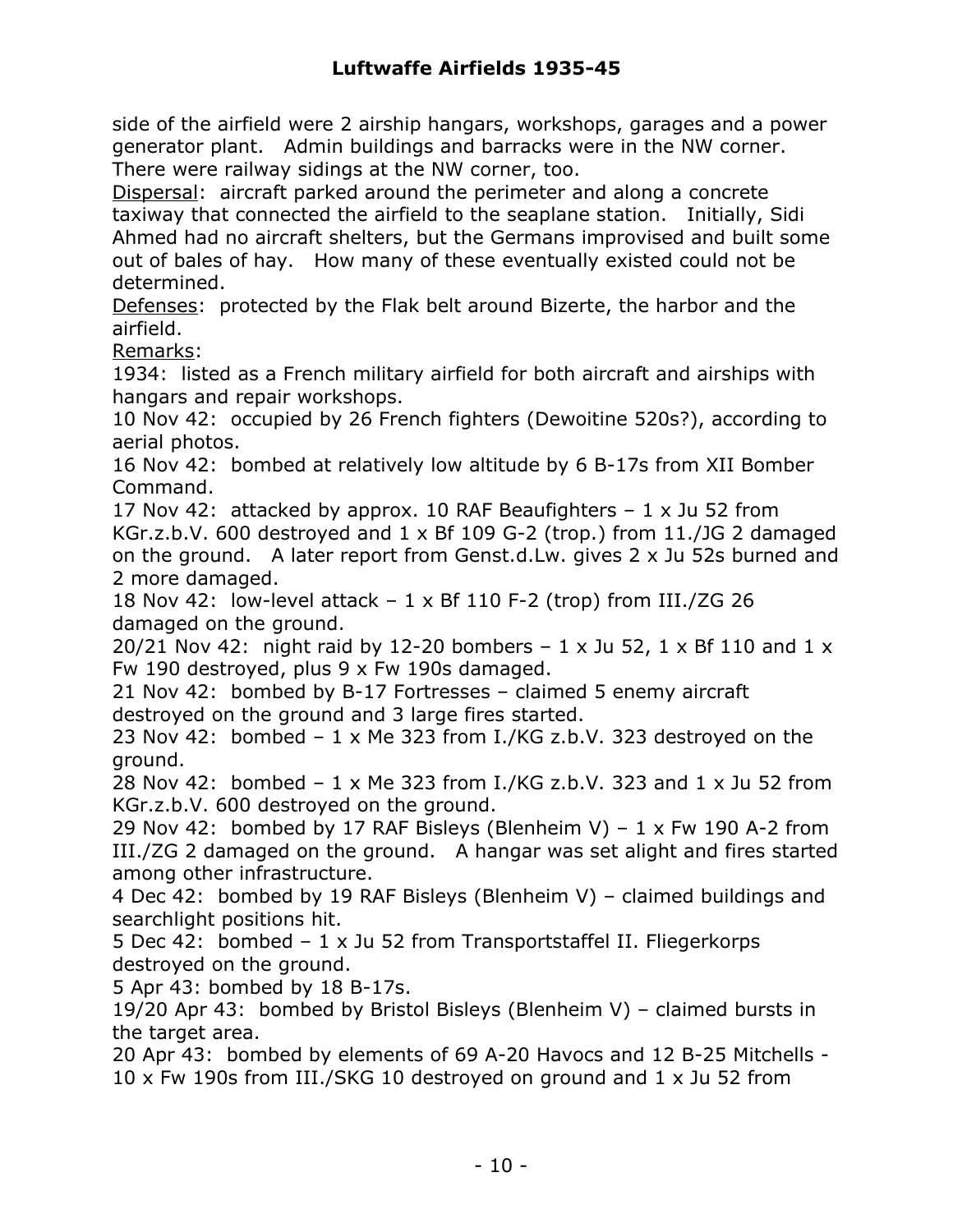KGr.z.b.V. 800 slightly damaged. The Fw 190s may have been unserviceable and awaiting repairs.

26/27 Apr 43: bombed at night by 19 Bristol Bisleys (Blenheim V) – a hangar containing French aircraft was hit and a number of the planes damaged.

4 May 43: bombed  $-1 \times Bf$  109 G-4 from II./JG 53 damaged on the ground.

7 May 43: Bizerte captured by Allied forces.

Operational Units:

*Italian* (Regia Aeronautica): none identified.

*Luftwaffe*: II./JG 51 (Nov 42); Erg.Gr. (S) 2 (Nov 42); elements of NAGr. 13 (Nov-Dec 42); III./ZG 2 (Nov-Dec 42); II./JG 2 (Nov 42 – Jan 43); 11. (Hoh.)/JG 2 (Nov 42 – Jan 43); II./JG 53 (Nov 42 – Jan 43); I./JG 53 (Nov 42 – Apr 43); II./St.G. 3 (Dec 42); III./SKG 10 (Dec 42 – Feb 43); Stab/Schl.G. 2 (Apr-May 43); II./Schl.G. 2 (Apr 43). Station Commands: Fl.H.Kdtr. E 9/III (trop) (Dec 42 - May 1943). Station Units (on various dates including those in the city of Bizerte – not complete): schw.Feldwerftverband IV/20 (Jan-Apr 43); elements of II./Flak-Rgt. 52 (Nov-Dec 42); gem.Flak-Abt. 211 (Nov-Dec 42); schw.Flak-Abt. 354 (Dec 42); elements of schw.Flak-Abt. 503 (Dec 42 – Apr 43); elements of gem.Flak-Abt. 511 (Dec 42, Jan 43); elements of schw.Flak-Abt. 644 (Dec 42); 15.(Flum.Mess)/Ln.-Rgt. 200 (Apr-May 43); Nachschubleitstelle d.Lw. 3/VII "Dostler" (Mar 43); Nachschubleitstelle d.Lw. 4/VII (Mar 43); Feldlufttanklager 1/VII (trop) (Mar 43); Feldlufttanklager z.b.V. (trop) 2/VII (Mar 43); Feld-Luftmunitionslager 5/VI (Mar 43); Nachschub-Kp. d.Lw. 14/IV (Mar 43), Nachschub-Kp. d.Lw. 14/XI (trop) (Dec 42 – Apr 43); Nachschub-Kp. d.Lw. 1/XII (1/XIII?) (Mar 43); Nachschub-Zug d.Lw. 4/VII (Mar 43); Trsp.Kol. d.Lw. 85/XI (Dec 42, Mar 43); Trsp.Kol. d.Lw. 33/XII (Mar 43); 2./Wach-Btl. d.Lw. O.B.S. II (Nov 42 – Apr 43); Ldssch.Zug d.Lw. 97/VII (Apr 43); Verwaltungslager d.Lw. 7/VII (Mar 43); Verwaltungslager d.Lw. 9/VII (Mar 43). [Sources: AFHRA A5263-A pp.279-81 (Tunisia, 11 Apr 43 updated to 28 Nov 43); chronologies; BA-MA; NARA; PRO/NA; website ww2.dk] **Bordj Toual** (TUN) (a.k.a. Matmata) (c. 33 39 N – 10 00 E)

General: desert landing ground in E-Central Tunisia 26 km SSW of Gabes and near the village of Matmata Nouvelle. Rated for fighters. History: Axis built but no details found. No record found of any Axis air units being based here aside from detachments and elements. Remarks:

24 Feb 43: low level attack by 24 P-40 Kittyhawks escorted by an additional 12 Kittyhawks – claimed 7 x Bf 109s in blast shelters were bombed but no hits were claimed.

26 Feb 43: low level attack by 133 P-40 Kittyhawks and 24 P-40F Warhawks escorted by an additional 48 Kittyhawks – claimed 1 large aircraft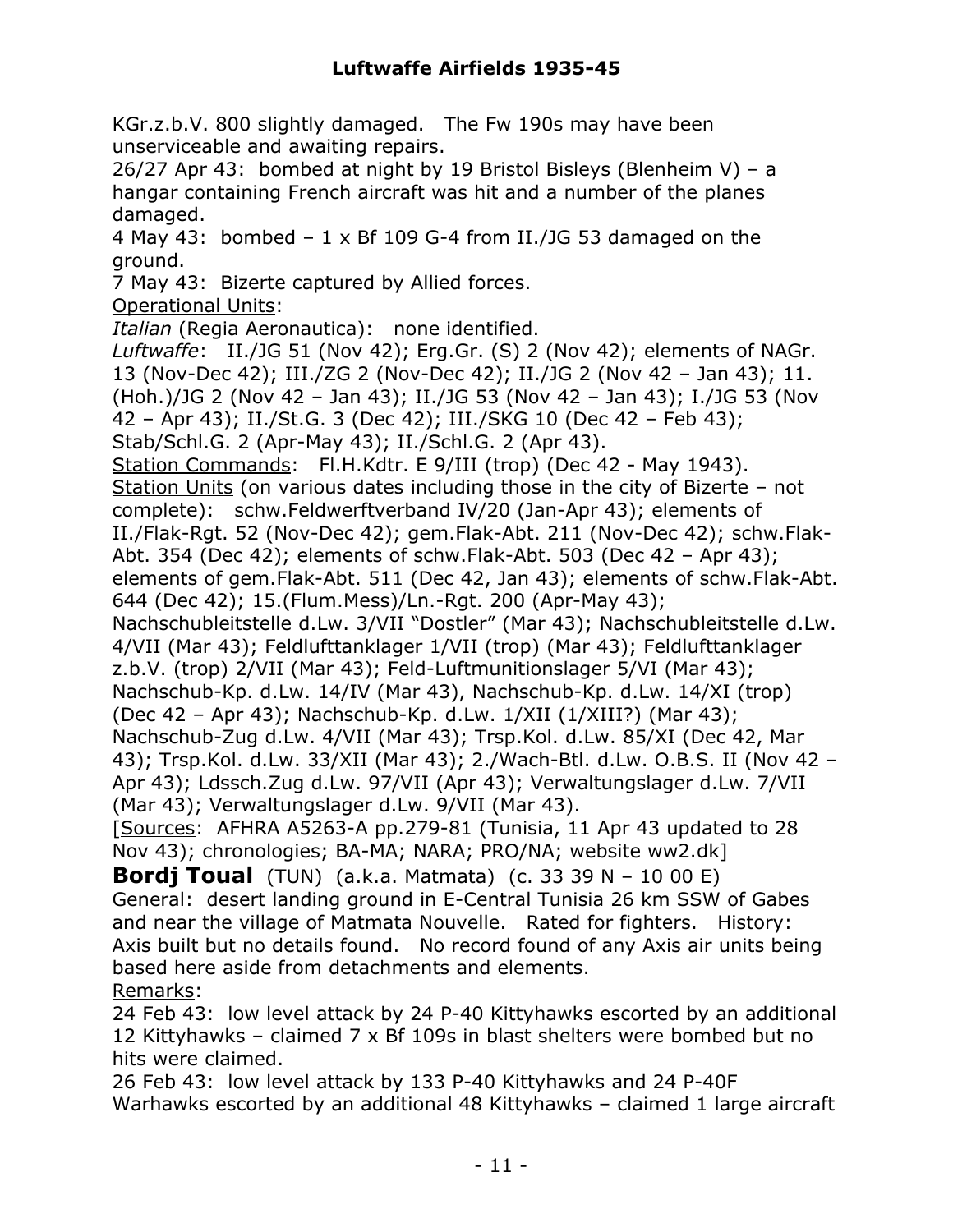destroyed, 1 x Ju 88 damaged and near misses among other aircraft in 8 passes.

27 Feb 43: low level attack by 70 Kittyhawks – claimed a direct hit on a blast shelter containing aircraft and a number of fires started. Operational Units: none identified.

Station Commands: Fl.H.Kdtr. E 39/IV (Jan 43).

Station Units (on various dates – not complete): none identified.

[Sources: AFHRA A5263-A pp.256-61, 271-77 (Tunisia 28 Nov 43);

chronologies; BA-MA; NARA; PRO/NA; website ww2.dk]

**Bou Arada** (TUN) (a.k.a. Bu Aradah) (c. 36 21 N – 09 37 E) General: landing grounds in N-Central Tunisia approx. 72 km SW of Tunis city center. There were 3 - Bou Arada Nos. 1, 2 and 3. History: Allied built. The area was in British hands in mid-January 1943. No record found of any Axis air units being based here.

[Sources: AFHRA A5263-A pp.256-61, 271-77 (Tunisia 28 Nov 43); chronologies; BA-MA; NARA; PRO/NA; website ww2.dk]

**Bou Chemma** (TUN) (a.k.a. Bouchamma) (c. 33 54 N – 10 03 E) General: landing ground c. 6.5 km NW of Gabes. Rated for medium bombers. History: early history not found. Occasionally used by small numbers of Axis aircraft but no record found of any Axis air units being based here. Surface and Dimensions: natural surface or unstated dimensions. Infrastructure: none. Dispersal: no organized dispersal facilities.

Remarks:

3 Mar 43: attacked by B-26 Marauders escorted by 20 P-38 Lightnings – claimed bursts among 8 aircraft on the ground.

[Sources: AFHRA A5263-A pp.256-61, 271-77 (Tunisia 28 Nov 43); chronologies; BA-MA; NARA; PRO/NA; website ww2.dk]

**Bou Ficha** (TUN) (a.k.a. Bouficha, Bü Fïshah) (36 20 15 N – 10 30 00 E) General: landing ground on flat terrain 62.5 km SE of Tunis, 13 km SW of Hammamet and 5 km NE of Bouficha. The landing ground was on the west side of the main road running between Bouficha and Tunis. Rated for fighters but not bombers. History: existed as a French military airfield in the 1930's. Surface and Dimensions: firm sand and clay surface when dry measuring approx.  $800 \times 600$  meters (875  $\times$  655 yards). Fuel and Ammunition: there was a fuel storage tank with a small dump next to it for ammunition storage. Infrastructure: had 2 medium hangars with servicing hardstands and several other buildings that were nearby, including a kitchen and a pavilion. Dispersal: no organized dispersal facilities. Defenses: none mentioned.

Remarks:

1934: listed as a secondary French military airfield measuring 800 x 400 meters (875 x 435 yards) with hangars and a shop for minor repairs.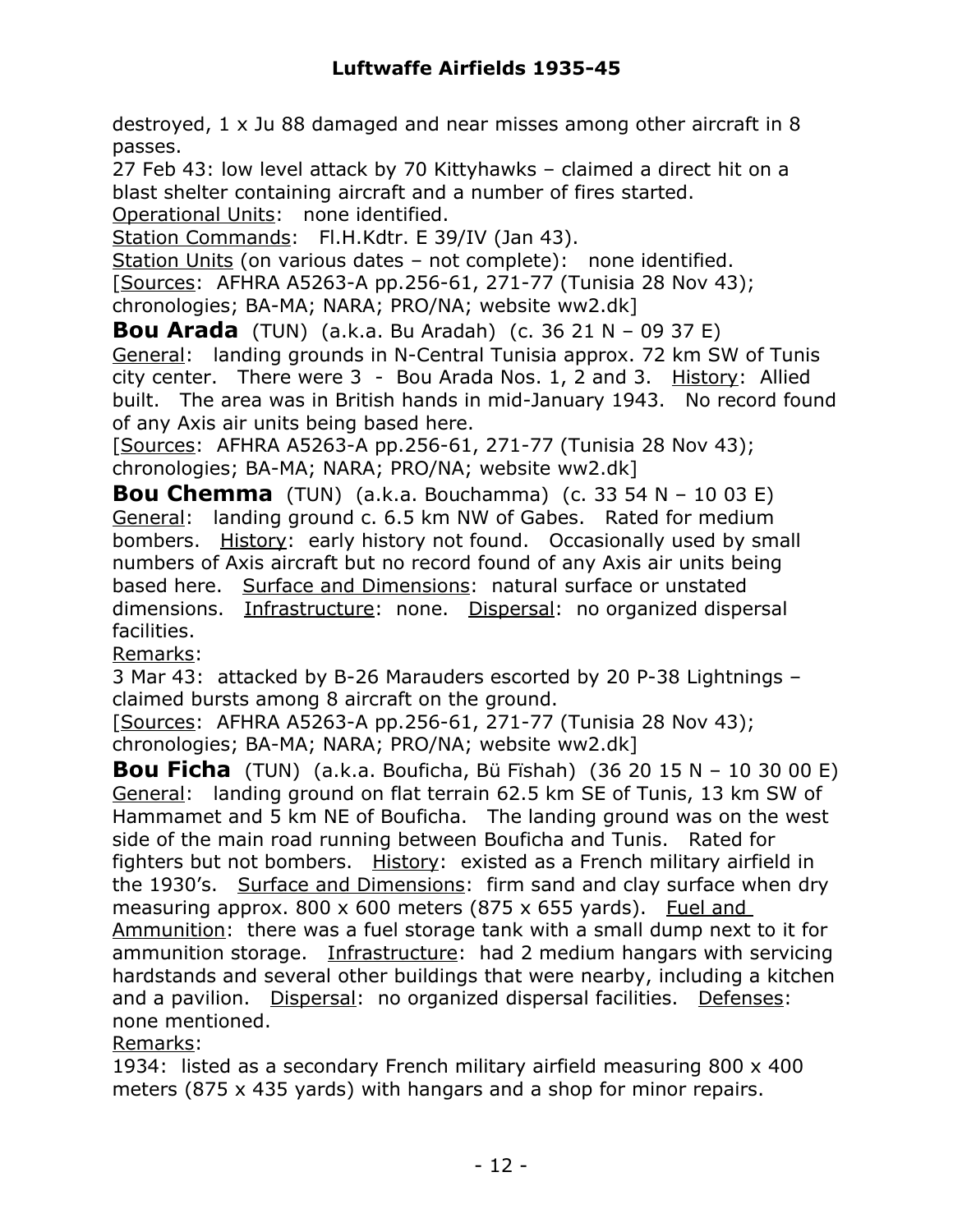11/12 Apr 43: bombed by elements of 14 Wellingtons – results not stated. 28 Nov 43: after capture by the Allies, 2 prepared airstrips measuring 1500 x 200 yards aligned N/S and 1500 x 50 yards aligned NNE x SSW and a small dispersal area were built.

Operational Units:

*Italian* (Regia Aeronautica): none identified.

*Luftwaffe*: none identified.

Station Commands: none identified.

Station Units (on various dates – not complete): none identified. [Sources: AFHRA A5263-A p.282 (Tunisia 28 Nov 43); chronologies; BA-MA; NARA; PRO/NA; website wwii-photos-maps (OKL 1564 Feb 43); website ww2.dk]

**Bou Grara** (TUN) (a.k.a. Boughrara) (c. 33 32 N – 10 40 E) General: landing ground in SE Tunisia approx. 64 km SE of Gabes. History: Allied built - no record found of Axis use.

[Sources: AFHRA A5263-A pp.256-61, 271-77 (Tunisia 28 Nov 43); chronologies; BA-MA; NARA; PRO/NA; website ww2.dk]

**Bourdjine** (TUN) (a.k.a. Bourjine) (c. 35 39 48 N – 10 34 34 E) General: emergency landing ground in NE Tunisia approx. 18 km SSW of Sousse. History: no information found but this ELG most likely built by the French. No evidence of any Axis air activity here. Surface and Dimensions: natural surface of unstated dimensions. Infrastructure: none. Dispersal: none.

Remarks: none.

[Sources: AFHRA; chronologies; BA-MA; NARA; PRO/NA; website wwiiphotos-maps (OKL 1500 series); website ww2.dk]

**Bourdjine – South-Southeast I** (TUN) (35 35 10 N – 10 34 00 E) General: landing ground in NE Tunisia approx. 27 km S of Sousse that was still under construction in late April 1943. History: Allied built. Surface and Dimensions: dirt surface with 2 graded airstrips measuring approx. 1050 x 100 meters (1150 x 110 yards) and 970 x 185 meters (1060 x 200 yards). Infrastructure: none. Dispersal: had numerous taxiways and 9 aircraft blast bays when photographed on 20 April 1943. Remarks: none.

[Sources: AFHRA; chronologies; BA-MA; NARA; PRO/NA; website wwiiphotos-maps (OKL 1545); website ww2.dk]

**Bourdjine – South-Southeast II** (TUN) (a.k.a. Bourdjine No. 1, Goubrine No. 1, Goubrine/Base, Goubrine/Main) (35 34 05 N – 10 36 20 E) General: landing ground in NE Tunisia approx. 28 km S of Sousse and 10.5 km SSE of Bourdjine village. Still under construction in late April 1943. Adjacent to Bourdjine-SSE I on the S side. History: initial construction was by the Germans then mostly Allied built after the incomplete Axis landing ground was captured in mid-April. Surface and Dimensions: dirt surface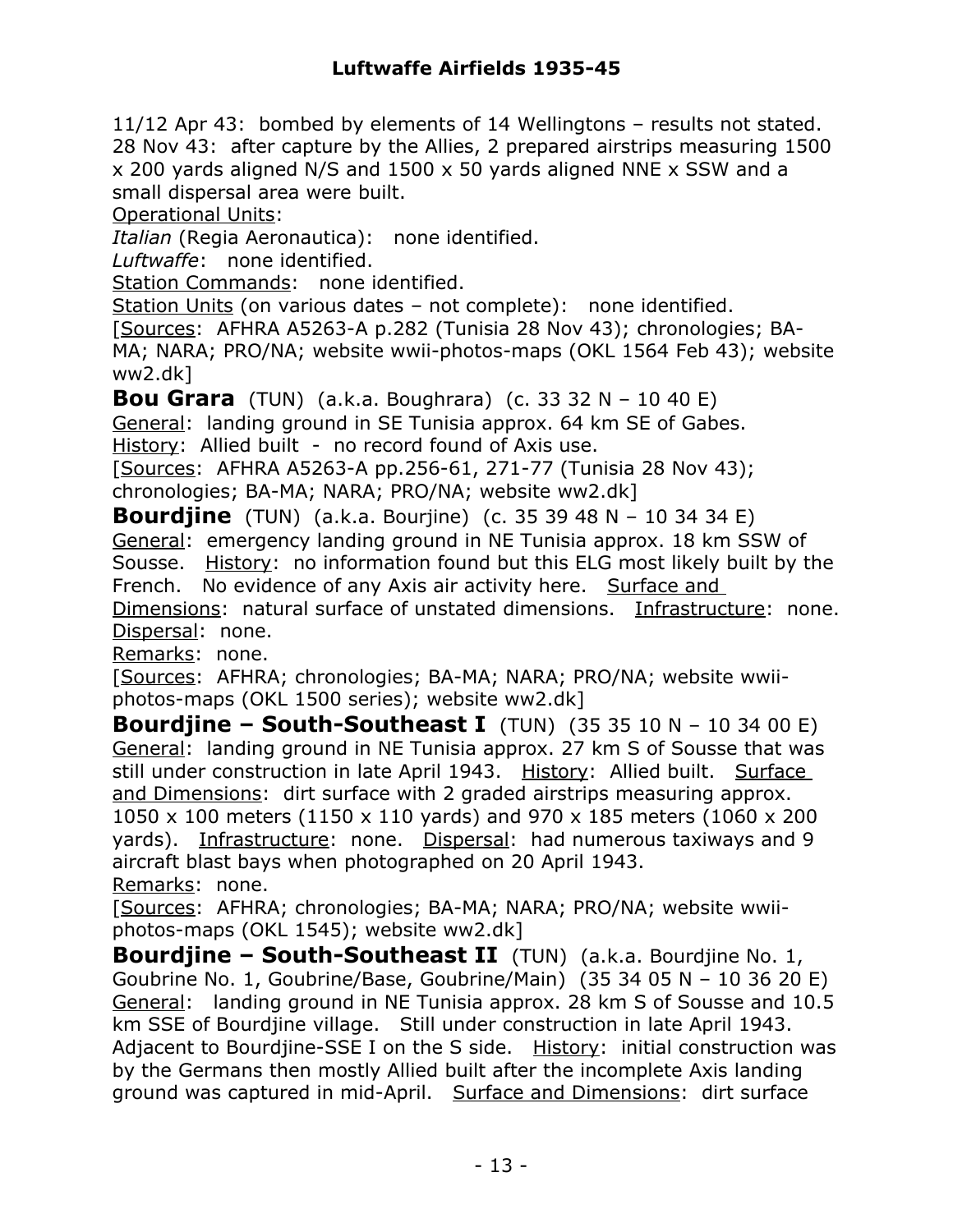with 2 graded Allied-built airstrips each measuring approx. 1200 x 180 meters (1310 x 195 yards) and 900 x 180 meters (985 x 195 yards). Infrastructure: none. Dispersal: had numerous taxiways and 6 aircraft blast bays when photographed by the Germans on 20 April 1943. Remarks:

28 Nov 43: after being rebuilt to Allied standards, it included 2 prepared airstrips measuring 2000 x 200 yards, one aligned NNW/SSE and the other NE/SW, and a dispersal area with aircraft shelters off the S boundary. Operational Units:

*Italian* (Regia Aeronautica): none identified.

*Luftwaffe*: 4.(H)/Aufkl.Gr. 12 (Apr 43); I./Schl.G. 2 (Apr 43). Station Commands: none identified.

Station Units (on various dates – not complete): none identified.

[Sources: AFHRA A5263-A p.294 (Tunisia 28 Nov 43); chronologies; BA-MA; NARA; PRO/NA; website wwii-photos-maps (OKL 1546); website ww2.dk]

**Bourdjine No. 2** (TUN) (35 41 20 N – 10 17 50 E)

General: landing ground built by the Allies in NE Tunisia 31 km WNW of Goubrine No. 1 and 18 km E of Kairouan. Surface and Dimensions: artificially drained flat, rolled dirt with a single prepared airstrip measuring 2000 x 50 yards and aligned NW/SE. Infrastructure: none. Dispersal: none.

[Sources: AFHRA A5263-A p.295 (Tunisia 28 Nov 43); chronologies; BA-MA; NARA; PRO/NA; website ww2.dk]

**Bou Thadi** (TUN) (a.k.a. Bou Thadi/North, Bü Thady) (c 35 06 N – 10 15 E)

General: emergency landing ground in C Tunisia 60 km NW of Sfax. History: no information found. One of the few landing grounds used by the Axis in Tunisia that does not appear to have been found and attacked by the Allies. Surface and Dimensions: natural surface of unstated dimensions. Infrastructure: none reported. Dispersal: no details found.

Remarks: none.

Operational Units:

*Italian* (Regia Aeronautica): none identified.

*Luftwaffe*: I./JG 77 (Mar-Apr 43); III./JG 77 (Mar-Apr 43).

Station Commands: none identified.

Station Units (on various dates - not complete): none identified.

[Sources: AFHRA A5263-A pp.256-61, 271-77 (Tunisia 28 Nov 43);

chronologies; BA-MA; NARA; PRO/NA; website ww2.dk]

## **C**

**Carthage** (TUN): see Tunis-Carthage.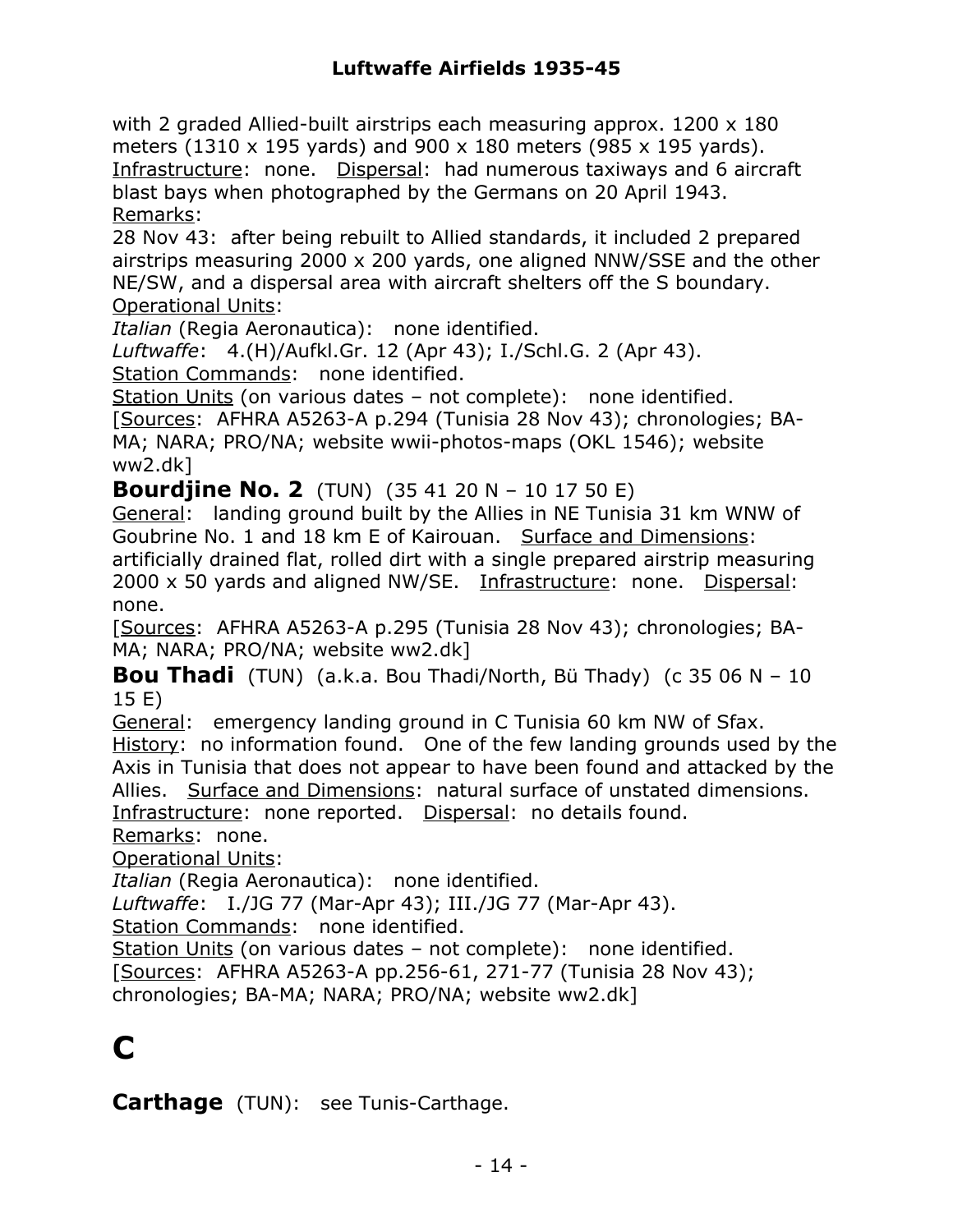**Causeway** (TUN) (c. 33 39 N – 10 55 E)

General: landing strip in SE Tunisia located on a causeway that connected the mainland with Djerba Island. History: almost certainly Allied built. Seems to have been used in late March 1943 for refueling fighters. No record found of any Axis air units being based here.

[Sources: AFHRA A5263-A pp.256-61, 271-77 (Tunisia 28 Nov 43); chronologies; BA-MA; NARA; PRO/NA; website ww2.dk]

**Creteville** (TUN) (a.k.a. Crétéville) (c. 36 40 N – 10 19 E) General: landing ground in N Tunisia 21.5 km SE of Tunis. Had an adjacent satellite called Creteville/Southwest which was also known as Mohamedia/Southeast. Rated for bombers. History: early history not found. No record found of any Axis air units being based here but transport aircraft inbound from Italy and Sicily are known to have used it. Remarks:

18/19 Apr 43: Creteville and a satellite airstrip bombed by 17 Wellingtons and 4 Halifaxes – claimed bursts in the target area and fires started. 19/20 Apr 43: landing ground bombed by elements of 19 Wellingtons –

claimed bursts in the target area and fires started.

20 Apr 43: attacked by B-25 Mitchells escorted by 16 Spitfires – results not given.

[Sources: AFHRA A5263-A pp.256-61, 271-77 (Tunisia 28 Nov 43); chronologies; BA-MA; NARA; PRO/NA; website ww2.dk]

## **D**

**Dehibat** (TUN) (32 01 00 N – 10 32 50 E)

General: emergency landing ground 211 km SSE of Gabes, 102 km S of Tataouine and 1.2 km NE of the hamlet of Dehibat. The border with Libya was just 10 km to the SE. History: no information found, but probably built by the French. Surface and Dimensions: fairly level rough surface measuring approx. 595 x 595 meters (650 x 650 yards). Infrastructure: none.

Remarks: none.

[Sources: AFHRA A5263-A p.330 (Tunisia 28 Nov 43); chronologies; BA-MA; NARA; PRO/NA; website ww2.dk]

**Depienne** (TUN) (a.k.a. Saminjah, Sminja) (36 26 10 N – 10 01 50 E) General: operational airfield in N Tunisia 42 km SSW of Tunis and 1.8 km SSW of the Depienne train station. The surrounding terrain was covered with scrub. History: built by the French, reportedly in 1941. It was too close to the front from Nov 42 to Apr 43 for either side to based air units here. Surface and Dimensions: porous, quick drying soil on flat terrain measuring approx. 1400 x 900 meters (1530 x 985 yards). Fuel and Ammunition: no local storage – brought in if and when needed.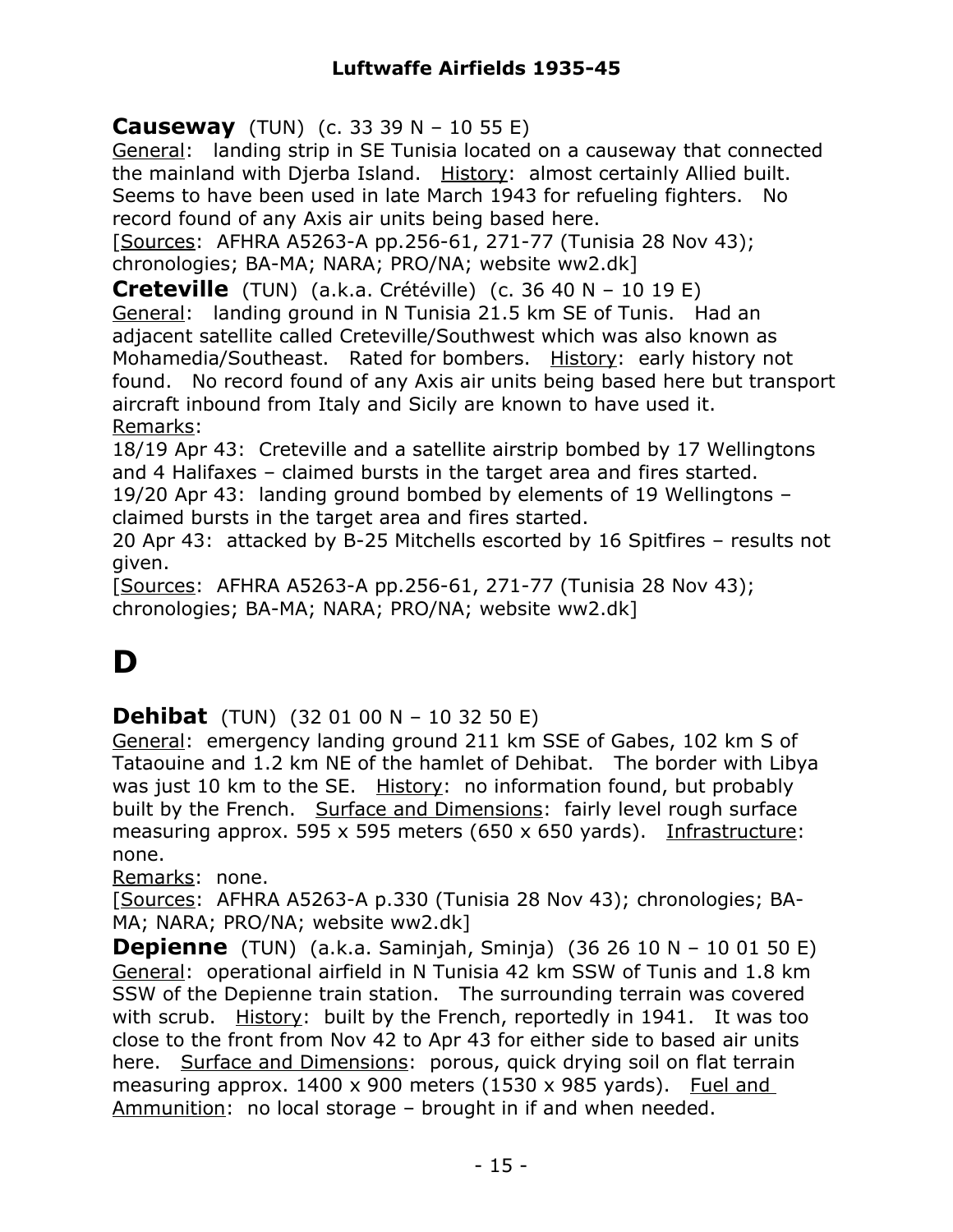Infrastructure: none. Dispersal: no organized dispersal facilities. Defenses: none noted.

Remarks:

29 Nov 42: seized by British paratroops but retaken by German troops shortly thereafter.

28 Nov 43: major improvements were added by the Allies - 1 paved runway of 2000 x 33 yards aligned NNW/SSE, 1 prepared airstrip measuring 2000 x 50 yards aligned NNW/SSE and taxiways to dispersal areas with 63 aircraft parking hardstands.

Operational Units:

*Italian* (Regia Aeronautica): none identified.

*Luftwaffe*: none identified.

Station Commands: none identified.

Station Units (on various dates – not complete): none identified.

[Sources: AFHRA A5263-A p.284 (Tunisia 17 Jan 43 updated to 28 Nov 43); chronologies; BA-MA; NARA; PRO/NA; website wwii-photos-maps (OKL 1565 Dec 41); website ww2.dk]

**Dernaia/North** (TUN) (a.k.a. Thelepte No. 2) (35 05 18 N – 08 31 37 E)

General: field airstrip in W-Central Tunisia 208 km WNW of Sfax, 29.25 km WSW of Kasserine and 13.5 km NW of Thelepte. Rated for fighters.

History: Allied built - no record found of Axis use. Surface and

Dimensions: lightly graded dirt surface of unstated dimensions.

Infrastructure: none. Dispersal: a taxiway connected in to Dernaia/South, less than 1 km from it.

Remarks: none.

[Sources: AFHRA A5263-A pp.256-61, 271-77 (Tunisia 28 Nov 43);

chronologies; BA-MA; NARA; PRO/NA; website wwii-photos-maps (OKL 1400 series); website ww2.dk]

**Dernaia/South** (TUN) (a.k.a. Thelepte No. 2) (35 04 15 N – 08 31 45 E)

General: field airstrip in W-Central Tunisia 208 km WNW of Sfax, 30 km WSW of Kasserine and 12 km NW of Thelepte. Rated for fighters. History: Allied built – no record found of Axis use. Surface and Dimensions: lightly graded dirt surface measuring approx. 1200 x 1100 meters (1310 x 1205 yards). Infrastructure: none. Dispersal: a taxiway connected in to Dernaia/North, less than 1 km from it.

Remarks: none.

[Sources: AFHRA A5263-A pp.256-61, 271-77 (Tunisia 28 Nov 43); chronologies; BA-MA; NARA; PRO/NA; website wwii-photos-maps (OKL 1483); website ww2.dk]

**Diar el Hajjej** (TUN): see Korba/South.

**Djafar** (TUN): see Ariana.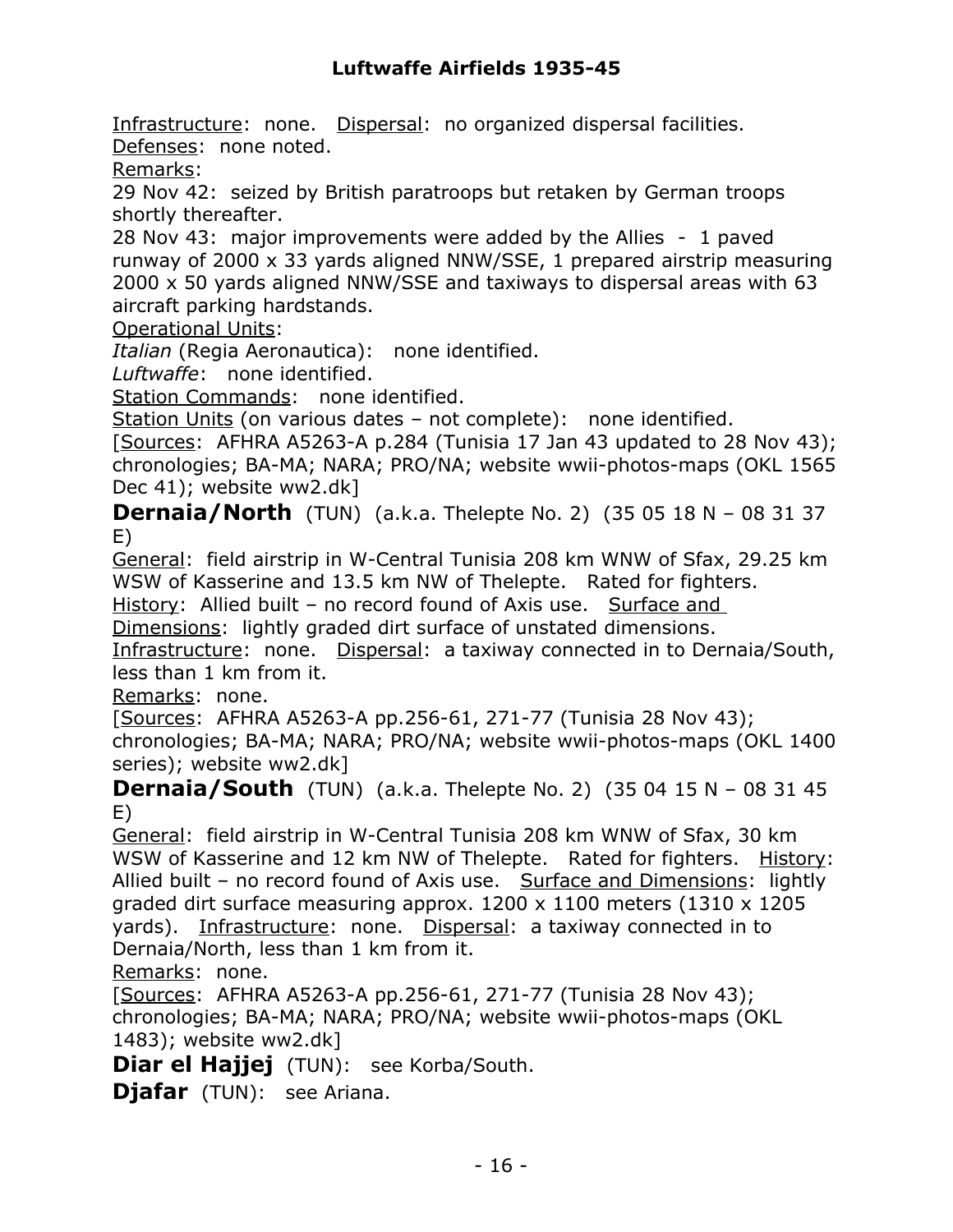**Djebel Tebaga/North** (TUN) (a.k.a. Fatnassa, Oudref Fatnassa) (c. 33 59 N – 09 55 E)

[Interestingly, the location for "Fatnassa" is misidentified in nearly all published sources. For example, Dr. Jochen Prien in his *JG 77* history, Teil (Part) 3, pp. 1430 and 1505, shows it to be c. 70 km NW of Sfax, some 160 km to the NNW of its actual location. Dunning in *Courage Alone – The Italian Air Force 1940-1943* does not show or mention it at all, nor do the A.I.2(b) maps. Even Google/Earth gets it wrong and shows it to be at 33 48 30 N – 08 44 13 E, which is along a highway 128 km due W of Gabes. The identify and location given here, as an a.k.a. for Djebel Tebaga, is from the wartime directories and maps distributed by A.I.2.(b)/British Air Ministry.]

General: landing ground in E-Central Tunisia in the vicinity of Oudref, Zagrata and Al-Matwiyah. Exact location of the landing ground not determined although "Djebel Tebaga" is the geographical name used by the Allies for a gap in a range of mountains 30 to 40 km NW of Gabes. Wartime Allied sources state that Fatnassa is an a.k.a. for the Djebel Tebaga landing grounds. History: believed to have been laid out by the Axis in early 1943 and first used by Axis aircraft in late February. Surface and Dimensions: unfortunately, no details found. Infrastructure: none reported – tents used. Dispersal: had dispersals and blast shelters.

Satellites and Decoys:

The two Italian Air Force (Regia Aeronautica) landing grounds, K. 34 and K. 41, and believed to have been satellites of Djebel Tebaga. These are listed separately under the letter "K".

Remarks:

3 Mar 43: Oudref Fatnassa bombed – 3 x Bf 109 G-2s from I./JG 77 destroyed (1) or heavily damaged (2) on the ground.

15/16 Mar 43: Djebel Tebaga LG bombed by 8 Bristol Bisleys (Blenheim V). 20/21 Mar 43: bombed by 23 Bristol Bisleys (Blenheim V) – reported bursts straddling the landing ground.

21 Mar 43: 18 x A-20 Havocs (B-25 Mitchells?) escorted by 38 U.S. Spitfires bombed the North Landing Ground – claimed 2 grounded aircraft set on fire. 24/25 Mar 43: bombed by 12 Bristol Bisleys (Blenheim V) – reported hits on a new dispersal area at the North Landing Ground.

25 Mar 43: North Landing Ground attacked by 12 Bostons (A-20s), 23 Baltimores (A-30s) and 29 Spitfire escorts – claimed hits on the main runways, blast shelters and in the dispersal area. German reports stated 2 x Bf 109 G-2s from 2./JG 77 damaged on the ground.

26 Mar 43: North LG attacked by 18 B-25 Mitchells, 36 P-40 F Warhawks and 12 Spitfire escorts – claimed 1 enemy aircraft destroyed on the ground and started 4 large fires. According to German reports, 4 x Bf 109 G-2s from I./JG 77 destroyed (1) or damaged (3) on the ground. 27 Mar 43: evacuated by the Luftwaffe.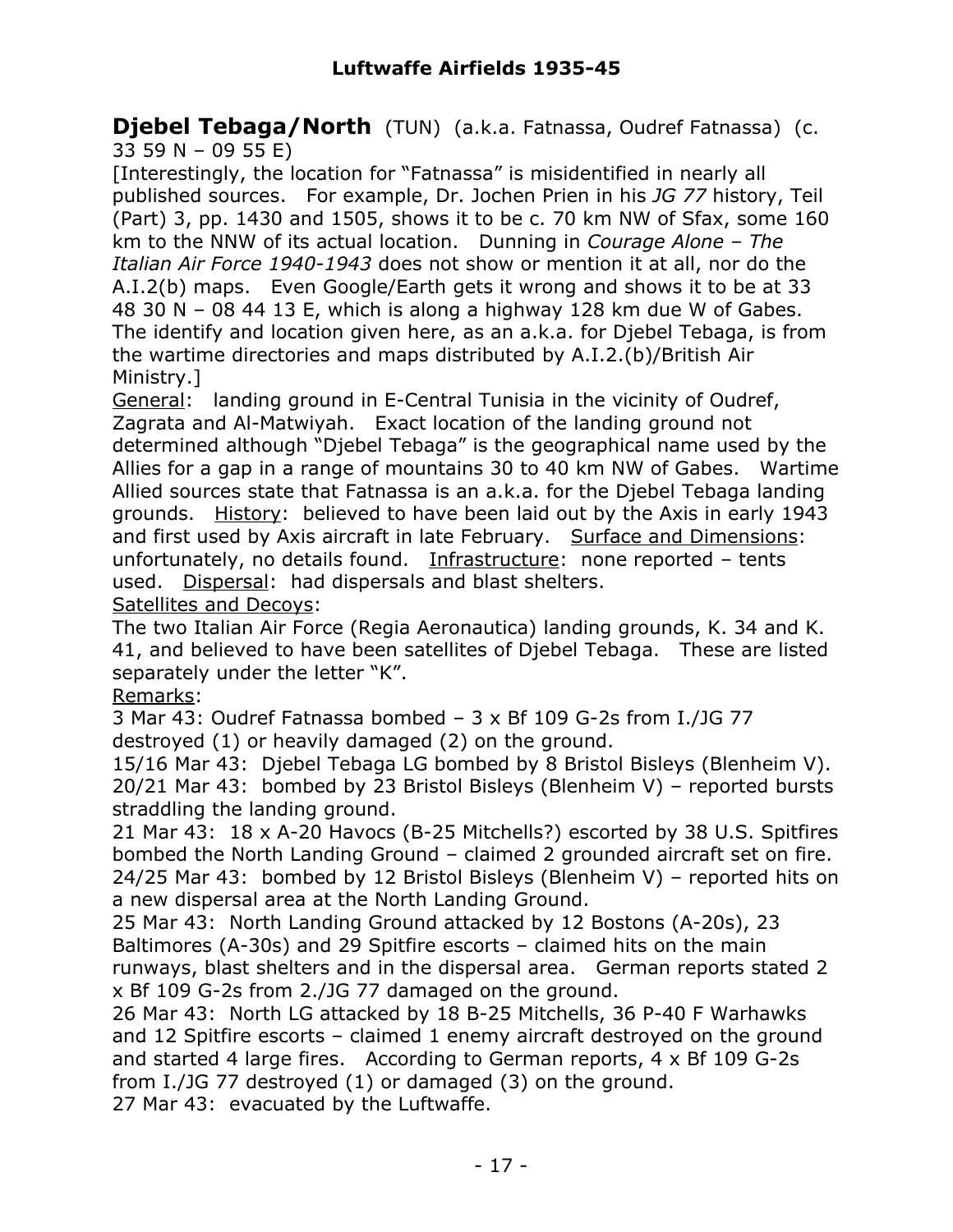Operational Units:

*Italian* (Regia Aeronautica): none identified.

*Luftwaffe*: I./JG 77 (Feb-Mar 43).

Station Units: Fl.H.Kdtr. E 9/III (Jan-Feb 1943); Fl.H.Kdtr. E 6/IV (Mar 43). Station Units (on various dates – not complete): elements of Res.Flak-Abt. 354 (Jan-Mar 43); elements of le.Flak-Abt. 841 (mot) (Mar 43). [Sources: AFHRA A5263-A pp.256-61, 271-77 (Tunisia 28 Nov 43);

chronologies; BA-MA; NARA; PRO/NA; website ww2.dk]

**Djebel Tebaga/South** (TUN) (c. 33 59 N – 09 55 E) General: landing ground in E-Central Tunisia in the vicinity of Oudref, Zagrata and Al-Matwiyah. Exact location not determined. History: believed to have been laid out by the Axis in early 1943 and first used by Axis aircraft in mid-March. No evidence found of any Axis air units being based here. Surface and Dimensions: no details found. Infrastructure: none reported.

Remarks: see above under Djebel Tebaga/North.

[Sources: AFHRA A5263-A pp.256-61, 271-77 (Tunisia 28 Nov 43); chronologies; BA-MA; NARA; PRO/NA; website ww2.dk]

**Diedeida** (TUN) (a.k.a. Diedeida/Northwest, Diedeida No 1, Jedeida) (c. 36 52 05 N – 09 55 45 E)

General: landing ground in N Tunisia 24 km WNW of Tunis and 1.5 km NW of the present day town of Al Judayyidah. There were two strips:

Djedeida/Northwest and Djedeida/Southeast. Both rated for medium bombers. History: Djedeida/Northwest was built by the French as an emergency landing ground and was one of the first airfields taken over by the Luftwaffe in N Tunisia. Surface and Dimensions: grass and dirt surface of unstated dimensions. Fuel and Ammunition: both stored on site. Infrastructure: none. Dispersal: no organized dispersal facilities. Defenses: no details found.

Remarks:

10 Nov 42: occupied by 10 x Bloch 174/175 bomber reconnaissance planes, according to aerial photos.

25 Nov 42: advancing American tanks from the  $1<sup>st</sup>$  Armored Division briefly overran the airfield and destroyed 4 of II./St.G. 3's Ju 87s and shot up or crushed 21 others, putting them out of action. The losses were quickly replaced and there was almost no break from operations. The American tank crews claimed 30-36 aircraft in all.

30 Nov 42: strafed by 4 P-38 Lightnings.

7 Dec 42: bombed by 12 RAF Bisleys with fighter escort – claimed 1 enemy aircraft destroyed and another probably destroyed.

4 Mar 43: bombed by 12 B-25 Mitchells escorted by 24 Spitfires – claimed hits on the landing ground and dispersal area.

29 Apr 43: still in use by Luftwaffe fighter bombers (III./SKG 10). 8 May 43: captured by U.S. forces.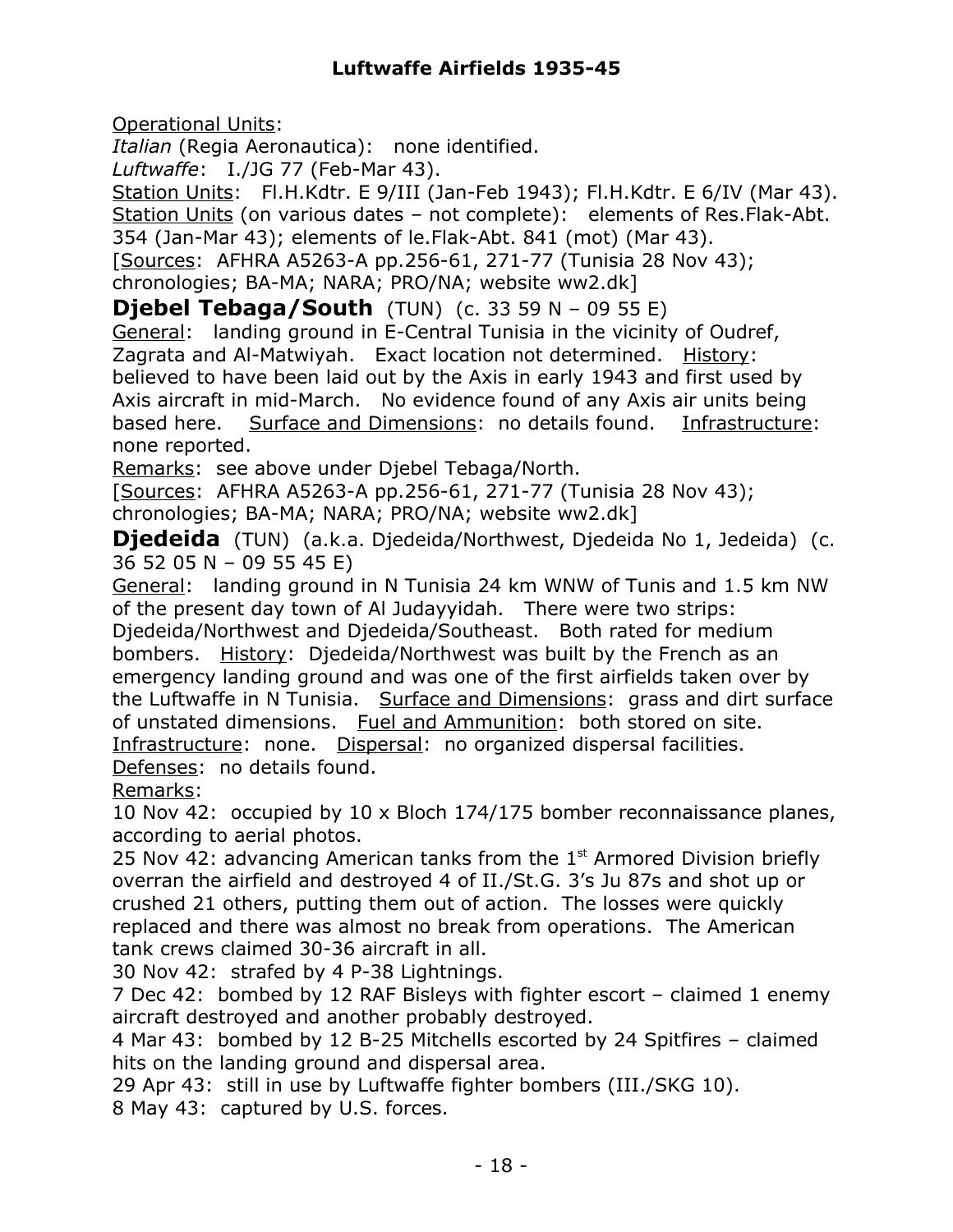28 Nov 43: major additions and improvements were added after it was captured by the Allies - these included 2 paved runways, 3 prepared airstrips, taxiways dispersals and at least 23 blast bays for aircraft. Operational Units:

*Italian* (Regia Aeronautica): none identified.

*Luftwaffe*: III./JG 53 (Nov 42); Stab/St.G. 3 (Nov-Dec 42); II./St.G. 3 (Nov-Dec 42); III./SKG 10 (daytime only, Mar-May 43).

Station Commands: none identified.

Station Units (on various dates – not complete): none identified.

[Sources: AFHRA A5263-A pp.286-87 (Tunisia 17 Dec 42 updated to 28 Nov 43); chronologies; BA-MA; NARA; PRO/NA; website ww2.dk]

**Djedeida/Southeast** (TUN) (a.k.a. Djedeida/No. 2, Jedeida) (c. 36 50 N – 09 57 E)

General: satellite landing ground in NW Tunisia approx. 22 km W of Tunis city center. History: believed to have been built by the Allies in mid-1943. No record found of any Axis air units here.

[Sources: AFHRA A5263-A pp.256-61, 271-77 (Tunisia 28 Nov 43); chronologies; BA-MA; NARA; PRO/NA; website ww2.dk]

**Djedeida/Northeast** (TUN) (c. 36 53 N – 09 57 E)

General: satellite landing ground in NW Tunisia approx. 22 km WNW of Tunis city center. History: believed to have been built by the Allies in mid-1943. No record found of any Axis air units here.

[Sources: AFHRA A5263-A pp.256-61, 271-77 (Tunisia 28 Nov 43); chronologies; BA-MA; NARA; PRO/NA; website ww2.dk]

**Dierba** (TUN): see Houmt Souk.

**Djilma** (TUN): see Ronnat.

**Djorf** (TUN) (a.k.a. Jorf, Jurf) (33 41 45 N – 10 44 03 E)

General: landing ground in SE Tunisia approx. 61 km ESE of Gabes on the channel or strait across from Djerba Island. The landing ground may actually have been located 13 to 14 km WSW of the town of Djorf. History: Allied built. No record found of any Axis aircraft being based here.

[Sources: AFHRA A5263-A pp.256-61, 271-77 (Tunisia 28 Nov 43);

chronologies; BA-MA; NARA; PRO/NA; website ww2.dk]

**Dougga** (TUN) (a.k.a. Thugga, Nouvelle Dougga) (c. 36 25 N – 09 13 E) General: landing ground 96 km SW of Tunis and 5 km SW of Teboursouk. A former Roman city with spectacular ruins. History: Allied built landing ground. No record found of any Axis air activity here.

[Sources: AFHRA A5263-A pp.256-61, 271-77 (Tunisia 28 Nov 43); chronologies; BA-MA; NARA; PRO/NA; website ww2.dk]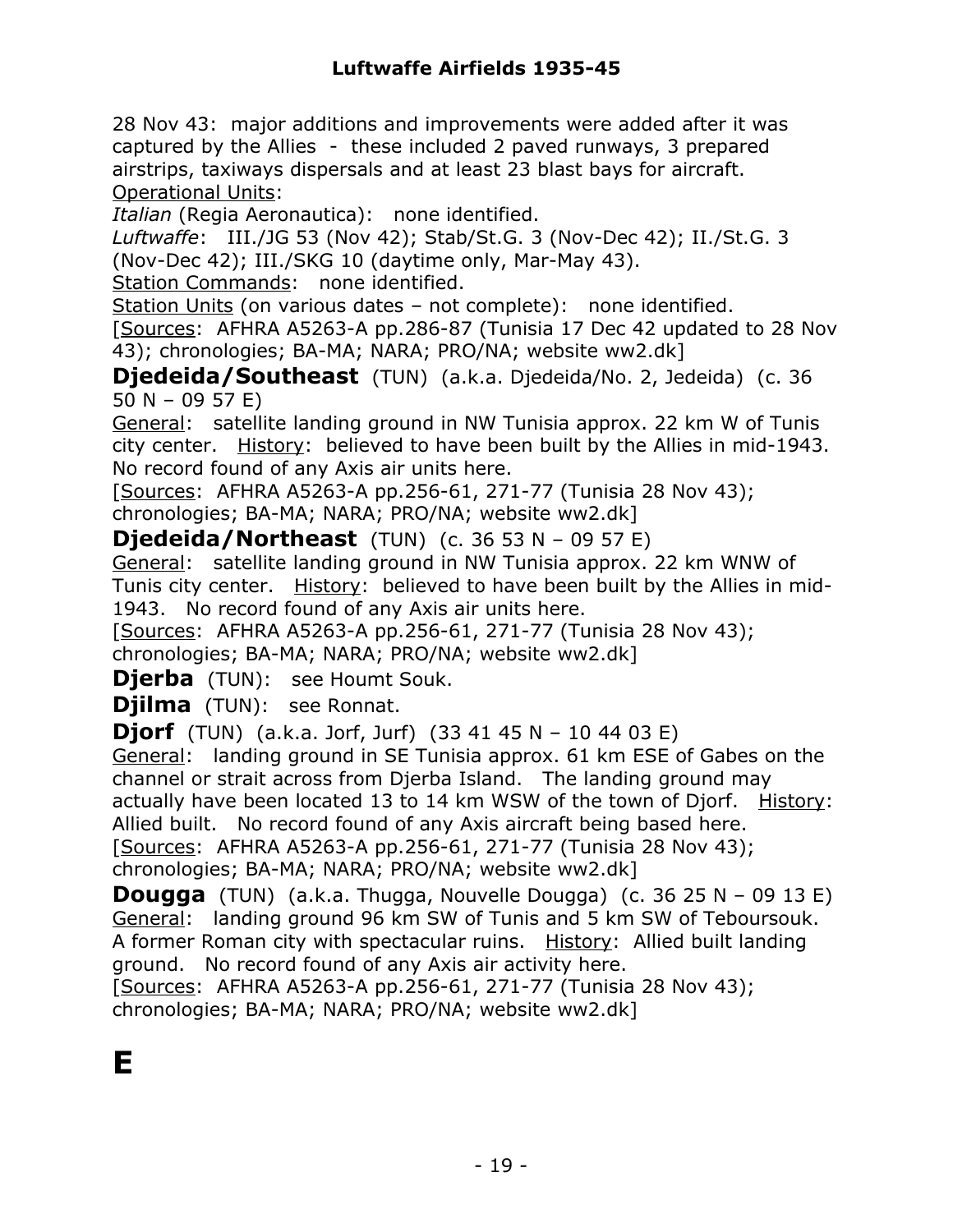**Ebba Ksour** (TUN) (a.k.a. Ebba Ksoui) (c. 35 56 N – 08 49 E) General: landing ground in NW Tunisia approx. 156 km SW of Tunis city center. Rated for medium bombers. History: Allied built using pierced steel planking for the runways, parking and dispersal areas, and wood and tents for billeting infrastructure. No record found of any Axis aircraft being based here.

[Sources: AFHRA A5263-A pp.256-61, 271-77 (Tunisia 28 Nov 43); chronologies; BA-MA; NARA; PRO/NA; website ww2.dk]

**El Agareb** (TUN): see Sfax – El Maou.

**El Aouadi** (TUN) (c. 32 01 N – 10 39 E)

General: emergency landing ground in S Tunisia 215 km SSE of Gabes, 105 km SSE of Tataouine, 9 km From the border with Libya and 3.5 km NW of Dehiba. History: no details found but most likely built by the French. No evidence found of any Axis air activity here.

[Sources: AFHRA A5263-A pp.256-61, 271-77 (Tunisia 28 Nov 43); chronologies; BA-MA; NARA; PRO/NA; website ww2.dk]

**El Aouina** (TUN): see Tunis – El Aouina.

**El Aroussa** (TUN) (36 23 N – 09 29 E)

General: landing ground in N Tunisia 77 km SW of Tunis, 31 km SSW of Medjez el Bab and 2 km ENE of El Aroussa. Rated for fighters. History: early history not found but probably built by the Allies as a forward fighter strip right after they took the area on 25 Nov 42. No record found of any air units being based here prior to May 43, probably because it was too close to the front lines. Surface and Dimensions: level pastureland on porous soil measuring approx.  $1500 \times 1250$  meters (1640 x 1365 yards). Fuel and Ammunition: no local storage of either. Infrastructure: none. Dispersal: no organized dispersal facilities. Defenses: none noted. Remarks: none.

[Sources: AFHRA A5263-A pp.256-61, 271-77 (Tunisia 28 Nov 43); chronologies; BA-MA; NARA; PRO/NA; website wwii-photos-maps (OKL 1500 series, Mar 43); website ww2.dk]

**El Bahira** (TUN) (c. 33 46 N – 09 20 E)

General: emergency landing ground or landing ground in C Tunisia approx. 74 km WSW of Gabes and about halfway between Al-Hammah and Fatnassa. History: early history not found. No record of use by either the Axis or the Allies found.

[Sources: AFHRA A5263-A pp.256-61, 271-77 (Tunisia 28 Nov 43); chronologies; BA-MA; NARA; PRO/NA; website ww2.dk]

**El Bathan** (TUN) (36 47 45 N – 09 53 30 E)

General: landing ground built by the Allies 25 km W of Tunis during June and July 1943.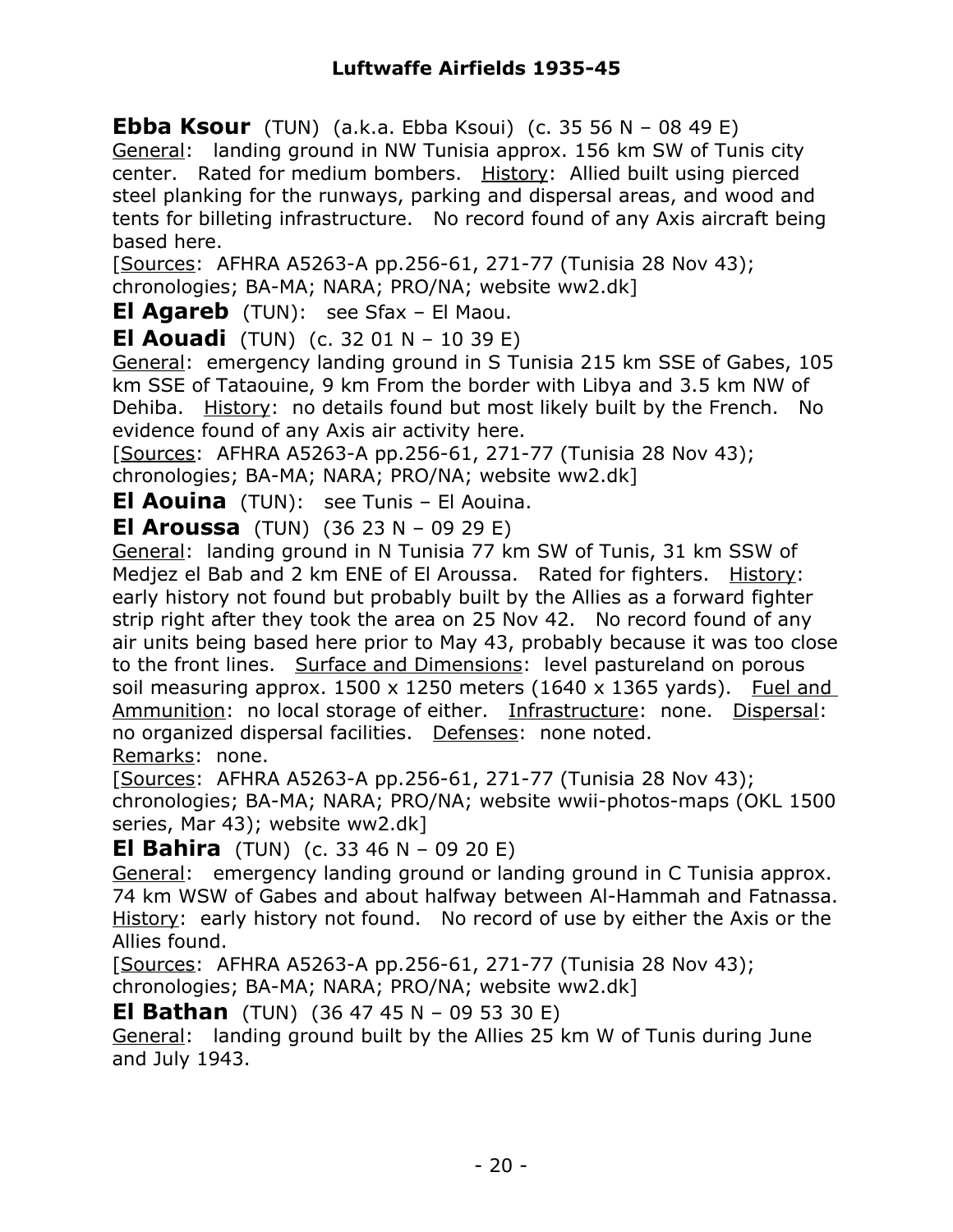[Sources: AFHRA A5263-A p.290 (Tunisia 28 Nov 43); chronologies; BA-MA; NARA; PRO/NA; website wwii-photos-maps (OKL 1720); website ww2.dk]

**El Djem** (TUN) (a.k.a. El Djem/Main, El Jem, Al Jamm) (35 19 10 N – 10 41 05 E)

General: landing ground in E Tunisia 61.5 km N of Sfax and 3 km NW of the town of El Djem. Rated for bombers. History: no information found concerning the early history of this landing ground, i.e., whether it was built by the French or by the Germans. After the Allies seized it in the second half of April 1943, it was enlarged and improved by elements of the 3 U.S. Army Engineer Aviation battalions that operated in Tunisia and used mainly by USAAF troop carrier groups. According to Allied sources, there were 4 landing grounds here by fall 1943 – El Djem/Main (Base), El Djem No. 1, El Djem No. 2 and El Djem/North. Surface and Dimensions: grass-covered clay soil of unstated dimensions. Fuel and Ammunition: stores of both available. Infrastructure: none specific to the landing ground but there were 3 small buildings on the E boundary that belonged to the locals. Dispersal: no organized dispersal facilities. Defenses: no details found. Remarks:

1 Apr 43: El Djem LG bombed by NAAF Douglas A-20 Havocs.

3 Apr 43: El Djem LG bombed by 18 B-25 Mitchells – claimed 2 enemy aircraft exploded on the ground, 2 more were left burning and 4 others were hit and damaged. Also, 2 fires were started, a Flak positioned was silenced and a direct hit destroyed a truck.

4 Apr 43: El Djem LG bombed by NAAF B-25 Mitchells.

5 Apr 43: bombed again by A-20s.

6 Apr 43: hit by both A-20s and B-25s.

8 Apr 43: II./LG 1 Ju 88s hauled fuel from Catania/Sicily to El Djem. 17 Apr 43: by this date a satellite existed roughly 4 km N of the main landing ground with 2 airstrips of 1200 meters and 1000 meters.

28 Nov 43: major additions and improvements were added after it was captured by the Allies - these included 2 prepared (hard rolled) airstrips measuring 2000 x 316 yards aligned N/S and 2583 x 260 yards aligned WNW/ESE, a perimeter road and dispersal areas with 66 aircraft parking hardstands.

Operational Units:

*Italian* (Regia Aeronautica): none identified.

*Luftwaffe*: 1.(F)/Aufkl.Gr. 121 (Mar-Apr 43); III./St.G. 3 (Mar-Apr 43); III./JG 77 (Apr 43);

Station Commands: Fl.H.Kdtr. E 23/VII (Jan-Feb 43); Flugplatzkdo. El Djem (Mar 43).

Station Units (on various dates – not complete): Sanitätsbereitschaft d.Lw. 2/IV (mot) (Mar 43).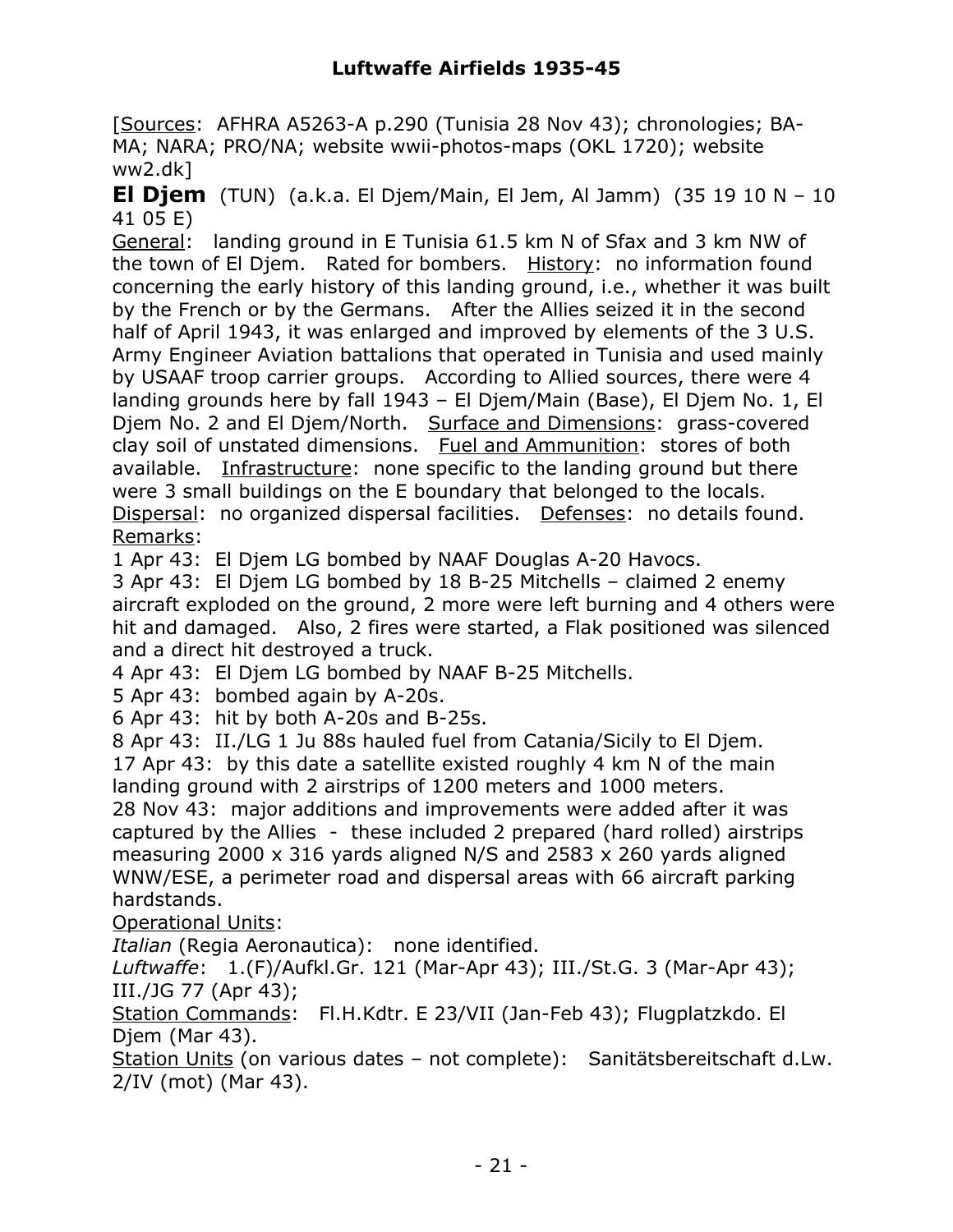[Sources: AFHRA A5263-A p.291 (Tunisia 13 Mar 43 updated to 28 Nov 43); chronologies; BA-MA; NARA; PRO/NA; website wwii-photos-maps (OKL 1544); website ww2.dk]

**El Hamma** (TUN) (a.k.a. Chennchou, El Hamma – Chenchou, Al Hamma, Al Hämmah, El Hammam) (33 53 N – 09 53 E)

General: landing ground in E Tunisia 325 km S of Tunis, 21 km W of Gabes, 8.5 km E of El Hamma and adjacent to an oasis. Rated for fighters. History: built by the French and in December 1941 it was classified as an emergency landing ground. Served mainly as a landing ground for Italian fighter units from Jan to Mar 43. Surface and Dimensions: natural dry sand surface measuring approx. 500 x 500 meters (545 x 545 yards). Fuel and Ammunition: fuel was stored here and available, according to reports. Infrastructure: none. Dispersal: no organized dispersal facilities. Defenses: none noted.

Remarks:

27 Feb 43: 4 low level attacks by 31 P-40 Kittyhawks and 20 P-40F Warhawks with an escort of 32 Kittyhawks on the packed landing ground claimed 1 x Bf 109 and 1 x glider destroyed, bursts among the crowded blast shelters and a Flak gun overturned and the crew killed. According to Axis reports, 4 x MC 202 fighters were destroyed on the ground during and 5 more slightly damaged these raids.

28-29 Mar 43: El Hamma captured by Allied forces.

Operational Units:

*Italian* (Regia Aeronautica): 7º Gruppo Comb (Mar 43); 13º Gruppo CT (Feb 43); 18º Gruppo CT (Jan-Feb 43); 23º Gruppo CT (Feb-Mar 43). *Luftwaffe*: none identified.

Station Commands: none identified.

Station Units (on various dates – not complete): Luftgaustab z.b.V. Afrika (Jan 43).

[Sources: AFHRA A5263-A pp.256-61, 271-77 (Tunisia 28 Nov 43); chronologies; BA-MA; NARA; PRO/NA; website wwii-photos-maps (OKL 1500 series); website ww2.dk]

**El Haouaria** (TUN) (a.k.a. Al Hüwärïyah) (c. 37 03 N – 11 00 E) General: emergency landing ground/landing ground in NE Tunisia at the tip of the Cape Bon Peninsula 80 km NE of Tunis. Rated for bombers. History: built by the Axis in spring 1943. After the Allies seized it in May 1943, it was enlarged and improved by elements of the 3 U.S. Army Engineer Aviation battalions that operated in Tunisia. Surface and Dimensions: no details found. Infrastructure: none that was specific to the landing ground. Dispersal: no details, but very doubtful. Remarks:

18 Apr 43: being used as an ELG by Ju 52s shot up over the Strait of Sicily during transport runs between Sicily and Tunisia.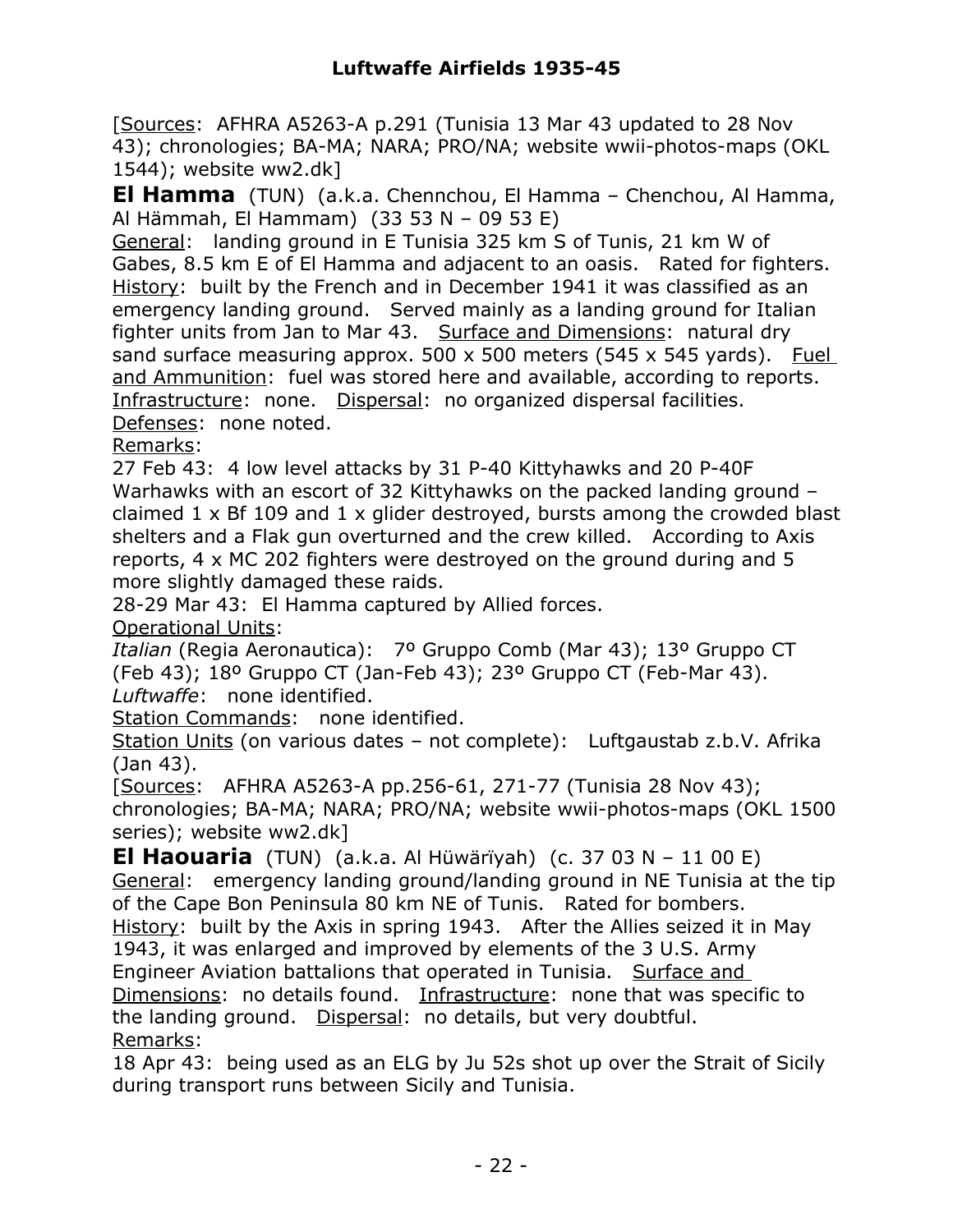10 May 43: attacked by 11 A-20 Havocs and 9 B-25 Mitchells – 17+ tons of bombs dropped and claimed 1 x Ju 52 destroyed on the ground.

[Sources: AFHRA A5263-A pp.256-61, 271-77 (Tunisia 28 Nov 43);

chronologies; BA-MA; NARA; PRO/NA; website ww2.dk]

**El Henncha** (TUN) (a.k.a. El Hencha, La Henncha) (c. 35 06 N – 10 44 E)

General: emergency landing ground in E Central Tunisia approx. 42 km N of Sfax and 26 km inland from the coast. History: origin not found. No evidence of use by Axis air units or aircraft.

[Sources: AFHRA A5263-A pp.256-61, 271-77 (Tunisia 28 Nov 43); chronologies; BA-MA; NARA; PRO/NA; website ww2.dk]

**El Maou** (TUN): see Sfax – El Maou.

**El Meridj I** (ALG) (35 52 30 N – 08 15 35 E)

General: Allied airstrip in Algeria adjacent to the border with Tunisia. Rated for bombers. Included here for reference purposes only. [Sources: AFHRA A5263-A pp.256-61, 271-77 (Tunisia 28 Nov 43);

chronologies; BA-MA; NARA; PRO/NA; website wwii-photos-maps (OKL 1484); website ww2.dk]

**El Meridj II** (ALG) (35 52 30 N – 08 18 00 E)

General: Allied airstrip in Algeria adjacent to the border with Tunisia. Rated for bombers. Included here for reference purposes only.

[Sources: AFHRA A5263-A pp.256-61, 271-77 (Tunisia 28 Nov 43); chronologies; BA-MA; NARA; PRO/NA; website wwii-photos-maps (OKL 1484); website ww2.dk]

**Enfidaville** (TUN) (a.k.a. Enfidaville-Mejine, Enfidha, An Nafidah, Konndar, Ferdjani) (36 04 10 N – 10 21 40 E)

General: emergency landing ground in NE Tunisia 77.5 km SSE of Tunis, 43 km NW of Sousse and 2 km W of Enfidaville. Rated for single-engine aircraft but not for bombers. History: built by either the French or the Axis, but most likely the former. Surface and Dimensions: dry, sandy poor quality soil measuring approx. 450 x 450 meters (490 x 490 yards). Fuel and Ammunition: no local storage. Infrastructure: none. Dispersal: no organized dispersal facilities. Defenses: none noted. Remarks:

5 Apr 43: low-level attack by 12 Hurricane fighter-bombers escorted by 25 Spitfires – claimed hits among dispersed aircraft on the landing ground. The Italians lost 3 x C.202 fighters on the ground.

10 Apr 43: bombed by 18 B-25 Mitchells – results not stated.

11/12 Apr 43: bombed by 14 Wellingtons – results not stated.

19/20 Apr 43: Enfidaville captured by British Eighth Army but the front stalled just a few kilometers N of the town until early May.

28 Nov 43: after the Axis forces in Tunisia surrendered on 12 May, a completely new airfield complex was built between May and July 1943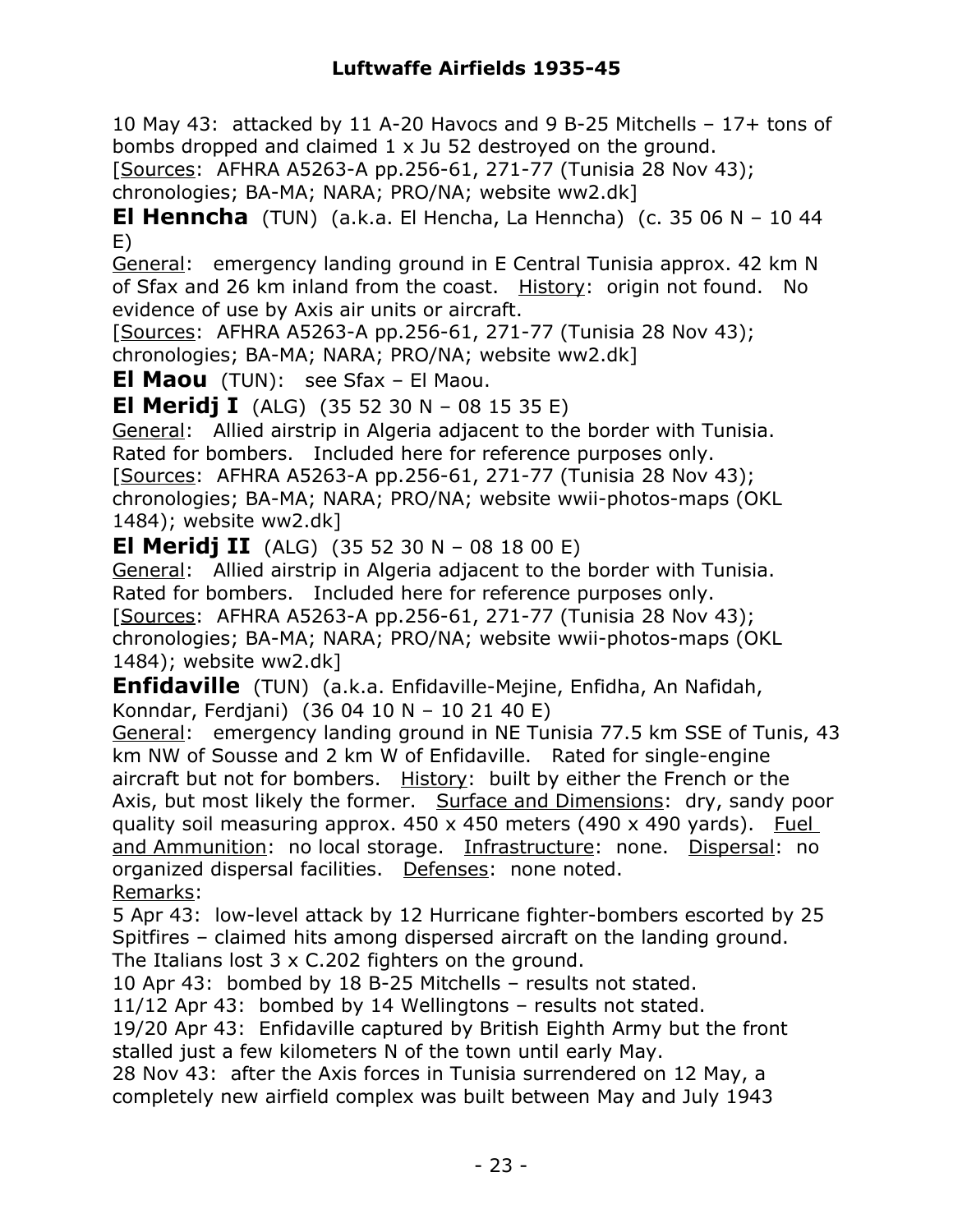approx 7 to 8 km S of the ELG that included 3 prepared (hard rolled) airstrips measuring 2366 x 50 yards aligned NE/SW, 2050 x 50 yards aligned N/S and 1200 x 230 yards aligned ENE/WSW, a perimeter road, taxiways and dispersal areas with 64 aircraft parking hardstands. Upon completion in July, there were 6 landing ground listings for Enfidaville: Enfidaville/Main (or Base), Enfidaville No. 1, Enfidaville No. 2, Enfidaville/North, Enfidaville/West (a.k.a. Enfidaville/South) and Enfidaville/Northeast.

Operational Units:

*Italian* (Regia Aeronautica): 7º Gruppo Comb (Apr 43).

*Luftwaffe*: none identified.

Station Commands: none identified.

Station Units (on various dates – not complete): none identified.

[Sources: AFHRA A5263-A p.292 (Tunisia 28 Nov 43); chronologies; BA-MA; NARA; PRO/NA; website wwii-photos-maps (OKL 1639); website

ww2.dk]

**Euston** (TUN): see Souk el Khemis.

## **F**

**Fardjouna** (TUN) (c. 37 02 N – 10 59 E)

General: landing ground in NE Tunisia 77 km NE of Tunis city center and 7 km inland from the tip of the Cap Bon peninsula. History: no details found but believed to have been built by the Germans in early 1943 to serve as an emergency landing ground along the flyway between Sicily and northern Tunisia.

[Sources: AFHRA A5263-A pp.256-61, 271-77 (Tunisia 28 Nov 43); chronologies; BA-MA; NARA; PRO/NA; website ww2.dk]

**Farik** (TUN) (a.k.a. Borj el Farik) (c. 35 41 N – 10 02 E)

General: emergency landing ground in N Tunisia a few km NW of Kairouan and just E of a regional road junction. There were eventually 3 airstrips: Farik/Main (or Base), Farik No. 1 and Farik No. 2. History: no details found but believed to have been built by the Allies. No evidence of use by Axis air units found.

[Sources: AFHRA A5263-A pp.256-61, 271-77 (Tunisia 28 Nov 43); chronologies; BA-MA; NARA; PRO/NA; website ww2.dk]

**Fatnassa** (TUN): see Djebel Tebaga.

**Fatnassia** (TUN) (c. 32 30 N – 10 28 E)

General: emergency landing ground in SE Tunisia approx. 485 km S of Tunis, 160 km SSE of Gabes, 48 km S of Foum Tatahouine and .5 km NNW of Bordj Fatnassia. Not rated for bombers. History: early history not found. Often confused with Fatnassa landing ground to the NW of Gabes.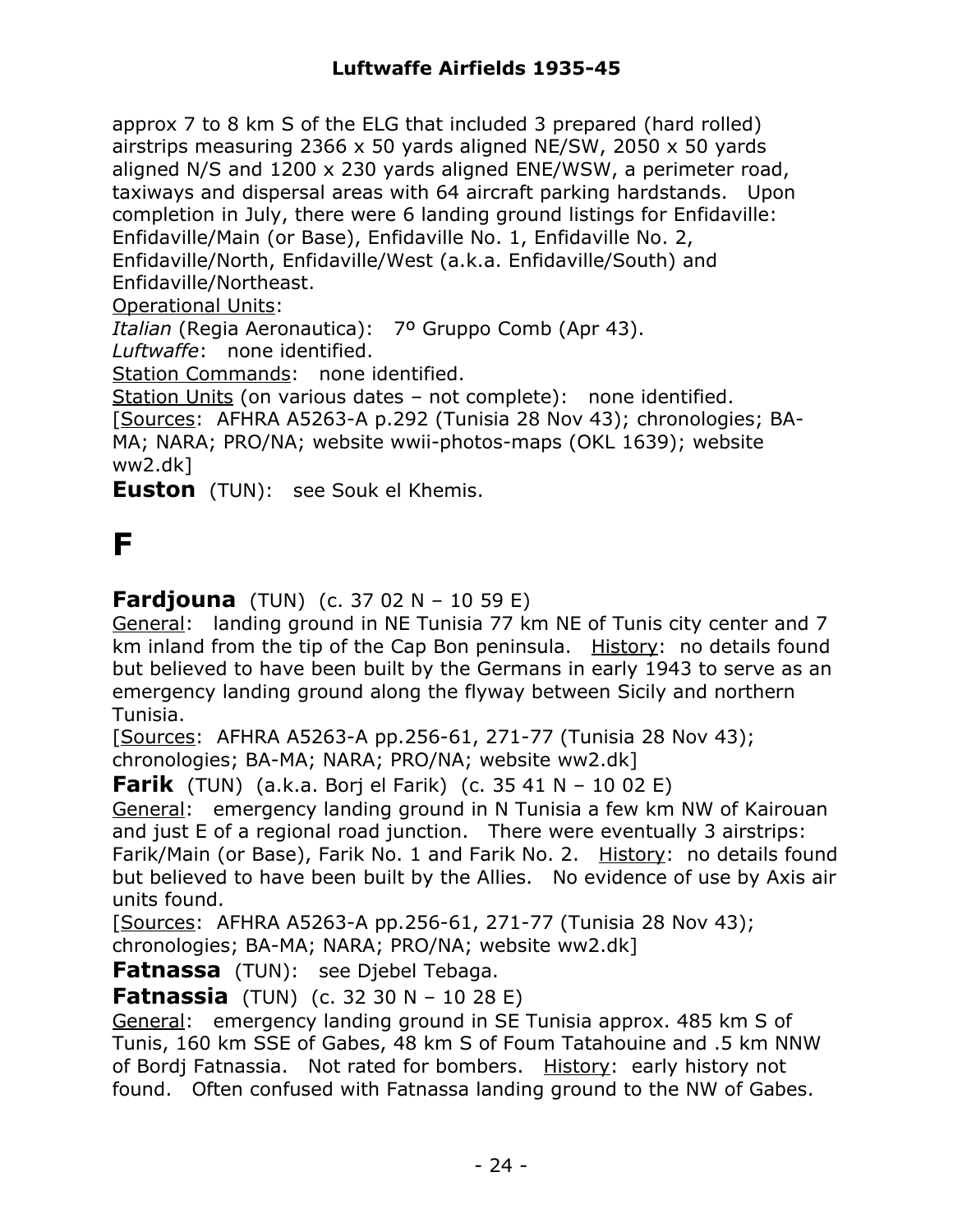Surface and Dimensions: natural desert surface measuring approx. 500 x 500 meters (545 x 545 yards). Fuel and Ammunition: not stored locally. Infrastructure: none. Dispersal: no organized dispersal facilities. Defenses: none noted.

[Sources: chronologies; AFHRA, BA-MA; NARA; PRO/NA; website wwiiphotos-maps (OKL 1640); web site ww2.dk]

**Ferdjani** (TUN): see Enfidaville No. 1.

**Feriana** (TUN): see Thelepte.

**Ferryville** (TUN) (a.k.a. Tindja, Tinjah, Dawwär Tïnjah) (c. 37 10 N – 09 45 E)

General: landing ground in N Tunisia 14-15 km SSW of Bizerta. Rated for fighters. History: early history not found but believed to have been built by the Germans as an alternate landing ground for Bizerte – Sidi Ahmed. The Allies attacked port and rail targets at Ferryville but there is no mention of the landing ground.

Remarks:

11 Feb 43: first mentioned and now operational under Axis control.

4 May 43: small scale demolitions were undertaken by the Germans at Tindja but the blast bays could not be blown up as they were built into the ground.

Operational Units:

*Italian* (Regia Aeronautica): none identified.

*Luftwaffe*: II./JG 2 (Feb 43).

Station Commands: none identified.

Station Units (on various dates – not complete): none identified.

[Sources: AFHRA A5263-A pp.256-61, 271-77 (Tunisia 28 Nov 43);

chronologies; BA-MA; NARA; PRO/NA; website ww2.dk]

**Ferryville/North** (TUN): see Tunis-Fochville.

**Fondouk Djedid** (TUN): see Soliman/Southwest.

**Fort Saint** (TUN) (30 14 29 N – 09 33 14 E)

General: field airstrip and emergency landing ground in SW Tunisia 735 km S of Tunis where the borders of Tunisia, Algeria and Libya meet, and 1 km S of remote desert hamlet of Borj el Khadra. History: built by the French and existed in the 1930's. No evidence found of any Axis air units being based here. Surface and Dimensions: sand surface covered with pebbles measuring approx.  $800 \times 650$  meters (875 x 710 yards). Fuel and Ammunition: there was a small dump of fuel in drums or barrels in Jan 43. Infrastructure: none. Dispersal: no organized dispersal area. Remarks:

1934: listed as a secondary French military airfield measuring 800 x 600 meters (875 x 655 yards) with no infrastructure or facilities.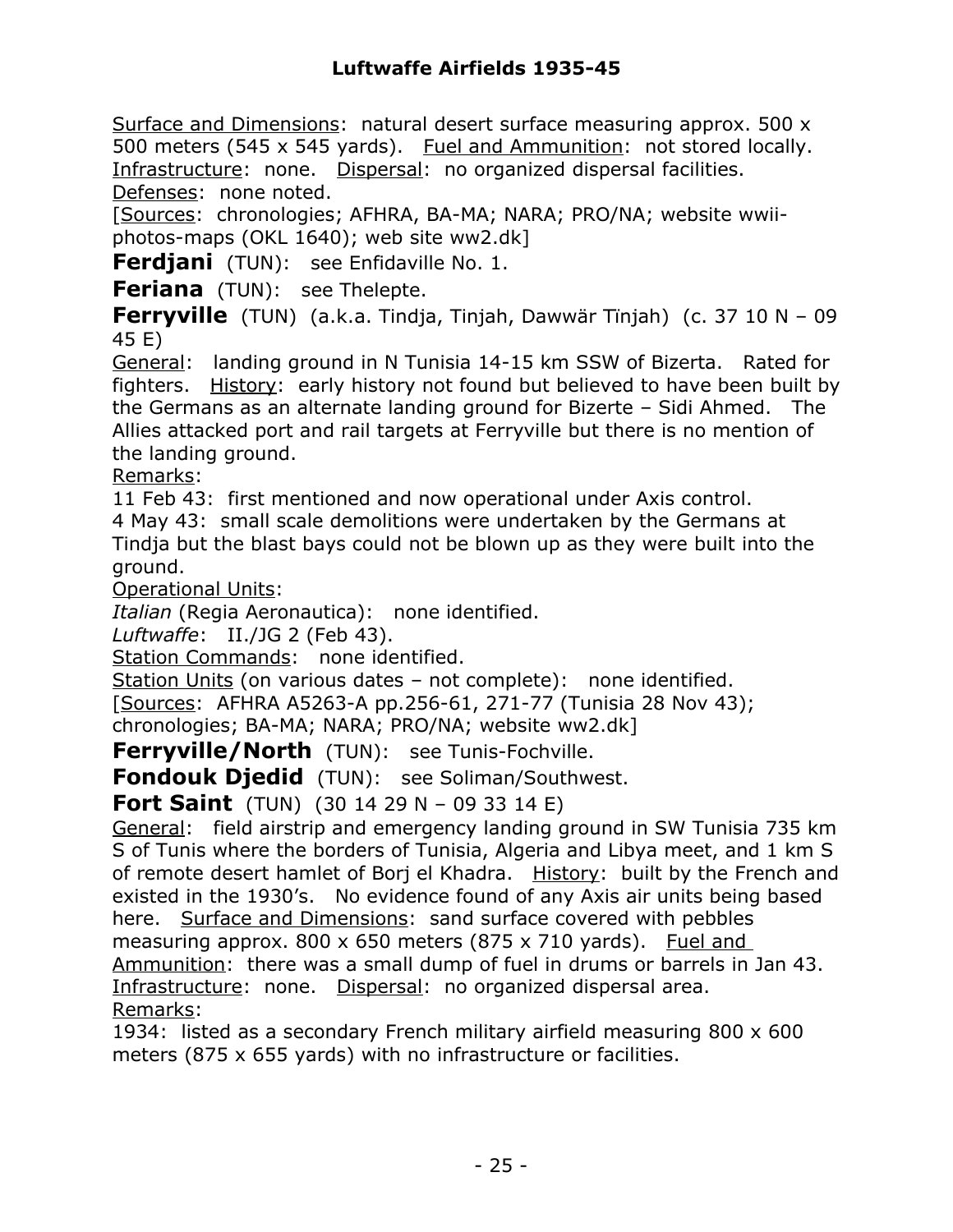[Sources: AFHRA A5263-A pp.256-61, 271-77 (Tunisia 28 Nov 43); chronologies; BA-MA; NARA; PRO/NA; website wwii-photos-maps (OKL 1500 series); website ww2.dk]

**Foum Tatahouine** (TUN) (a.k.a. Foum Tataouin, Tataouine) (32 58 00  $N - 10$  28 00 E)

General: landing grounds in S Tunisia 435 km S of Tunis, 110 SSE of Gabes and 4 km N of the town of Foum Tatahouine. Eventually consisted of 3 airstrips: Foum Tatahouine/North, Foum Tatahouine/North-Northeast and Foum Tatahouine/Northwest. Rated for fighters and emergencies. History: early history not found but no Axis air units are believed to have been based here although it was certainly used by Axis aircraft, especially Italian fighters. Surface and Dimensions: compressed sand surface measuring approx.  $1080 \times 640$  meters ( $1180 \times 700$  yards) in January 1943. Fuel and Ammunition: no details found. Infrastructure: none aside from a small house or hut with a telephone. Dispersal: no organized dispersal area. Remarks:

19-20 Feb 43: taken by British forces.

[Sources: AFHRA A5263-A pp.256-61, 271-77 (Tunisia 28 Nov 43); chronologies; BA-MA; NARA; PRO/NA; website wwii-photos-maps (OKL 1500 series); website ww2.dk]

## **G**

**Gabes** (TUN) (a.k.a. Gabes/East, Qäbis) (33 52 50 N – 10 06 31 E) General: airfield in E-Central Tunisia 320 km S of Tunis, 113 SW of Sfax, 1.2 km inland from the coast and adjacent to this city and port on the SE side. Rated for bombers.

History: built by the French - listed as a secondary French military airfield in June 1934 with 1 hangar and minor repairs available.

Dimensions: in Jun 34 – 700 x 550 meters (765 x 600 yards); in Jan 43 - 1600 x 1000 meters (1750 x 1095 yards).

Surface and Runways: grass on soil with a clay content that softened in rainy weather. No paved runway.

Fuel and Ammunition: fuel was stored in tanks that were partially underground and there was an ammunition dump off the airfield perimeter. Infrastructure: eventually, the airfield had 1 medium hangar of metal construction with a concrete apron in the NE corner along with several workshop buildings that served civil aviation and the military plus a control tower. Several more hangars were along the SE boundary together with several barracks that were being built in December 1941 and almost certainly completed by the beginning of 1943. Other barracks were available in Sfax. The rail line north to Sfax and Tunis ran along one side of the airfield.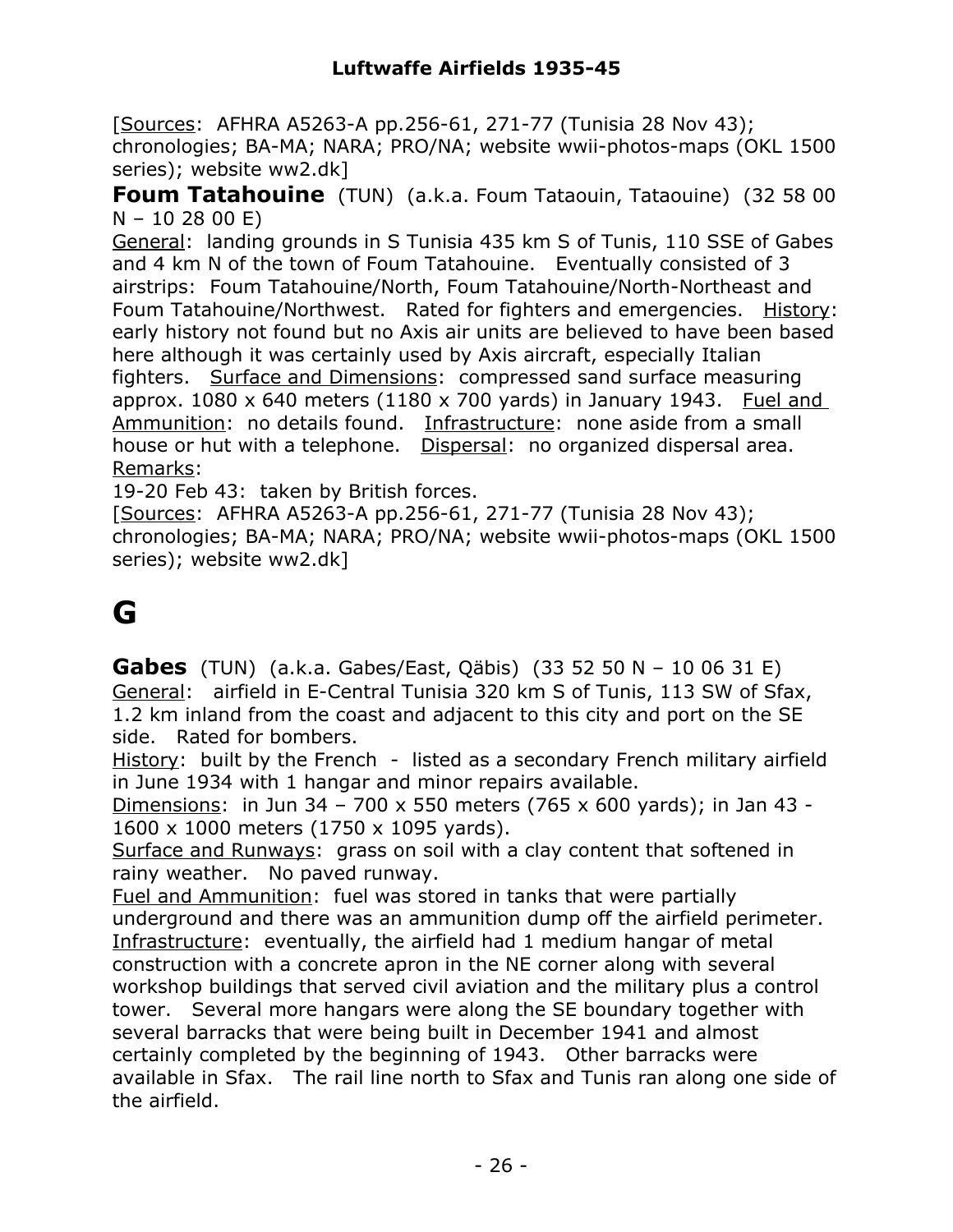Dispersal: no organized dispersal facilities in Dec 41.

Defenses: protected by 2 x heavy Flak guns and 2 x AA machine guns in Dec 41.

Satellites and Decoys:

**Gabes/West** (a.k.a. today Gabes-Matmata Airport?) (c. 33 53 01 N – 10 01 59E) - satellite or alternate landing ground 7 to 8 km W of Gabes airfield that was built or upgraded in late 1942. Gabes/West became the main landing ground at Gabes from the beginning of 1943 forward. No details found regarding its dimensions, surface, infrastructure and dispersal facilities.

Remarks:

Dec 41: a Vichy French twin-engine fighter squadron with 8 Potez 631s was based at Gabes (i.e., Gabes/East).

18 Nov 42: Ju 52s attempting to land at Gabes were chased away by French AA fire. But the transports returned the next day with German paratroops and took control of the airfield when the French garrison fled.

30 Nov 42: Gabes airfield bombed by 9 B-26 Marauders from XII Bomber Command.

7 Dec 42: Gabes airfield strafed by fighters – claimed 3 x Ju 52s destroyed on the ground.

30 Dec 42: bombed by 6 B-26s from XII Bomber Command.

7 Jan 43: Gabes airfield bombed by 20 B-26s escorted by 14 P-38 Lightnings – claimed many fires started on the landing ground.

31 Jan 43: Gabes/West airfield bombed by 10 B-26 Marauders escorted by 12 P-38 Lightnings – claimed many bursts seen among 30 to 40 aircraft, including 6 large transports, with many of these being set on fire. Post-raid damage assessment photos showed 10 parked aircraft destroyed, but the Italians reported just 1 x C.200 fighter and 1 x S.M.79 bomber destroyed while  $1 \times C.200$  and  $1 \times c/202$  were damaged.

3 Feb 43: Gabes/West airfield hit by B-26s escorted by P-38s - post-raid damage assessment photos showed another 10 parked aircraft destroyed. 4 Feb 43: Gabes/West airfield bombed by 18 Fortresses escorted by 12 P-38 Lightnings – claimed numerous fragmentation bomb bursts in the target

area and 6 fires were started. On same day, 24 Fortresses with 10 Lightnings bombed Gabes/West LG with 31 tons of fragmentation bombs and claimed many hits in the target area and large columns of smoke.

8 Feb 43: Gabes/West airfield bombed by 15 B-26 Maruaders and 18 B-25 Mitchells escorted by 14 P-38s – claimed many fires were started but heavy air action with swarms of German fighters prevented an accurate assessment of ground results.

23/24 Feb 43: Gabes/West bombed by 23(18) Wellingtons and 6 Halifaxes – claimed bursts observed among dispersed aircraft that resulted in an explosion and several fires.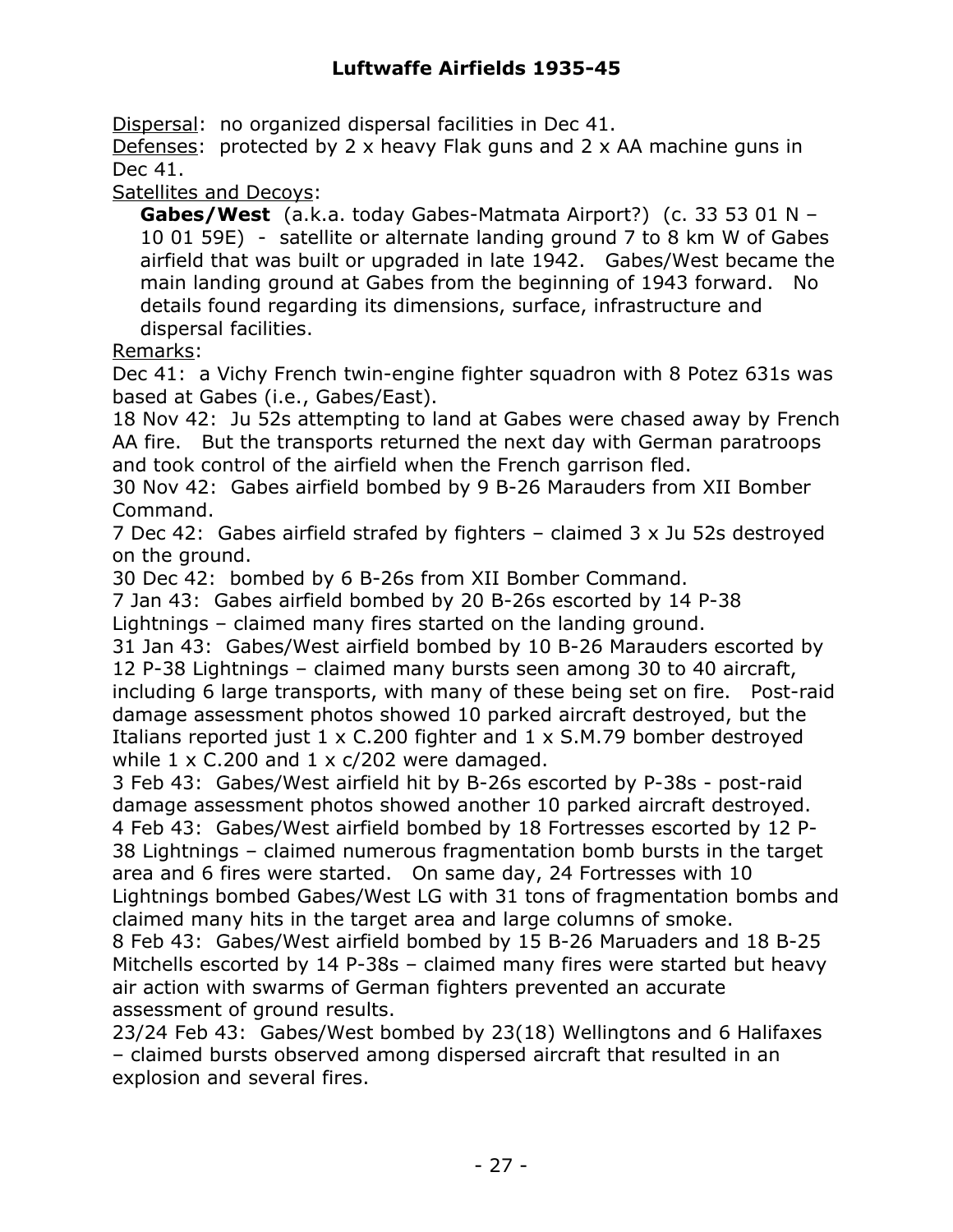25/26 Feb 43: Gabes/West bombed by 14 Wellingtons and 4 Halifaxes – claimed 2 aircraft on the ground set on fire. In effect,  $1 \times Bf$  109 F-4 from I./Schl.G. 2 was destroyed.

26 Feb 43: late afternoon raid on Gabes/West by 17 RAAF Kittyhawks – claimed hits on 5 out of the 8 aircraft seen on the ground.

26/27 Feb 43: Gabes/West bombed by 10 Wellingtons and 5 Halifaxes – claimed 10 aircraft on the ground set on fire and others damaged.

27 Feb 43: 2 low level attack on Gabes/West by 47 P-40F Warhawks – claimed 1 x Ju 88 strafed and damaged, a fuel truck and 9 other vehicles blown up and bomb bursts among buildings and a light Flak position.

2 Mar 43: Gabes airfield bombed – 1 x Ju 52 from KGr.z.b.V. 800 destroyed on the ground.

24-25 Mar 43: evacuated by the Luftwaffe.

28-29 Mar 43: Gabes captured by Allied forces.

Apr-Aug 43: improvements added by the Allies that included aircraft blast shelters on the NE, SE, NW and SW sides.

Operational Units:

*Italian* (Regia Aeronautica): 6º Gruppo CT (Mar 43); 13º Gruppo CT (Jan 43); 18º Gruppo CT (Mar 43).

*Luftwaffe*: detachment of I./JG 77 (Dec 42); 5./JG 53 (Dec 42 – Jan 43); Verbindungsstaffel Fliegerführer Afrika (Gabes/West, Jan 43); II./JG 51 (Jan-Feb 43); III./St.G. 3 (Gabes/West, Jan-Feb 43); 1.(F)/Aufkl.Gr. 121

(Gabes/West, Jan-Mar 43); part of Verbindungsstaffel Tunis (Jan-Mar 43); 4. (H)/Aufkl.Gr. 12 (Gabes/West, Jan-Mar/Apr 43); II./St.G. 3 (Gabes/West, Feb 43)?; half of 2.(H)/Aufkl.Gr. 14 (Gabes/West, Feb 43); I./Schl.G. 2 (Gabes/West, Feb 43); Flugbereitschaft Gen. Kdo. Fliegerkorps Tunis (Feb-Mar 43); III./SKG 10 (Gabes/West, Feb-Mar 43).

Station Commands: Flugplatzkdo. C 1/VII (Nov 42 – Mar 43); Fl.H.Kdtr. E 9/III (Dec 42); Fl.H.Kdtr. E 1/III (trop) (Gabes/East and Gabes/West, Jan-Mar 43).

Station Units (on various dates – not complete): Stab/Fliegerkorps Tunis (Feb-Mar 43); Stab/Fliegerführer Afrika (Jan-Feb 43); Stab Fliegerführer Gabes/Fliegerführer 3 (Nov 42 – Mar 43); Luftgaustab z.b.V. Afrika (Gabes/West, Jan 43); Koflug 10/III (trop) (Jan-Mar 43); elements of le.I/Feldwerftverband 30 (Dec 42 - Feb 43); gem.Flak-Abt. 114 (Feb-Mar 43); 5./schw.Flak-Abt. 192 (Dec 42); elements of Res.Flak-Abt. 354 (Feb/Mar 43); elements of le.Flak-Abt. 841 (mot) (Feb 43); elements of le.Flak-Abt. 914 (Jan-Mar 43); Flak-Geräteausgabestelle 3/III (Feb 43); Flak-Geräteausgabestelle 5/VI (Jan-Feb 43); Flak-Instandsetzungswerkstatt 7/XII (Mar 43); Flak-Sondergerätwerkstatt 7/III (Mar 43); Stab I./Ln.-Rgt. Afrika (Jan-Mar 43); Stab II./Ln.-Rgt. Afrika (Jan-Mar 43); Ln.-Betr.Zug z.b.V. 16 (Jan-Mar 43); Flieger-Geräteausgabestelle Gabes (Mar 43); elements of Nachschub-Kp. d.Lw. 2/XI (Mar 43); Munitionsausgabestelle d.Lw. 1/IV (Mar 43); Flugbetriebsstoffausgabestelle 4/VI (Mar 43);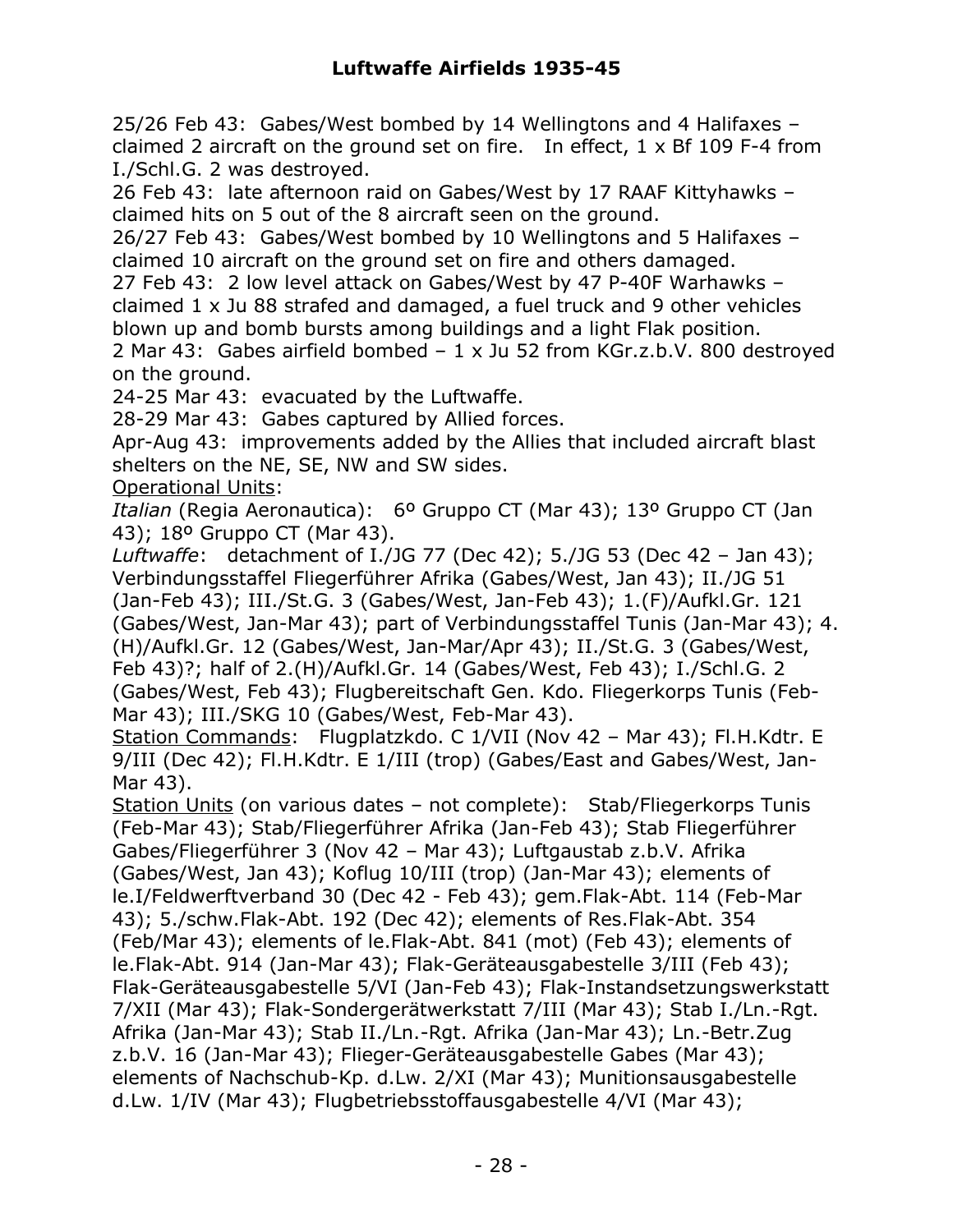Nachschub-Kol.Abt.Stab 5/VI (mot) (Dec 42, Mar 43); Flug-Betr.St.Kol. 506/VII (Mar 43); Flug-Betr.St.Kol. 502/XII (Mar 43); Flug-Betr.St.Kol. 15/XII (Mar 43); Trsp.Kol. d.Lw. 5/XI (Flug-Betr.St.) (Mar 43); Trsp.Kol. d.Lw. 89/XI (Flug-Betr.St.) (Mar 43); Trsp.Kol. d.Lw. 15/XII (Mar 43); Kfz.Werkstattzug d.Lw. 106/VII (Dec 42, Jan 43); Kw.-Werkstattzug d.Lw. 3/XI (mot) (Mar 43)3./Wach-Btl. d.Lw. O.B.S. II (Nov 42 – c.Apr 43). [Sources: AFHRA A5263-A p.293 (Tunisia 21 Nov 42 updated to 28 Nov 43); chronologies; BA-MA; NARA; PRO/NA; website wwii-photos-maps (OKL 1500 series); website ww2.dk]

**Gafsa** (TUN) (a.k.a. Gafsa/North) (34 25 N – 08 49 E)

General: landing ground in W-Central Tunisia 293 km SSW of Tunis, 135 km NW of Gabes and 2 to 3 km E of Gafsa town center. History: this location replaced an earlier pre-war landing ground at Gafsa which had been abandoned by 1941. The old landing ground, later designated Gafsa/Southeast, was located about 2 km S of the new site and in June 1934 was listed as a secondary French military field with dimension of 800 x 700 meters and shelters for 2 aircraft. The landing ground was in German hands from mid-February to mid-March 1943. Surface and Dimensions: packed sand surface measuring approx. 1300 x 1200 meters (1420 x 1310 yards). Fuel and Ammunition: there was a relatively small fuel dump consisting of 8 large tanks holding 2,500 liters plus a war reserve dump with 1,000 or so liters more. No ammunition storage reported. Infrastructure: had 2 small areas on the S boundary that were marked for planned construction of metal hangars and other infrastructure in Dec 41, but whether or not this work had been completed by the beginning of 1943 is not known. The nearest rail connection was in Gafsa. Dispersal: there were no organized dispersal areas in Dec 41. Defenses: none noted. Remarks:

18 Nov 42: occupied by a small party of U.S. paratroops sent to guard a dump containing 47,000 gallons of aviation fuel.

9 Jan 43: being worked on by USAAF aviation engineers for use as a forward landing ground.

14 Feb 43: abandoned by the Allies due to rapidly escalating German pressure in the vicinity and occupied by a German column the next day. 17 Mar 43: reoccupied by Allied forces.

[Sources: AFHRA A5263-A p.330 (Tunisia 28 Nov 43); chronologies; BA-MA; NARA; PRO/NA; website wwii-photos-maps (OKL 1562); website ww2.dk]

**Galaat et Andeless** (TUN): see Protville No. 3.

**Gamart Beach** (TUN): see La Marsa.

**Garaa Mekhilif** (TUN) (33 33 40 N – 09 39 00 E)

General: field airstrip in C Tunisia approx. 56 km SW of Gabes. History: still under construction on 24 March 1943 and may not have been completed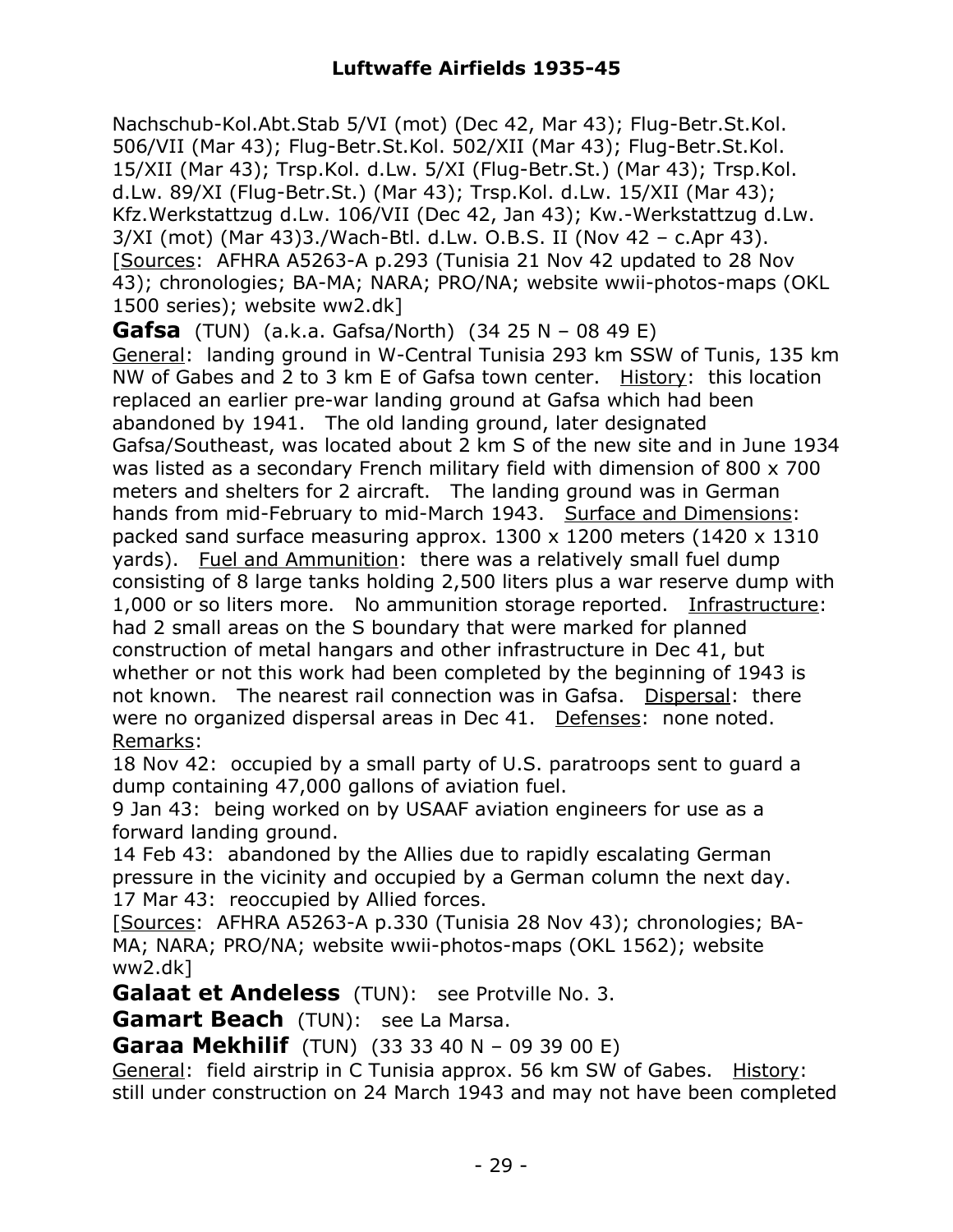in time for use by the Axis. Surface and Dimensions: firm sand surface measuring approx.  $960 \times 90$  meters (1050 x 100 yards). Infrastructure: none. Dispersal: none.

Remarks: none.

[Sources: AFHRA A5263-A pp.256-61, 271-77 (Tunisia 28 Nov 43); chronologies; BA-MA; NARA; PRO/NA; website wwii-photos-maps (OKL 1559); website ww2.dk]

**Garat el Atech** (TUN): see Sbeitla-Kasserine.

**Gerrards Cross** TUN): see Souk el Khemis - Gerrards Cross.

**Ghardimaou** (TUN) c. 36 27 N – 08 25 E)

General: fighter airstrip then emergency landing ground in NW Tunisia 162 km WSW of Tunis city center and just 4 km from the border with Algeria. Exact location in vicinity to this town not determined. History: no information found but appears to have been designated as an ELG by the French before the war. No Axis air units were ever based here.

[Sources: AFHRA A5263-A pp.256-61, 271-77 (Tunisia 28 Nov 43);

chronologies; BA-MA; NARA; PRO/NA; website ww2.dk]

**Goubrine** (TUN): see Bourdiine.

**Gounot** (TUN): see Souk el Khemis – Thibar.

**Gourguiba** (TUN): see Monastir.

**Gourine** (TUN) (33 36 55 N – 10 33 28 E)

General: emergency landing ground in SE Tunisia 360 km S of Tunis, 53 km SE of Gabes, 3.75 km inland from the coast and 3 km SSE of Bordj Gourine. History: built by the French. No evidence of use by Axis air units found. Surface and Dimensions: natural surface measuring 500 x 400 meters (545 x 435 yards) in Dec 42. Fuel and Ammunition: no information.

Infrastructure: none.

Remarks: none.

[Sources: AFHRA A5263-A pp.256-61, 271-77 (Tunisia 28 Nov 43); chronologies; BA-MA; NARA; PRO/NA; website wwii-photos-maps (OKL 1500 series); website ww2.dk]

### **Grombalia** (TUN) (36 35 52 N – 10 31 20 E)

General: emergency landing ground in NE Tunisia 39 km SE of Tunis city center and 1 km SE of the town of Grombalia. The local railway line was 1.2 km to the W. History: no information found but appears to have been little used by the Axis if at all. Surface and Dimensions: natural sand and clay surface with some grass measuring approx.  $500 \times 500$  meters (545 x 545 yards) in Feb 43. Fuel and Ammunition: none stored, but just SW of the ELG was a huge underground fuel depot with tanks holding some 1 million liters. Infrastructure: none. Dispersal: no organized dispersal facilities.

Remarks: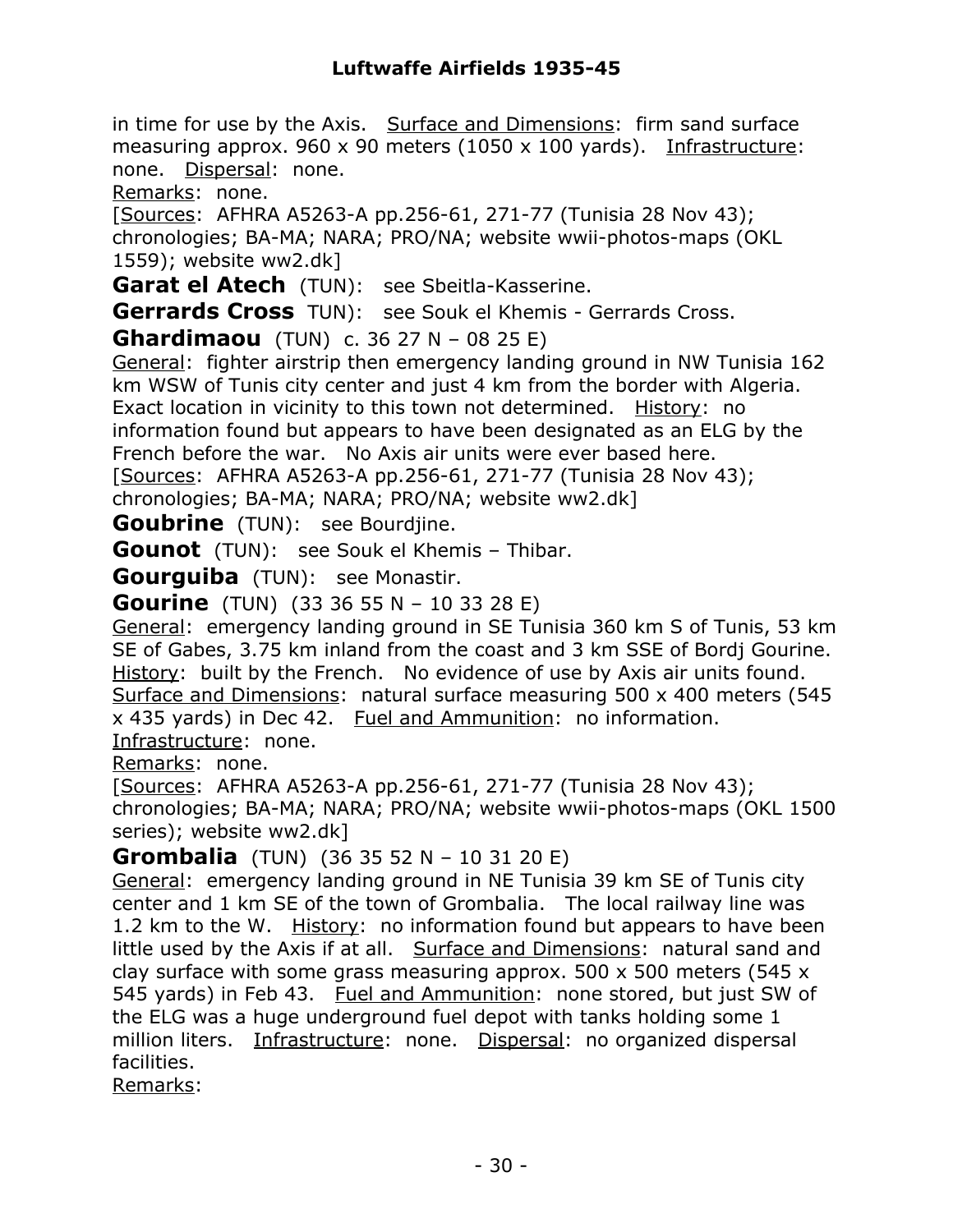28 Nov 43: major additions and improvements were added after it was captured by the Allies - these included a prepared (hard rolled) airstrip measuring 2950 x 185 yards aligned NNW/SSE and a dispersal area with 36 aircraft hard-packed dirt parking hardstands for the aircraft. Operational Units:

*Italian* (Regia Aeronautica): none identified.

*Luftwaffe*: none identified.

Station Commands: none identified.

Station Units (on various dates – not complete): none identified.

[Sources: AFHRA A5263-A p.296 (Tunisia 28 Nov 43); chronologies; BA-MA; NARA; PRO/NA; website wwii-photos-maps (OKL 1500 series); website ww2.dk]

## **H**

**Hammamet** (TUN) (36 22 10 N – 10 32 00 E)

General: landing ground in NE Tunisia 57.5 km SE of Tunis city center and 8.25 km WSW of the town of Hammamet between the coastal road and the sea. History: almost certainly Allied built. No information found to connect it to the Axis. Surface and Dimensions: packed sand surface with 2 prepared airstrips measuring 1100 x 50 yards aligned N/S and 1333 x 80 yards aligned NE/SW. Fuel and Ammunition: no details found.

Infrastructure: none. Dispersal: no organized dispersal facilities. Remarks: none.

[Sources: AFHRA A5263-A p. 297 (Tunisia 28 Nov 43); chronologies; BA-MA; NARA; PRO/NA; website ww2.dk]

**Hammam Lif** (TUN): see Soliman/North.

**Hani/Main** (TUN): (35 41 40 N – 10 12 45 E)

General: airfield in NE Tunisia 124 km S of Tunis city center, 38.5 km WSW of Sousse city center and 11 km ENE of Kairouan (Al-Qayrawan) town center. Also see Kairouan. History: Allied built. No Axis connection found. Surface and Dimensions: natural terrain surface with 1 asphalt seal coated runway measuring 2000 x 33 yards aligned NW/SE and 1 hardpacked prepared airstrip measuring 1230 x 200 yards aligned NE/SW. Fuel and Ammunition: no details found. Infrastructure: none. Dispersal: allweather taxiways led to 65 dry-weather-only aircraft hardstands. Satellites and Decoys:

**Hani/West** a satellite of Hani/Main. No details available. Remarks:

21 Apr 43: became operational with the arrival of a USAAF P-40F Warhawk group.

[Sources: AFHRA A5263-A p.298 (Tunisia 28 Nov 43); chronologies; BA-MA; NARA; PRO/NA; website ww2.dk]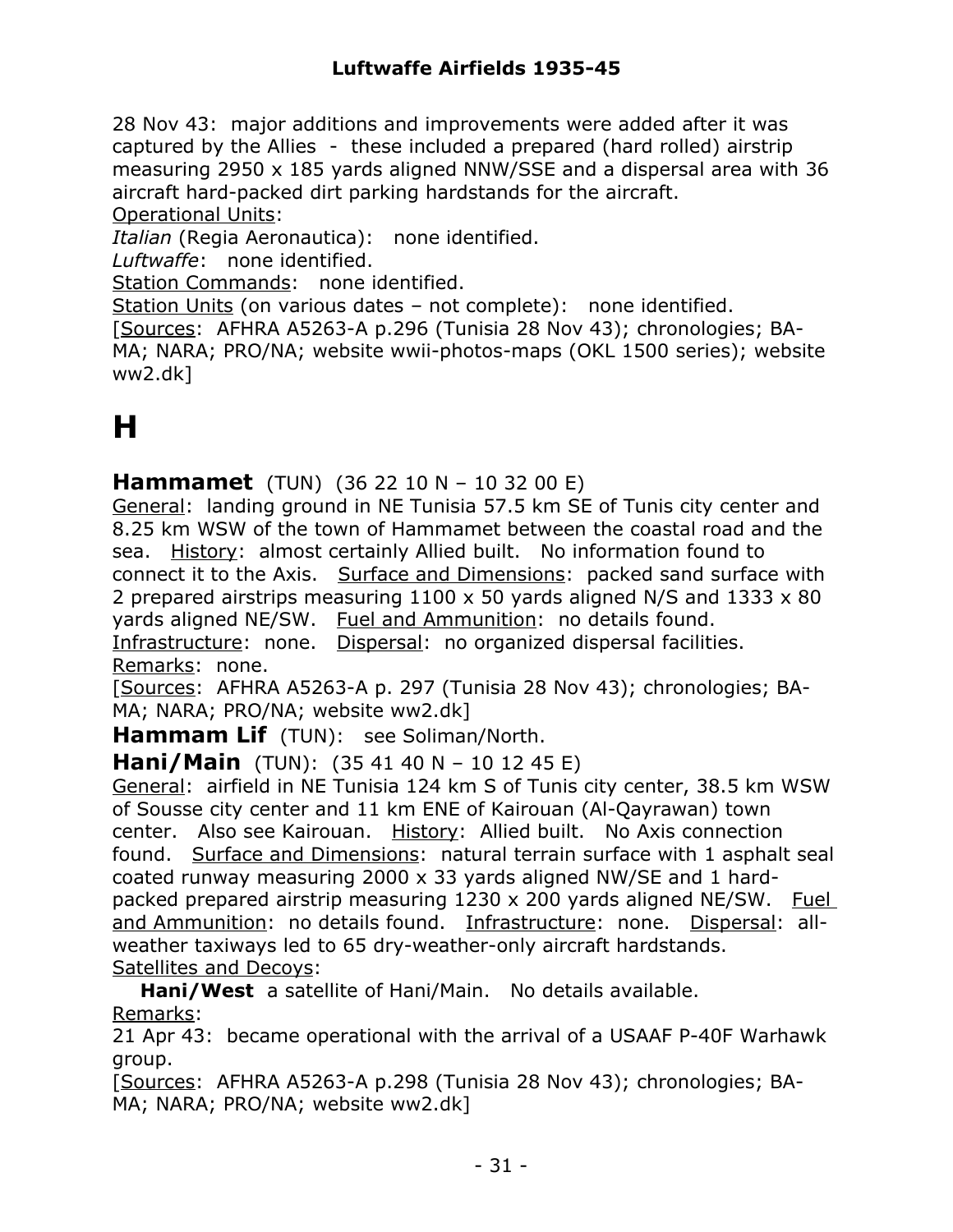**Hazbub** (TUN) (a.k.a. Hazbub Middle, Harboub, Medenine/South) (c. 33 17 N – 10 27 E)

General: landing grounds in SE Tunisia approx. 6 km SSW of Medenine town center. There were 2 airstrips: Hazbub and Hazbub/Northeast. History: Allied built.

Remarks: none.

[Sources: AFHRA A5263-A pp.256-61, 271-77 (Tunisia 28 Nov 43); chronologies; BA-MA; NARA; PRO/NA; website ww2.dk]

**Hergla/Main** (TUN) (a.k.a. Hergla No. 1) (36 02 20 N – 10 28 08 E) General: landing ground in NE Tunisia 89 km SSE of Tunis city center, 12.5 km SE of Enfidaville (Enfidha) and 3.75 km NW of Hergla village. History: Allied built. Surface and Dimensions: no information found. Fuel and Ammunition: no information found. Infrastructure: none. Dispersal: no information found.

Remarks:

28 Nov 43: abandoned by this date.

[Sources: AFHRA A5263-A p.299-300 (Tunisia 28 Nov 43); chronologies; BA-MA; NARA; PRO/NA; website ww2.dk]

**Hergla/North** (TUN) (a.k.a. Hergla No. 3) (36 04 30 N – 10 26 00 E) General: landing ground in NE Tunisia 86 km SSE of Tunis city center, 9.75 km SE of Enfidaville (Enfidha) and 7 km NW of Hergla village. Rated for fighters only. History: Allied built. Surface and Dimensions: salt pan surface with a single prepared airstrip measuring approx. 2000 x 215 yards and aligned NNW/SSE. Fuel and Ammunition: no information found. Infrastructure: none. Dispersal: had dispersal areas with taxiways leading to them.

Remarks: none.

[Sources: AFHRA A5263-A p.300 (Tunisia 28 Nov 43); chronologies; BA-MA; NARA; PRO/NA; website wwii-photos-maps (OKL 1720); website ww2.dk]

**Hergla/South** (TUN) (a.k.a. Hergla No. 2) (36 03 00 N – 10 28 00 E) General: landing ground in NE Tunisia 88 km SSE of Tunis city center, 11.25 km SE of Enfidaville (Enfidha) and 5 km NW of Hergla village. History: Allied built. Surface and Dimensions: natural surface with 2 prepared airstrips measuring 2000 x 300 yards aligned NW/SE and 1666 x 166 yards aligned NNE/SSW. Fuel and Ammunition: no details found. Infrastructure: none. Dispersal: no organized dispersal facilities noted. Remarks: none.

[Sources: AFHRA A5263-A p.299 (Tunisia 28 Nov 43); chronologies; BA-MA; NARA; PRO/NA; website ww2.dk]

**Houmt Souk** (TUN) (a.k.a. Djerda) (c. 33 52 N – 10 46 E)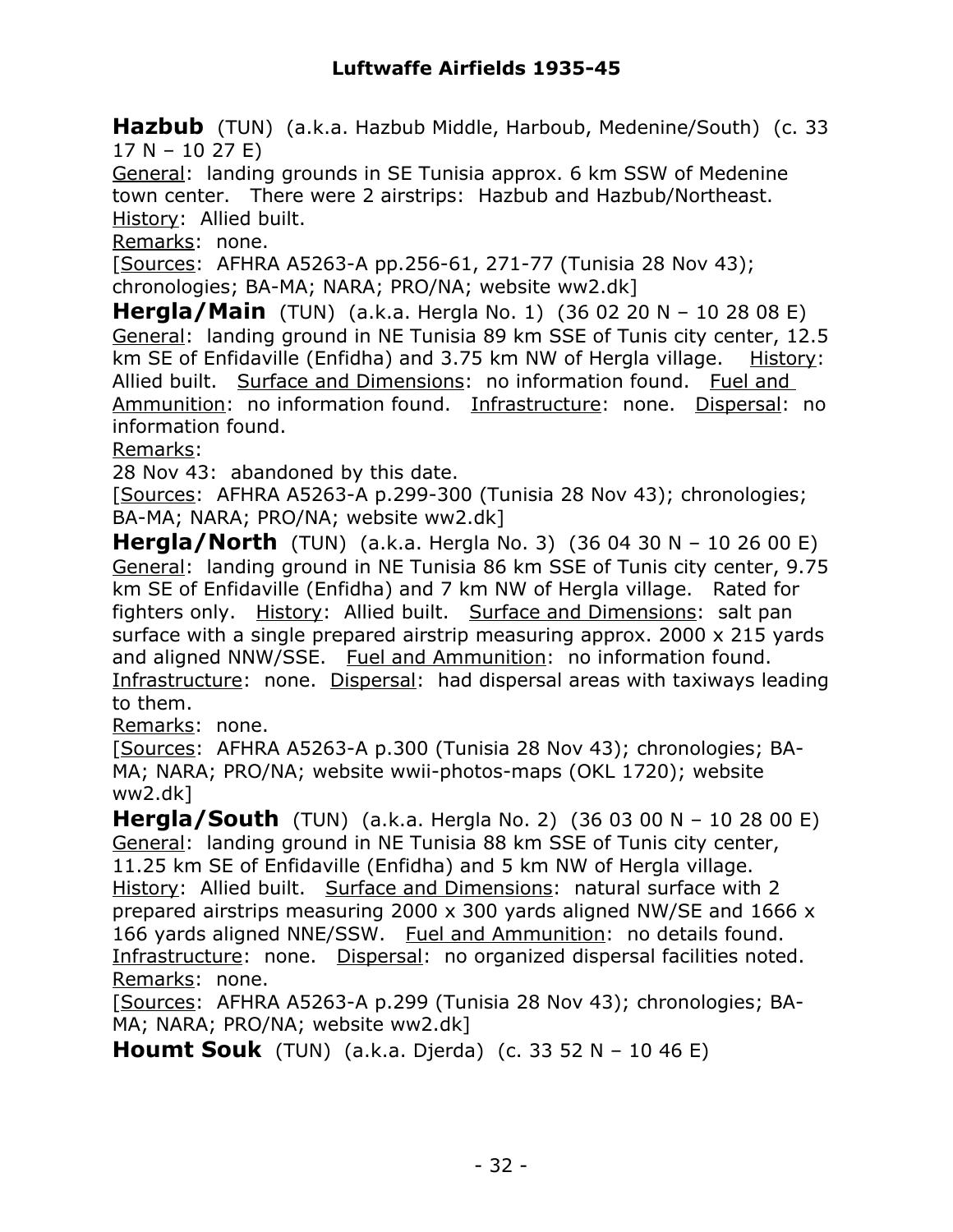General: emergency landing ground in SE Tunisia approx. 61 km E of Gabes. History: believed to have been built by the French before the war. No record found of any Axis air units being based here. [Sources: AFHRA A5263-A pp.256-61, 271-77 (Tunisia 28 Nov 43); chronologies; BA-MA; NARA; PRO/NA; website ww2.dk]

## **J**

**Jaffar** (TUN): see Ariana.

## **K**

**K. 34** (TUN) (not located)

General: landing ground in E Central Tunisia approx. 40 km NW (WNW?) of Gabes and near El Hamma or Djebel Tegaba, most likely the latter. Exact location not determined. History: built at the beginning of 1943 for use by the Italian Air Force (Regia Aeronautica). Surface and Dimensions: natural surface of unstated dimensions. Infrastructure: none. Dispersal: no details found.

Remarks:

21 Mar 43: bombed – 1 x MC 202 destroyed and 10 more damaged at K. 34 and K. 41.

27 Mar 43: evacuated by the Italians with the fighters moving to Sfax. Operational Units:

*Italian* (Regia Aeronautica): 16º Gruppo CT (Feb-Mar 43).

*Luftwaffe*: none identified.

[Sources: Shores, Massimello et al, *Med. Air War Vol. II* pp. 518, 527, 545, 546.]

**K. 41** (TUN) (not located)

General: landing ground in E Central Tunisia approx. 40 km NW (W? WNW? NW?) of Gabes and near El Hamma or Djebel Tegaba, most likely the latter. Exact location not determined. History: built at the beginning of 1943 for use by the Italian Air Force (Regia Aeronautica). Surface and Dimensions: natural surface of unstated dimensions. Infrastructure: none. Dispersal: no details found.

Remarks:

3 Mar 43: air attack – 2 x MC 200 fighters destroyed, 11 x MC 200s damaged and 2 x MC 202 fighters damaged.

20 Mar 43: bombed during afternoon – 2 x MC 202 fighters slightly damaged.

21 Mar 43: bombed – 1 x MC 202 destroyed and 10 more damaged at K. 34 and K. 41.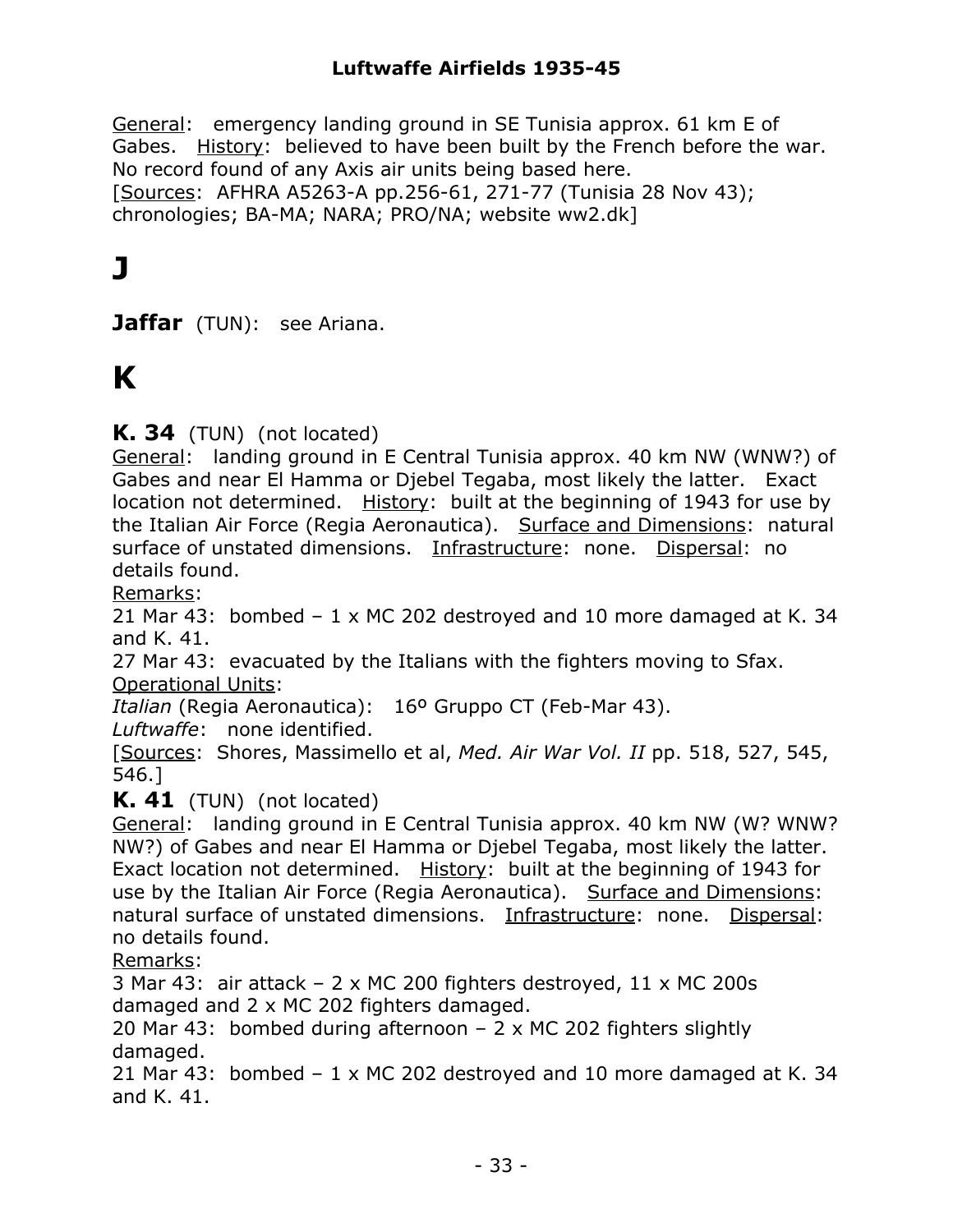### **Luftwaffe Airfields 1935-45**

24 Mar 43: mid-morning raid by 18 Allied bombers  $-1 \times MC$  202 destroyed and 5 more damaged.

Operational Units:

*Italian* (Regia Aeronautica): 16º Gruppo CT (Feb-Mar 43).

*Luftwaffe*: none identified.

[Sources: Shores, Massimello et al, *Med. Air War Vol. II* pp. 518, 527, 541, 543, 545, 546, 550.]

**Kairouan/Main** (TUN) (a.k.a. Al Qayrawän) (35 41 N – 10 05 E) General: landing ground on the edge of this town in NE Tunisia 125 km S of Tunis and 1 to 2 km WNW of Kairouan. Rated for fighters. History: built pre-war by the French and in June 1934 it was listed as a secondary military field with dimensions of 640 x 620 meters with 1 hangar but no repair facilities. Kairouan/Main was considered a field airstrip by the Luftwaffe in January/February 1943. Surface and Dimensions: firm, claybased soil that softened in wet weather but dried quickly. Measured 1100 x 1000 meters (1205 x 1095 yards). Fuel and Ammunition: fuel was stocked and available. A munitions dump was located 3.5 km ESE of the landing ground. Infrastructure: had 1 medium hangar, an operations building and a tiny 8- or 10-man accommodations building. A military barracks compound was 3 km ESE of Kairouan/Main. Dispersal: no organized dispersal facilities reported but blast bays were under construction in early Jan 43. Defenses: none noted.

Remarks:

28 Nov 42: unoccupied.

5 Jan 43: bombed by 13 B-26 Marauders escorted by 11 P-38 Lightnings – claimed large fires started in the target area.

6 Jan 43: movement of II./JG 2 postponed until blast bays ready.

7 Jan 43: bombed by B-26 Marauders escorted by 12 P-38 Lightnings – claimed fires started on the landing ground.

13 Jan 43: 4./JG 2 now at Kairouan.

9 Feb 43: bombed by 24 B-17 Fortresses escorted by P-38 Lightnings – 1 x Fw 190 A-4 from II./JG 2 destroyed on the ground and hits scored on the runway that was under construction.

15 Feb 43: bombed by 13 B-26 and 9 B-25 medium bombers escorted by P-38 Lightnings making 2 runs on the landing ground claiming many bursts among aircraft - 4 x Fw 190As from III./SKG 10 destroyed (2) or damaged (2) on the ground. According to German sources,  $3 \times Fw$  190s were burnt out, 1 x Bf 109 reconnaissance version completely destroyed by bomb splinters, 5 x Fw 190 fighter-bombers and 1 x Fw 190 fighter damaged by splinters. Additionally, a direct hit was scored on II./JG 2's battle HQ (Gefeschtstand), the result of which the whole fighter control installation was destroyed.

8 Mar 43: attacked – 2 x Fw 190 A-4s from II./JG 2 destroyed or damaged on the ground.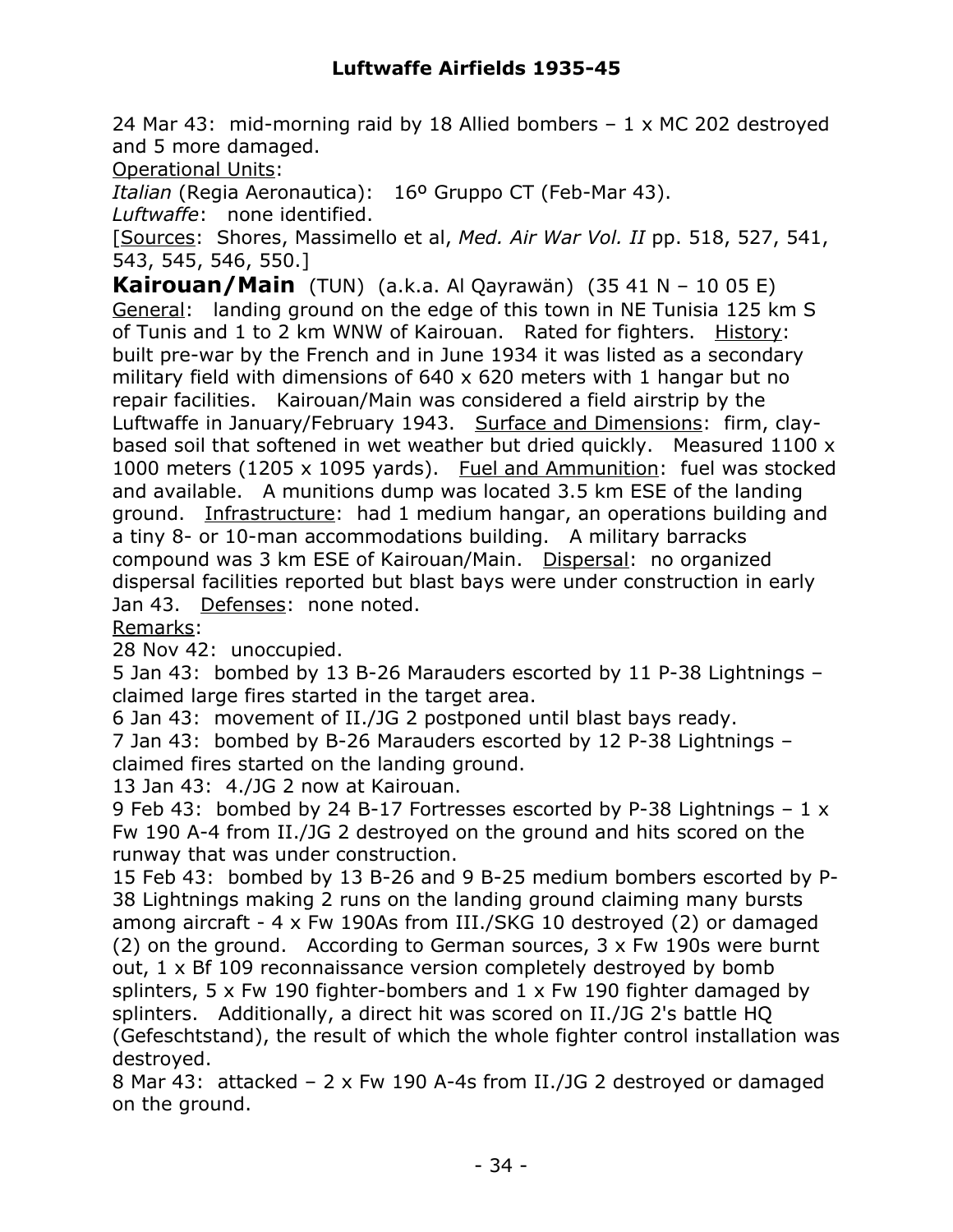26 Mar 43: measures underway to evacuate aircraft from the landing ground.

11 Apr 43: captured by Allied forces.

Operational Units:

*Italian* (Regia Aeronautica): none identified.

*Luftwaffe*: II./JG 2 (Jan-Mar 43); III./SKG 10 (Feb 43).

Station Commands: Flugplatzkdo. Kairouan (prior to Apr 43); Fl.Pl.Kdo. C 23/VII (Apr 43).

Station Units (on various dates – not complete): elements of schw.Flak-Abt. 243 (Feb 43); Feldwerftverband-Erg.Zug "Afrika" (Mar 43).

[Sources: AFHRA A5263-A pp.301-02 (Tunisia 28 Nov 43); chronologies; BA-MA; NARA; PRO/NA; website wwii-photos-maps (OKL 1510 or 1570 Feb 43); website ww2.dk]

**Kairouan/North** (TUN) (a.k.a. Kairouan-Temmar) (35 43 00 N – 10 06 00 E)

General: landing ground in NE Tunisia 121.25 km S of Tunis city center and 4.5 km N of Kairouan town center. Rated for bombers. History: Luftwaffe documents through Jan 43 make no mention of Kairouan/North so this field was undoubtedly built by the Allies after they captured Kairouan in April 1943. However, Allied documents obliquely refer to an old Axis satellite strip or emergency landing ground called Kairouan/Nord that was 3.25 km farther north. Surface and Dimensions: natural mud pan surface with 2 prepared airstrips measuring approx. 2000 x 200 yards and aligned NNW/SSE and E/W, respectively. Infrastructure: none. Dispersal: had Allied-built taxiways leading to 60 aircraft parking hardstands. Remarks: none.

[Sources: AFHRA A5263-A p.302 (Tunisia 28 Nov 43); chronologies; BA-MA; NARA; PRO/NA; website ww2.dk]

**Kairouan/South** (TUN): see Sidi Amor el Kenani.

**Kairouan/West** (TUN) (a.k.a. Kairouan-Allani) (35 39 30 N – 10 02 45 E)

General: landing ground in NE Tunisia 129 km S of Tunis city center and 4.5 km SW of Kairouan town center. Rated for medium bombers. History: Allied built. Surface and Dimensions: natural mud pan surface with 2 prepared airstrips measuring approx. 2300 x 180 yards aligned ENE/WSW and 1800 x 180 yards aligned NNW/SSE. Infrastructure: none. Dispersal: had taxiways leading to 68 aircraft parking hardstands. Remarks: none.

[Sources: AFHRA A5263-A p.301 (Tunisia 28 Nov 43); chronologies; BA-MA; NARA; PRO/NA; website ww2.dk]

**Kalaa Djerda** (TUN) (a.k.a. Kalaat Khasba) (c. 35 39 N – 08 35 E) General: landing ground in NW Tunisia approx. 194 km SW of Tunis city center and 57 km NNW of Kasserine. History: built pre-war by the French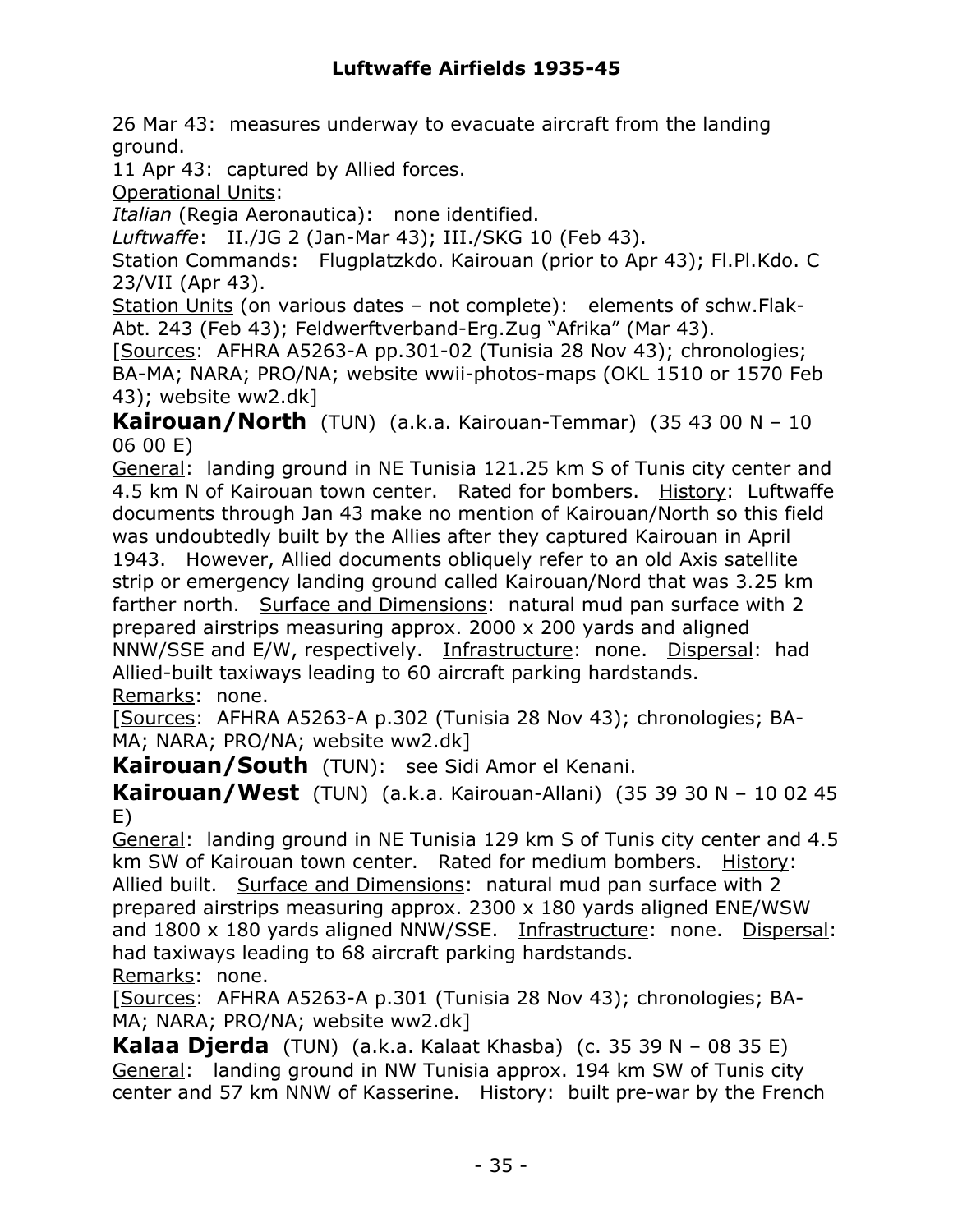and used as a bomber base. Abandoned in Nov 42 and then taken by U.S. forces in Feb 43, subsequently used as a fighter base and then as a support base. Surface and Dimensions: no information found. Infrastructure: no details. Dispersal: had organized dispersal facilities. Remarks: none.

[Sources: AFHRA A5263-A pp.256-61, 271-77 (Tunisia 28 Nov 43); chronologies; BA-MA; NARA; PRO/NA; website ww2.dk]

**Karouba** (TUN): see Bizerta – Sidi Ahmed.

**Kassar Said** (TUN) (c. 37 00 N – 10 02 E)

General: landing ground in N Tunisia approx. 26.25 km NW of Tunis city center and 3.5 km NW of Protville. Rated for medium bombers. History: no information found but probably developed by the Allies from a former Axis satellite field.

[Sources: AFHRA A5263-A pp.256-61, 271-77 (Tunisia 28 Nov 43); chronologies; BA-MA; NARA; PRO/NA; website ww2.dk]

**Kelibia** (TUN) (c. 36 50 N – 11 05 E)

General: landing ground on the Cap Bon Peninsula in NE Tunisia 82 km E of Tunis and 2 to 3 km SW of Kalibia town center. Rated for fighters.

History: possibly one of the emergency landing grounds built by the Luftwaffe in spring 1943 for use by transports inbound from Italy and Sicily. If not, then it was built by the Allies in preparation for the July invasion of Sicily.

[Sources: AFHRA A5263-A pp.256-61, 271-77 (Tunisia 28 Nov 43); chronologies; BA-MA; NARA; PRO/NA; website ww2.dk]

**Khereddine** (TUN) (c. 36 49 N – 10 18 E)

General: landing ground in NE Tunisia 8.25 km ESE of Tunis – El Aouina airfield. History: believed to have been built by the Axis in winter 1942-43 as a satellite or alternate landing ground for Tunis – El Aouina airfield. No record found of any Axis air units being based here.

[Sources: AFHRA A5263-A pp.256-61, 271-77 (Tunisia 28 Nov 43); chronologies; BA-MA; NARA; PRO/NA; website ww2.dk]

**King's Cross** (TUN): see Souk el Khemis – King's Cross.

**Konndar** (TUN): see Enfidaville.

**Korba/North** (TUN) (a.k.a. Qurbah, Korbous, Kourba) (36 35 00 N – 10 51 00 E)

General: landing ground in NE Tunisia 67 km ESE of Tunis and 1 km WNW of Korba town center. Rated for fighters. History: Axis built. After the Allies seized it in May 1943, it was enlarged and improved by elements of the 3 U.S. Army Engineer Aviation battalions that operated in Tunisia and then used by USAAF fighters and light bombers. Surface and Dimensions: natural sand surface of unstated dimensions. Unserviceable in wet weather. Fuel and Ammunition: both made available when needed. Infrastructure: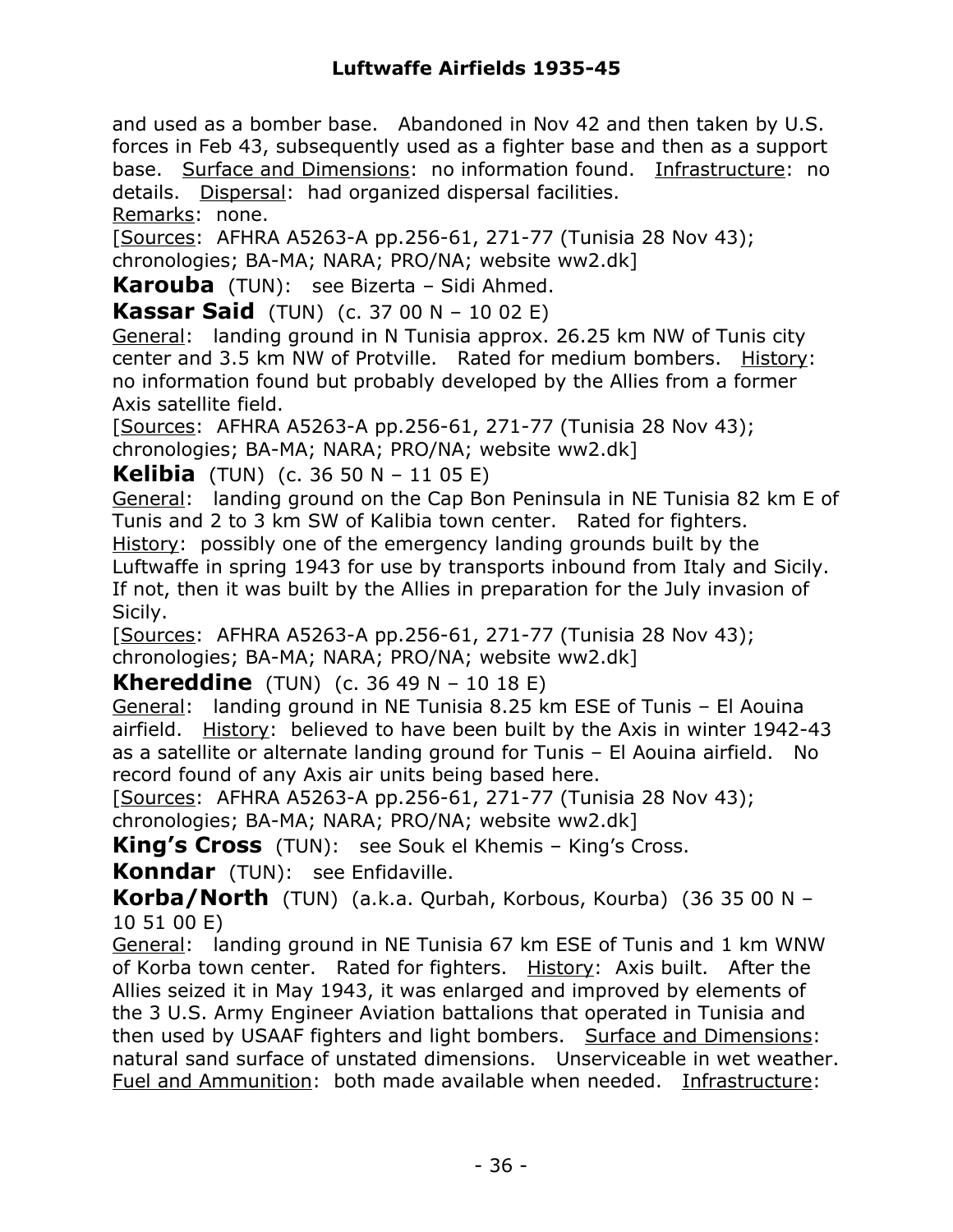none specific to the landing ground. Dispersal: no organized dispersal facilities. Defenses: none noted.

Remarks:

12/13 Apr 43: Korba LG bombed by elements of 61 Wellingtons, 29 A-20 Baltimores and 23 A-20 Bostons – claimed several fires set and a hangar was left alight.

13/14 Apr 43: Korba/South bombed by elements of 52 Wellingtons, 31 A-30 Baltimores, 25 A-20 Bostons, 18 B-25 Mitchells and 3 naval aircraft – claimed 2 grounded aircraft and nearby buildings hit.

14/15 Apr 43: Korba/South bombed by 32 Wellingtons – results not stated. 17/18 Apr 43: Korba LG bombed by elements of 21 Wellingtons – results not stated.

19 Apr 43: attacked by 26 B-30 Baltimores and 36 B-25 Mitchells with fighter escort – claimed 2 direct hits and caused a violent explosion and started 7 fires.

8 May 43: along with Menzel Temime, one of the last two landing grounds still in Axis hands in Tunisia. Day-long strafing attacks by Allied fighters – mainly Spitfires – cost the Italians  $9 \times C.202$  fighters, a C.200 fighter and an S.M.82 transport destroyed on the ground.

Operational Units:

*Italian* (Regia Aeronautica): 7º Gruppo Comb (May 43); 16º Gruppo Assalto (May 43).

*Luftwaffe*: I./JG 77 (Apr 43).

Station Commands: none identified.

Station Units (on various dates – not complete): none identified.

[Sources: AFHRA A5263-A p.303 (Tunisia 28 Nov 43); chronologies; BA-MA; NARA; PRO/NA; website wwii-photos-maps (OKL 1500 series); website ww2.dk]

**Korba/South** (TUN) (36 38 35 N – 10 53 30 E)

General: landing ground in NE Tunisia 66 km ESE of Tunis city center and 7.5 km NNE of Korba town center. History: Allied built. Surface and Dimensions: natural surface with 2 prepared airstrips measuring 2000 x 95 yards aligned WNW/ESE and 2000 x 60 yards aligned NE/SW.

Infrastructure: none. Dispersal: had taxiways leaded to 64 aircraft parking hardstands.

Remarks: none.

[Sources: AFHRA A5263-A p.303 (Tunisia 28 Nov 43); chronologies; BA-MA; NARA; PRO/NA; website wwii-photos-maps (OKL 1720); website ww2.dk]

**Korbous-Marisa** (TUN) (a.k.a. Korbous-Mraissa) (36 46 10 N – 10 34 50 E)

General: emergency landing ground in NE Tunisia 5.5 km SSE of Korbous (Qurbus) and 2.75 km NE of Marisa. History: marked off (designated by markers) in early 1943 and used by small Luftwaffe aircraft during April and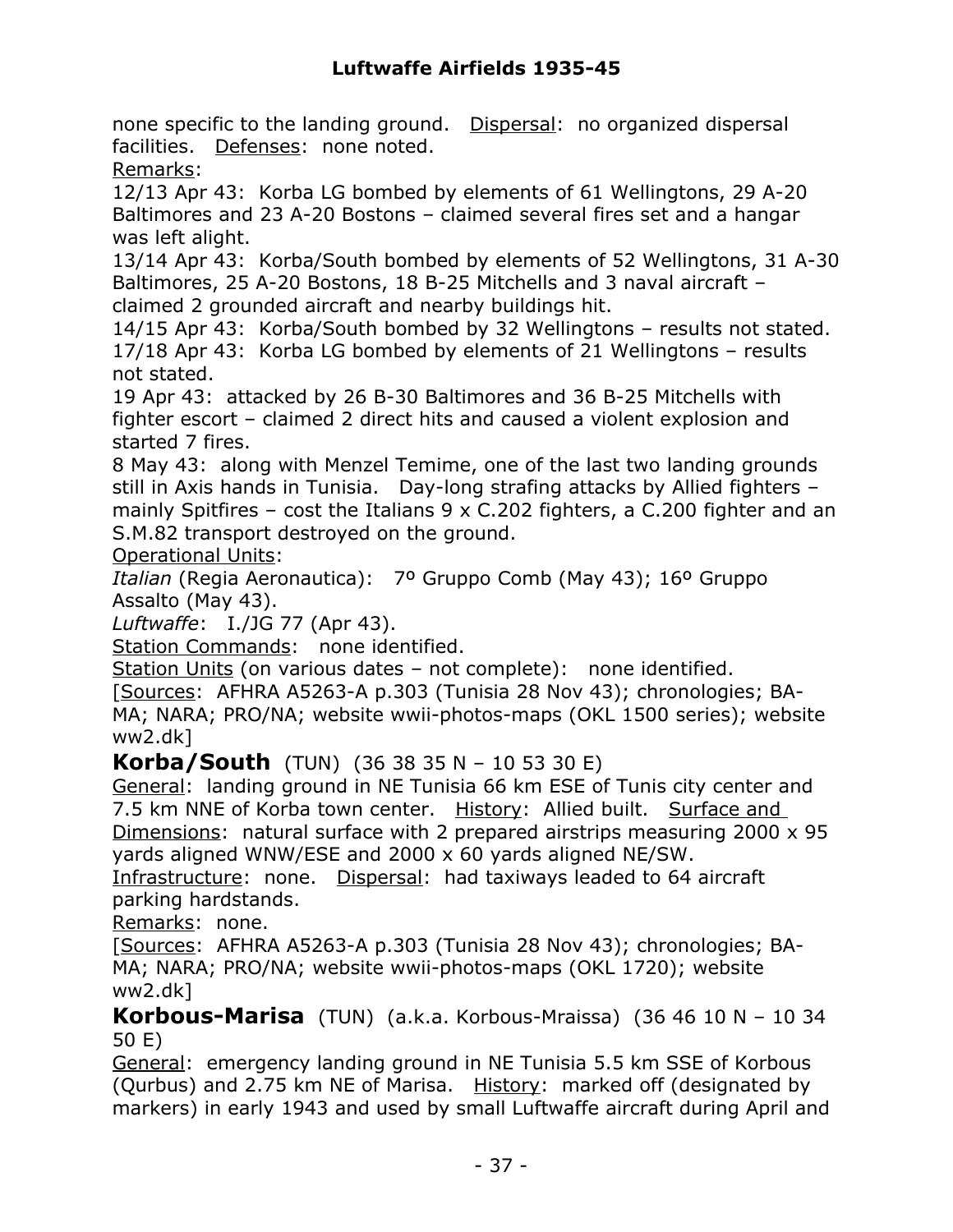May 1943. Surface and Dimensions: natural surface measuring 365 x 230 meters (400 x 250 yards). Infrastructure: none. Remarks: none.

[Sources: AFHRA A5263-A p.330 (Tunisia 28 Nov 43); chronologies; BA-MA; NARA; PRO/NA; website ww2.dk]

**Korbous – Sidi Er Reis** (TUN) (36 46 10 N – 10 33 25 E) General: emergency landing ground in NE Tunisia 5.25 km S of Korbous and 1.5 km N of Marisa. History: marked off (designated by markers) in early 1943 and used by Luftwaffe aircraft during April and May 1943. Surface and Dimensions: natural surface measuring 395 x 330 meters (430 x 360 yards). Infrastructure: none.

Remarks: none.

[Sources: AFHRA A5263-A p.331 (Tunisia 28 Nov 43); chronologies; BA-MA; NARA; PRO/NA; website ww2.dk]

**Ksar el Baroud** (TUN) (35 11 13 N – 09 22 49 E)

General: field airstrip in N-Central Tunisia 136.5 km WNW of Sfax and 24 km E of Sbeitla. History: Allied built. Surface and Dimensions: sand and pebbly surface measuring approx. 1700 x 1500 meters (1860 x 1640 yards) with a graded airstrip  $1400 \times 350$  meters (1530 x 385 vards).

Infrastructure: none. Dispersal: had taxiways at the NNE and SSW ends of the airstrip leading to dispersal areas when photographed on 6 April 1943. Remarks: none.

[Sources: AFHRA A5263-A pp.256-61, 271-77 (Tunisia 28 Nov 43); chronologies; BA-MA; NARA; PRO/NA; website wwii-photos-maps (OKL 1535); website ww2.dk]

# **L**

**La Faid** (TUN) (a.k.a. Fä'id) (35 04 N – 09 38 E)

General: emergency landing ground in C Tunisia 107 km WNW of Sfax. History: no trace of its history has been found nor mention of its use. Does not appear in any of the airfield listings or maps consulted.

[Sources: AFHRA A5263-A pp.256-61, 271-77 (Tunisia 28 Nov 43); chronologies; BA-MA; NARA; PRO/NA; website ww2.dk]

**La Fauconnerie I** (TUN) (a.k.a. La Gerboise?) (34 59 05 N – 10 10 55 E)

General: field airstrip in E-Central Tunisia 60 km WNW of Sfax and 3.5 km SSW of La Fauconnerie plantation. Rated for fighters. History: built by the Germans in early 1943 and the first Luftwaffe air units arrived here in February. Surface and Dimensions: 1100 x 950 meters (1200 x 1040 yards). Fuel and Ammunition: none stored locally. Infrastructure: none. Tents were used for operations and billeting. Dispersal: there were 4 aircraft shelters in mid-April 1943. Defenses: none noted.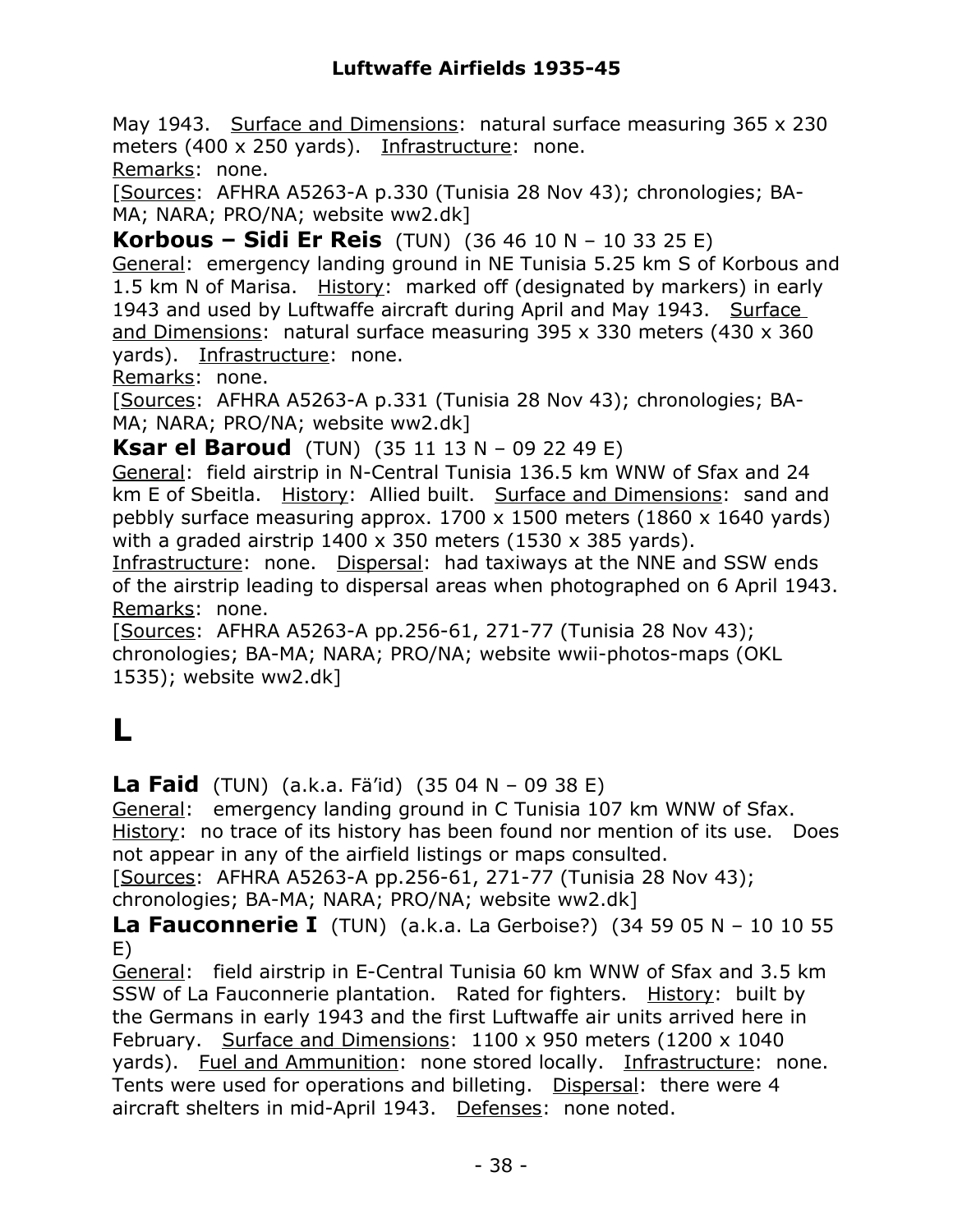Satellites and Decoys:

**La Fauconnerie II** (34 58 00 N – 10 11 30 E) - satellite or alternate landing ground 2 km SE of the main airstrip, La Fauconnerie I. History built by the Germans. Surface and Dimensions: graded soil eventually with 2 airstrips measuring 1300 x 220 meters and 1000 x 200 meters.

Infrastructure: none. Dispersal: had 10 blast bays for parking aircraft. Remarks:

1 Apr 43: La Fauconnerie LG bombed by 18 A-20 Havocs escorted by 36 Spitfires – claimed 2 x Bf 109s destroyed on the ground while attempting to take off.

5 Apr 43: La Fauconnerie LG bombed by a total of 54 A-20 Havocs escorted by 72 to 116 Spitfires and 40 P-40F Warhawks in two separate attacks – while claims were made for 2 x Bf 109s destroyed and 5 more damaged from numerous bursts in the center of the landing ground, the Germans only reported1 x Bf 109 G-6 from 6./JG 77 destroyed on the ground.

6 Apr 43: La Fauconnerie LG struck 7 times by a total of 76 A-20 Havocs, 9 B-25 Mitchells with 148 Spitfires and 108 P-40F Warhawks flying escort – claimed 4 x Bf 109s and 3 x Fw 190s destroyed or damaged by many hits in the dispersal areas. Actual losses were 6 x Bf 109s and 4 x Fw 190s severely damaged, all at La Fauconnerie II, which was unserviceable due to bomb craters.

7 Apr 43: evacuated by the Luftwaffe.

Operational Units:

*Italian* (Regia Aeronautica): 7º Gruppo Comb (Apr 43).

*Luftwaffe*: 1. Wüstennotstaffel (Feb-Mar 43); Stab/JG 77 (Feb-Apr 43); I./JG 77 (Mar 43); II./JG 77 (Feb-Apr 43); I./Schl.G. 2 (Feb-Apr 43); 8. (Pz.)/Schl.G. 2 (Mar 43); Flugbereitschaft Fliegerkorps Tunis (Mar-Apr 43). Station Commands: Fl.H.Kdtr. E 23/VII (trop) (Mar 43).

Station Units (on various dates – not complete): Stab/Fliegerkorps Tunis (late Mar 43); Stab/Fliegerführer 1 (c.Jan-Mar 43); Stab/Fliegerführer 3 (Mar-Apr 43); 2.Zug of Feldwerftverband le.I/30 (Mar 43); elements of le.Flak-Abt. 914 (Mar 43); 2. and 3.Kp. Lw.-Bau-Btl. 21/XI (Mar 43).

[Sources: AFHRA A5263-A pp.256-61, 271-77 (Tunisia 28 Nov 43); chronologies; BA-MA; NARA; PRO/NA; website wwii-photos-maps (OKL 1548 and 1549); website ww2.dk]

**La Goulette** (TUN): see Tunis-Carthage.

**La Marsa** (TUN) (a.k.a. Gamart Beach, Al Marsá) (36 53 20 N – 10 17 35 E)

General: landing ground in N Tunisia 16 km NE of Tunis and 3.25 km WNW of La Marsa town center. The coast or "beach" was 2.5 km E of the landing ground. Rated for fighters. History: built by the Germans during winter 1942/43 and the first Luftwaffe air units arrived around 10 February. Surface and Dimensions: dirt surface with a clay and lime content measuring approx. 1400 x 490 meters (1530 x 535 yards). Unserviceable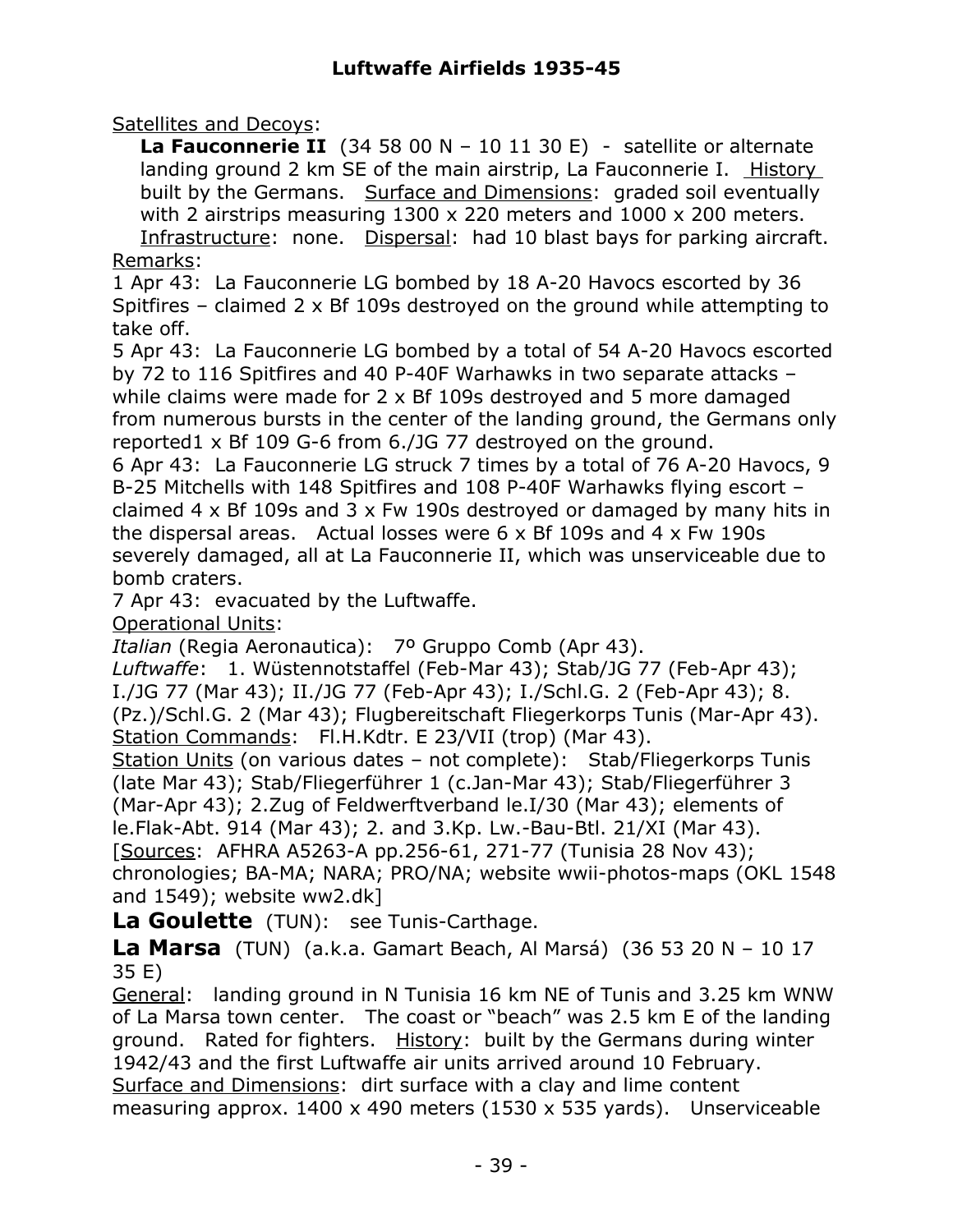in wet weather. Fuel and Ammunition: made available as needed from Tunis – El Aouina airfield located 6 km to the SW. Infrastructure: none built specifically for the landing ground but it was a populated area with plenty of nearby buildings. Dispersal: no organized dispersal facilities. Defenses: none noted.

Remarks:

10 Mar 43: hit by elements of 71 B-17 Fortresses dropping fragmentation bombs with many fires ignited among the buildings.

17 Apr 43: bombed  $-2 \times Bf$  109 G-4s from 5./JG 53 damaged on the ground.

18/19 Apr 43: bombed by 18 RAF Bisleys and 11 French LeO 45s – results not given.

20 Apr 43: bombed by 25 B-17 Fortresses – 12 x Bf 109 G-4/G-6s from II./JG 53 destroyed (3) and damaged (9) on the ground.

7 May 43: 2 x Bf 109 G-6s from II./JG 53 demolished to prevent capture. Operational Units:

*Italian* (Regia Aeronautica): none identified.

*Luftwaffe*: 2.(H)/Aufkl.Gr. 14 (Feb-Apr 43); II./JG 53 (Feb-May 43); III./JG 53 (May 43).

Station Commands: Fl.Pl.Kdo. E 7? (Feb-May 43).

Station Units (on various dates – not complete): schw.Flak-Abt. 523 (Feb 43); 9.(Funkh.)/Ln.-Rgt. Afrika (Feb 43).

[Sources: AFHRA A5263-A pp.256-61, 271-77 (Tunisia 28 Nov 43); chronologies; BA-MA; NARA; PRO/NA; website wwii-photos-maps (OKL 1540); website ww2.dk]

**La Sebala/North** (TUN) (a.k.a. La Sebala No. 1) (36 57 35 N – 10 03 45 E)

General: landing ground in N Tunisia 20 km NW of Tunis city center, 3.5 km S of Protville on the E side of the Tunis-Protville road and 6 km NW of La Sebala. Other seemingly reliable sources place it 1 km N of present-day Cebalat. Rated for fighters. History: 2 airstrips that crossed each other were planned, but it is unclear whether this was a German intention or an Allied intention. Surface and Dimensions: flat clay dirt surface with patches of grass and weeds measuring approx. 1300 x 1100 meters (1420 x 1205 yards). Unserviceable when wet. Fuel and Ammunition: made available as needed from the Tunis airfields. Infrastructure: none - tents were used. Dispersal: no organized dispersal facilities but there were some aircraft shelters. Defenses: had 2 light Flak positions on the E and W sides of the landing ground.

Remarks:

2 Dec 42: low-level sweep by 12 P-38 Lightnings – claimed 1 x Ju 88 and 1 x Bf 109 destroyed on the ground.

16 Apr 43: bombed – 1 x Bf 109G from Stab/JG 53 destroyed on the ground.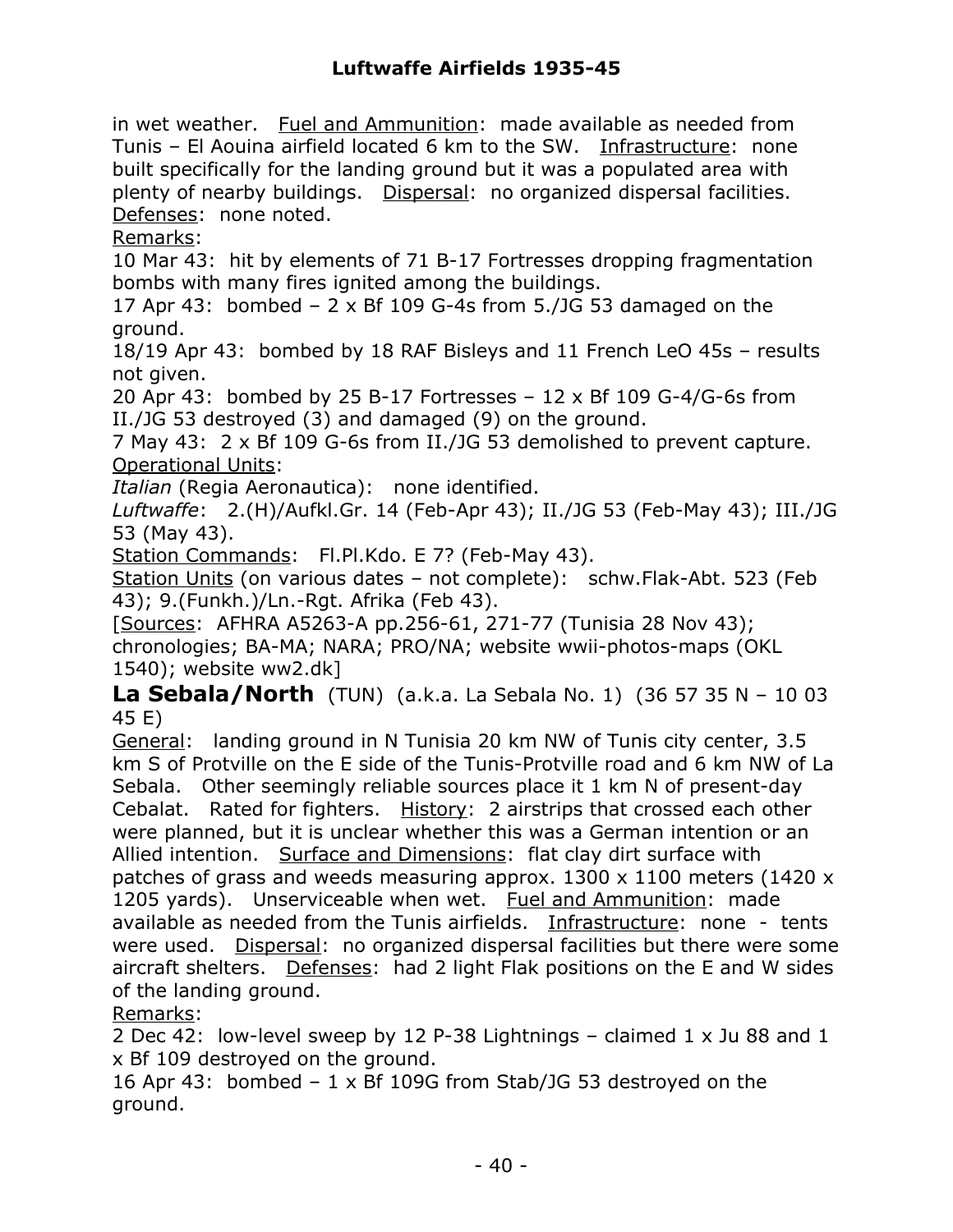19 Apr 43: bombed in 2 separate attacks by a total of 24 B-25 Mitchells and 48 A-20 Havocs escorted by 57 Spitfires – 1 x Bf 109G from Stab/JG 53 destroyed on the ground.

5/6 May 43: bombed by elements of 35 Bisleys – results not observed. 7 May 43: bombed by Spitfire fighter-bombers – 1 x Ju 52 from III./TG 2 destroyed on the ground.

28 Nov 43: after capture by the Allies, 2 prepared airstrips measuring 2000 x 400 yards aligned NE/SW and 2000 x 300 yards aligned N/S and large dispersal areas surrounding the landing ground were built. The old Axis aircraft shelters were utilized as well as many new ones built. Closed and dismantled after the last USAAF tenant departed on 30 Jul 43. Operational Units:

*Italian*: none identified.

*Luftwaffe*: II./St.G. 3 (Dec 42 – Jan 43); Stab/JG 53 (Apr 43). Station Commands: none identified.

Station Units (on various dates – not complete): none identified.

[Sources: AFHRA A5263-A p.304 (Tunisia 28 Nov 43); chronologies; BA-MA; NARA; PRO/NA; website wwii-photos-maps (OKL 1557); website ww2.dk]

**La Sebala No. 2** (TUN) (a.k.a. La Sebala/South) (36 57 30 N – 10 04 00 E)

General: landing ground in N Tunisia 20 km NW of Tunis city center, 3.5 km S of Protville on the W side of the Tunis-Protville road and approx. 1 km SE of La Sebala/North landing ground. History: Allied built. Surface and Dimensions: flat natural surface with some grass and weeds that had 2 prepared airstrips measuring 1760 x 200 yards aligned NE/SW and 1780 x 200 yards aligned NW/SE. Infrastructure: none. Dispersal: dumbbelltype circular dispersals were to be built at the ends of the 2 airstrips but it is not know if these were completed.

[Sources: AFHRA A5263-A p.305 (Tunisia 28 Nov 43); chronologies; BA-MA; NARA; PRO/NA; website ww2.dk]

**La Skira** (TUN) (a.k.a. La Skhirra, Chekhira) (c. 34 18 N – 10 04 E) General: emergency landing ground in E-Central Tunisia along the coast 46 km N of Gabes. History: probably set up by the French before the war. No record found of Axis use. After the Allies seized it, it was enlarged and improved by elements of the 3 U.S. Army Engineer Aviation battalions that operated in Tunisia.

[Sources: AFHRA A5263-A pp.256-61, 271-77 (Tunisia 28 Nov 43); chronologies; BA-MA; NARA; PRO/NA; website ww2.dk]

**La Smala-des-Souassi** (TUN) (a.k.a. As-Sawasi, Zamälat as Sawäsï?) (35 21 15 N – 10 34 00 E)

General: landing ground/emergency landing ground in E Tunisia 72 km NNW of Sfax, 14.5 km WNW of El Djem and 1.2 km NNE of La Smala-des-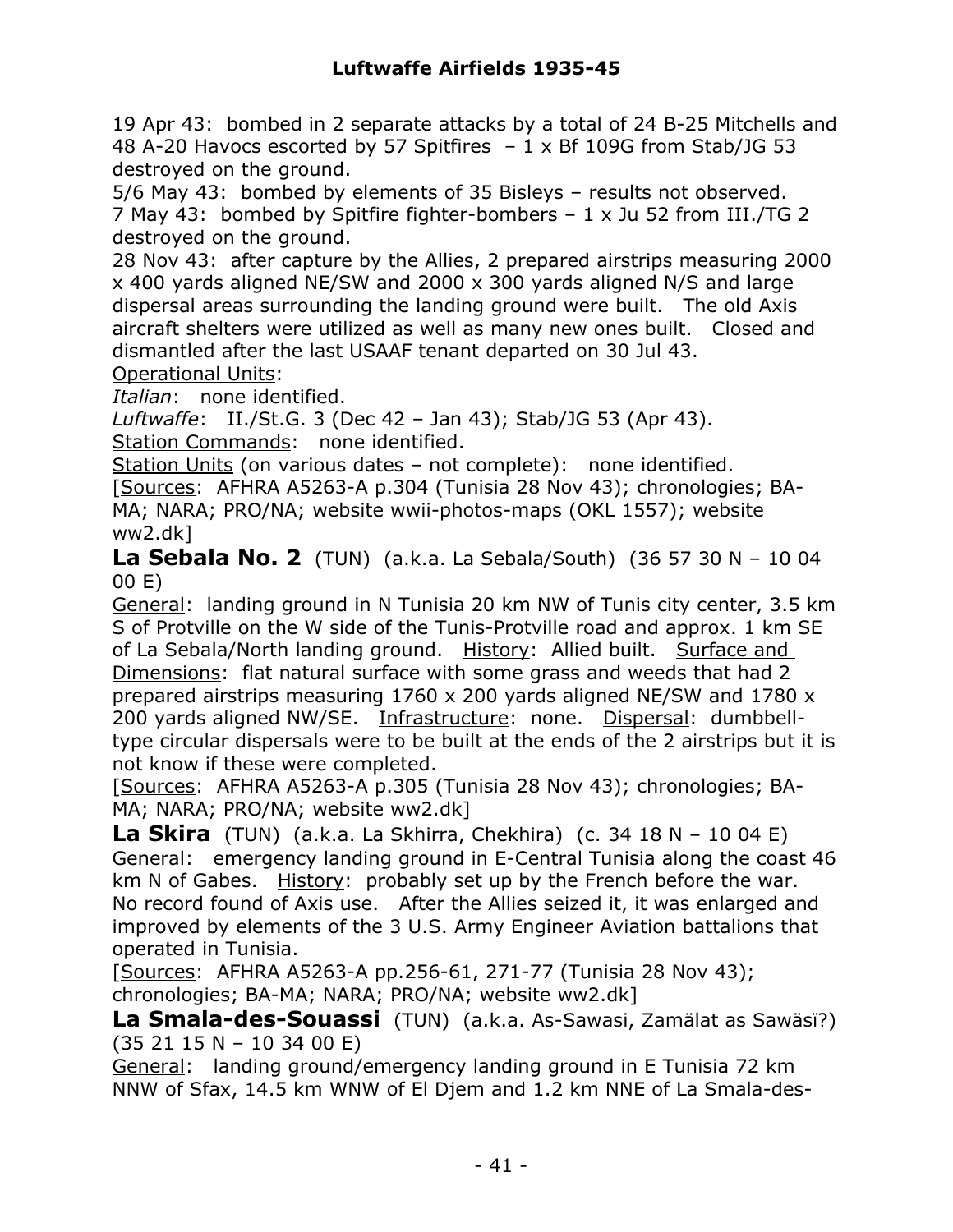Souassi (As-Sawasi). There were eventually 2 airstrips: La Smala-des-Souassi/North and La Smala-des-Souassi/Northeast. Rated for fighters. History: early history not found but possibly built by the French in 1942. Surface and Dimensions: natural surface measuring 400 x 400 meters (437 x 437 yards). Infrastructure: none. Dispersal: no organized dispersal facilities.

Remarks: none.

Operational Units:

*Italian* (Regia Aeronautica): none identified.

*Luftwaffe*: 1. Wüstennotstaffel (Apr 43).

Station Commands: Teilkdtr. of Fl.H.Kdtr. E 23/VII (Jan-Feb 43); Fl.H.Kdtr. E 39/IV (trop) (Mar 43).

Station Units (on various dates – not complete): none identified.

[Sources: AFHRA A5263-A p.331 (Tunisia 28 Nov 43); chronologies; BA-MA; NARA; PRO/NA; website wwii-photos-maps (OKL 1500 series); website ww2.dk]

**La Soukra** (TUN) (36 53 00 N – 10 15 00 E)

General: a satellite, dispersal field or alternative landing ground in N Tunisia approx. 10.5 km NNE of Tunis city center, 5.25 km NE of Ariana and 4 km NNE of Tunis – El Aouina airfield. History: almost certainly built by the French or Germans. No mention found of its use.

[Sources: AFHRA A5263-A pp.256-61, 271-77 (Tunisia 28 Nov 43); chronologies; BA-MA; NARA; PRO/NA; website ww2.dk]

**Lebna** (TUN) (36 40 50 N – 10 53 40 E)

General: landing ground with 2 additional airstrips in NE Tunisia 65.5 km ESE of Tunis city center and 5.5 km SW of the village of Lebna. A second airstrip was 2 km SE of it and called Lebna/South and a third 2 km to the NE of it called Lebna/North. Each had a ring road, taxiways and aircraft shelters and/or hardstands by 1 June 1943. History: believed to be Allied LGs that were quickly built in May 1943. No evidence found of any Axis presence here.

[Sources: AFHRA A5263-A pp.256-61, 271-77 (Tunisia 28 Nov 43); chronologies; BA-MA; NARA; PRO/NA; website wwii-photos-maps (OKL 1538, 1555); website ww2.dk]

**Le Kef** (TUN) (a.k.a. El Kef) (c. 36 09 N – 08 42 E)

General: landing ground in NW Tunisia approx. 151 km SW of Tunis city center and 33.5 km E of the border with Algeria. Rated for fighters. History: possibly built by the French in 1942 but more likely built by the Allies as a forward fighter field in November 1942. It was never in Axis hands.

[Sources: AFHRA A5263-A pp.256-61, 271-77 (Tunisia 28 Nov 43); chronologies; BA-MA; NARA; PRO/NA; website ww2.dk]

**Le Krib** (TUN) (a.k.a. Al Karib) (36 17 17 N – 09 11 18 E)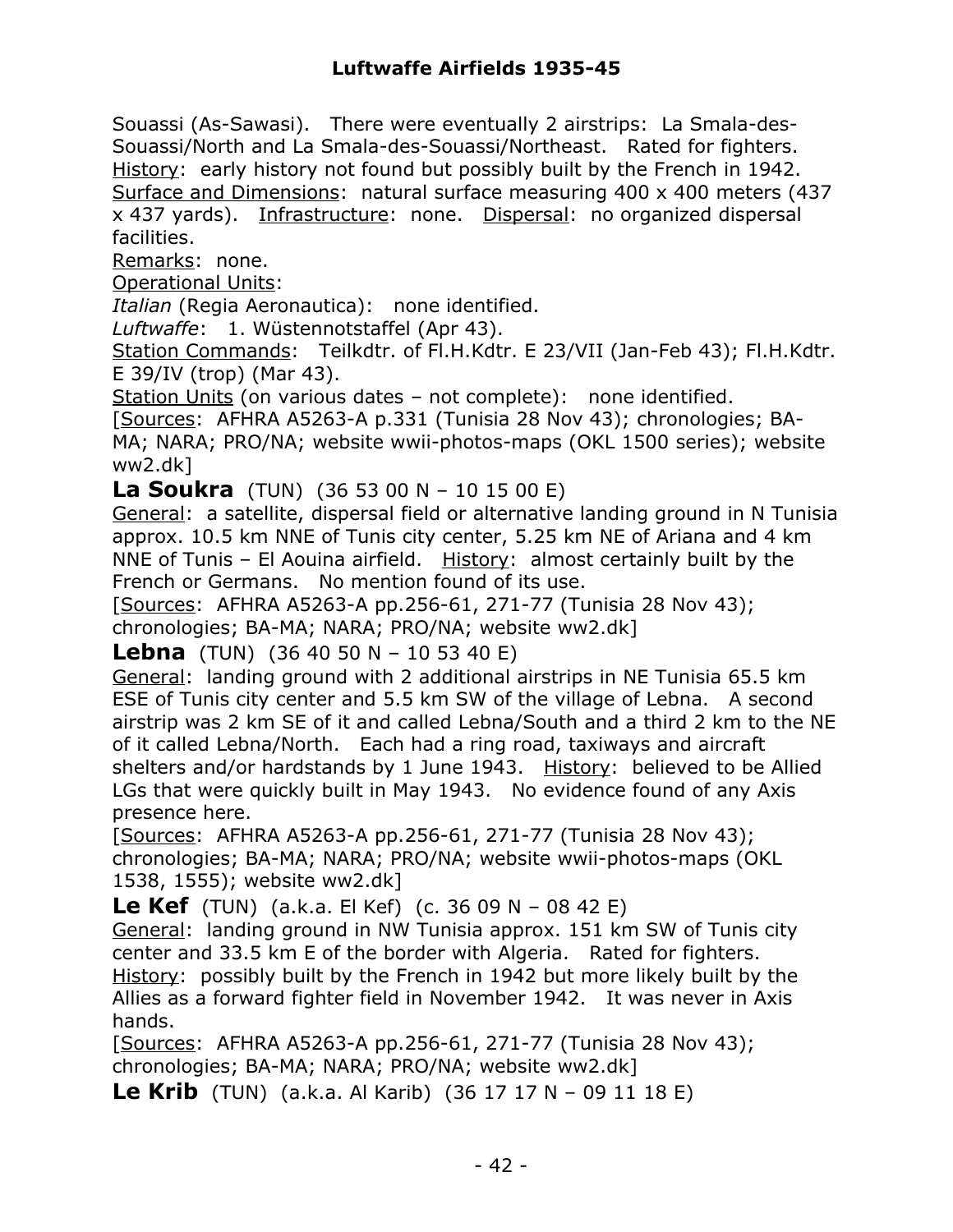General: landing ground in N-Central Tunisia 106 km SW of Tunis city center and 6.5 km SE of the village of Le Krib (Al Karib). History: built by the French as a "secret military airfield" according to German sources. No information found concerning its use (if any) during the Nov 42 – May 43 fighting in Tunisia. Surface and Dimensions: leveled grass surface measuring approx. 1200 x 1100 meters (1310 x 1205 yards) in October 1941. Fuel and Ammunition: no details found. Infrastructure: none. Dispersal: no organized dispersal facilities. Defenses: none. Remarks: none.

[Sources: AFHRA; chronologies; BA-MA; NARA; PRO/NA; website wwiiphotos-maps (OKL 1500 series); website ww2.dk]

**Le Sers No. 1** (TUN) (a.k.a. As Sars) (c. 36 04 N – 09 01 E) General: landing ground in NW Tunisia approx. 133 km SW of Tunis city center. Exact location in respect to the town not determined but one source states that it was about 3 km distance from the town. There were 4 landing grounds surrounding Le Sers. Rated for medium bombers. History: built by the Allies.

[Sources: AFHRA A5263-A pp.256-61, 271-77 (Tunisia 28 Nov 43); chronologies; BA-MA; NARA; PRO/NA; website ww2.dk]

**Le Sers No. 2** (TUN) (a.k.a. Le Sers – Hamir, As Sars) (c. 36 04 N – 09 01 E)

General: landing ground in NW Tunisia approx. 133 km SW of Tunis city center. Exact location in respect to the town not determined. There were 4 landing grounds surrounding Le Sers. Rated for medium bombers. History: built by the Allies.

[Sources: AFHRA A5263-A pp.256-61, 271-77 (Tunisia 28 Nov 43); chronologies; BA-MA; NARA; PRO/NA; website ww2.dk]

**Le Sers No. 3** (TUN) (a.k.a. Le Sers – Gedimi, As Sars) (c. 36 04 N – 09 01 E)

General: landing ground in NW Tunisia approx. 133 km SW of Tunis city center. Exact location in respect to the town not determined. There were 4 landing grounds surrounding Le Sers. Rated for fighters. History: built by the Allies.

[Sources: AFHRA A5263-A pp.256-61, 271-77 (Tunisia 28 Nov 43); chronologies; BA-MA; NARA; PRO/NA; website ww2.dk]

#### **M**

**Mabtouha No. 1** (TUN): see Protville No. 1. **Mabtouha No. 2** (TUN): see Protville No. 2. **Madjene Bel Abbes** (TUN) (a.k.a. Mabjene Bel Abbes, Maajen Bel Abbes, Majel Bel Abbes) (c. 34 44 N – 08 31 E)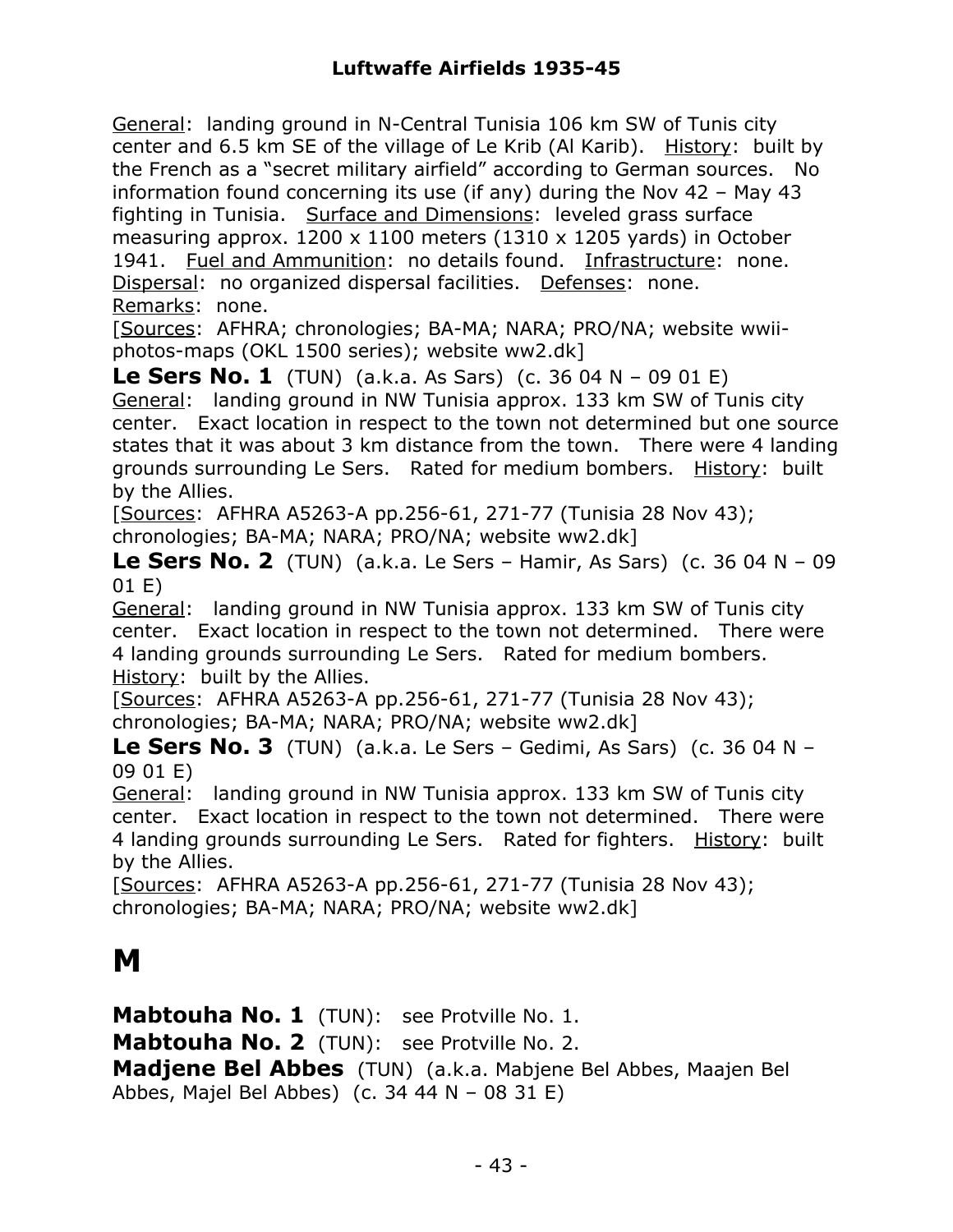General: emergency landing ground in W Central Tunisia approx. 27 km SSW of Thelepte and 43.5 km NW of Gafsa. History: no information found on early history and no record found of any Axis air units being based here. [Sources: AFHRA A5263-A pp.256-61, 271-77 (Tunisia 28 Nov 43); chronologies; BA-MA; NARA; PRO/NA; website ww2.dk]

**Mahares** (TUN) (a.k.a. Al-Maharas) (c. 34 31 N – 10 29 E) General: emergency landing ground in E-Central Tunisia approx. 33 km SW of Sfax. History: no information found.

[Sources: AFHRA A5263-A pp.256-61, 271-77 (Tunisia 28 Nov 43); chronologies; BA-MA; NARA; PRO/NA; website ww2.dk]

**Maisonette** (TUN) (c. 34 27 N – 09 01 E)

General: emergency landing ground in C Tunisia approx. 23 km ENE of Gafsa and 3 km W of Zannouch. History: no information found on early history but most likely Axis-built.

[Sources: AFHRA A5263-A pp.256-61, 271-77 (Tunisia 28 Nov 43); chronologies; BA-MA; NARA; PRO/NA; website ww2.dk]

**Maknassy** (TUN) (a.k.a. Al-Miknassi, Al Miknäsï) (34 35 N – 09 35 E) General: landing ground in C Tunisia 252 km SSW of Tunis, 107 km W of Sfax and 2 km SW of the village of Al-Miknassi. Rated for medium bombers. History: no information found on early history but most likely Axis-built since it appears in German airfield directories for Tunisia. Surface and Dimensions: level agricultural land with loose soil measuring 1400 x 800 meters (1530 x 875 yards) and roughly diamond shaped. Fuel and Ammunition: fuel was stored in a dump 250 meters off the SW corner. No mention of ammunition storage. Infrastructure: had a small flight operations building in the NW corner. The nearest rail connection was in Maknassy (Al-Miknassi). Dispersal: no organized dispersal facilities. Defenses: none noted.

Remarks:

1-14 Feb 43: in Axis hands and the village and surrounding area the target of Allied air attacks; no mention of the landing ground.

22 Mar 43: taken by Allied forces.

Operational Units:

*Italian* (Regia Aeronautica): none identified.

*Luftwaffe*: none identified.

Station Commands: none identified.

Station Units (on various dates – not complete): schw.Flak-Abt. 357 (Mar 43).

[Sources: AFHRA A5263-A pp.256-61, 271-77 (Tunisia 28 Nov 43);

chronologies; BA-MA; NARA; PRO/NA; website wwii-photos-maps (OKL 1500 series); website ww2.dk]

**Manouba** (TUN) (c. 36 48 N – 10 05 E)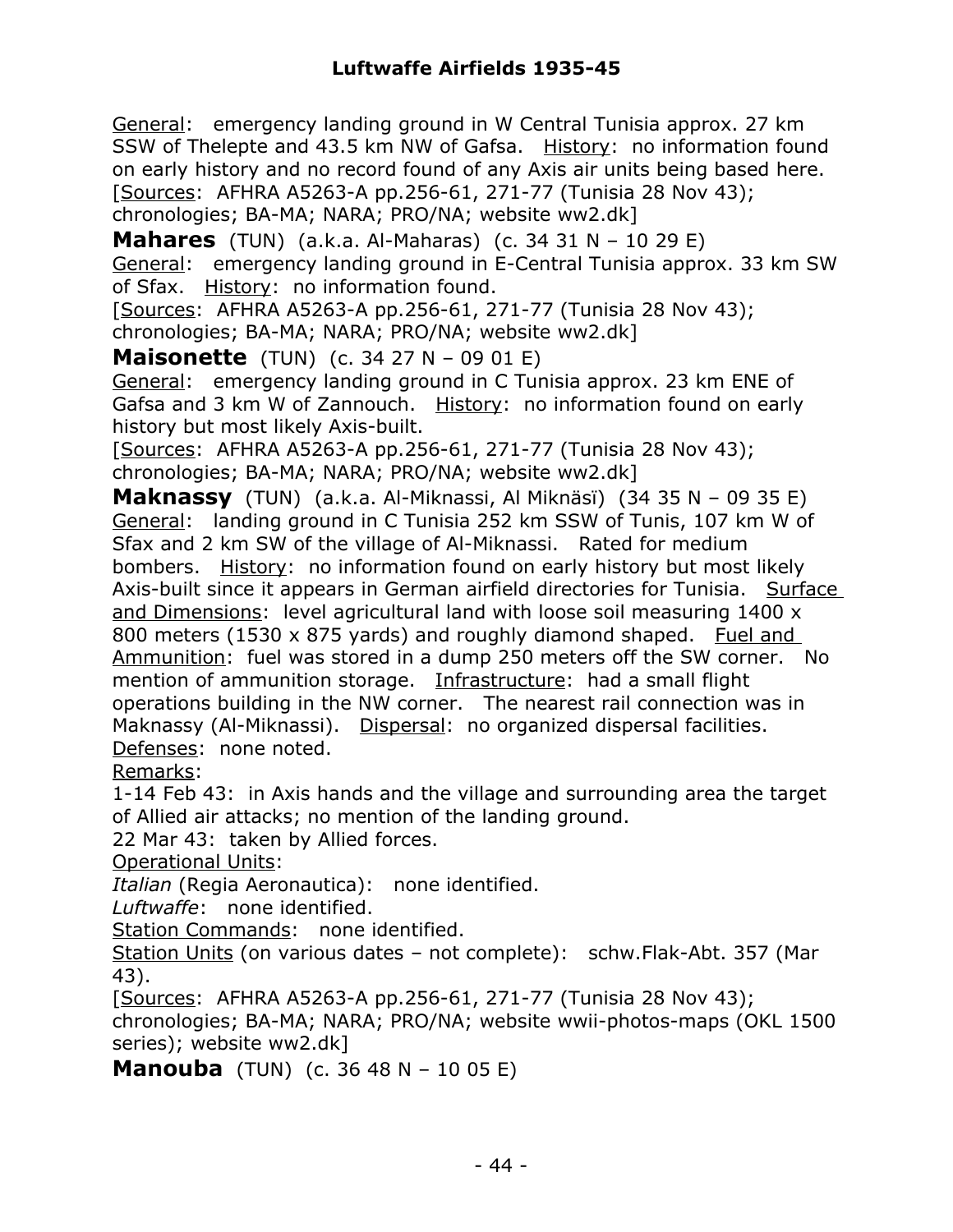General: airstrip for single-engine courier aircraft on the western outskirts of Tunis? Manouba is a municipal district on the W side of Tunis. No further information.

[Sources: AFHRA A5263-A pp.256-61, 271-77 (Tunisia 28 Nov 43); chronologies; BA-MA; NARA; PRO/NA; website ww2.dk]

**Mareth** (TUN) (a.k.a. Märith) (c. 33 38 N – 10 17 E)

General: emergency landing ground in E Tunisia 34 km SE of Gabes. Rated for use by fighters. History: almost certainly Axis built although no mention found of any Axis units or aircraft being here.

[Sources: AFHRA A5263-A pp.256-61, 271-77 (Tunisia 28 Nov 43); chronologies; BA-MA; NARA; PRO/NA; website ww2.dk]

**Marylebone** (TUN): see Souk el Khemis – Marylebone.

**Massicault** (TUN) (36 43 00 N – 09 56 45 E)

General: airfield in N Tunisia 22.75 km SW of Tunis city center and 2.5 km ESE of the village of Burj al Hafsiyah. History: Allied built. Surface and Dimensions: natural surface with 1 asphalt runway measuring 2000 x 33 yards and aligned NW/SE, a prepared airstrip 2000 x 50 yards aligned NE/SW and a second prepared airstrip measuring 2000 x 50 yards aligned NW/SE. Infrastructure: none. Dispersal: had taxiways leading to 60 allweather parking hardstands for aircraft.

Remarks: none.

[Sources: AFHRA A5263-A p.306 (Tunisia 28 Nov 43); chronologies; BA-MA; NARA; PRO/NA; website ww2.dk]

**Mateur** (TUN) (a.k.a. Mateur – Bel Aid, Mätir) (37 03 45 N – 09 42 05 E) General: landing ground in N Tunisia 52 km NW of Tunis city center, 27 km SW of Bizerte and 4.25 km NE of Mateur town center. History: built by the French as an emergency landing ground but little used until the Germans took it over in November 1942. Surface and Dimensions: graded dirt surface measuring approx. 1600 x 110 meters (1750 x 120 yards). Unserviceable during rainy weather. Fuel and Ammunition: local storage doubtful. Infrastructure: none. The nearest rail connection was in Mateur.

Dispersal: had 7 blast bays (5 twin and 2 single) for parking 12 aircraft. Defenses: none noted.

Remarks:

28 Nov 43: after being rebuilt to Allied standards, it included 2 prepared airstrips measuring 2000 x 50 yards and 2000 x 330 yards, both aligned NNE/SSW. No organized dispersals were built and the Allies continued to use the Axis-built aircraft shelters.

Operational Units:

*Italian* (Regia Aeronautica): none identified.

*Luftwaffe*: I./JG 53 (Dec 42); II./JG 53 (Dec 42); 11.(Höh.)/JG 2 (Dec 42). Station Commands: Fl.H.Kdtr. E 39/IV (Apr 43).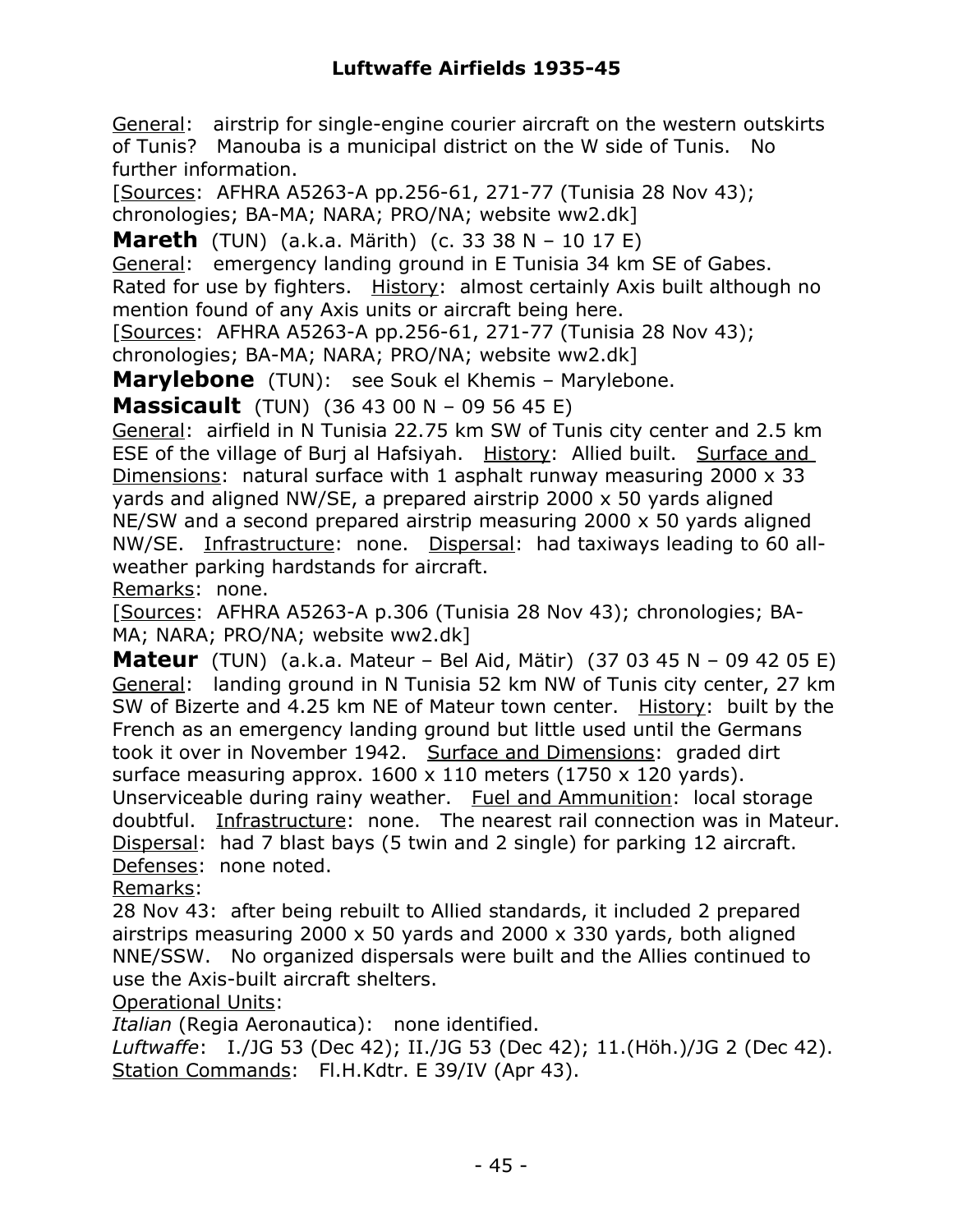Station Units (on various dates - not complete): elements of II./Flak-Rgt. 52 (Nov-Dec 42).

[Sources: AFHRA A5263-A p.307 (Tunisia 11 Dec 42 updated to 28 Nov 43); chronologies; BA-MA; NARA; PRO/NA; website wwii-photos-maps (OKL 1551); website ww2.dk]

**Mateur No. 2** (TUN) (a.k.a. Ras el Aine, Djebel Ichkeul) (37 04 50 N – 09 38 15 E)

General: landing ground in N Tunisia 57.5 km NW of Tunis city center, 29 km SW of Bizerte and 5 km NW of Mateur town center. History: Allied built. About 1.5 km to the E was the site of an old ELG known as Ras el Aine. Surface and Dimensions: natural surface with a single prepared airstrip measuring approx. 1666 x 100 yards and aligned NNW/SSE. Infrastructure: none. Dispersal: no organized dispersal facilities. Remarks:

Oct/Nov 43: returned to cultivation.

[Sources: AFHRA A5263-A p.308 (Tunisia 28 Nov 43); chronologies; BA-MA; NARA; PRO/NA; website ww2.dk]

**Mateur-Kroljane** (TUN) (c. 37 05 43 N – 09 41 27 E)

General: landing ground in N Tunisia 6.75 km NNE of Mateur town center off the SE end of Lake Ichkeul. History: Allied built.

[Sources: AFHRA A5263-A pp.256-61, 271-77 (Tunisia 28 Nov 43); chronologies; BA-MA; NARA; PRO/NA; website ww2.dk]

**Matmata** (TUN) see Bordj Toual.

**Medenine** (TUN) (a.k.a. Al Matämïr?) (c. 33 22 00 N – 10 25 00 E) General: two landing grounds in SE Tunisia 66 km SE of Gabes, one rated for medium bombers and designated Medenine/West, the other an emergency landing ground (33 20 00 N – 10 31 00 E) and designated Medenine/Southeast. History: the French military ELG was listed in June 1934 with dimensions of 1000 x 700 meters, no infrastructure and no facilities. Surface and Dimensions: no information found. Infrastructure: none specifically associated with the landing ground. Dispersal: no organized dispersal facilities. Defenses: none mentioned. Remarks:

21 Nov 42: low-level attack - 1 x Ju 52 belonging to Kurierstaffel Afrika destroyed on the ground.

22 Jan 43: 40+ Axis aircraft spotted on the ground here.

24 Jan 43: Medenine/South targeted by 18 B-25 Mitchells escorted by 12 P-38s but the LG was found to be deserted. Medenine/West was bombed instead and 25 to 30 of the 50-60 aircraft seen there were claimed destroyed. A second raid of the same size was mounted later the same day with numerous hits and fires observed but no claims made. In reality, the Italians lost 3 x MC 202 fighters destroyed and 2 x MC 202s damaged on the ground by bombs.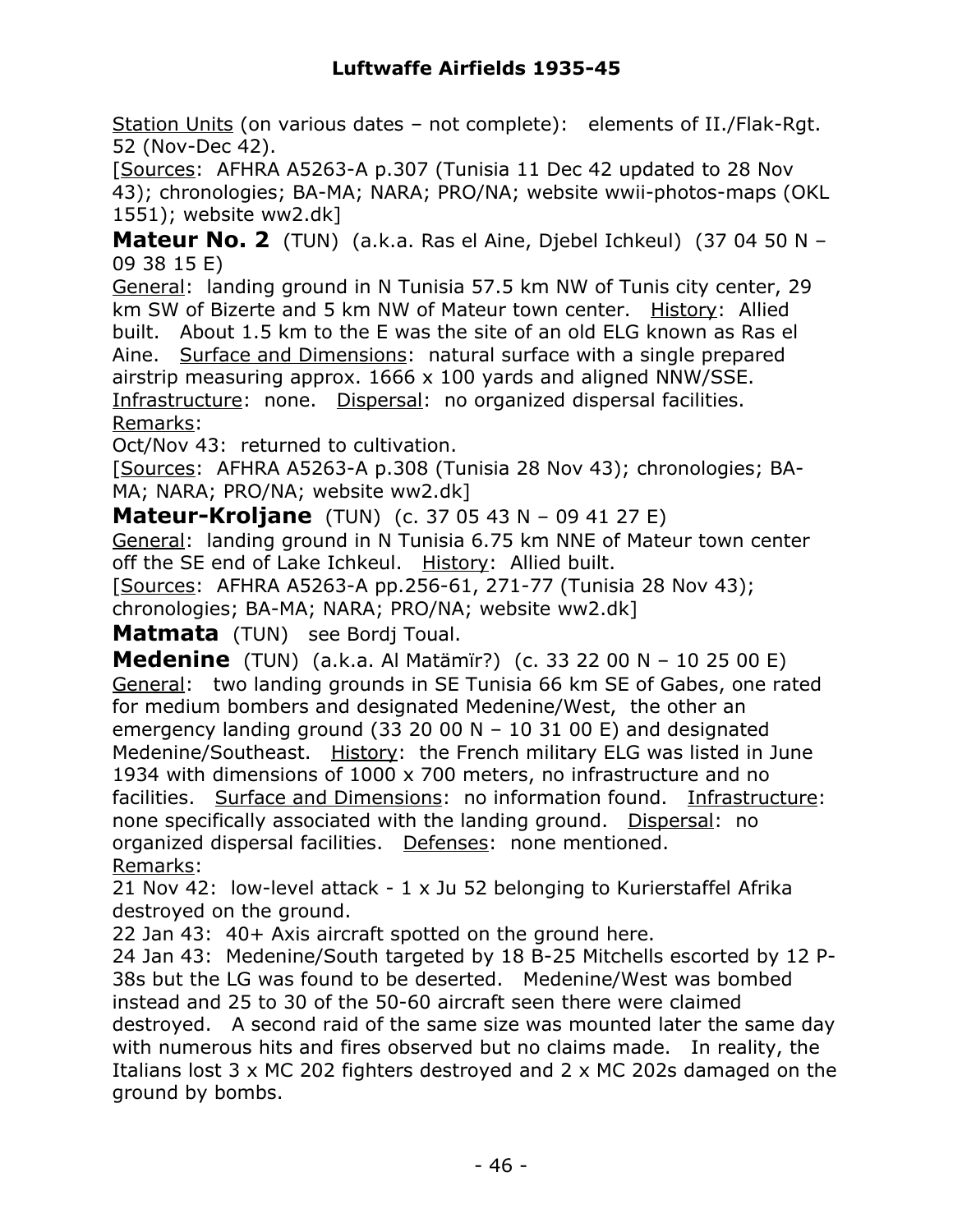25 Jan 43: 36 P-40 Kittyhawks bombed 20 enemy aircraft seen on Medenine/West landing ground – results could not be observed.

3 Feb 43: bombed  $-1 \times$  Bf 109 G-2 from 5./JG 77 damaged on the ground. 15 Feb 43: airfield destroyed by plowing and abandoned by the Luftwaffe this date then captured by British forces the next day. Immediately repaired and improved by the Royal Engineers.

Operational Units:

*Italian* (Regia Aeronautica): 16º Gruppo Assalto (Feb-May 43); 18º Gruppo CT (Jan 43); 23º Gruppo CT (Jan 43).

*Luftwaffe*: I./Schl.G. 2 (Nov-Dec 42, Feb 43); Kurierstaffel Afrika (Jan 43); II./JG 77 (Jan-Feb 43); detachment of Wüstennotstaffel 1 (Feb 43)?

Station Commands: Fl.H.Kdtr. E 20/VI (Dec 42 - Feb 43).

Station Units (on various dates – not complete): Stab/Fliegerführer Afrika (Jan 43).

[Sources: chronologies; AFHRA, BA-MA; NARA; PRO/NA; web site ww2.dk] **Medjez el Bab** (TUN) (36 37 45 N – 09 35 45 E)

General: landing ground in N Tunisia 56 km WSW of Tunis city center and 2.5 km SW of Medjez el Bab town center. History: Allied built. Surface and Dimensions: graded, scraped and rolled clay soil with a single prepared airstrip measuring 1666 x 200 yards and aligned NE/SW. Infrastructure: none. Dispersal: had 2 cleared dispersal areas to the N and 2 more to the S.

Remarks:

26 Apr 43: in Allied hands and described as an "unfinished frontline airstrip". Became one of the busiest Allied landing grounds in Tunisia during the final 2 weeks of the fighting.

[Sources: AFHRA A5263-A p.309 (Tunisia 28 Nov 43); chronologies; BA-MA; NARA; PRO/NA; website ww2.dk]

**Megdoudeche** (TUN): see Thelepte III.

**Megrine** (TUN): see Tunis-Fochville.

**Menakrer** (TUN) (35 11 24 N – 09 15 48 E)

General: field airstrip in W-Central Tunisia 147 km WNW of Sfax and 13 km ESE of Sbeitla. History: Allied built. Surface and Dimensions: grassland surface measuring 1900 x 200 meters (2080 x 220 yards) with a single airstrip measuring approx. 1200 x 50 meters. Infrastructure: none. Dispersal: had a taxiway that aircraft could part off both sides of. Remarks: none.

[Sources: AFHRA A5263-A pp.256-61, 271-77 (Tunisia 28 Nov 43); chronologies; BA-MA; NARA; PRO/NA; website wwii-photos-maps (OKL 1536); website ww2.dk]

**Menzel Bourguiba** (TUN): see Ferryville.

**Menzel Heurr** (TUN): see Menzel Temime/South.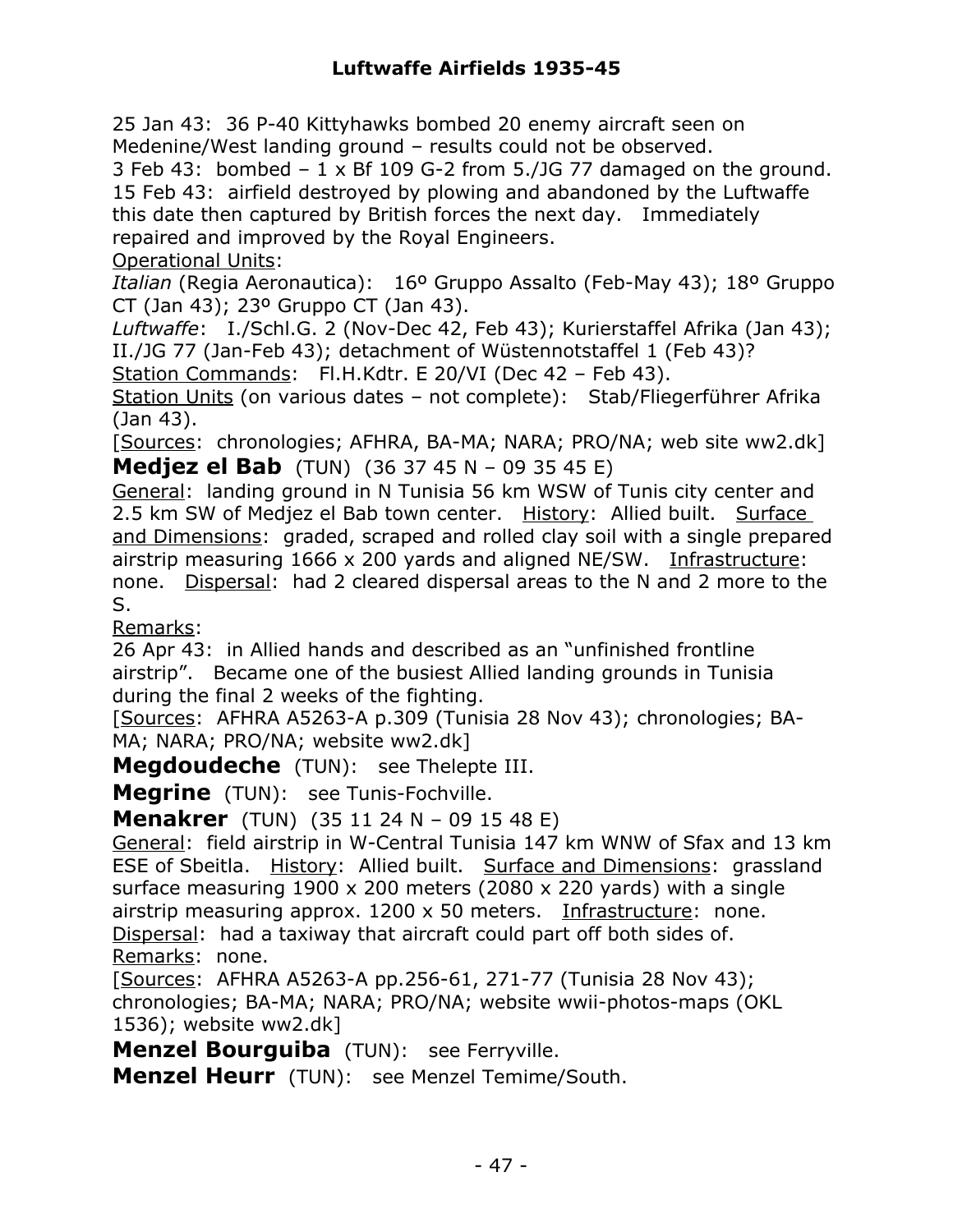**Menzel Temime/Northeast** (TUN) (a.k.a. Menzel Termime I, Manzil Tamïn) (36 47 20 N – 10 59 40 E)

General: landing ground in NE Tunisia 73 km E of Tunis city center and 1 km NE of Menzel Termime town center. Rated for medium bombers. History: Axis built but no details found regarding the early history of this landing ground. Surface and Dimensions: agricultural land with sandy soil measuring approx. 1000 x 500 meters (1095 x 545 yards). Unserviceable when wet. Fuel and Ammunition: not believed to have been stocked locally but made available when needed. Infrastructure: none. Building space and accommodations were available in Menzel Termime. Dispersal: had 11 aircraft blast bays in Feb 43 plus numerous aircraft parking places along an adjacent road with trees offering some concealment. Defenses: none noted.

Remarks:

8 May 43: low-level attack – 3 x Bf 109Gs from I./JG 77 destroyed on the ground.

9 May 43: bombed and strafed – of the 9 x Ju 52s on the landing ground, claimed 1 direct hit and others damaged by machine gun fire.

28 Nov 43: captured by the Allies in May 1943 and rebuilt to include 2 prepared airstrips measuring 1660 x 100 yards with a WNW/ESE alignment and 1300 by 66 yards aligned NW/SE. Dispersal areas were built on the NE and NW sides of the LG with a total of 110 aircraft parking hardstands, most of which were concealed among olive trees. Closed and dismantled in Dec 43.

Operational Units:

*Italian* (Regia Aeronautica): none identified.

*Luftwaffe*: II./JG 51 (Apr 43).

Station Commands: Fl.H.Kdtr. E 6/IV (Apr 43).

Station Units (on various dates – not complete): none identified.

[Sources: AFHRA A5263-A p.310 (Tunisia 28 Nov 43); chronologies; BA-MA; NARA; PRO/NA; website wwii-photos-maps (OKL 1573); website ww2.dk]

**Menzel Temime/North** (TUN) (a.k.a. Menzil Termime II, Manzil Tamim) (36 50 00 N – 10 57 30 E)

General: satellite landing ground in NE Tunisia 69.5 km E of Tunis city center and 6 km NNW of the town of Menzel Temime. Rated for fighters. History: probably Axis built - used as a satellite of Menzel Temime landing ground. Surface and Dimensions: graded surface of a former salt sea measuring approx. 1400 x 500 meters (1530 x 545 yards). Fuel and Ammunition: made available as needed. Infrastructure: none specific to the LG, but houses and other buildings were nearby. Dispersal: no organized dispersal facilities. Defenses: none noted. Remarks: none.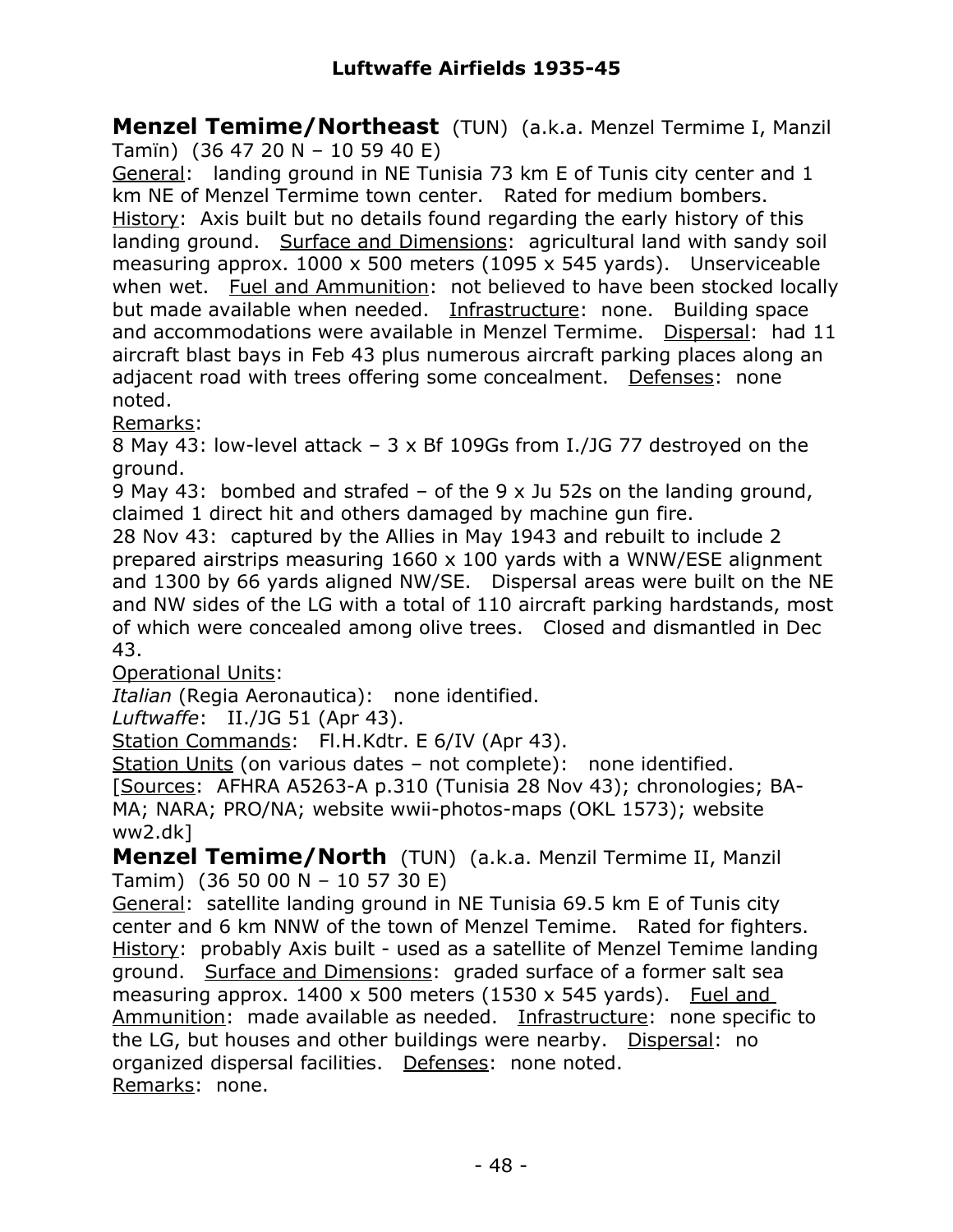[Sources: AFHRA A5263-A pp.0256-0334 (Tunisia 28 Nov 43); chronologies; BA-MA; NARA; PRO/NA; website wwii-photos-maps (OKL 1500 series); website ww2.dk]

**Menzel Temime/South** (TUN) (a.k.a. Menzil Termime III, Menzel Heurr) (36 45 39 N – 10 56 46 E)

General: landing ground in NE Tunisia 73 km E of Tunis city center and 4 km SW of Menzel Temime town center. Rated for medium bombers.

History: built by the Axis and improved and completed by the Allies. No information found that would distinguish it from the other two landing grounds around Menzel Temime other than it being a single airstrip aligned NW/SE.

Remarks:

10/11 Apr 43: Menzel Termine/South bombed by 35 Wellingtons – claimed fires started and aircraft left alight.

[Sources: AFHRA A5263-A pp.256-61, 271-77 (Tunisia 28 Nov 43); chronologies; BA-MA; NARA; PRO/NA; website ww2.dk]

**Messadine** (TUN) (c. 35 45 N – 10 35 E)

General: emergency landing ground or landing ground in NE Tunisia approx. 7.25 km SSW of Sousse city center. History: no information found concerning the origin or use of this LG.

[Sources: AFHRA A5263-A pp.256-61, 271-77 (Tunisia 28 Nov 43); chronologies; BA-MA; NARA; PRO/NA; website ww2.dk]

**Methouia** (TUN) (a.k.a. Métouia, Al-Matwiyah) (c. 33 57 N – 10 00 E) General: emergency landing ground in E Central Tunisia approx. 13.5 km NW of Gabes city center and 5 km SE of the village of Oudref. History: no information found concerning the origin or use of this LG.

[Sources: AFHRA A5263-A pp.256-61, 271-77 (Tunisia 28 Nov 43); chronologies; BA-MA; NARA; PRO/NA; website ww2.dk]

**Metlaoui** (TUN) (a.k.a. Al-Mitlawi) (c. 34 20 N – 08 23 E) General: emergency landing ground in the middle of the desert in W-Central Tunisia approx. 36.5 km WSW of Gafsa. History: probably built by the Allies.

[Sources: AFHRA A5263-A pp.256-61, 271-77 (Tunisia 28 Nov 43); chronologies; BA-MA; NARA; PRO/NA; website ww2.dk]

**Mezzouna** (TUN) (a.k.a. Mezzouna/North, Al Mazzünah) (34 35 00 N – 09 50 46 E)

General: two landing grounds in E Tunisia 252 km S of Tunis, 87 km WSW of Sfax, 22 km ESE of Maknassy and 500 meters N of the hamlet of Mezzouna. The other landing ground, Mezzouna/Southeast, is not listed in German documents dated February 1943 so it may have been built by the Allies after that date. Rated for bombers. History: built winter 1942-43 by the Germans. Surface and Dimensions: had a firm and level natural surface measuring approx.  $1000 \times 850$  meters (1095 x 930 yards). Fuel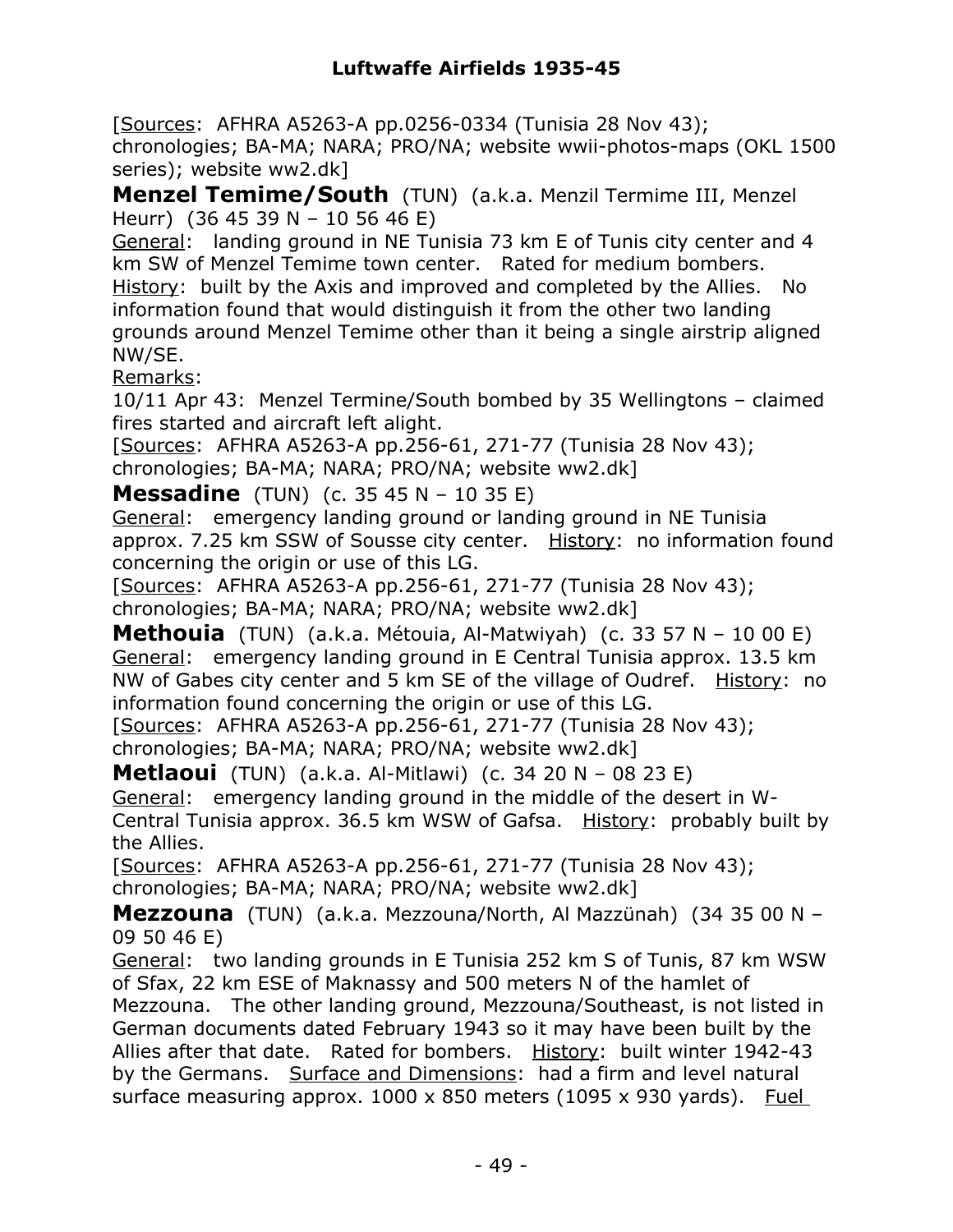and Ammunition: no details found. Infrastructure: none. Dispersal: had a dispersal area with blast bays by the second half of Mar 43. Defenses: none noted.

Remarks:

15 Mar 43: attacked by 12-15 B-25 Mitchells, 12 B-26 Marauders, 40 P-40Fs, 33 P-38s with a Spitfire escort – claimed 12 enemy aircraft destroyed on the ground. The Germans only reported a single Ju 87 D-1 from III./St.G. 3 moderately damaged on the ground by bombs.

22 Mar 43: low-level attack by B-25 Mitchells – claimed 5 x Bf 109s and 2 x Ju 88s destroyed, 2 x Bf 109s probably destroyed and 3 x Bf 109s damaged. German loss records admit to 3 x Fw 190 A-4s from III./SKG 10 shot up and damaged on the ground along with 4 x Ju 87Ds from III./St.G. 3 damaged and 2 x DFS 230 gliders damaged.

24-25 Mar 43: evacuated by the Luftwaffe and finally taken by British forces two weeks later.

Operational Units:

*Italian* (Regia Aeronautica): none identified.

*Luftwaffe*: III./JG 77 (Feb 43); III./St.G. 3 (Feb-Mar 43).

Station Commands: Flugplatzkdo. of Fl.H.Kdtr. E 20/VI (Jan 43);

Flugplatzkdo. C 1/VII (c. Feb-Mar 43).

Station Units (on various dates – not complete): 5./gem.Flak-Abt. 192 (Mar 43).

[Sources: AFHRA A5263-A pp.256-61, 271-77 (Tunisia 28 Nov 43); chronologies; BA-MA; NARA; PRO/NA; website wwii-photos-maps (OKL 1500 series); website ww2.dk]

**Mohamedia/Southeast** (TUN): see Creteville.

**Monastir** (TUN) (a.k.a. Monastir No. 1, Gourguiba) (35 43 20 N – 10 47 23 E)

General: landing ground in NE Tunisia 17.5 km SE of Sousse. History: not mentioned in connection of Axis air activity. Presumably built by the Allies in April-May 1943 as it was operational as an Allied base by 26 May. The last Allied unit departed on 10 Aug 43.

[Sources: AFHRA A5263-A pp.256-61, 271-77 (Tunisia 28 Nov 43); chronologies; BA-MA; NARA; PRO/NA; website wwii-photos-maps (OKL 1553); website ww2.dk]

**Msaken** (TUN) (c. 35 43 N – 10 34 E)

General: emergency landing ground in E Central Tunisia approx. 12 km SSW of Sousse city center. Exact location not determined. History: no information on early history but presumably laid out by the Allies. No record found of any Axis air units having been here.

[Sources: AFHRA A5263-A pp.256-61, 271-77 (Tunisia 28 Nov 43); chronologies; BA-MA; NARA; PRO/NA; website ww2.dk]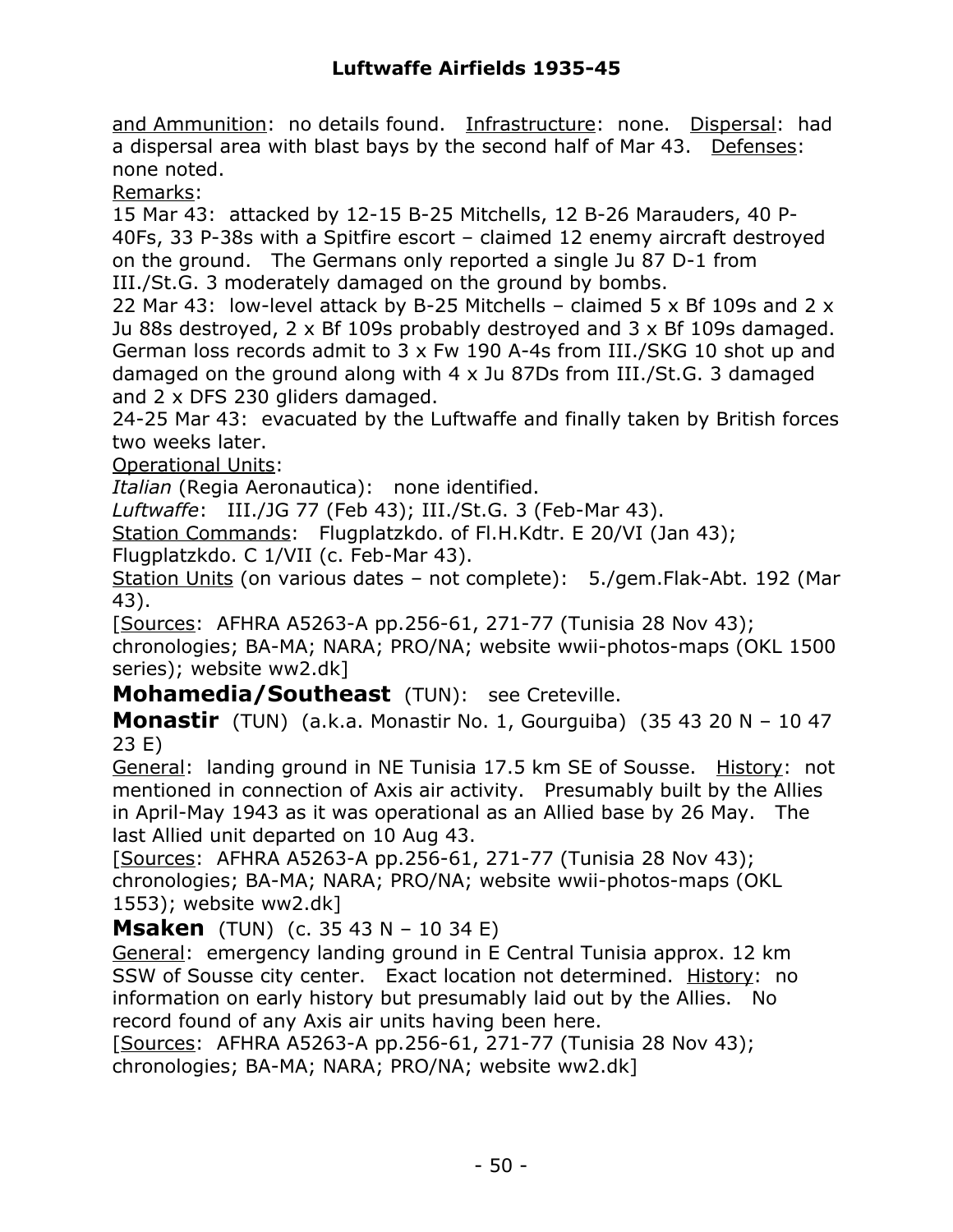# **N**

**Nassen** (TUN) (a.k.a. Naassen) (c. 36 41 N – 10 14 E)

General: emergency landing ground in NE Tunisia approx. 13.25 km SSE of Tunis city center. Exact location not determined. History: no information on early history. No record found of use by Axis air units or aircraft. [Sources: AFHRA A5263-A pp.256-61, 271-77 (Tunisia 28 Nov 43);

chronologies; BA-MA; NARA; PRO/NA; website ww2.dk]

**Neffatia** (TUN) (a.k.a. Nefatia, Nefattia, An Naffätïyah) (c. 33 14 N – 10 51 E)

General: landing ground in SE Tunisia 101 km SE of Gabes. Eventually had a satellite called Neffatia/West. Rated for fighters. History: almost certainly Allied built in February 1043.

Remarks:

22 Feb 43: first mentioned with the arrival of South African Air Force (SAAF) air units here.

[Sources: AFHRA A5263-A pp.256-61, 271-77 (Tunisia 28 Nov 43); chronologies; BA-MA; NARA; PRO/NA; website ww2.dk]

**Nefsa** (TUN) (a.k.a. Naftah) (c. 33 52 N – 07 52 E)

General: emergency landing ground in W Central Tunisia approx. 103 km SW of Gafsa. History: no information on early history. No record found of use by Axis air units or aircraft.

[Sources: AFHRA A5263-A pp.256-61, 271-77 (Tunisia 28 Nov 43); chronologies; BA-MA; NARA; PRO/NA; website ww2.dk]

**Nouali** (TUN) (c. 36 33 46 N – 10 16 43 E)

General: emergency landing ground or landing ground in NE Tunisia approx. 28.5 km SSE of Tunis city center. History: no information on early history. No record found of use by Axis air units or aircraft. Almost certainly built by the Allies in May – November 1943.

[Sources: AFHRA A5263-A pp.256-61, 271-77 (Tunisia 28 Nov 43); chronologies; BA-MA; NARA; PRO/NA; website ww2.dk]

### **O**

**Oglet Nefatia** (TUN) (a.k.a. Uqlat an Naffatiyah) (c. 33 13 N – 10 51 E) General: (emergency?) landing ground in SE Tunisia approx. 34 km WNW of Ben Gardane. History: early history not found. No evidence found of use by either Axis or Allied air units.

[Sources: AFHRA A5263-A pp.256-61, 271-77 (Tunisia 28 Nov 43); chronologies; BA-MA; NARA; PRO/NA; website ww2.dk]

**Oudna** (TUN) (a.k.a. Oudna No. 1, Oudhna, Uthina) (36 37 00 N – 10 09 00 E)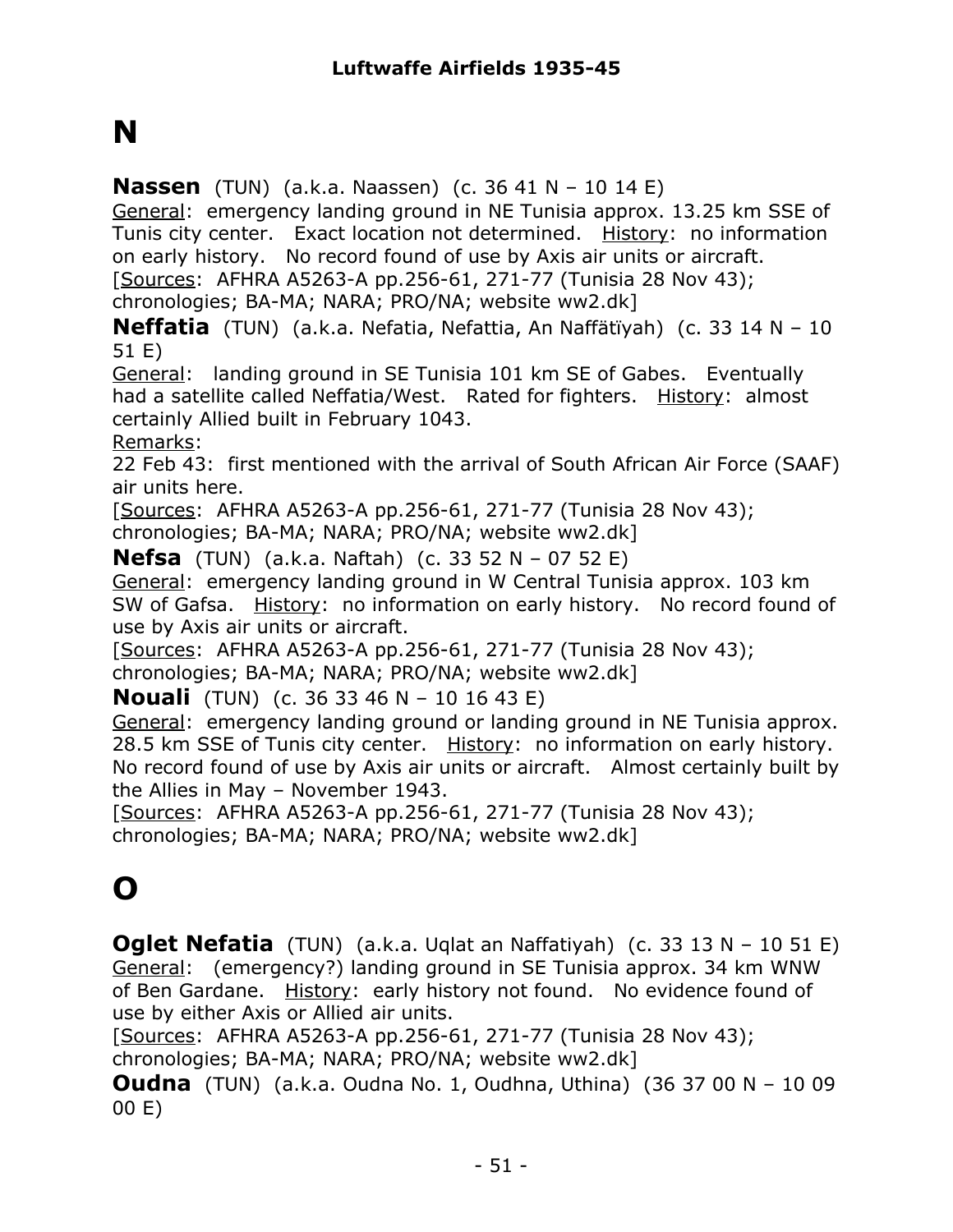General: landing ground in N Tunisia 19 km SSW of Tunis city center and 750 meters N of the hamlet of Oudna, a site of ancient Roman ruins. Rated for bombers. History: built pre-war by the French. Surface and

Dimensions: graded grass surface measuring approx. 1600 x 1500 meters (1750 x 1640 yards). Fuel and Ammunition: no details but probably brought in as needed. Infrastructure: none. Dispersal: had hardstands for parking aircraft. Defenses: none noted.

Remarks:

Jul 40: a French fighter squadron was based here.

29 Nov 42: captured by British paratroops and held for 5 days before German counterattacks drove them out. Remained in Axis hands through 20 Apr 43.

9 Apr 43: attacked by 6 Spitfire fighter-bombers with an escort of another 24 Spitfires – results not given.

11 Apr 43: air attack  $-1 \times$  Ju 87 D-3 from II./St.G. 3 destroyed on the ground.

12 Apr 43: bombed by 12 A-20 Havocs escorted by 36 Spitfires – claimed hits on the N and E sides of the landing ground. A second strike the same day was flown by 18 B-25 Mitchells escorted by 20 Spitfires – claimed hits across the landing ground and among parked aircraft.

13 Apr 43: attacked by 36 B-25 Mitchells escorted by 49 Spitfires – results not given.

20 Apr 43: evacuated by the Luftwaffe. Subsequently repaired and improved by the U.S. Army Engineer Aviation battalions that operated in Tunisia and turned into a B-17 heavy bomber base, with the last unit departing on 11 Dec 43.

Operational Units:

*Italian* (Regia Aeronautica): none identified.

*Luftwaffe*: III./St.G. 3 (Mar-Apr 43); II./St.G. 3 (Apr 43).

Station Commands: Fl.Pl.Kdo. C 1/VII (Apr 43).

Station Units (on various dates – not complete): none identified.

[Sources: AFHRA A5263-A p.312 (Tunisia 28 Nov 43); chronologies; BA-MA; NARA; PRO/NA; website wwii-photos-maps (OKL 1500 series); website ww2.dk]

**Oudna No. 2** (TUN) (36 38 05 N – 10 01 15 E)

General: landing ground in N Tunisia 23.5 km SW of Tunis city center and 6.5 km W of Oudna No. 1. History: Allied built. Surface and Dimensions: natural surface with 2 parallel prepared airstrips each measuring 2000 x 50 yards and aligned N/S. Infrastructure: none. Dispersal: no organized dispersal facilities.

Remarks: none.

[Sources: AFHRA A5263-A p.312 (Tunisia 28 Nov 43); chronologies; BA-MA; NARA; PRO/NA; website ww2.dk]

**Oued Laya** (TUN) (a.k.a. Kalaa Kebira) (35 52 N – 10 31 E)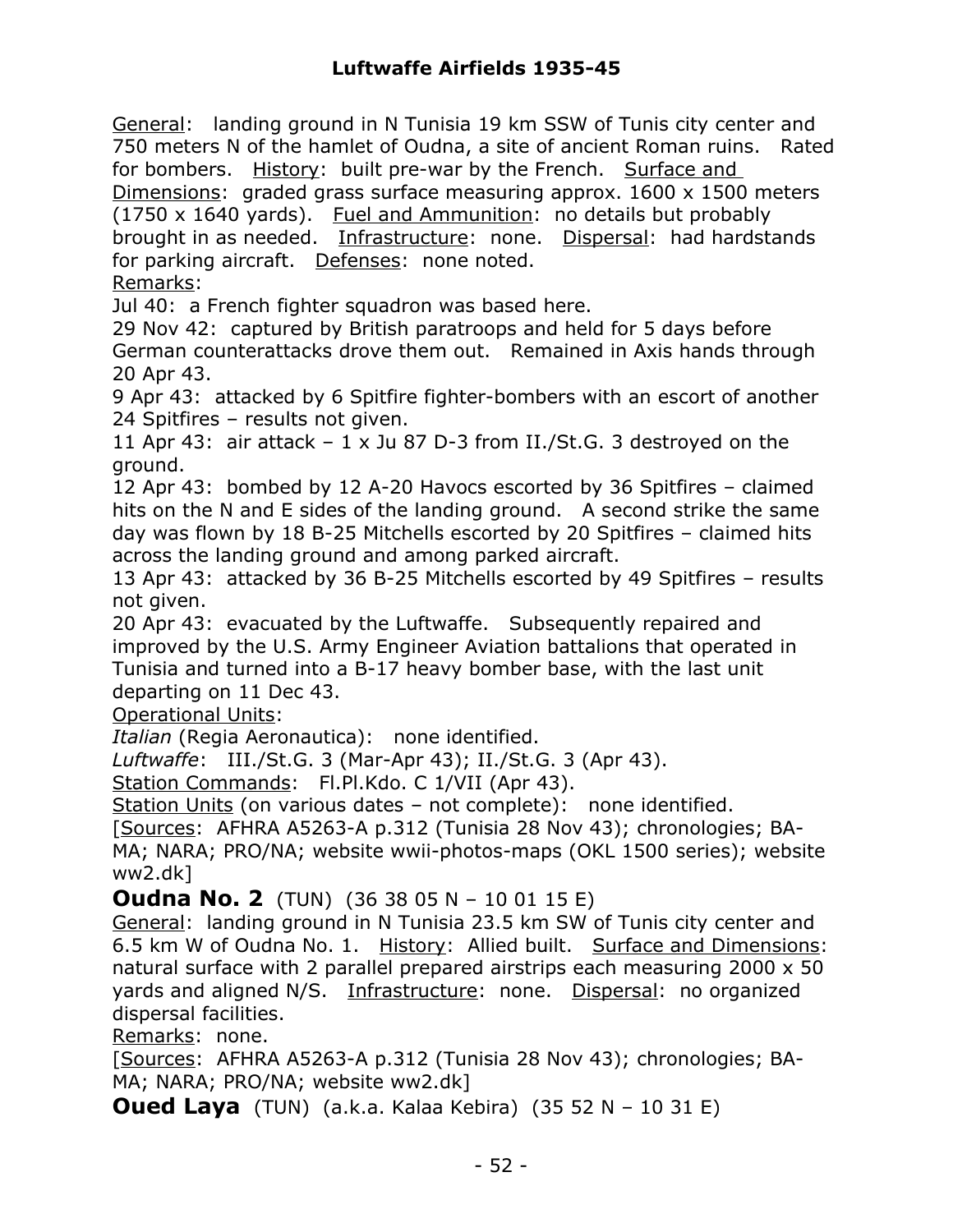General: (emergency?) landing ground in E Central Tunisia approx. 8.25 km NW of Sousse city center. History: no information. No record found of use by either Axis or Allied air units.

[Sources: AFHRA A5263-A pp.256-61, 271-77 (Tunisia 28 Nov 43);

chronologies; BA-MA; NARA; PRO/NA; website ww2.dk]

**Oudref** (TUN): see Fatnassa.

**Ousseltia** (TUN) (c. 35 50 N – 09 35 E)

General: landing ground in N Tunisia 120 km SW of Tunis. Exact location not determined. History: no information found, but possibly a former French ELG that was taken over by the Allies in November-December 1942. No record found of use by either Axis or Allied air units.

[Sources: AFHRA A5263-A pp.256-61, 271-77 (Tunisia 28 Nov 43); chronologies; BA-MA; NARA; PRO/NA; website ww2.dk]

### **P**

**Paddington** (TUN): see Souk el Khemis – Paddington.

**Pavillier** (TUN) (a.k.a. Pavillier No. 1, Menzil M'Hiri) (35 25 00 N – 09 52 00 E)

General: landing ground in N-Central Tunisia approx. 160 km SSW of Tunis, 84 km WSW of Sousse, 36 km SW of Kairouan and 2 km SE of the Pavillier railway station. History: established by the French specifically for bombers. No evidence of German or Italian use found. Surface and Dimensions: leveled pastureland measuring approx. 2620 x 1190 meters (2865  $\times$  1300 yards). Fuel and Ammunition: no details found.

Infrastructure: none. Dispersal: no organized dispersal facilities. Defenses: none noted.

Remarks: none.

[Sources: AFHRA A5263-A pp.256-61, 271-77 (Tunisia 28 Nov 43); chronologies; BA-MA; NARA; PRO/NA; website wwii-photos-maps (OKL 1500 series); website ww2.dk]

**Pavillier No. 2** (TUN) (a.k.a. Menzil M'Hiri) (c. 35 25 N – 09 52 E) General: satellite or alternate landing ground in N-Central Tunisia approx. 160 km SSW of Tunis, 84 km WSW of Sousse, 36 km SW of Kairouan and 2 km SE of the Pavillier railway station. History: this additional airstrip was almost certainly built by the Allies.

[Sources: AFHRA A5263-A pp.256-61, 271-77 (Tunisia 28 Nov 43); chronologies; BA-MA; NARA; PRO/NA; website ww2.dk]

**Pont du Fahs** (TUN) (a.k.a. El Fahs) (36 21 00 N – 09 52 00 E) General: landing ground in N Tunisia 54 km SSW of Tunis and 5 km SW of Pont du Fahs. Rated for bombers. History: built by either the French or Germans in 1942. No record found of any Axis air units being based here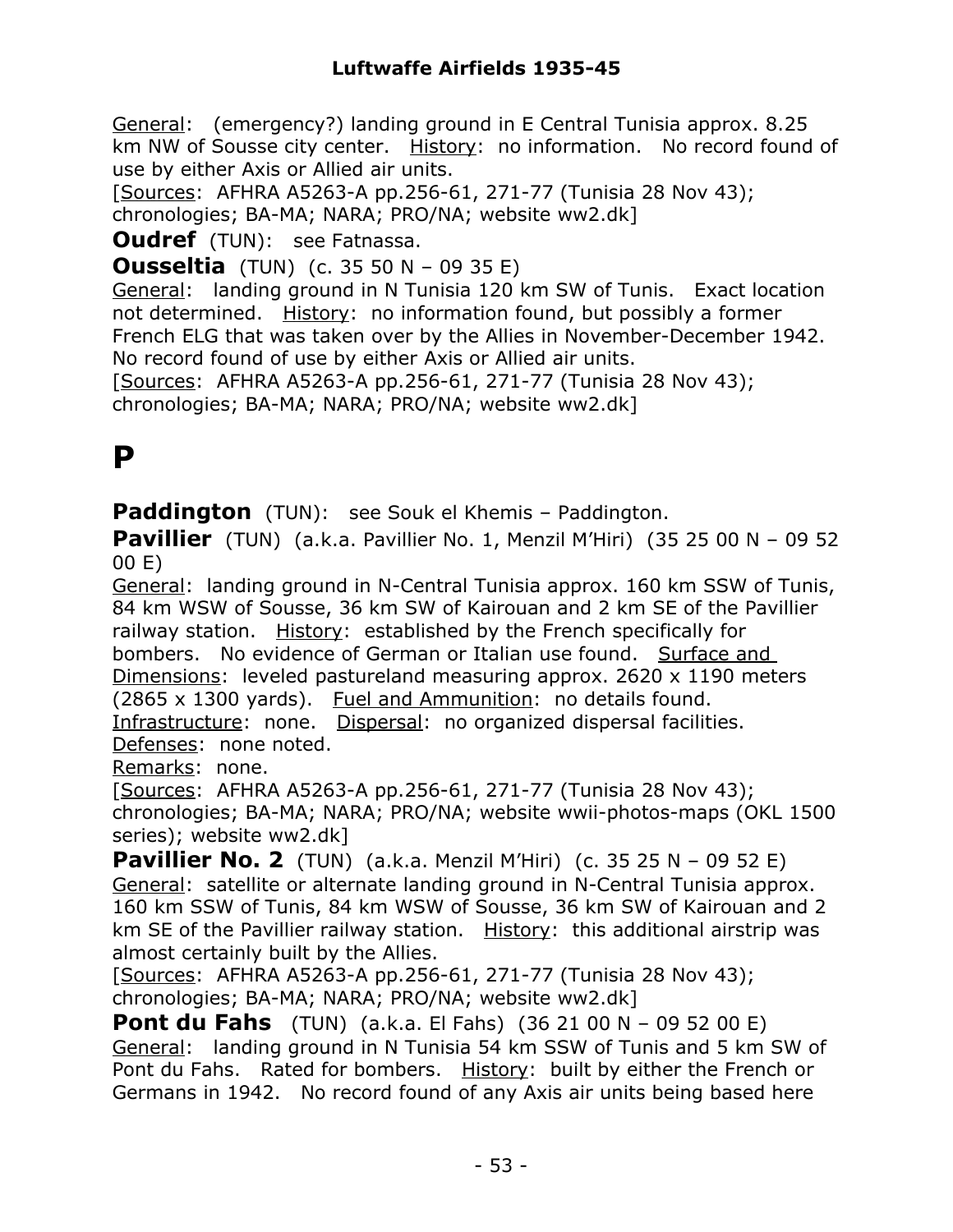but it was used occasionally by small numbers of Axis aircraft. Surface and Dimensions: firm natural surface graded level and measuring approx. 1500 x 900 meters (1640 x 985 yards) in February 1943. Fuel and Ammunition: no details found. Infrastructure: none specific to the landing ground but a few Arab huts were nearby off the NE corner. Dispersal: no organized dispersal facilities. Defenses: none noted.

Remarks:

29 Nov 42: temporarily captured by British paratroops.

9 Jan 43: low-level attack  $-1 \times Bf$  109 G-4 (trop) from 4./JG 53 destroyed on the ground.

May – Aug 43: repaired and improved by Engineer Aviation troops and became a B-17 heavy bomber based for the air campaign against Sicily, then abandoned during the second half of August.

Operational Units:

*Italian* (Regia Aeronautica): none identified.

*Luftwaffe*: none identified.

Station Commands: none identified.

Station Units (on various dates – not complete): none identified. [Sources: AFHRA A5263-A pp.256-61, 271-77 (Tunisia 28 Nov 43); chronologies; BA-MA; NARA; PRO/NA; website wwii-photos-maps (OKL 1500 series); website ww2.dk]

**Pont du Fahs/Southeast** (TUN) (c. 36 20 N – 09 55 E) General: landing ground in N Tunisia 54 km SSW of Tunis and 4.5 km SSE of Pont du Fahs. History: this additional airstrip was almost certainly built by the Allies.

[Sources: AFHRA A5263-A pp.256-61, 271-77 (Tunisia 28 Nov 43); chronologies; BA-MA; NARA; PRO/NA; website ww2.dk]

**Protville/West** (TUN) (Protville-Mabtusah No. 1, Protville-Mabtouha No. 1, Protville No. 1, Sidi Athmann?) (36 59 15 N – 09 59 25 E) General: landing ground complex of 3 airstrips in N Tunisia with the main landing ground located 27 km NW of Tunis and 6.75 km W of Protville. Two of the airstrips were rated for bombers (No. 1 and 2) and one for fighters (No. 3). History: Axis built. Surface and Dimensions: flat, sandy, graded clay dirt surface measuring  $1250 \times 1150$  meters ( $1365 \times 1260$  yards) with an L-shape in Mar 43. Unserviceable in rainy weather. Fuel and Ammunition: brought in when needed. Infrastructure: none specific to the landing ground but there were farm buildings off the S and E boundaries. Dispersal: had 14 blast bays on the S boundary that were built by the Axis. Defenses: there were Flak positions to accommodate 4 heavy, 3 medium and 5 light Flak guns.

Remarks:

20 Apr 43: airfields around Protville bombed by NASAF B-17 Fortresses and B-25 Mitchells.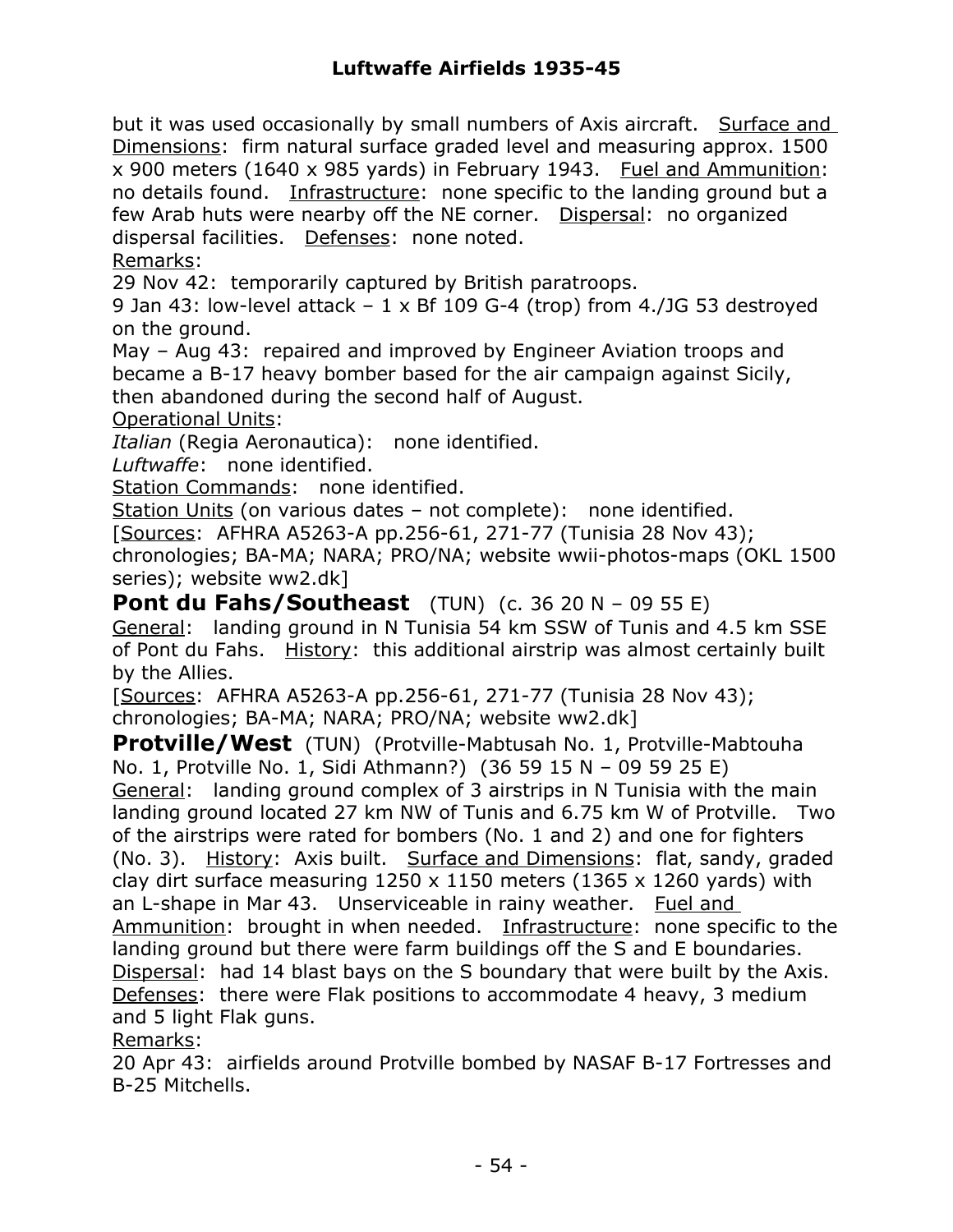22 Apr 43: the 2 landing grounds, Protville No. 1 and No. 2, bombed by 12 of 15 NASAF B-25s – claimed bomb bursts among the aircraft parked on the ground.

29 Apr 43: landing ground near Protville bombed by NAAF B-26 Marauders. 3 May 43: 18 NASAF B-25s escorted by 24 P-40F Warhawks bombed

Protville No. 1 and/or No. 2 landing grounds – claimed direct hits on 4 out of the 12 aircraft observed on the ground.

5 May 43: 18 NASAF B-25s and B-26s, 12 Hurricanes, 12 Spitfires with 22 P-40F Warhawk escort fighters bombed a landing ground near Protville claiming the destruction of 25 aircraft on the ground.

6 May 43: heavy NAAF bombing raids on Protville landing ground.

15 Aug 43: the Allies subsequently built a very large landing ground with 2 long airstrips of 2000 x 50 yards each and tent accommodations for 1,500 men and named it Sidi Athmann. No organized dispersal areas were built. Operational Units:

*Italian* (Regia Aeronautica): none identified.

*Luftwaffe*: II./St.G. 3 (Dec 42); I./JG 53 (Apr 43); II./Schl.G. 2 (daylight only, Apr 43); 2.(H)/Aufkl.Gr. 14 (Apr-May 43).

Station Commands: none identified.

Station Units (on various dates - not complete): none identified. [Sources: AFHRA A5263-A p.313 (Tunisia 28 Nov 43); chronologies; BA-MA; NARA; PRO/NA; website wwii-photos-maps (OKL 1558); website ww2.dk]

**Protville No. 2** (TUN) (a.k.a. Protville-Mabtusah No. 2, Protville-Mabtouha No. 2) (36 57 20 N – 09 58 15 E)

General: satellite landing ground in N Tunisia 25 km NW of Tunis city center, 9.25 km WSW of Protville and 4 km SSW of Protville/West landing ground. Rated for bombers. History: French or Axis built. Greatly improved by the Allies after it was captured in May 1943. Surface and Dimensions: flat clay-based soil surface with a light scattering of weeds. There were 2 prepared airstrips measuring approx. 2000 x 300 aligned NW/SE and 2000 x 200 yards aligned NE/SW in Nov 43. Dusty in dry weather and unserviceable in wet weather. Infrastructure: none. Dispersal: had dumbbell-type dispersals at the ends of each airstrip. Remarks: none.

[Sources: AFHRA A5263-A p.314 (Tunisia 28 Nov 43); chronologies; BA-MA; NARA; PRO/NA; website wwii-photos-maps (OKL 1558); website ww2.dk]

**Protville No. 3** (TUN) (a.k.a. Protville-Utique, Protville/North, Galaat et Andeless) (37 02 40 N – 10 04 05 E)

General: landing ground in N Tunisia 28.25 km NNW of Tunis city center, 6 km N of Protville and 800 meters SE of the village of Utique. History: French or Axis built auxiliary strip for fighters. Renovated and improved by the Allies after it was captured in May 1943. Surface and Dimensions: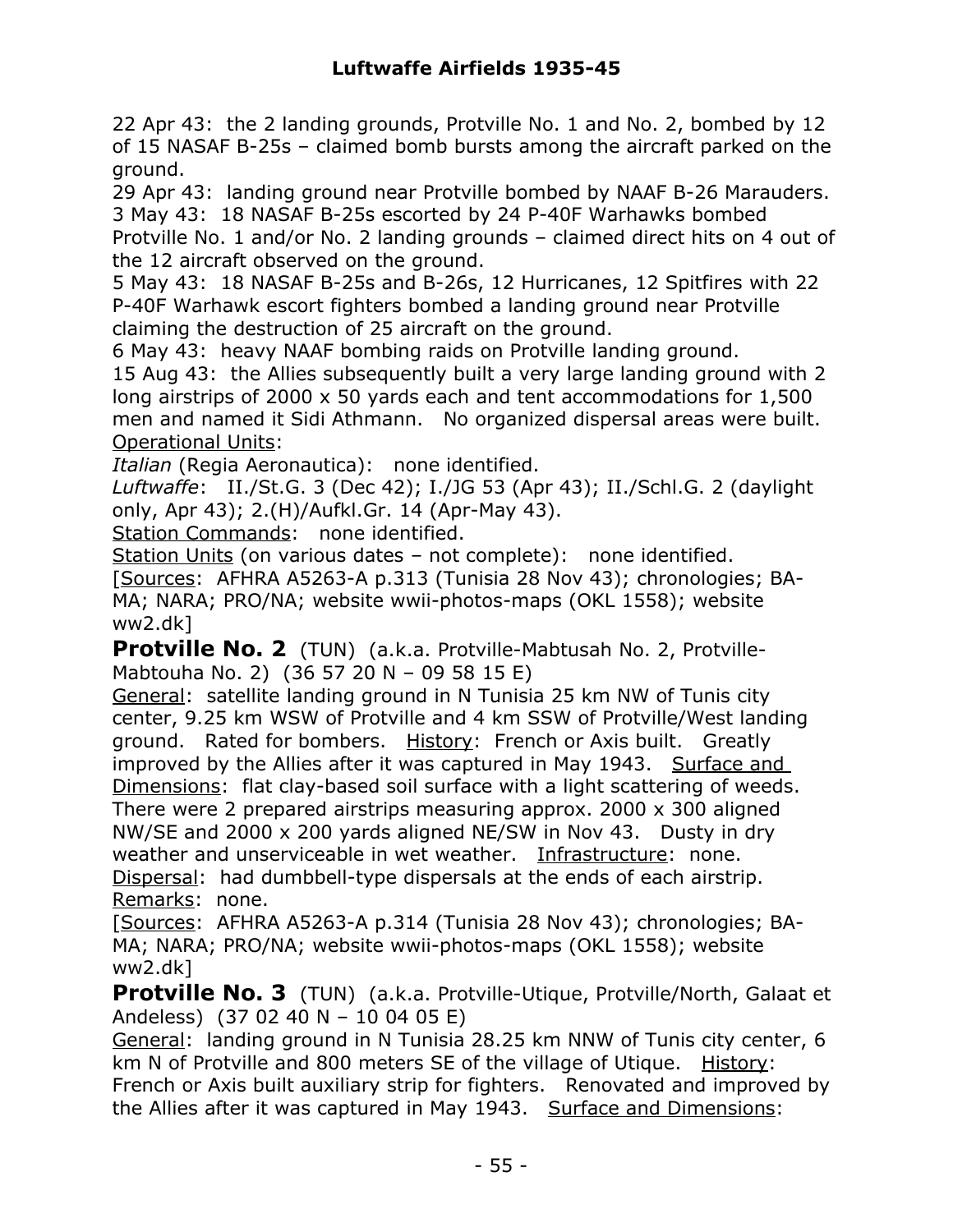rough natural surface with a single prepared airstrip measuring approx. 1266 x 240 yards aligned NE/SW in Nov 43. Infrastructure: none. Dispersal: no organized dispersal facilities. Remarks: 22 Apr 43: bombed by 12 B-25 Mitchells – results not reported. [Sources: AFHRA A5263-A p.315 (Tunisia 28 Nov 43); chronologies; BA-MA; NARA; PRO/NA; website wwii-photos-maps (OKL 1720); website ww2.dk]

### **R**

**Remada** (TUN) (a.k.a. Rimadah) (32 18 00 N – 10 23 30 E) General: landing ground in S Tunisia 177 km S of Gabes and 1 km SSW of Remada town center. It was just 44 km from the Tunisia-Libya border. History: listed as a secondary French military field in June 1934 with dimensions of 800 x 800 meters and shelter for 2 aircraft. Relatively unchanged nearly a decade later. Surface and Dimensions: hard, pebbly all-weather surface measuring approx.  $800 \times 800$  meters (875 x 875 yards). Fuel and Ammunition: no details found. Infrastructure: had a small operations building and a maintenance shelter for 2 aircraft in the NE corner. Dispersal: no organized dispersal facilities. Defenses: none noted. Remarks:

21 Nov 42: unoccupied.

Operational Units: none identified.

Station Commands: none identified.

Station Units (on various dates – not complete): elements of schw.Flak-Abt. 354 (Feb 43).

[Sources: chronologies; BA-MA; NARA; PRO/NA; website wwii-photos-maps (OKL 1577); website ww2.dk]

**Remtsa** (TUN) (32 44 10 N – 10 26 30 E)

General: emergency landing ground in SE Tunisia 131 km SSE of Gabes 22 km S of Tataouine and 800 meters SW of Fort Remtsa. History: no information found but most likely built by the French. Surface and Dimensions: natural surface measuring 400 x 200 meters (437 x 218 yards). Infrastructure: none. Dispersal: no organized dispersal facilities. Remarks: none.

[Sources: AFHRA A5263-A p.331 (Tunisia 28 Nov 43); chronologies; BA-MA; NARA; PRO/NA; website ww2.dk]

**Réville** (TUN) (a.k.a. Salloum) (c. 36 17 02 N – 19 28 33 E) General: landing ground in NE Tunisia approx. 52.5 km NNW of Sousse city center and 2.5 km SE of Bou Ficha (Bouficha). Rated for medium bombers. History: built by the Allies. No record found of any Axis air units being based here.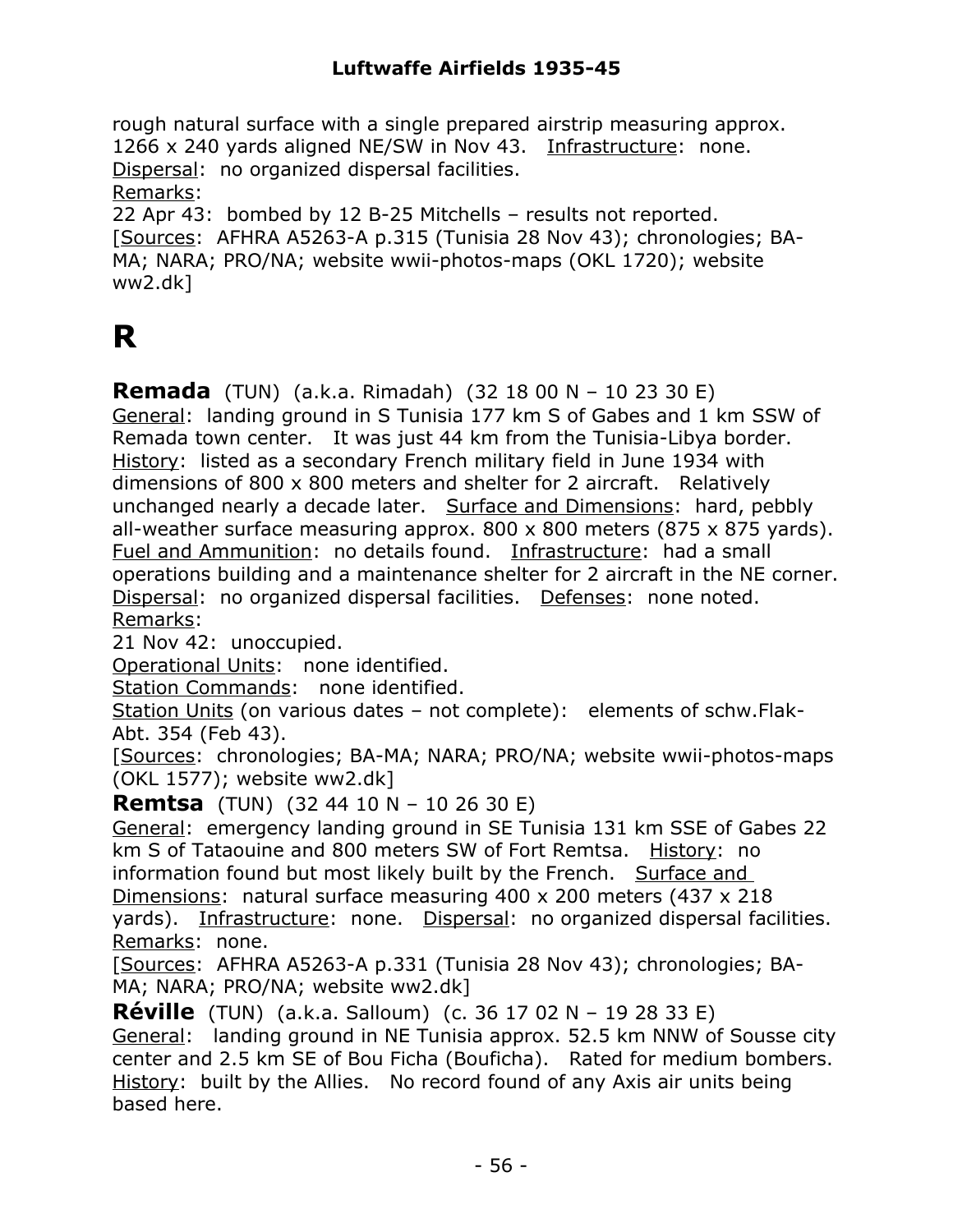[Sources: AFHRA A5263-A pp.256-61, 271-77 (Tunisia 28 Nov 43); chronologies; BA-MA; NARA; PRO/NA; website ww2.dk]

**Ronnat** (TUN) (a.k.a. Djilma, Jilmah) (c. 35 16 N – 09 25 E) General: landing ground in N-Central Tunisia approx. 135 km WNW of Sfax and 28 km ENE of Sbeitla. History: built by the Allies. No record found of any Axis air units being based here.

[Sources: AFHRA A5263-A pp.256-61, 271-77 (Tunisia 28 Nov 43); chronologies; BA-MA; NARA; PRO/NA; website ww2.dk]

### **S**

**Sainte Marie du Zit/East** (TUN) (a.k.a. Sainte Marie du Zit No. 1, Oued Ez Zit) (c. 36 24 41 N – 10 19 51 E)

General: landing ground in NE Tunisia 45.5 km SSE of Tunis and 2.5 km E of Sainte Marie du Zit (Oued Ez Zit). Rated for fighters. History: German built and by February 1943 it had become a major Luftwaffe ground support base S of Tunis. Surface and Dimensions: natural surface of unstated dimensions. Fuel and Ammunition: a large fuel dump was nearby but no details found regarding storage on the landing ground, if any.

Infrastructure: none. Dispersal: no organized dispersal facilities.

Defenses: no details noted.

Remarks:

3 Apr 43: bombed by 16 NAAF B-25 Mitchells – claimed direct hits on the runways, buildings and on 1 aircraft.

4 Apr 43: bombed again by NAAF B-25 Mitchells.

11 Apr 43: and yet again by NAAF B-25 Mitchells.

12 Apr 43: Ste. Marie du Zit LG attacked by 36 B-25 Mitchells escorted by 60 Spitfires – claimed the target was well covered with bomb bursts -  $1 \times Bf$ 109 G-2 from 4.(H)/Aufkl.Gr. 12 destroyed on the ground.

12/13 Apr 43: Ste. Marie du Zit LG bombed by elements of 61 Wellingtons, 29 A-20 Baltimores and 23 A-20 Bostons – claimed 3 violent explosions and a small fire.

13/14 Apr 43: Ste. Marie du Zit/East and West bombed by elements of 52 Wellingtons, 31 A-30 Baltimores, 25 A-20 Bostons, 18 B-25 Mitchells and 3 naval aircraft – claimed targets hit and fires started.

14 Apr 43: bombed by WDAF medium bombers.

15 Apr 43: Ste. Marie du Zit/West bombed by 10  $9<sup>th</sup>$  AAF B-25s.

15/16 Apr 43: Ste. Marie du Zit LG bombed by 27 Wellingtons – claimed hits on the runway and in the dispersals where some 5 fires were started.

17/18 Apr 43: Ste. Marie du Zit/West bombed by elements of 21 Wellingtons – results not stated.

28 Nov 43: after being rebuilt to Allied standards following its capture, it included 2 prepared airstrips each measuring 2000 x 50 yards and aligned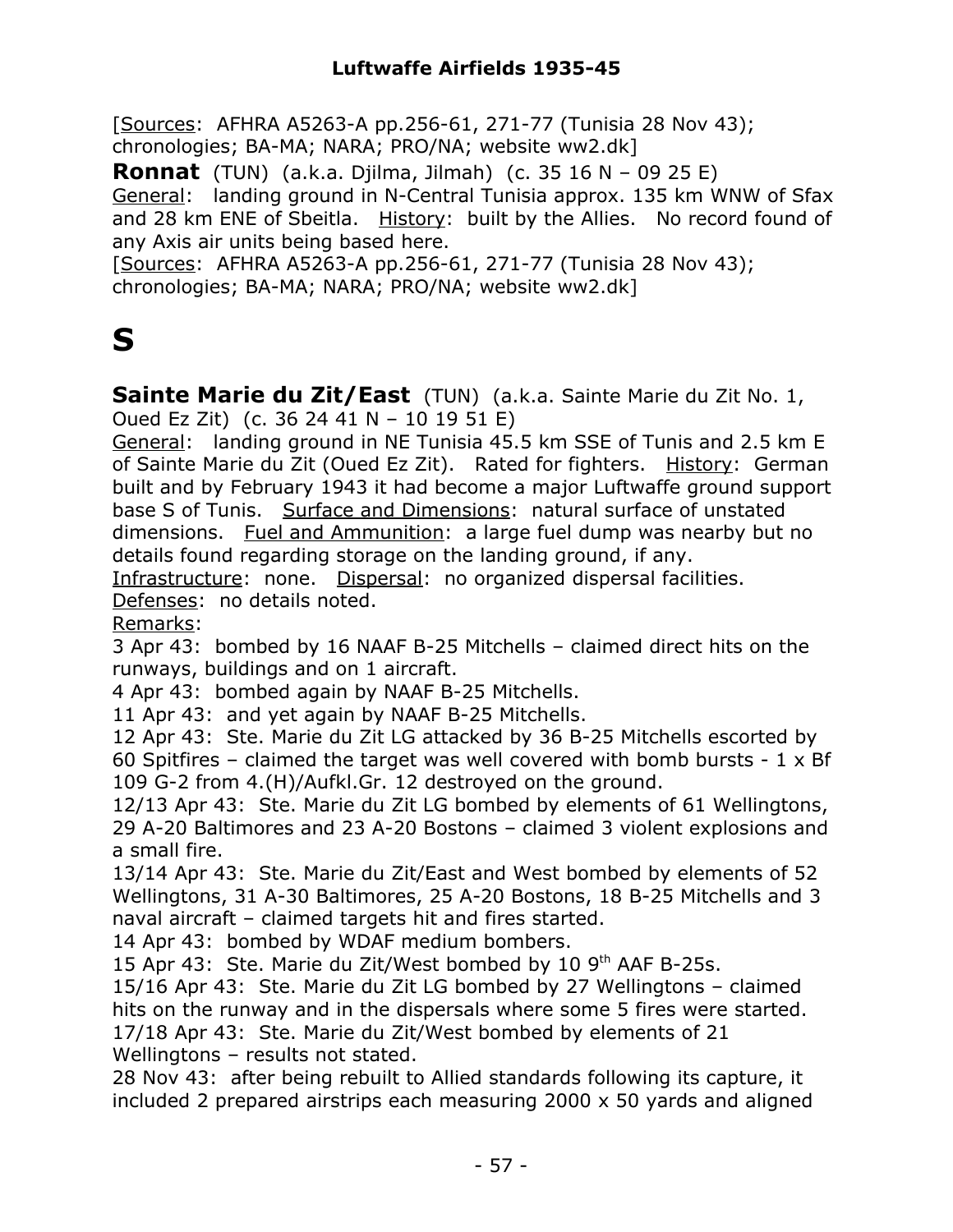NW/SE and NNW/SSE, plus dispersal areas with aircraft shelters. The first USAAF unit arrived on 25 July and the last departed on 12 December, after which the landing ground was dismantled and abandoned.

Operational Units:

*Italian* (Regia Aeronautica): none identified.

*Luftwaffe*: II./St.G. 3 (Feb-Apr 43); Stab/St.G. 3 (Mar-Apr 43)?; Stab/JG 77 (Apr 43); II./JG 77 (Apr 43); III./JG 77 (Apr 43); elements of 4.

(H)/Aufkl.Gr. 12 (Apr 43); I./Schl.G. 2 (Apr 43).

Station Commands: Flugplatzkdo. Marie du Zit (Jan/Feb 43); Fl.H.Kdtr. E 1/III (Feb-May 43).

Station Units (on various dates – not complete): detachment of Feldwerft-Abt. d.Lw. Tropen I (Apr 43).

[Sources: AFHRA A5263-A p.316 (Tunisia 28 Nov 43); chronologies; BA-MA; NARA; PRO/NA; website ww2.dk]

**Sainte Marie du Zit/West** (TUN) (a.k.a. Sainte Marie du Zit No. 2) (36 23 15 N – 10 17 40 E)

General: satellite or alternate landing ground in NE Tunisia 47.5 km SSE of Tunis and 3.5 km SSW of Sainte Marie du Zit (Oued Ez Zit). Rated for fighters. History: German built and operational by early April 1943. [Sources: AFHRA A5263-A pp.256-61, 271-77 (Tunisia 28 Nov 43); chronologies; BA-MA; NARA; PRO/NA; website ww2.dk]

**Sbeitla** (TUN) (a.k.a. Sbeitla-Kasserine, Sbeitla/Main, Garat el Atech, Subaytilah) (35 10 00 N – 08 47 00 E)

General: landing ground complex in NW Tunisia c. 184 km WNW of Sfax near Kasserine. There were 4 landing grounds and airstrips: Sbeitla/Main, II, III and IV. Rated for fighters. History: Sbeitla-Kasserine was the first of the four and was built by the Americans in January-February 1943.

Surface and Dimensions: graded, rolled surface with a prepared runway of unstated length. Fuel and Ammunition: both stored and available.

Infrastructure: no information found but probably none in common with nearly all airfields in Tunisia where tents served as buildings. Dispersal: existed, but details lacking. Defenses: no details.

Remarks:

9 Jan 43: being worked on by USAAF aviation engineers for use as a forward landing ground.

14-15 Feb 43: evacuated as German spearheads approached.

10 Mar 43: reoccupied by U.S. forces and air operations resumed this date. [Sources: AFHRA A5263-A pp.256-61, 271-77 (Tunisia 28 Nov 43);

chronologies; BA-MA; NARA; PRO/NA; website wwii-photos-maps (OKL 1500 series); website ww2.dk]

**Sbeitla II** (TUN) (c. 35 16 N – 09 05 E)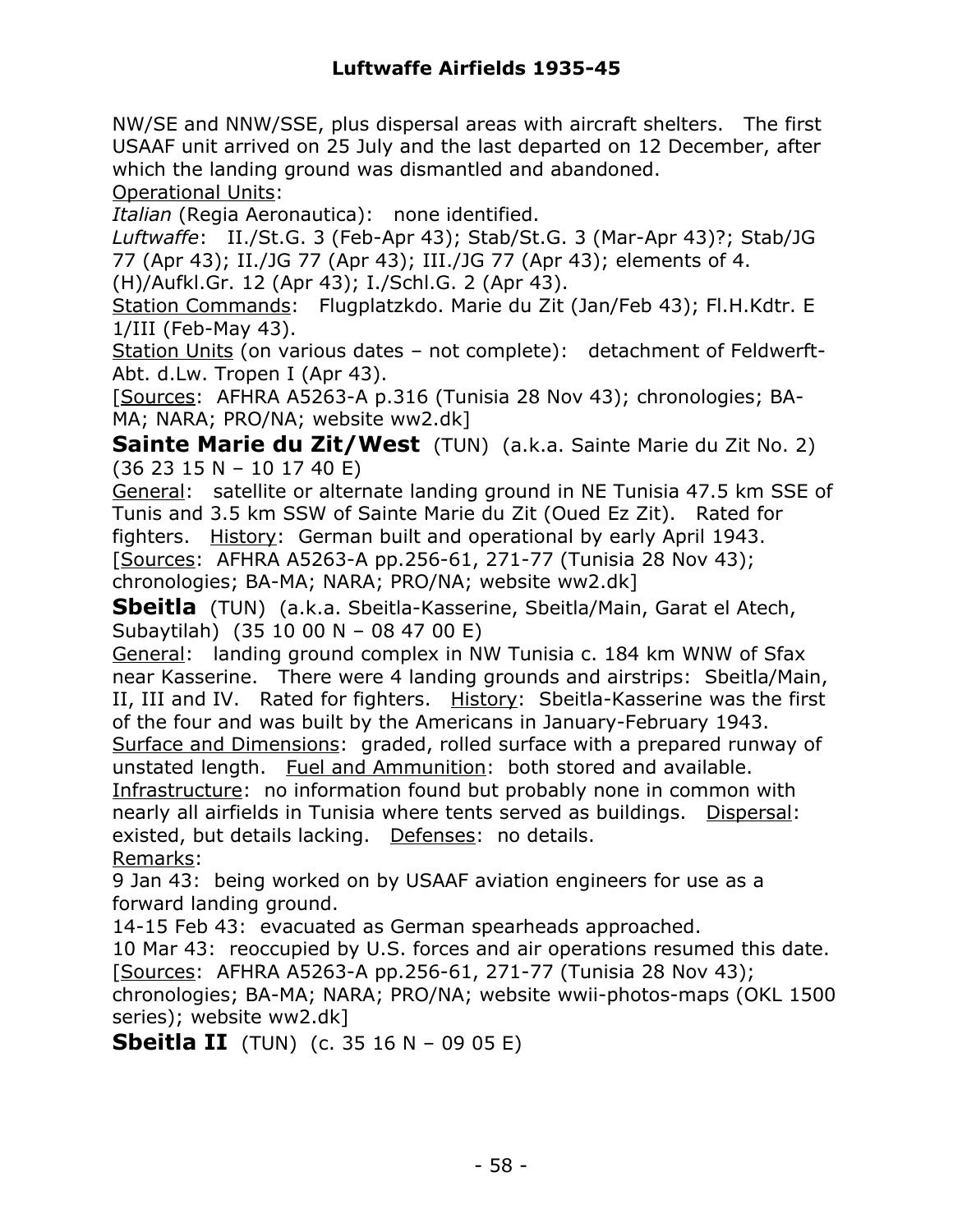General: operational landing ground in W-Central Tunisia 165 km WNW of Sfax, 5.5 km NW of Sbeitla and NE of Sbeitla-Kasserine. Rated for medium bombers. History: Allied built.

[Sources: AFHRA A5263-A pp.256-61, 271-77 (Tunisia 28 Nov 43); chronologies; BA-MA; NARA; PRO/NA; website ww2.dk]

**Sbeitla III** (TUN) (a.k.a. Sbeitla/South-Southeast) (35 11 15 N – 09 08 15 E)

General: operational landing ground in W-Central Tunisia 157 km WNW of Sfax and 5 km SSE of Sbeitla. Rated for medium bombers. History: Allied built. Surface and Dimensions: sand surface measuring approx. 2200 x 1000 meters (2405 x 1095 yards) with 2 parallel airstrips of 1900 x 130 meters and 1800 x 65 meters. Infrastructure: none. Dispersal: had 2 graded taxiways off of which aircraft could park.

Remarks: none.

[Sources: AFHRA A5263-A pp.256-61, 271-77 (Tunisia 28 Nov 43); chronologies; BA-MA; NARA; PRO/NA; website wwii-photos-maps (OKL 1537); website ww2.dk]

**Sbeitla IV** (TUN) (c. 35 11 N – 09 12 E)

General: operational landing ground in W-Central Tunisia approx. 152 km WNW of Sfax, 6.5 km SE of Sbeitla and 3.5 km E of Sbeitla III landing ground. Rated for fighters. History: Allied built.

[Sources: AFHRA A5263-A pp.256-61, 271-77 (Tunisia 28 Nov 43); chronologies; BA-MA; NARA; PRO/NA; website ww2.dk]

**Sebkhet Mecheguige** (TUN) (34 57 00 N – 10 02 00 E) General: landing ground in E Tunisia approx. 60 km NW (72 km WNW?) of Sfax near La Fauconnerie landing ground and believed to be a little-used name for one of the several satellites around La Fauconnerie LG. Exact location not determined, but it was a salt flat measuring 11.25 x 2.75 km nears the villages of Sidi Dhaher and Ouled Sidi Khelifa. Rated for fighters. History: no details found.

[Sources: chronologies; AFHRA, BA-MA; NARA; PRO/NA; web site ww2.dk] **Sedjenane** (TUN) (a.k.a. Sajanän) (c. 37 03 42 N – 09 13 52 E)

General: landing ground in N Tunisia 87.5 km WNW of Tunis. Rated for fighters. History: Allied built. No evidence found of use by Axis air units. [Sources: chronologies; AFHRA, BA-MA; NARA; PRO/NA; web site ww2.dk] **Settah** (TUN): see Thelepte.

**Sfax** (TUN) (34 44 00 N – 10 46 00 E)

Remarks:

10 Apr 43: Sfax captured by Allied forces.

Operational Units:

*Italian* (Regia Aeronautica): 6º Gruppo CT (Jan-Mar 43).

*Luftwaffe*: detachment of 4./MSGr. 1 (Jan 43 - ?); Sanitäts-Flugbereitschaft 2 (Feb-Mar 43).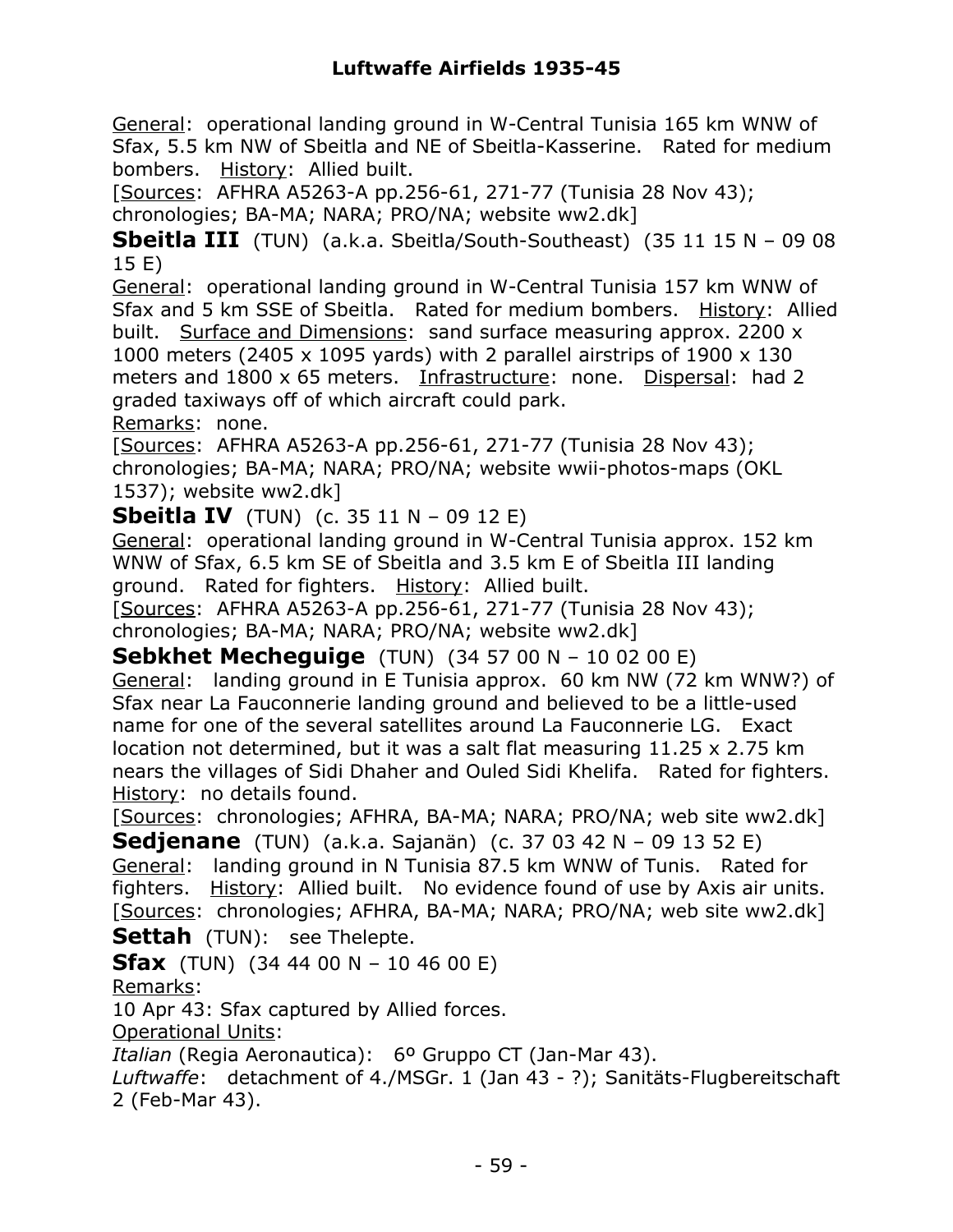Station Commands: Fl.H.Kdtr. E 20/VI (trop) (? - Mar 43). Station Units (on various dates – not complete): Koflug 18/XI (trop) (Jan-Mar 43); Flugh.Betr.Kp. 5 z.b.V. (one Zug); 3.Zug of Feldwerftverband le.I/30 (Sfax/West, Mar-Apr 43); Flieger-Bodengeräteinstandsetzungszug 3/VII (Mar 43); part of schw.Flak-Abt. 114 (Mar-Apr 43); schw.Flak-Abt. 403 (Jan-Feb 43); Stab Lw.-Bau-Btl. 21/XI (Mar 43); Nachschubleitstelle d.Lw. "Sfax" (Mar 43); Nachschub-Kp. d.Lw. 1/XI (trop) and elements of 2/XI (Mar 43); Flieger-Geräteausgabestelle 1/VII (trop) (Jan-Mar 43); Trsp.Kol. d.Lw. 89/XI (Feb 43); Kw.-Werkstattzug 4/IV (mot) (trop) (Mar 43); 3. and 4.Kp./Kw.Trsp.Rgt. 4 (Speer) d.Lw. (Mar 43); Feldlaboritorium (mot) d.Lw. 1 (Mar 43); Radiosondenstation IV (Feb 43).

[Sources: AFHRA A5263-A pp.0256-0334 (Tunisia 28 Nov 43); chronologies; BA-MA; NARA; PRO/NA; website wwii-photos-maps (OKL 1500 series); website ww2.dk]

**Sfax - City** (TUN) (a.k.a. Sfax – Race Course, Safäqis) (34 45 00 N – 10 45 00 E)

General: landing ground in E-Central Tunisia 237 km SSE of Tunis and 2 km N of Sfax harbor bordering the beach. Rated for fighters. History: listed as a French military ELG in June 1934 with dimensions of 1000 x 550 meters, no infrastructure and no facilities. French information from November 1941 and a 1:100,000 scale map state that it was located on a race track a little over 1 km N of the harbor. At that time there still was no infrastructure. The race track was built sometime prior to 1930. During the war in Tunisia, this LG was only used occasionally by small Axis aircraft and in Jun 43 it was judged to be in poor condition. Surface and Dimensions: hard-packed sand measuring approx. 970 x 600 meters (1060 x 655 yards). Dried quickly after rain. Fuel and Ammunition: fuel was readily available in Sfax. Infrastructure: had a medium-size operations building and barracks at the landing ground with a great deal of additional billeting space in Sfax. Dispersal: no organized dispersal facilities. Defenses: protected by the Sfax city Flak defenses.

[Sources: AFHRA A5263-A pp.0256-0334 (Tunisia 28 Nov 43);

chronologies; BA-MA; NARA; PRO/NA; website wwii-photos-maps (OKL 1500 series); website ww2.dk]

**Sfax – El Maou** (Tun) (a.k.a. Sfax/West, Sfax – El Agareb, Sfax-Thyna) (34 43 05 N – 10 41 23 E)

General: landing ground in E-Central Tunisia 7.25 km W of Sfax city center and Sfax harbor. History: details of this landing ground were not found, but almost all Axis air activity designated "Sfax" was at this LG. This is the site of present day Sfax airport. It was the main Axis staging field in C Tunisia for Ju 88s and Me 210s based in Italy. Surface and Dimensions: no information, but on 1 May 43, after being worked on for two weeks by Allied airfield engineers, its dimensions were given as 1440 x 185 meters (1575 x 200 yards). Fuel and Ammunition: both available. Infrastructure: none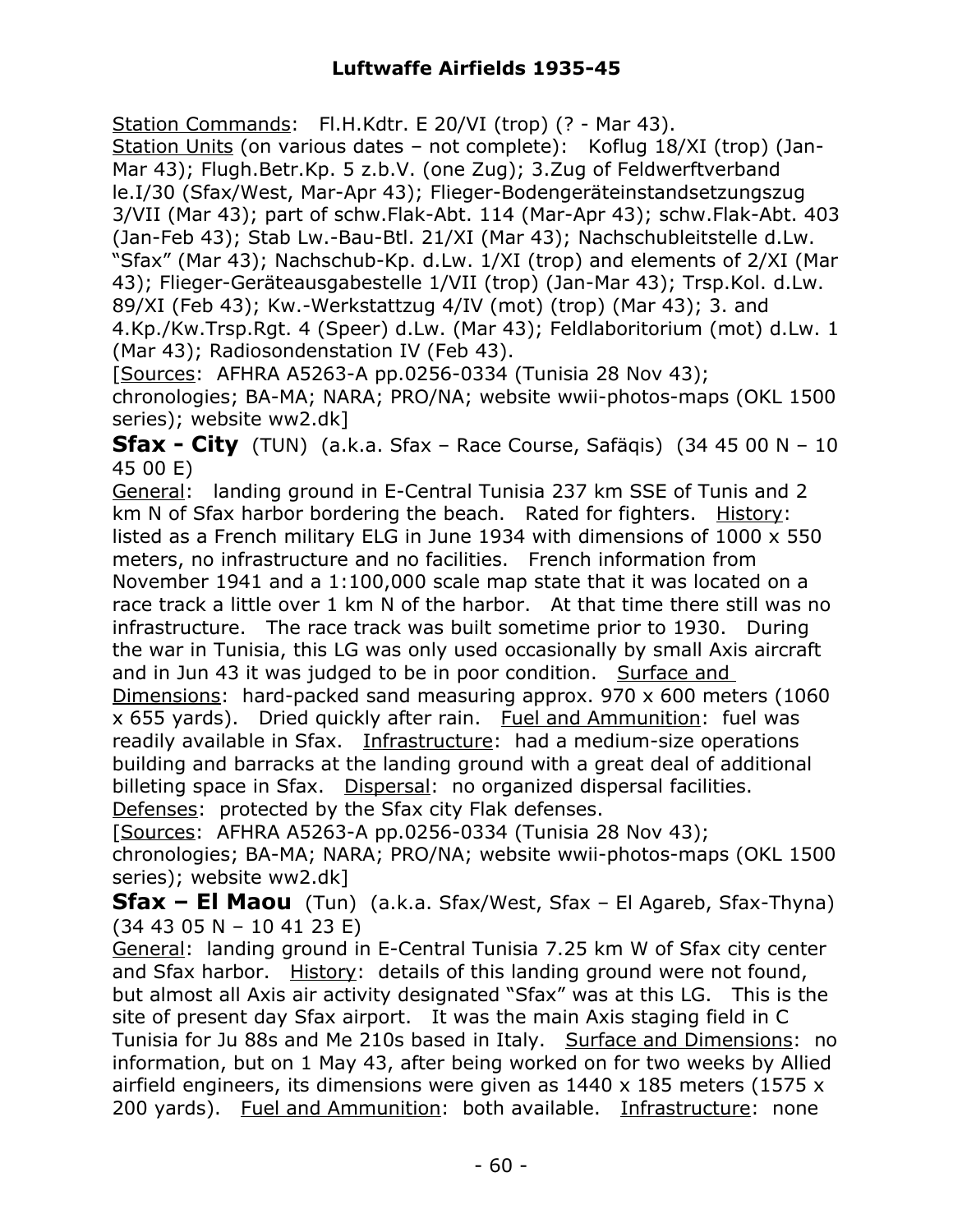specific to the landing ground. Dispersal: no organized dispersal areas. Defenses: no details found.

Remarks:

6 Dec 42: Sfax landing ground strafed by 2 Hurricanes – claimed 1 Me 210 badly damaged.

2 Feb 43: Sfax landing ground bombed by 14 B-26 Marauders and 18 B-25 Mitchells escorted by 12 P-38 Lightnings – claimed a number of aircraft destroyed amid the bursts and fires in the target area. Post-raid damage assessment photos showed 3 aircraft destroyed on the ground. In reality, it appears that just  $1 \times S.M.79$  was destroyed.

25 Mar 43: Sfax – El Maou attacked by 12 Bostons (A-20s), 23 Baltimores (A-30s) and 29 Spitfire escorts – claimed hits on civilian buildings near the landing ground.

27 Mar 43: an Fw 190 A-4 belonging to III./SKG 10 intentionally destroyed by the Germans at Sfax/West.

29 Mar 43: bombed by approx. 108 IX Bomber Command B-25 Mitchells – 7 x Me 210 A-1s from III./ZG 1 destroyed or damaged on the ground.

30 Mar 43: Sfax – El Maou attacked twice mid-day by 18 B-25 Mitchells and 18 A-30 Baltimores with an escort of 30 Spitfires and 27 P-40F Warhawks – claimed 2 Me 210s on fire and another probably on fire.

30 Mar 43: Sfax – El Maou bombed by approx. 88 IX Bomber Command B-25 Mitchells escorted by some 50 fighters – destroyed all Italian aircraft on the field, according to Italian sources, which mention  $1 \times MC$  202,  $1 \times MC$ 200 and 1 x Fiat G.50bis destroyed, and 3 x G.50bis and 1 x MC 200 badly damaged. Other sources state 5 x MC 200/202 fighters destroyed on the ground and 12 more damaged.

30/31 Mar 43: Sfax – El Maou bombed by 35 Wellingtons – claimed hits on the target and a number of fires started.

1 Apr 43: Sfax – El Maou hit by 54 A-30 Baltimores, 18 A-20 Bostons and 14 B-25 Mitchells escorted by 12 P-40 Kittyhawks, 20 Spitfires and 48 P-40F Warhawks in attack on parked aircraft and Flak positions – bursts were observed across the landing area and the dispersals where some 25 aircraft were parked. Bomb explosions were also seen near the aircraft and buildings, and 3 fires were started.

2 Apr 43 (or 1 Apr? or 3 Apr?): airfield heavily bombed – 1 x M.C.200 and 1 x M.C.202 destroyed on the ground and another M.C.202 damaged.

3 Apr 43: struck by IX Bomber Command B-25s – results not observed.

6-7 Apr 43: Sfax – El Maou evacuated by the Luftwaffe.

15 Apr 43: occupied by two USAAF B-25 groups until they departed on 2 June.

[Sources: AFHRA A5263-A pp.0256-0334 (Tunisia 28 Nov 43);

chronologies; BA-MA; NARA; PRO/NA; website wwii-photos-maps (OKL 1500 series); website ww2.dk]

**Sfax (See)** (TUN) (a.k.a. Sfax-Harbour (34 43 40 N – 10 46 50 E)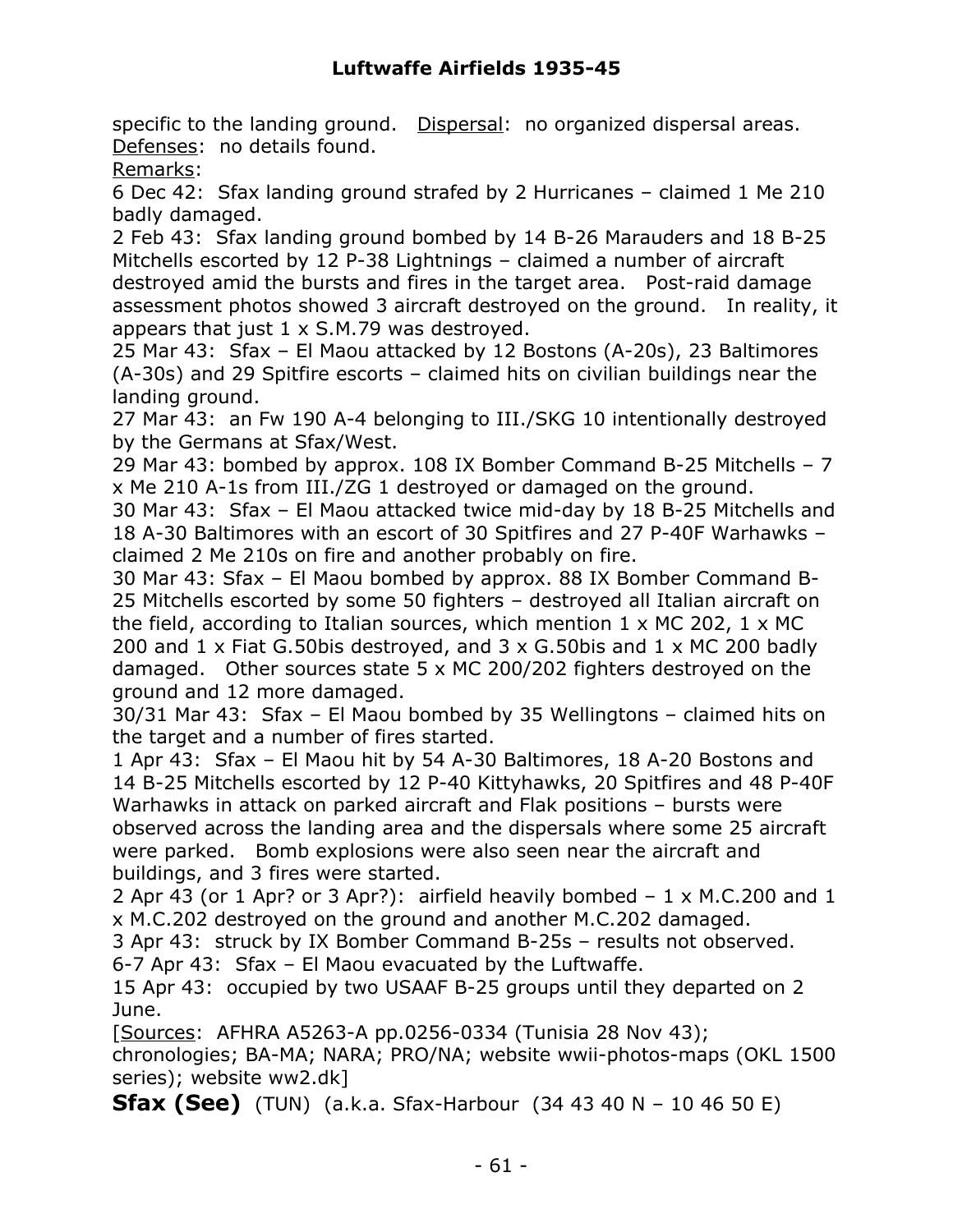General: seaplane anchorage in Sfax harbor in E-Central Tunisia 239 km SSE of Tunis and 115 km NNE of Gabes. History: existed pre-war when Tunisia was in French hands. Anchorage: the well-sheltered harbor and shallow coastal waters provided ample room for take-offs and landings. Fuel and Ammunition: fuel available. Infrastructure: consisted of 2 hangars along a mole, a slipway, 2 piers, jetties with cranes and 4 buoys. Defenses: protected by the Sfax Flak defenses. Remarks:

19 Nov 42: both hangars had been completely bombed out by this date. [Sources: AFHRA A5263-A p.317 (Tunisia 28 Nov 43); chronologies; BA-MA; NARA; PRO/NA; website wwii-photos-maps (OKL 1500 series); website ww2.dk]

**Sidi Ahmed** (TUN): see Bizerta – Sidi Ahmed.

**Sidi Amor** (TUN) (36 56 45 N – 10 11 50 E)

General: landing ground in N Tunisia 15.5 km N of Tunis city center, 3 km inland from the coast and 1 km SE of the village of Raoued. History: built by the Allies during September-October 1943 and in service by November. Surface and Dimensions: pierced steel plank runway measuring approx. 2000 x 50 yards and aligned NW/SE. There was an assembly and warm-up apron at the N end of the runway. Infrastructure: none. Dispersal: a taxiway led to a dispersal area on the W side that had 16 hardstands for parking aircraft.

Remarks: none.

[Sources: AFHRA A5263-A p.318 (Tunisia 28 Nov 43); chronologies; BA-MA; NARA; PRO/NA; website wwii-photos-maps (OKL 1720); website ww2.dk]

**Sidi Amor el Kenani** (TUN) (a.k.a. Kairouan/South) (c. 35 34 N – 10 08 E)

General: landing ground in N Central Tunisia approx. 50 km SW of Sousse city center, 7 to 8 km S of Kairouan and just E of the village of Reggada. Exact location not determined but it was alongside the rail line running from Pavillier to Sousse. Rated for fighters. History: built by the Allies. [Sources: AFHRA A5263-A pp.256-61, 271-77 (Tunisia 28 Nov 43); chronologies; BA-MA; NARA; PRO/NA; website ww2.dk]

**Sidi bou Choucha** (TUN) (36 29 15 N – 08 55 10 E) General: landing ground in N Tunisia 118.5 km WSW of Tunis city center, 15 km SSW of Bou Salem and 12.25 km E of Jendouba. Still under construction in March 1943. History: Allied built. Surface and Dimensions: farmland surface of unstated dimensions with a prepared airstrip measuring  $1050 \times 95$  meters (1150  $\times$  105 yards). Fuel and Ammunition: storage sites under construction in Mar 43. Infrastructure: operations buildings and billets under construction on the N and NE sides of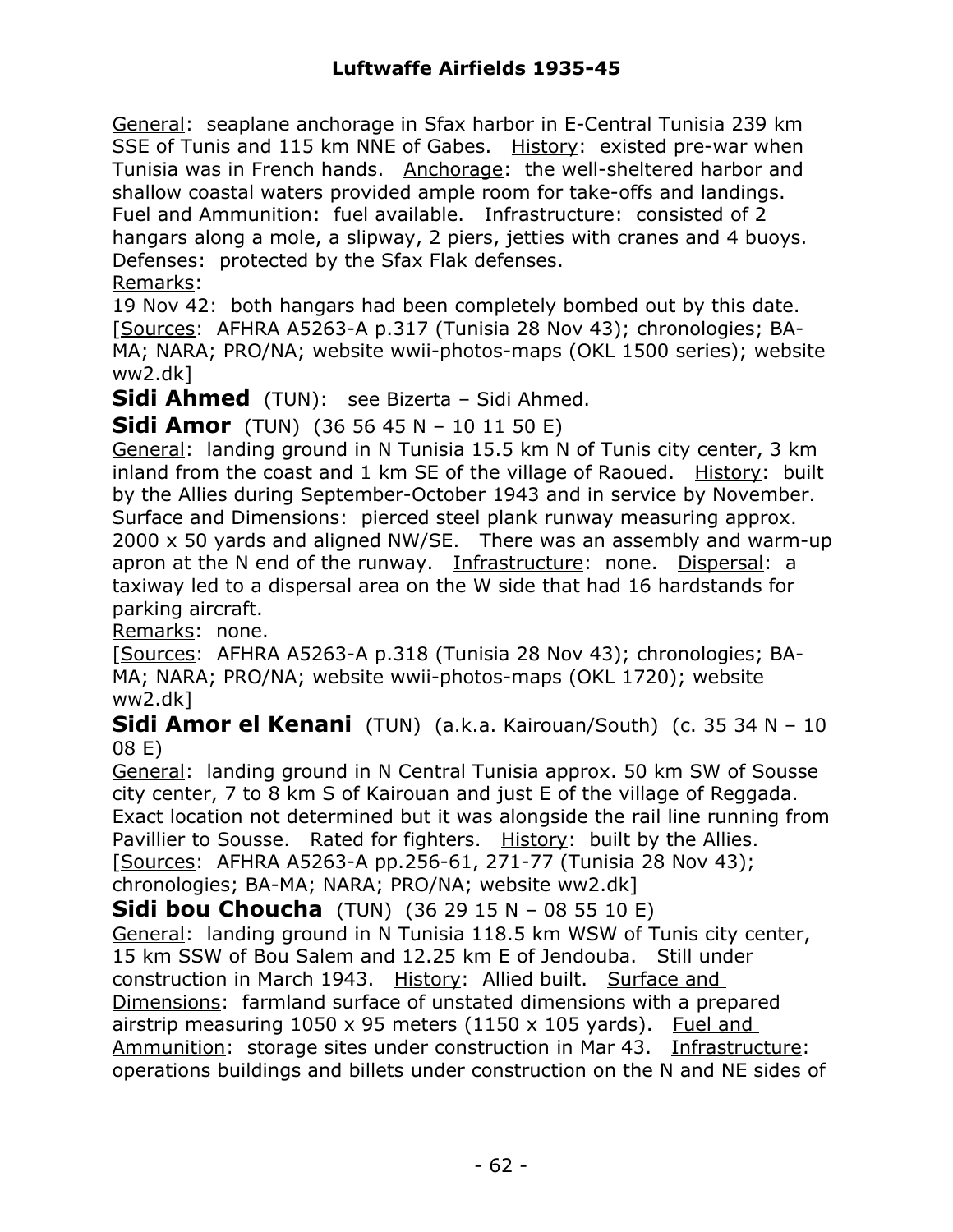the landing ground. Dispersal: taxiways and numerous aircraft parking hardstands were under construction in Mar 43.

Remarks: none.

[Sources: AFHRA A5263-A pp.256-61, 271-77 (Tunisia 28 Nov 43); chronologies; BA-MA; NARA; PRO/NA; website wwii-photos-maps (OKL 1534); website ww2.dk]

**Sidi bou Said** (TUN) (a.k.a. Sïdï Abï Sa'ïd) (36 52 N – 10 20 E) General: emergency landing ground or landing ground in N Tunisia 17 km NE of Tunis. Rated for fighters. History: most likely Axis built as it is listed in German airfield directories for Tunisia. No record found of any Luftwaffe units being based here.

[Sources: AFHRA A5263-A pp.256-61, 271-77 (Tunisia 28 Nov 43); chronologies; BA-MA; NARA; PRO/NA; website ww2.dk]

**Sidi bou Zid** (TUN) (a.k.a. Sïdï Bü Zayd) (35 02 N – 09 29 E) General: landing ground in C Tunisia 120 km WNW of Sfax. Rated for fighters. History: Axis built but no details found. No record found of any Luftwaffe units being based here.

Remarks:

14 Feb 43: now in Allied hands.

[Sources: AFHRA A5263-A pp.256-61, 271-77 (Tunisia 28 Nov 43); chronologies; BA-MA; NARA; PRO/NA; website ww2.dk]

**Sidi el Hani** (TUN) (a.k.a. Sidi Al-Hani) (c. 35 40 N – 10 19 E) General: landing ground in NE Tunisia approx. 31 km SW of Sousse city center and 20.5 km E of Kairouan. Exact location not found. History: built by the Allies.

[Sources: AFHRA A5263-A pp.256-61, 271-77 (Tunisia 28 Nov 43); chronologies; BA-MA; NARA; PRO/NA; website ww2.dk]

**Sidi el Itayem** (TUN) (a.k.a. Sidi Litayem) (c. 34 57 N – 10 30 E) General: landing ground in E Central Tunisia approx. 33.5 km NW of Sfax. Exact location not determined. History: built by the Allies. [Sources: AFHRA A5263-A pp.256-61, 271-77 (Tunisia 28 Nov 43);

chronologies; BA-MA; NARA; PRO/NA; website ww2.dk]

**Sidi Nasr Allah/East** (TUN) (a.k.a. Nasr Allah) (c. 35 21 N – 09 49 E) General: landing ground in N Central Tunisia approx. 44 km SW of Kairouan. History: built by the Allies.

[Sources: AFHRA A5263-A pp.256-61, 271-77 (Tunisia 28 Nov 43); chronologies; BA-MA; NARA; PRO/NA; website ww2.dk]

**Sidi Nasr Allah/North** (TUN) (a.k.a. Nasr Allah) (c. 35 21 N – 09 49 E)

General: landing ground in N Central Tunisia approx. 44 km SW of Kairouan. History: built by the Allies.

[Sources: AFHRA A5263-A pp.256-61, 271-77 (Tunisia 28 Nov 43); chronologies; BA-MA; NARA; PRO/NA; website ww2.dk]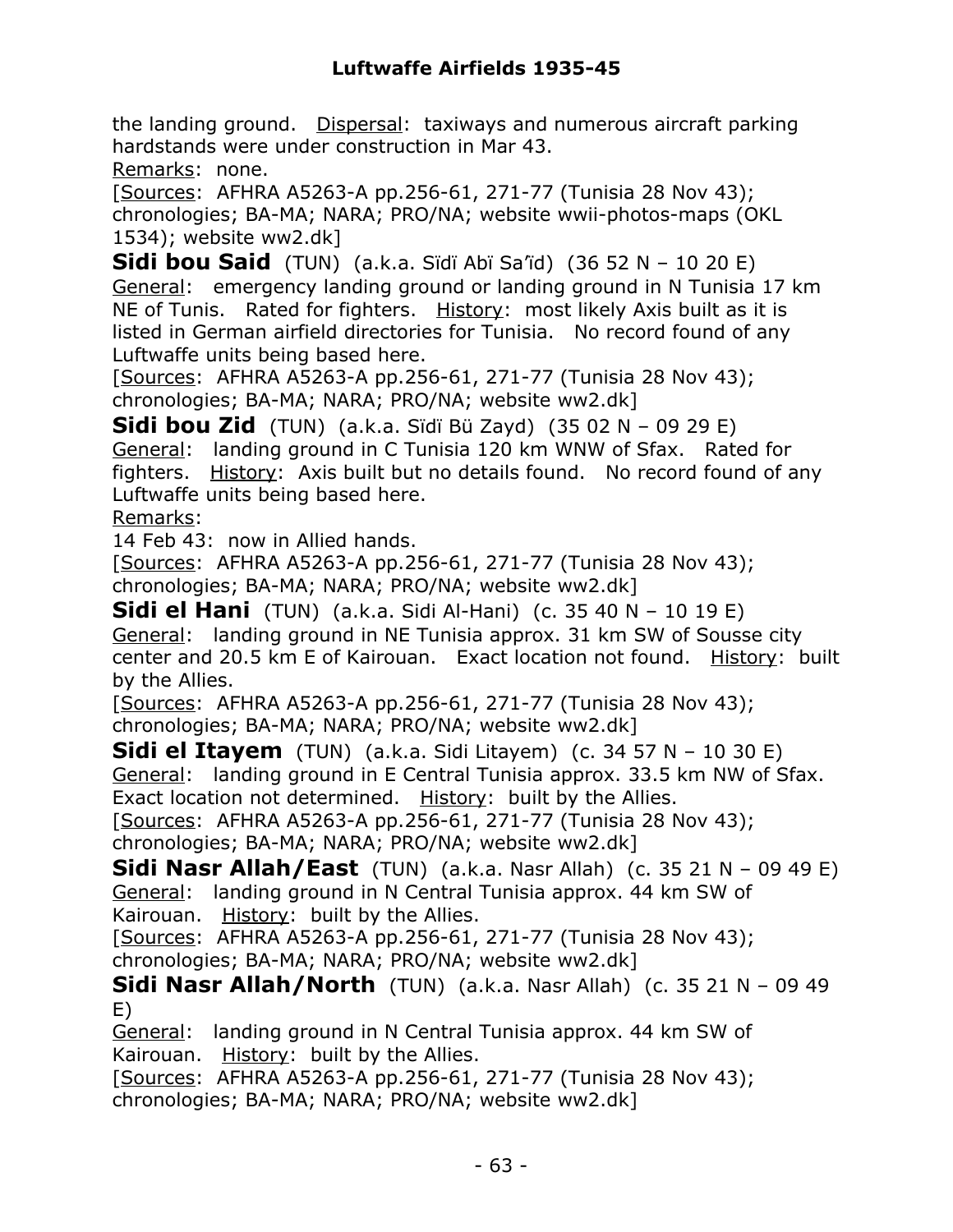**Sidi Smail** (TUN) (a.k.a. Beja – Sidi Smail) (36 36 00 N – 09 06 55 E) General: landing ground in N Tunisia 98 km WSW of Tunis city center, 16 km SSW of Beja and 300 meters ENE of Sidi Smail town center. Still under construction in March 1943. History: Allied built. Surface and Dimensions: farmland surface of unstated dimensions with a prepared airstrip measuring 960 x 40 meters (1050 x 45 yards). Fuel and Ammunition: no details found. Infrastructure: none. Dispersal: no information found.

Remarks: none.

[Sources: AFHRA A5263-A pp.256-61, 271-77 (Tunisia 28 Nov 43); chronologies; BA-MA; NARA; PRO/NA; website wwii-photos-maps (OKL 1541); website ww2.dk]

**Sidi Tabet** (TUN) (a.k.a. Sidi Thabet, Sïdï Thäbit) (c. 36 55 N – 10 02 E) General: landing ground in N Tunisia 16 to 18 km NW of Tunis. Exact location not determined. Rated for fighters. History: no information regarding its construction found. Possibly a satellite of nearby La Sebala and Protville landing grounds. No record found of any Axis air units having been based here.

[Sources: AFHRA A5263-A pp.256-61, 271-77 (Tunisia 28 Nov 43); chronologies; BA-MA; NARA; PRO/NA; website ww2.dk]

**Sidi Toui** (TUN) (a.k.a. Bordj Sidi Toui) (32 43 55 N – 11 22 30 E) General: emergency landing ground in SE Tunisia 173 km SE of Gabes, 48 km SSE of Ben Gardane and 800 meters NNW of the fort located at Sidi Toui. History: believed to have been laid out by the French in 1942. No record found of any Luftwaffe units being based here.

 Surface and Dimensions: natural surface of unstated dimensions. Infrastructure: none at the ELG but the nearby fort had offices and accommodations. Dispersal: no organized dispersal facilities. Remarks: none.

[Sources: AFHRA A5263-A p.331 (Tunisia 28 Nov 43); chronologies; BA-MA; NARA; PRO/NA; website ww2.dk]

**Siliana** (TUN) (c. 36 04 N – 09 22 E)

General: emergency landing ground in N Central Tunisia approx. 110 km SW of Tunis city center, 79.5 km NW of Kairouan and 34 km SE of Al Karib. Exact location not determined. History: either laid out by the French in 1942 or built by the Allies. No evidence found of Axis air units ever being present here.

[Sources: AFHRA A5263-A pp.256-61, 271-77 (Tunisia 28 Nov 43); chronologies; BA-MA; NARA; PRO/NA; website ww2.dk]

**Sloane Square** (TUN): see Souk el Arba – Sloane Square.

**Soliman** (TUN) (a.k.a. Soliman/North, Suliman, Suliman/North, Ben Hacen, Hammam Lif, Fondouk Djedid, Sulaymän) (36 42 20 N – 10 27 20 E)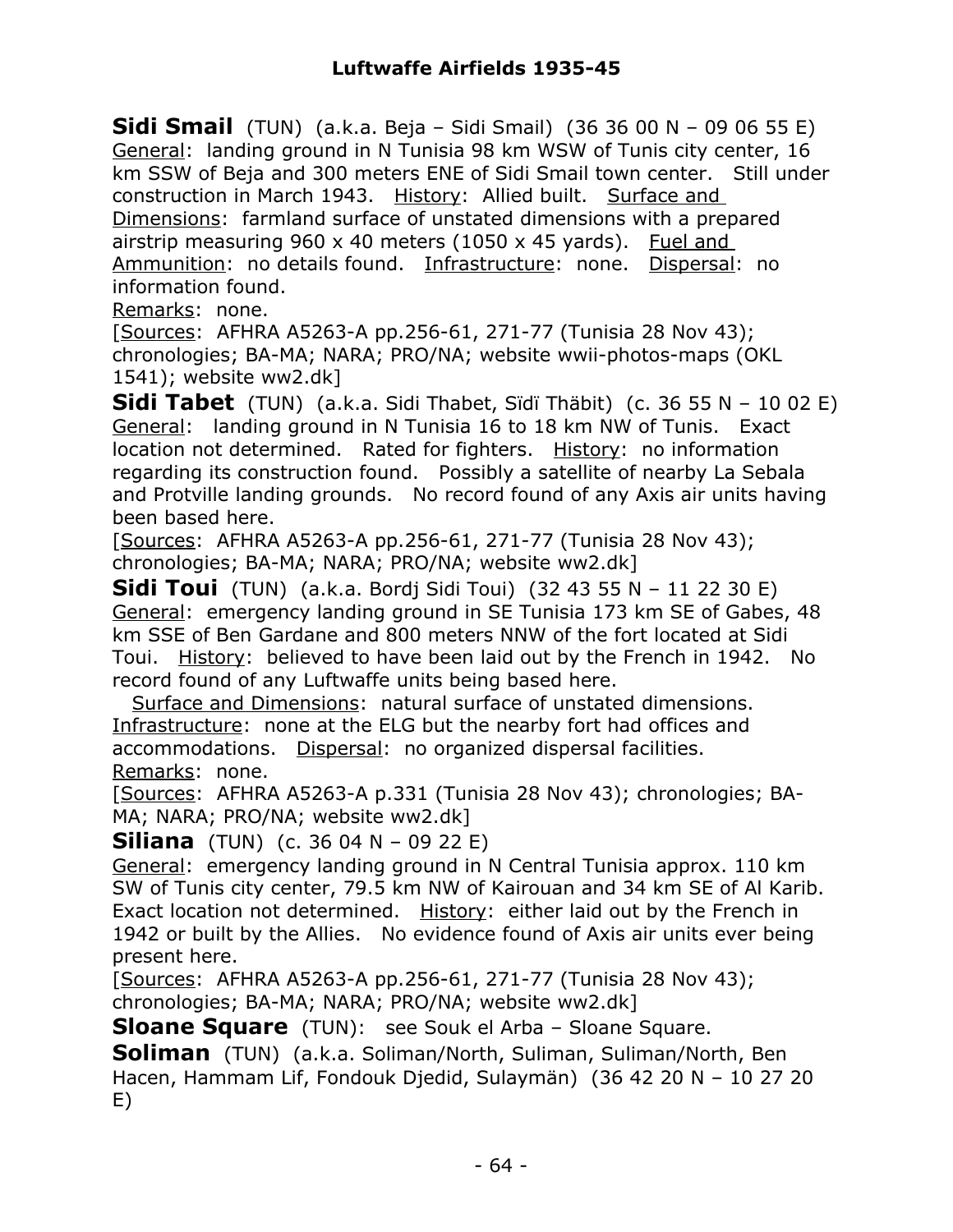General: landing ground complex with 2 satellite landing grounds in NE Tunisia 31.5 km ESE of Tunis, 3.75 km WNW of Soliman town center and 800 meters inland from the shore of the Gulf of Tunis. The 2 satellites, for which details are lacking, were: Soliman/South and Soliman/Southwest (a.k.a. Fondouk Djedid, 4.5 km SW of Soliman town). History: no information found on the early history and development of this landing ground, but circumstantial evidence suggests it was built by the Axis in early 1943. Surface and Dimensions: hard-baked clay soil with scattered clumps of grass of unstated dimensions. Fuel and Ammunition: both made available as needed. Infrastructure: none. Accommodations available in the populated surroundings. Dispersal: no organized dispersal facilities. Defenses: no details found.

Remarks:

17/18 Apr 43: Soliman/North bombed by elements of 21 Wellingtons – results not stated.

18/19 Apr 43: Soliman/South bombed by 17 Wellingtons and 4 Halifaxes – claimed bursts in the target area and fires started.

19/20 Apr 43: Soliman landing ground bombed by elements of 19 Wellingtons – claimed bursts in the target area and fires started.

23 Apr 43: Soliman/South bombed by 36 B-25 Mitchells with escort fighters – claimed hit among aircraft on the landing ground.

24 Apr 43: Soliman/South bombed by 33 A-30 Baltimore bombers – claimed 10 fires were observed on the landing ground.

26 Apr 43: Soliman/South bombed by 36 A-30 Baltimore and 34 B-25 Mitchell light and medium bombers escorted by Spitfires and P-40F Warhawks – 4 x Bf 109 G-4/G-6s from I./JG 77 destroyed on the ground and many fires ignited.

28 Nov 43: major improvements were added after it was captured by the Allies including 1 runway of 2000 x 50 yards with an asphalt seal coating, 2 prepared airstrips measuring 2000 x 150 yards aligned NE/SW and NW/SE respectively, and graded and rolled taxiways leading to dispersal areas with 70 aircraft parking hardstands. The taxiways and the hardstands were coated with an asphalt sealer. The first USAAF tenant arrived on 1 July and the last departed on 11 December, after which the landing ground was dismantled and abandoned.

Operational Units:

*Italian* Regia Aeronautica): 7º Gruppo Comb (May 43).

*Luftwaffe*: I./JG 77 (Apr-May 43); II./JG 53 (May 43).

Station Commands: none identified.

Station Units (on various dates – not complete): none identified.

[Sources: AFHRA A5263-A pp.319-20 (Tunisia 28 Nov 43); chronologies; BA-MA; NARA; PRO/NA; website wwii-photos-maps (OKL 1500 series); website ww2.dk]

**Soltane** (TUN): see Bir Soltane.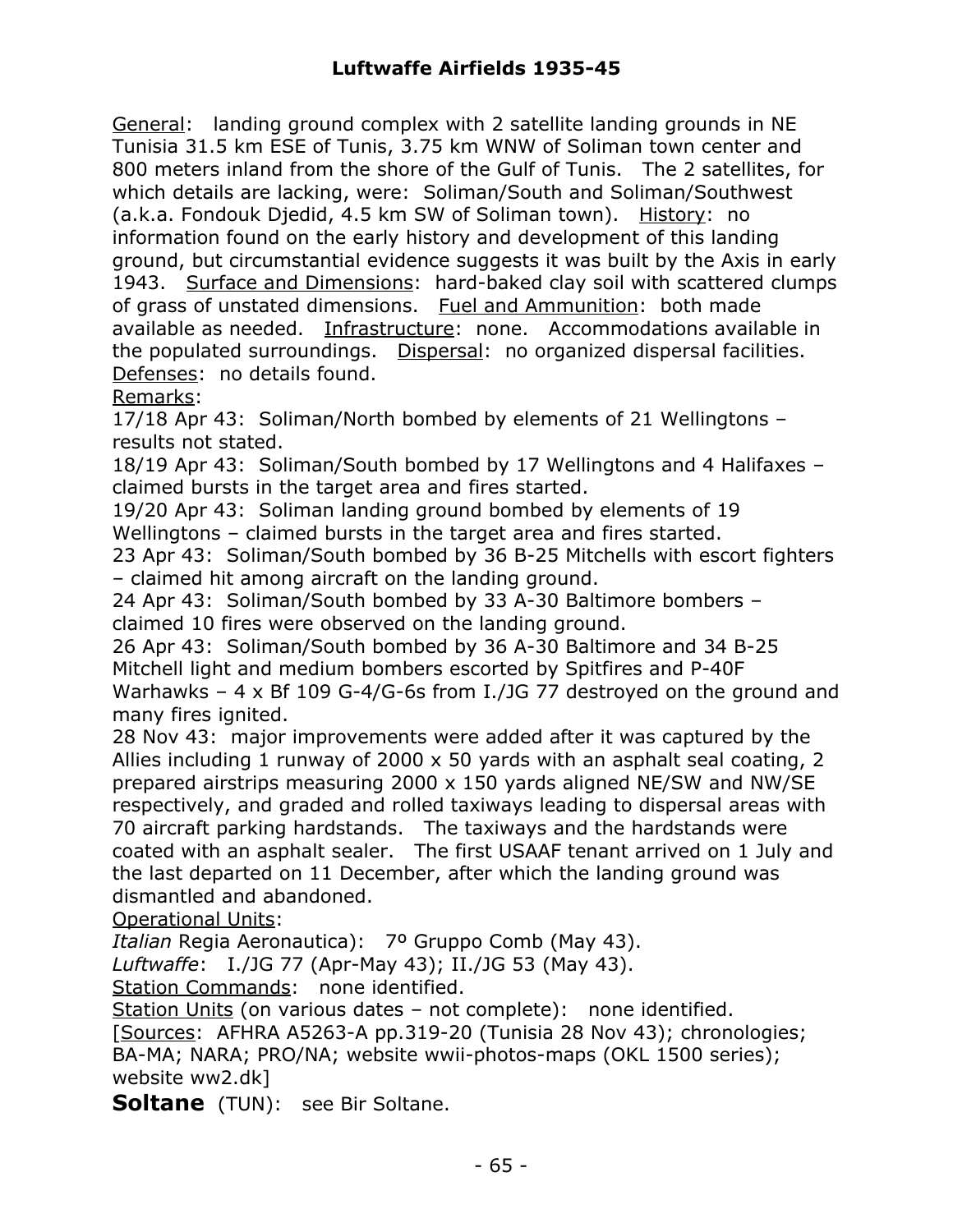**Souk el Arba** (TUN) (c. 36 30 N – 08 46 E)

General: landing ground in the vicinity of the town of Souk el Arba that was immediately adjacent to the larger town of Jendouba in hilly terrain of NW Tunisia. Exact location in respect to the town not determined but one seemingly reliable source states that it was on the SE side of the town. Initially rated for fighters but later expanded and improved to meet the requirements for medium bombers. History: built by the French and became a key RAF airfield in NW Tunisia since the beginning of the campaign in November 1942. No record found of Axis possession or use. Surface and Dimensions: a cultivated field on a treeless, level plateau in mid-November 1942 that was soon transformed into a large RAF fighter airfield. Infrastructure: none initially. Dispersal: none initially. Remarks:

10 Nov 42: occupied by 16 French LeO 45 medium bombers, according to aerial photos.

16 Nov 42: captured by the British  $1<sup>st</sup>$  Parachute Brigade. A few days later, work began to build new dispersals, fuel dumps and ammunition dumps. 6 Dec 42: occupied by 45 RAF fighters.

[Sources: AFHRA A5263-A pp.256-61, 271-77 (Tunisia 28 Nov 43); chronologies; BA-MA; NARA; PRO/NA; website ww2.dk]

**Souk el Arba – Sloane Square** (TUN) (c. 36 30 N – 08 46 E) General: satellite landing ground in the vicinity of Souk el Arba town and just S of Souk el Arba landing ground. Exact location in respect to the town not determined. History: built by the Allies in 1943. No record found of Axis use.

[Sources: AFHRA A5263-A pp.256-61, 271-77 (Tunisia 28 Nov 43); chronologies; BA-MA; NARA; PRO/NA; website ww2.dk]

**Souk el Khemis/Main** (TUN) (a.k.a. Bou Salem) (c. 36 36 N - 08 58 E)

General: Souk el Khemis was a large landing ground complex in hilly terrain of NW Tunisia approx. 111 km WSW of Tunis city center and 20.75 km NE of Souk el Arba (Jendouba). History: Allied built beginning in November 1942 as the first Allied airfield complex along the western approaches to Tunis and Bizerte; later changed hands briefly, and then expanded and improved by the Allies. Initially consisted of Souk el Khemis/Main plus the two satellites Euston and Waterloo, all three of which were fighter fields. All of the landing grounds that belonged to this complex were occupied almost exclusively by RAF units. Surface and Dimensions: leveled grass surface. There were 2 adjacent areas. The North Area measured approx. 2500 x 1200 meters (2735 x 1310 yards) and the South Area 1100 x 1000 meters (1205 x 1095 yards). Fuel and Ammunition: no details found. Infrastructure: had a repair workshop for all types of weapons in the NW corner, operations buildings and other buildings for accommodations, all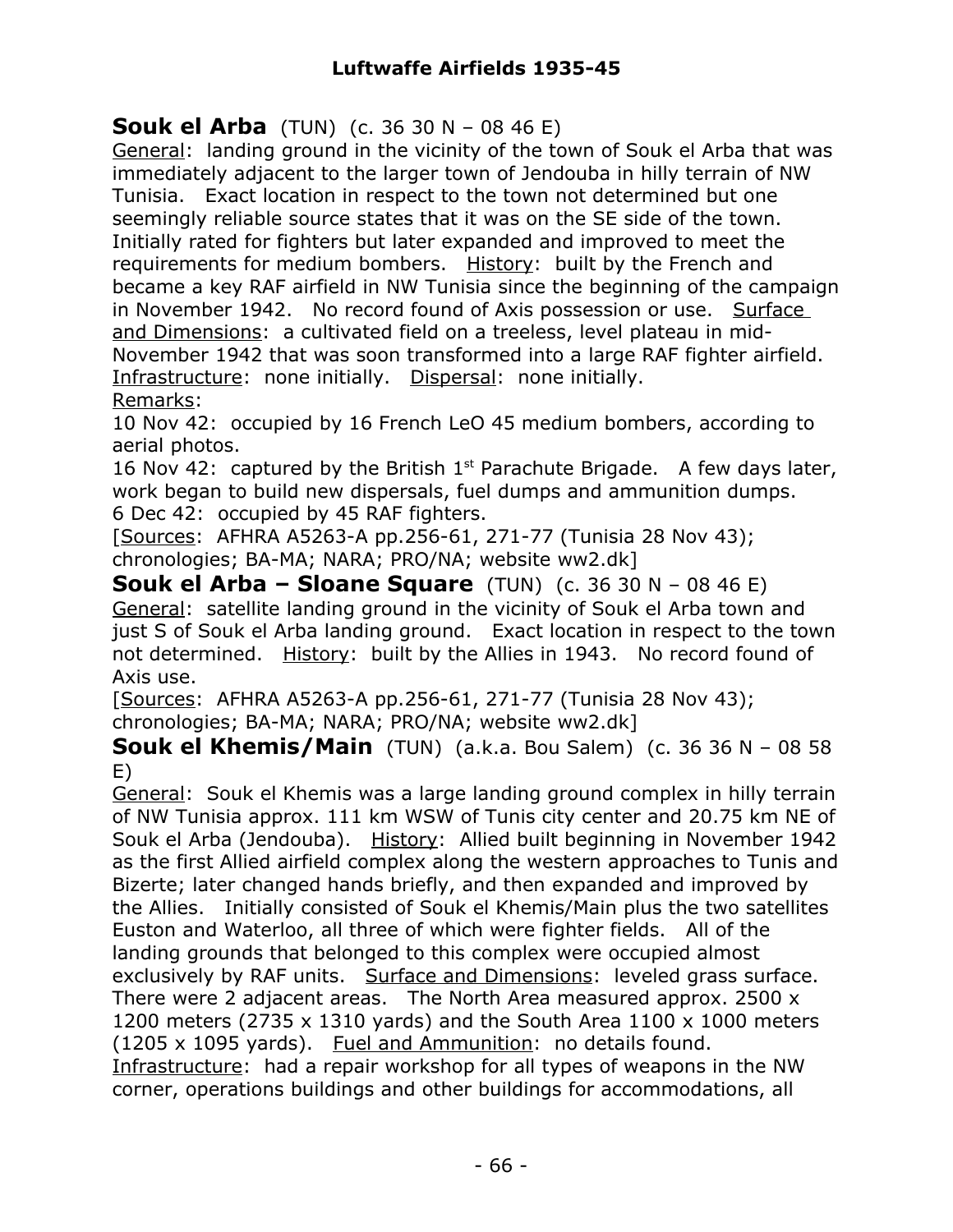built by the Allies. Dispersal: Allied-built taxiways and a ring road surrounded the landing ground and led to aircraft parking hardstands. Remarks:

2 Feb 43: Hurricanes based here – dive-bombed by Fw 190s with 8 Hurricanes destroyed or damaged.

1 Mar 43: strafed by Spitfires – claimed 1 x Bf 109 destroyed, probably destroyed another and damaged 3 more.

[Sources: AFHRA A5263-A pp.256-61, 271-77 (Tunisia 28 Nov 43); chronologies; BA-MA; NARA; PRO/NA; website wwii-photos-maps (OKL 1500 series); website ww2.dk]

**Souk el Khemis - Euston** (TUN) (c. 36 36 N – 08 58 E) General: satellite landing ground in the vicinity of Souk el Khemis (Bou Salem). Rated for fighters. History: Allied built.

[Sources: AFHRA A5263-A pp.256-61, 271-77 (Tunisia 28 Nov 43); chronologies; BA-MA; NARA; PRO/NA; website wwii-photos-maps (OKL 1500 series); website ww2.dk]

**Souk el Khemis – Gerrard's Cross** (TUN) (c. 36 36 N – 08 58 E) General: satellite landing ground in the vicinity of Souk el Khemis (Bou Salem). Rated for medium bombers. History: Allied built.

[Sources: AFHRA A5263-A pp.256-61, 271-77 (Tunisia 28 Nov 43); chronologies; BA-MA; NARA; PRO/NA; website wwii-photos-maps (OKL 1500 series); website ww2.dk]

**Souk el Khemis – Gounot** (TUN): see Souk el Khemis – Thibar. **Souk el Khemis – King's Cross** (TUN) (c. 36 36 N – 08 58 E) or (c. 36 44 N – 09 10 E)

General: satellite landing ground in the vicinity of Souk el Khemis (Bou Salem). Rated for medium bombers. History: Allied built. May not have become operational until around 15 Apr 43 when it was to be used as an advanced LG for B-25s based in Algeria.

[Sources: AFHRA A5263-A pp.256-61, 271-77 (Tunisia 28 Nov 43); chronologies; BA-MA; NARA; PRO/NA; website ww2.dk]

**Souk el Khemis – Marylebone** (TUN) (c. 36 36 N – 08 58 E) General: satellite landing ground in the vicinity of Souk el Khemis (Bou Salem). Rated for medium bombers. History: Allied built.

[Sources: AFHRA A5263-A pp.256-61, 271-77 (Tunisia 28 Nov 43); chronologies; BA-MA; NARA; PRO/NA; website wwii-photos-maps (OKL 1500 series); website ww2.dk]

**Souk el Khemis – Paddington** (TUN) (c. 36 36 N – 08 58 E) General: satellite landing ground in the vicinity of Souk el Khemis (Bou Salem), possibly 3 km SE of Bou Salem and close to a rail line. Rated for medium bombers. History: Allied built. The last tenant departed on 19 June 1943 and the LG reportedly was then dismantled and abandoned.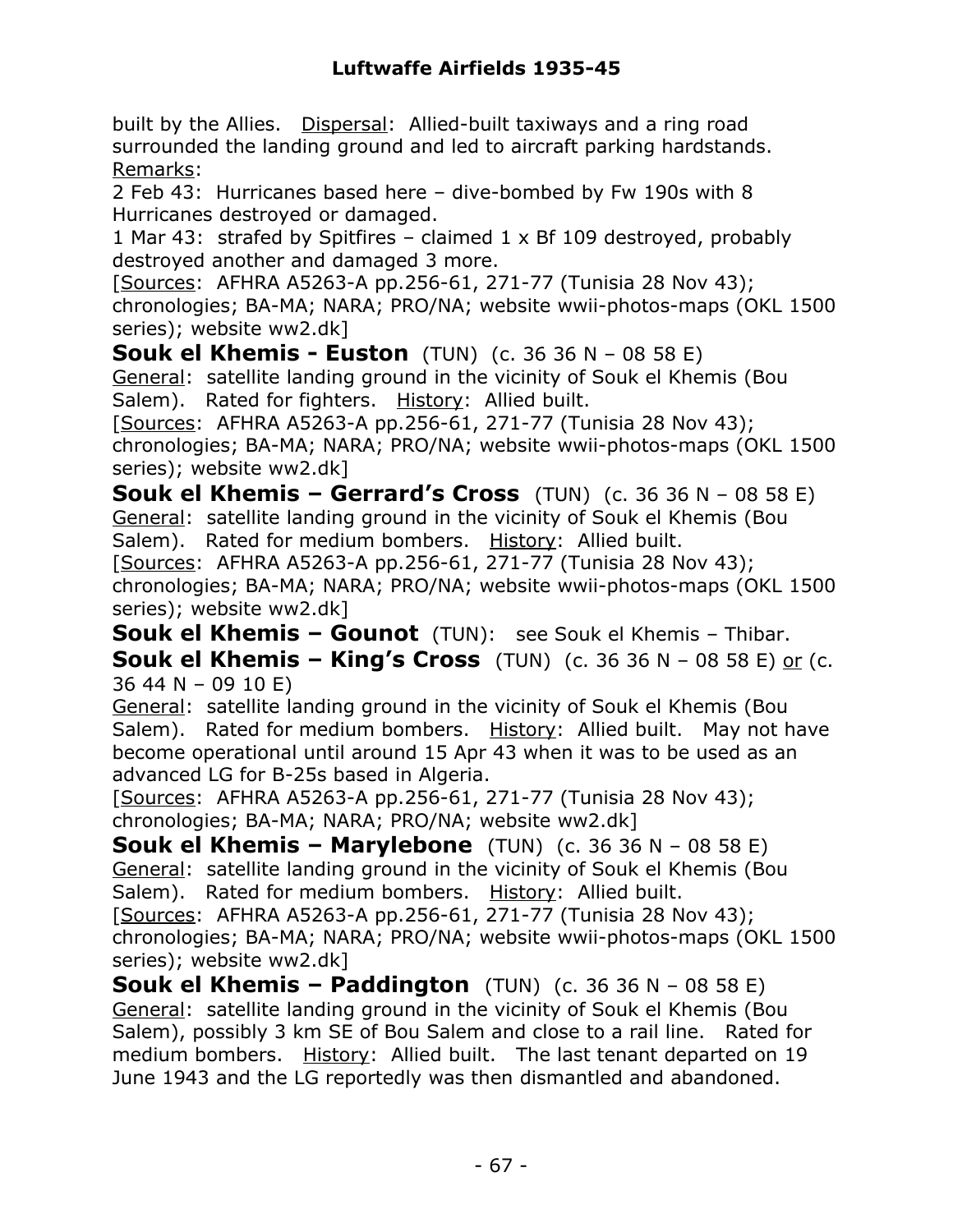[Sources: AFHRA A5263-A pp.256-61, 271-77 (Tunisia 28 Nov 43); chronologies; BA-MA; NARA; PRO/NA; website wwii-photos-maps (OKL 1500 series); website ww2.dk]

**Souk el Khemis – Thibar** (TUN) (c. 36 31 N – 09 06 E) General: satellite landing ground in the vicinity of Souk el Khemis (Bou Salem). Rated for fighters. History: Allied built.

[Sources: AFHRA A5263-A pp.256-61, 271-77 (Tunisia 28 Nov 43); chronologies; BA-MA; NARA; PRO/NA; website wwii-photos-maps (OKL 1500 series); website ww2.dk]

**Souk el Khemis – Victoria** (TUN) (c. 36 36 N – 08 58 E) General: satellite landing ground in the vicinity of Souk el Khemis (Bou Salem). Rated for medium bombers. History: Allied built. [Sources: AFHRA A5263-A pp.256-61, 271-77 (Tunisia 28 Nov 43); chronologies; BA-MA; NARA; PRO/NA; website wwii-photos-maps (OKL 1500 series); website ww2.dk]

**Souk el Khemis – Waterloo** (TUN) (c. 36 36 N – 08 58 E) General: satellite landing ground in the vicinity of Souk el Khemis (Bou Salem). Rated for fighters. History: Allied built.

[Sources: AFHRA A5263-A pp.256-61, 271-77 (Tunisia 28 Nov 43); chronologies; BA-MA; NARA; PRO/NA; website wwii-photos-maps (OKL 1500 series); website ww2.dk]

**Souk el Khemis – Zaouen** (TUN) (c. 36 36 N – 08 58 E) General: satellite landing ground in the vicinity of Souk el Khemis (Bou Salem) and near the village of Zaouen. Possibly the same as Souk ek Khemis/South. History: Allied built - no details found.

[Sources: AFHRA A5263-A pp.256-61, 271-77 (Tunisia 28 Nov 43); chronologies; BA-MA; NARA; PRO/NA; website wwii-photos-maps (OKL 1500 series); website ww2.dk]

**Souk el Khemis/South** (TUN) (36 32 50 N – 08 58 00 E) General: field airstrip in N Tunisia 112.25 km WSW of Tunis city center and 7 km S of Souk el Khemis (Bou Salem). It was supposedly 5 km ENE of the Souk ek Khemis landing ground complex but that needs to be verified. Possibly the same as Souk ek Khemis - Zaouen. History: Allied built. Surface and Dimensions: leveled farmland with the airstrip measuring 1500  $x$  120 meters (1640  $x$  130 yards). Fuel and Ammunition: no details found. Infrastructure: none. Dispersal: had taxiways and parking hardstands for some 40 aircraft on 14 May 43.

Remarks: none.

[Sources: chronologies; BA-MA; NARA; PRO/NA; website wwii-photos-maps (OKL 1552); website ww2.dk]

**Souk es Sebt** (TUN) (36 29 20 N – 08 52 32 E)

General: field airstrip in N Tunisia 122 km WSW of Tunis city center, 16.25 km SSW of Souk el Khemis (Bou Salem) and 8.5 km E of Souk el Arba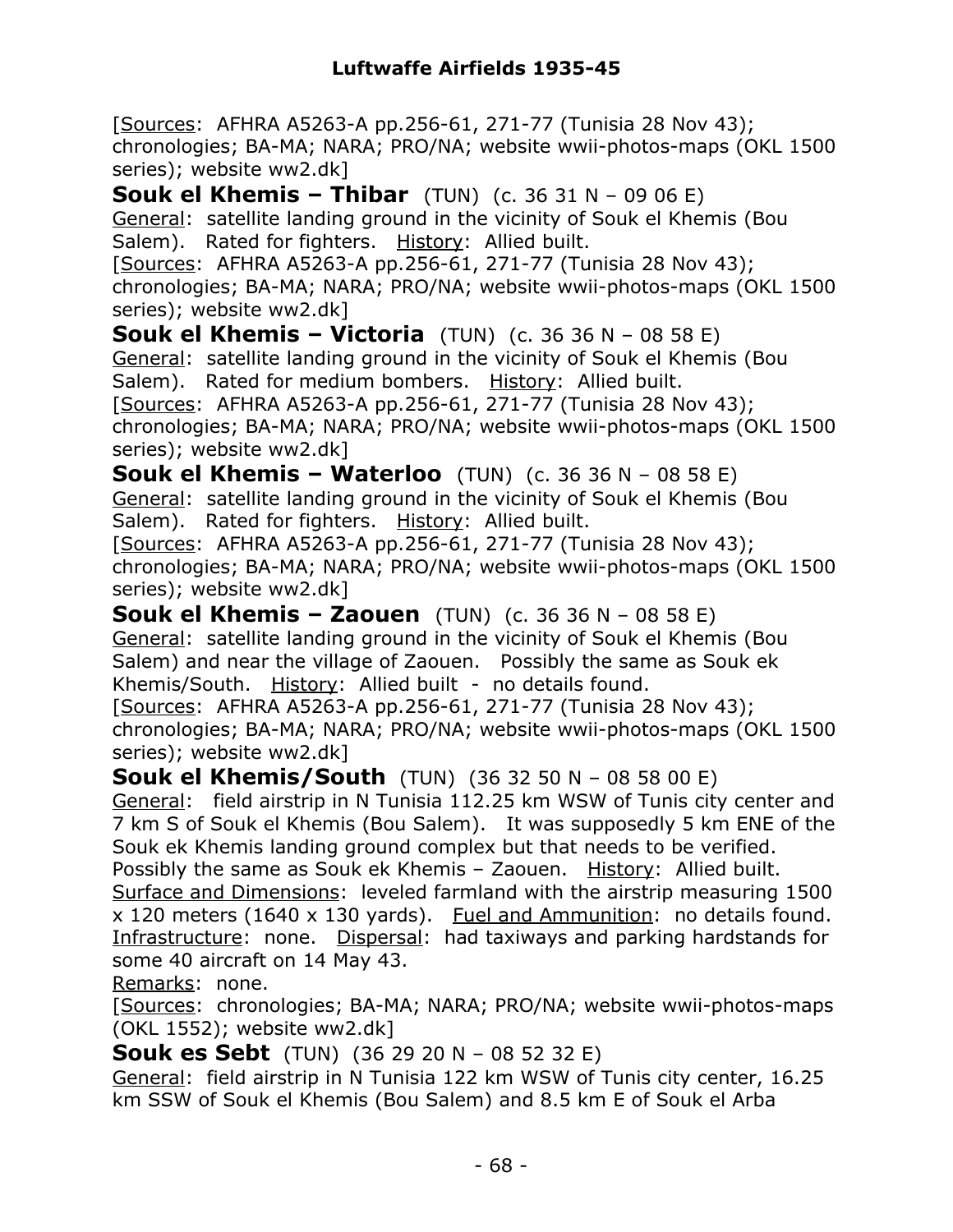(Jendouba). History: Allied built. Quite likely an a.k.a. for one of the Souk el Arba or Souk el Khemis landing grounds listed above, but which one is unknown. Surface and Dimensions: leveled farmland measuring approx. 1800 x 400 meters (1970 x 435 yards). Fuel and Ammunition: details lacking. Infrastructure: none. Dispersal: had numerous hardstands off the SE side for parking aircraft in May 1943.

Remarks:

[Sources: AFHRA A5263-A pp.256-61, 271-77 (Tunisia 28 Nov 43); chronologies; BA-MA; NARA; PRO/NA; website wwii-photos-maps (OKL 1547); website ww2.dk]

**Sousse (City)** (TUN) (a.k.a. Süsah) (35 49 N – 10 36 E) General: city and port on the Gulf of Hammamet 117 km SSE of Tunis city center.

Remarks:

Dec 42 – Apr 43: Sousse, especially the harbor area, heavily bombed (at least 38 times by the USAAF alone plus numerous times by the RAF). 12 Apr 43: Sousse captured by Allied forces.

Station Units (in and around Sousse on various dates – not complete): Luftgaustab z.b.V. Afrika (Feb-Mar 43); Stab/Luftgaukdo. Tunis (Mar 43)?; Stab of le.Feldwerftverband I/30 (Mar 43); elements of gem.Flak-Abt. 114 (Feb-Mar 43); elements of Res.Flak-Abt. 211 (c.Feb-Mar 43); Luftgau-Nachr.Kp. (Mar 43); Nachschubleitstelle d.Lw. 1/VII (trop) (Mar 43); Nachschub-Kp. d.Lw. 7/III (trop) (Mar 43); Munitionsausgabestelle d.Lw. (trop) 19/VII (Mar 43); Kw.-Geräteausgabestelle "Sousse" (Mar 43); Kw.- Werkstattzug 2/III (trop) (Mar 43), and Kw.-Werkstattzug Rgt. 4 (Speer) d.Lw.; 5 (Mar 43) and 6.Kp./Kw.Trsp.Rgt. 4 (Speer) d.Lw. (Mar 43). [Sources: chronologies; BA-MA; NARA; PRO/NA; website wwii-photos-maps (OKL 1500 series); website ww2.dk]

**Sousse** (TUN) (a.k.a. Süsah) (35 48 10 N – 10 38 05 E)

General: emergency landing ground in NE Tunisia 116 km SSE of Tunis and 2.5 km SSW of Sousse harbor. Rated for fighters. History: early history not found. Had some use by Axis transport aircraft between Nov 42 and Apr 43. Enlarged and improved by engineers and then used by a USAAF fighter group from 9 to 19 June; subsequently abandoned. Surface and Dimensions: natural surface measuring approx. 340 x 185 meters (370 x 200 yards). Infrastructure: none. Dispersal: no organized dispersal facilities.

Remarks: none.

[Sources: AFHRA A5263-A p.331 (Tunisia 28 Nov 43); chronologies; BA-MA; NARA; PRO/NA; website ww2.dk]

**Sousse (See)** (TUN) (35 49 20 N – 10 39 15 E)

General: seaplane anchorage in NE Tunisia in Sousse harbor, specifically in the SW corner of the harbor basin. History: built pre-war by the French.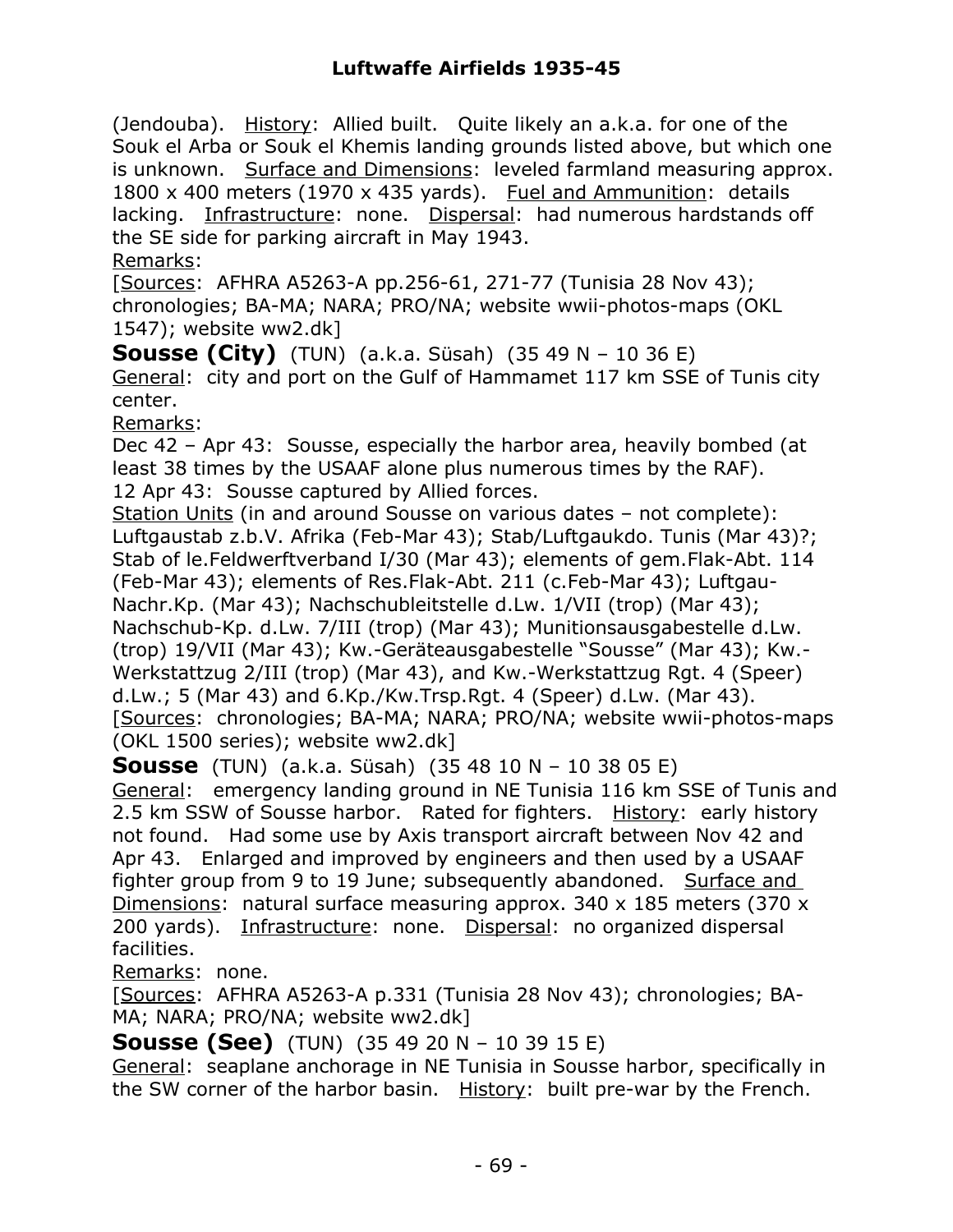Used frequently by Axis seaplanes but no evidence found of any Luftwaffe or Italian seaplane units being based here. Anchorage: the harbor basin was well-protected from the elements but rather small. Seaplanes generally taxied from the basin through the breakwater entrance to open waters for take-offs. Landings were usually in the open water, too. There were 3 buoys in the basin for tying up seaplanes. Fuel and Ammunition: a number of fuel storage tanks were located in the harbor area. Infrastructure: had 2 medium hangars, a workshop, jetties, cranes, billeting accommodations and a radio station. Defenses: protected by Sousse city and harbor Flak. Remarks: none.

[Sources: AFHRA A5263-A pp.322-23 (Tunisia 30 Nov 42 updated to 28 Nov 43); chronologies; BA-MA; NARA; PRO/NA; website wwii-photos-maps (OKL 1500); website ww2.dk]

### **T**

**Takelsa** (TUN) (a.k.a. Taklisah) (c. 36 47 N – 10 37 E) General: emergency landing ground on the Cap Bon Peninsula in NE Tunisia approx. 40 km due E of Tunis city center. History: early history unclear but probably laid out by the Germans in early 1943. No record found of any Luftwaffe or Italian units being based here.

[Sources: AFHRA A5263-A pp.256-61, 271-77 (Tunisia 28 Nov 43); chronologies; BA-MA; NARA; PRO/NA; website ww2.dk]

**Teboursouk** (TUN) (36 26 00 N – 09 18 00 E)

General: emergency landing ground in N Tunisia 89 km SW of Tunis city center and 5 km SE of the village of Teboursouk. Intended for bombers. History: no information found on its early history but probably of Allied origin since it does not appear in German airfield directories for Tunisia. Surface and Dimensions: firm, level cultivated surface measuring approx. 1400 x 1300 meters (1530 x 1420 yards). Infrastructure: none. Dispersal: no organized dispersal facilities in February 1943.

[Sources: AFHRA A5263-A pp.256-61, 271-77 (Tunisia 28 Nov 43); chronologies; BA-MA; NARA; PRO/NA; website wwii-photos-maps (OKL 1500 series); website ww2.dk]

**Thelepte I** (TUN) (a.k.a. Thélepte, Thelepte-Settah I, Feriana) (34 59 57N – 08 35 31E)

General: landing ground in W-Central Tunisia 245 km SW of Tunis, 200 km W of Sfax and 2 km N of the village of Thelepte. Rated for bombers. History: French built. Except for the second half of February to mid-March

1943, when it had to be evacuated due to the proximity of the enemy, the landing ground was occupied by USAAF units. No record found of any Luftwaffe units being based here.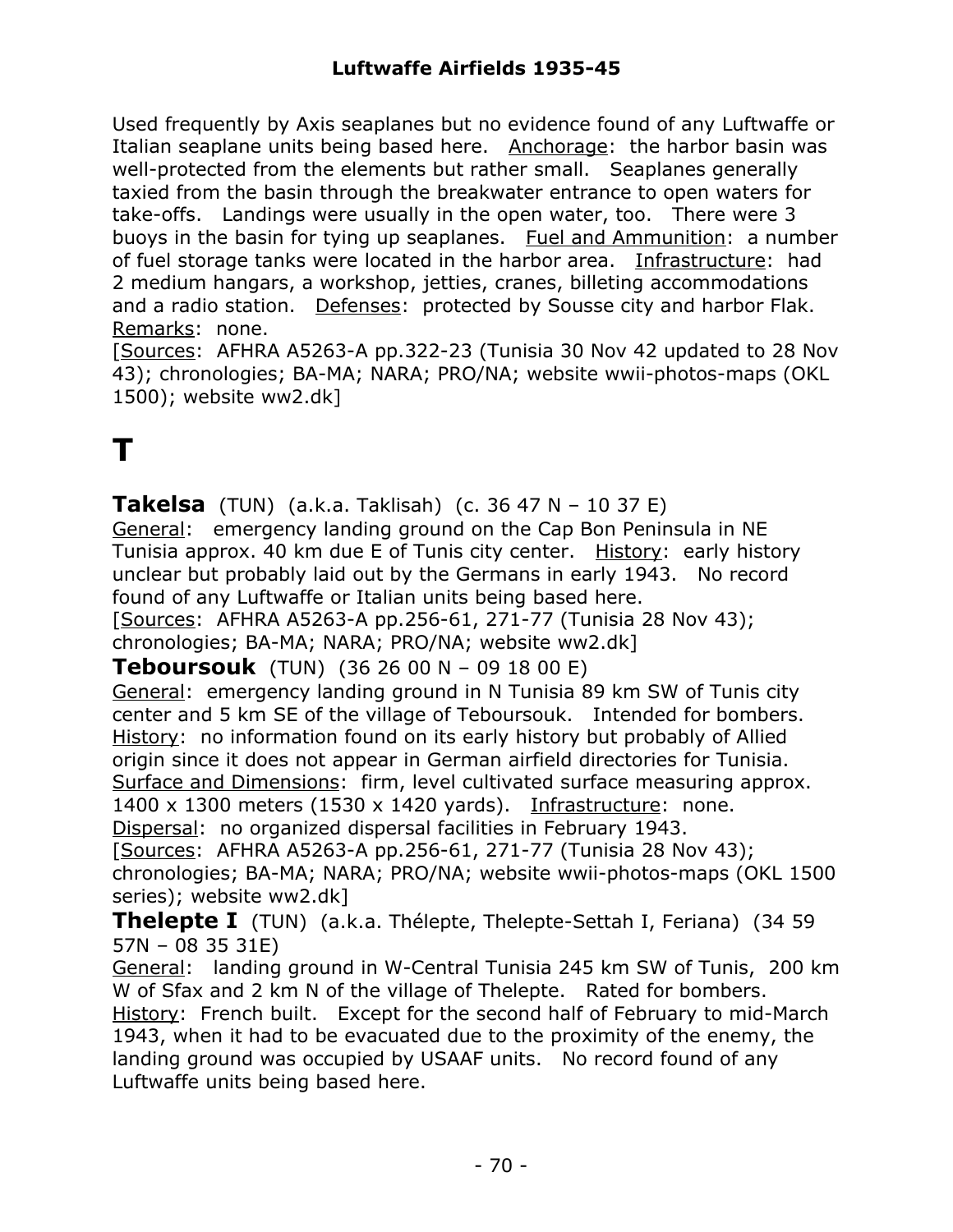Surface and Dimensions: firm, level natural dirt and pebble surface measuring approx. 1900 x 1400 meters (2080 x 1530 yards). Fuel and Ammunition: locally stored fuel was available. Infrastructure: had 2 hangars in 1940 and there was at least 1 local hotel for accommodations as well as a nearby Foreign Legion post. The nearest rail connection was in Thelepte. Dispersal: no organized dispersal facilities in Oct 41 nor in Feb 43. Defenses: none noted.

Remarks:

Jul 40: 2 French bomber groups were based here.

Dec 42: taken over by the USAAF in early December.

26 Dec 42, 11 Jan 43: occupied by USAAF P-40F Warhawk fighters.

17 Feb 43: Thelepte I and II evacuated as German spearheads approached with everything blown up or burned including 18 unserviceable Allied aircraft.

12 Mar 43: evacuated air units returned and again operational after the removal of mines planted by the Germans.

1943: while occupied by the USAAF, a prepared airstrip was built that measured 2000 x 133 yards with a NW/SE alignment.

13 Apr 43: the last USAAF tenant departed.

[Sources: AFHRA A5263-A p.324 (Tunisia 5 Feb 43 updated to 28 Nov 43); chronologies; BA-MA; NARA; PRO/NA; website wwii-photos-maps (OKL 1500 series); website ww2.dk]

**Thelepte II** (TUN): see Dernaia.

**Thelepte-Settah II** (TUN) (35 04 00 N - 08 41 06 E)

General: airstrip in W-Central Tunisia 239 km SW of Tunis, 18.5 km SW of Kasserine, 10 km NE of the village of Thelepte and 6 km NE of Thelepte-Settah I landing ground that was still under construction in April 1943. History: built by the Allies beginning in Jan 43. Surface and Dimensions: leveled and graded clay-based soil measuring approx. 2100 x 70 meters (2295 x 75 yards). Infrastructure: none. Dispersal: had 3 taxiways and 2 dispersal areas with aircraft blast bays still under construction in Apr 43. Remarks: none.

[Sources: AFHRA A5263-A pp.256-61, 271-77 (Tunisia 28 Nov 43); chronologies; BA-MA; NARA; PRO/NA; website wwii-photos-maps (OKL 1542); website ww2.dk]

**Thelepte III** (TUN) (a.k.a. Megdoudeche) (c. 35 03 N – 08 41 E) landing ground in W-Central Tunisia along the rail line approx. 13 km NE of Thelepte. History: built by the Allies in early 1943.

[Sources: AFHRA A5263-A pp.256-61, 271-77 (Tunisia 28 Nov 43);

chronologies; BA-MA; NARA; PRO/NA; website ww2.dk]

**Thibar** (TUN): see Souk el Khemis – Thibar.

**Tindja** (TUN): see Ferryville.

**Tozeur** (TUN) (33 55 17 N – 08 09 25 E)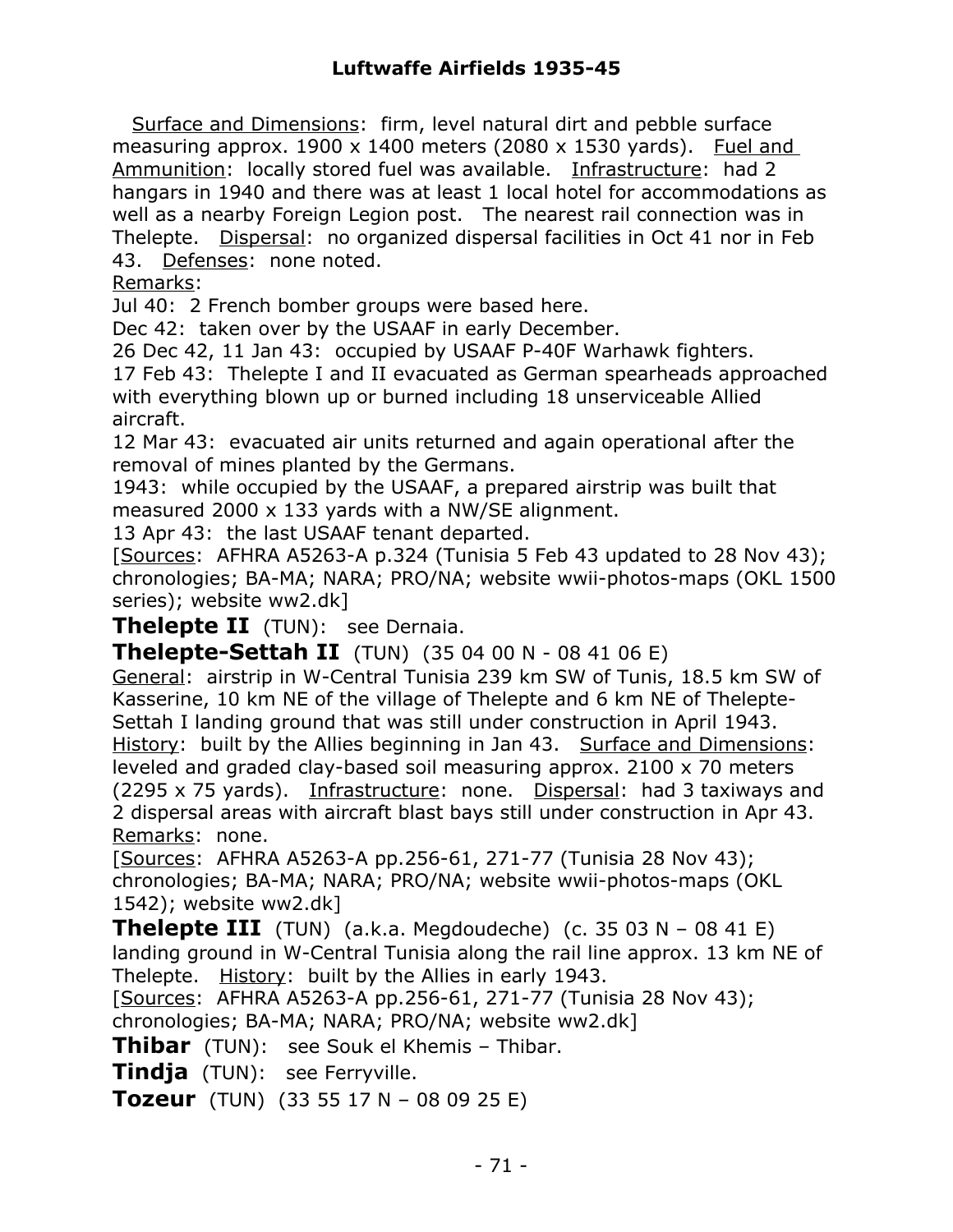General: landing ground in W-Central Tunisia 180 km W of Gabes and 2 km ENE of the town of Tozeur. History: listed as a French military ELG in June 1934 with dimensions of 800 x 800 meters and shelters for 2 aircraft. No record found of any Axis air units being based here. Surface and Dimensions: level salt-crusted sand surface with patches of grass and volcanic rocks measuring approx. 850 x 750 meters (930 x 820 yards) in 1941. By January 1943, overall dimensions reportedly 1800 x 1200 meters (1970 x 1310 yards). The identity of the side that extended the landing area not found. Fuel and Ammunition: there was a small fuel dump in Oct 41. Infrastructure: had a roof-less hangar with space for 5 aircraft. All other support and services were in Tozeur as well as the nearest rail connection. Dispersal: no organized dispersal facilities in Oct 41. Defenses: none noted.

Remarks: none.

[Sources: chronologies; BA-MA; NARA; PRO/NA; website wwii-photos-maps (OKL 1500 series); website ww2.dk]

**Tunis** (**City**) (TUN) (city center, 36 48 23 N – 10 10 53) Luftwaffe Garrison or Station Units (on various dates including the airfield, seaplane station, the city of Tunis and its immediate suburbs – not complete):

 *Commands* (Kommandobehörden, Stäbe): Stab/Fliegerkorps Tunis (Apr-May 43); Stab/Luftgaukdo. Tunis (15 Mar – 15 Apr 43)?; Fliegerführer 2 (Dec 42 – Apr 43); Stab/20. Flak-Div. (Nov 42 – Apr 43); Koflug 5/XIII (trop) (Dec 42 – May 43).

 *Servicing, Repair* (Wartungs, Instandsetzungs): elements of Feldwerft-Abt. I/30 (Dec 42, Mar 43); elements of Flugh.Betr.Kp. 5 z.b.V. (Mar 43).

 *Antiaircraft* (Flak): elements of I./Flak-Rgt. 54 (Dec 42); elements of schw.Flak-Abt. 372 (Dec 42 – Apr 43); elements of schw.Flak-Abt. 403 (Dec 42); schw.Flak-Abt. 644 (Dec 42 – May 43).

 *Air Force Signals* (Luftnachrichten): 16.(Flum.Mess)/Ln.-Rgt. 200 (Apr-May 43); 18.(Flum.Mess)/Ln.-Rgt. 200 (Apr-May 43); Stab/Ln.-Rgt. Afrika (Carthage, Apr 43); I.(Ln.Betr.)/Ln.-Rgt. Afrika (Carthage, Apr 43); Ln.-Abt. 62 (Mar-Apr 43); Ln.-Abt. 63 (Mar-Apr 43); Ln.-Abt. 140 (Nov 42 – Apr 43); Ln.-Abt. Tunis (c.Dec 42 – Feb 43); Ln.-Betr.Kp. 139 (Apr 43); Flugmelde-Funk-Kp. z.b.V. 35 (1943); Flugh.Ber.Ln.-Kp. z.b.V. 5/XIII (Mar 43); Ln.- Fernspr.-u.Fernschr.Kp. (Mar 43).

*Construction* (Bau): none identified.

 *Supply Services* (Nachschubdienste): Nachschubleitstelle d.Lw. 2/VII (trop) (Mar 43); Feldluft-Zweigpark "Afrika" (Mar 43); Feld-Lufttanklager z.b.V. 1/VIII (Mar 43); Nachschub-Kp. d.Lw. 18/IV (Mar 43); Nachschub-Kp. d.Lw. 13/VI (trop) (Mar 43); Nachschub-Zug d.Lw. 5/VII (Mar 43); Flieger-Geräteausgabe- und Sammelstelle 4/I (Mar 43); Flieger-Geräteausgabestelle 103/IV (mot) (Mar 43); Flieger-Geräteausgabe- und Sammelstelle 7/XII (Jan-May 43); Munitionsausgabestelle d.Lw. 6/VII (Mar 43).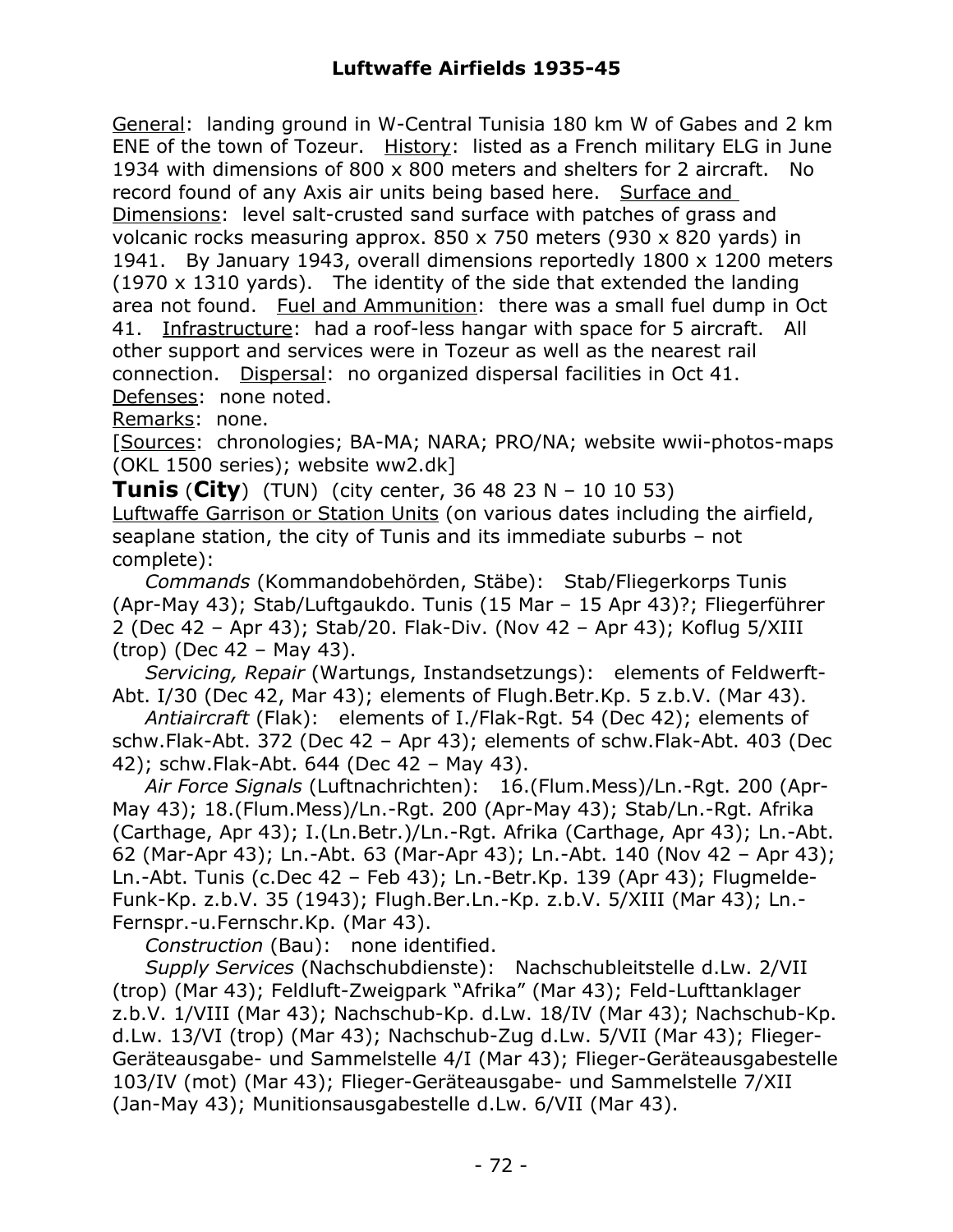*Ground Transport* (Transportkolonnen): Nachschub-Kol.Abt.Stab d.Lw. 3/VI (mot) (Mar 43); Kw.-Geräteausgabestelle d.Lw. 9/VII (Mar 43); Trsp.Kol. d.Lw. 17/IV (Mar 43); Trsp.Kol. d.Lw. 22/IV (Mar 43); Trsp.Kol. d.Lw. 56/IV (trop) (Mar 43); Trsp.Kol. d.Lw. 31/XVII (trop) z.b.V. (Mar 43); Stab, 1., 7. and 8.Kp./Kw.Trsp.Rgt. 4 (Speer) d.Lw. (Mar 43); Kw.Werkstattzug d.Lw. 106/VII (Mar 43); Kw.Werkstattzug d.Lw. z.b.V. (Mar 43).

 *Ground Defense and Security, etc*. (Landesschützen, usw.): Stab and 1./Wach-Btl. d.Lw. O.B.S. II (Nov 42 – May 43); Ldssch.Zug d.Lw. 98/VII (Apr 43); Ldssch.Zug d.Lw. 101/VII (Apr 43 – guarded radar site *Tulpe* (tulip)).

 *Medical Services* (Sanitätsdienste): Sanitätsbereitschaft (mot) d.Lw. 1/VIII (trop) (Nov 42 – May 43); Lw.-Sanitäts-Zweigpark (mot) 21 (Mar 43).

 *Other* (sonstige, verschiedene): Luftzeugstab 108 (with 8 Flugzeug-Bergungstrupps) (Mar 43); Verwaltungslager d.Lw. 6/VII (1943).

[Sources: chronologies; AFHRA, BA-MA; NARA; PRO/NA; web site ww2.dk] **Tunis – Carthage** (TUN) (a.k.a. La Goulette, Kheireddine) (36 49 57 N – 10 17 30 E)

General: seaplane station in NE Tunisia 10.25 km ENE of Tunis city center and 2 km NW of Tunis – La Goulette. Filled in after the war and location no longer recognizable.

History: built pre-war by the French and began operations in 1920. Listed as a seaplane station in June 1934 with a take-off and landing area of 1200 x 1000 meters, 2 large and 1 medium hangar, a customs office and a limited capability for repairs.

Dimensions: at least 2000 x 1200 meters (2185 x 1310 yards) available for take-offs and landings.

Anchorage: dredged to a depth of at least 3.5 meters (11.5 feet) by 1941. Fuel and Ammunition: there was a fuel storage area with tanks and pumps for fueling flying boats and seaplanes as well as smaller fuel tanks by the hangars and at the waterfront. A bomb dump was located to the rear and W of the hangars.

Infrastructure: in Dec 42, had 2 large hangars for seaplanes and 1 medium hangar, the latter being used for repairs. At least 3 admin and

accommodations buildings were nearby as well as the station garage. An approx. 60 meter (66 yards) landing/docking pier was directly in front of the hangars and this had an electric 10-ton crane at the end of it. About 100 meters E of the pier was a short jetty mounting a 20-ton crane. Four buoys were available for tying up flying boats. The station also had its own air raid shelter.

Defenses: protected by the Tunis Flak defenses.

Remarks: see below under Tunis – El Aouina.

Operational Units: none identified.

Station Commands: none identified.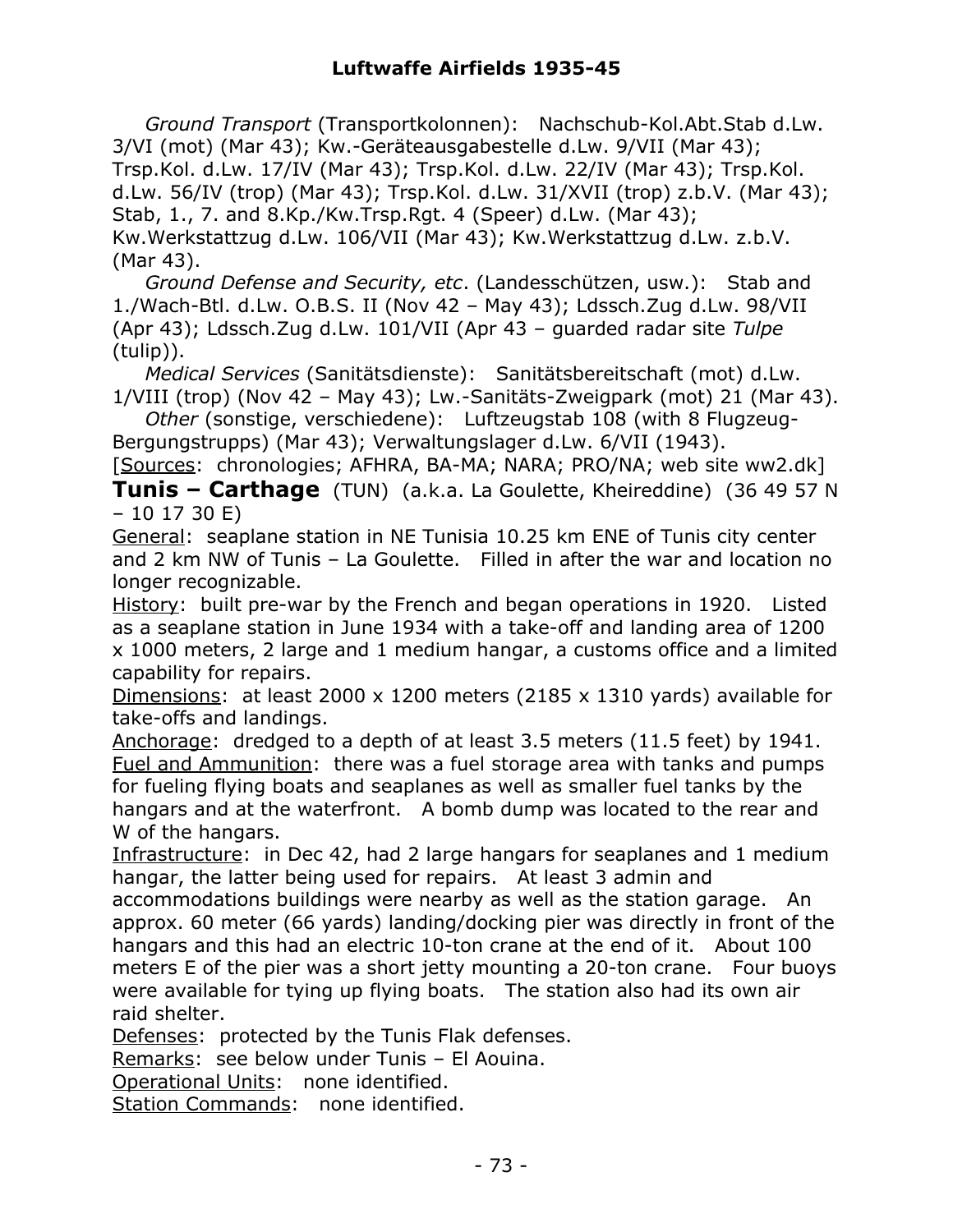Station Units (on various dates – not complete): none identified. [Sources: AFHRA A5263-A pp.325-26 (Tunisia 28 Nov 43); chronologies; BA-MA; NARA; PRO/NA; website wwii-photos-maps (OKL 1566); website ww2.dk]

**Tunis - El Aouina** (TUN) (a.k.a. El Aouina, Tunis-Carthage) (36 51 00 N – 10 13 37 E)

General: airfield or aerodrome in N Tunisia 7 km NE of Tunis city center, 8 km NW of Tunis – La Goulette and 9.5 km W of the Mediterranean coast at La Marsa. The Tunis – Carthage seaplane station was 6.25 km ESE of the airfield. Rated for bombers.

History: built pre-war by the French and in June 1934 was listed as a joint military-civil airfield/airport with dimensions of 950 x 900 meters, 1 civilian/commercial hangar, several military hangars, a civil/commercial workshop and a military workshop. Although the number of air units based here from November 1942 to May 1943 were relatively few, El Aouina was the most important airfield in Tunisia during that period and was the principal destination for the many transport passenger and cargo flights from Italy and Sicily that flew in and out daily.

Dimensions: approx. 1200 x 950 meters  $(1310 \times 1040 \text{ yards})$  in Dec 41. Surface and Runways: firm, level sandy surface that had soft spots on the S and W sides during heavy rain. A short paved runway (approx. 400 – 500 meters) ran from the civil aviation hangar in the SW corner of the airfield to the center of the landing area. The landing area was illuminated by 2 searchlights for night landings.

Fuel and Ammunition: there were small fuel and ammunition storage dumps on the W boundary in Dec 41.

Infrastructure: the military side of the airfield in the SE corner had 6 hangars with paved servicing hardstands in front, operations buildings and ground services buildings. On both sides and behind the military airfield hangars and buildings were those of a large French airpark that served all of Tunisia. These consisted of extensive repair shops, components and parts storage buildings, admin buildings, 2 motor vehicle garages and a number of smaller buildings. Not counting the hangars, there were about 41 buildings in all. The civil side in the SW corner had 2 medium hangars, a club house, a large admin building and 2 small buildings.

Dispersal: no organized dispersal areas in Dec 41.

Defenses: 3 Flak positions with a total of one heavy battery of 7.5 cm guns were on the S boundary near the military hangars and the air park and 10 heavy AA machine guns were set up on the W, S and E sides of the airfield in Dec 41. German defenses amounted to all or elements of at least 4 Flak-Abteilungen (AA-battalions) and the Italians had some batteries in and around Tunis also. Tunis airfields and its port, rail and fuel storage facilities were without question the principal air targets in Tunisia. Satellites and Decoys: none in Dec 41.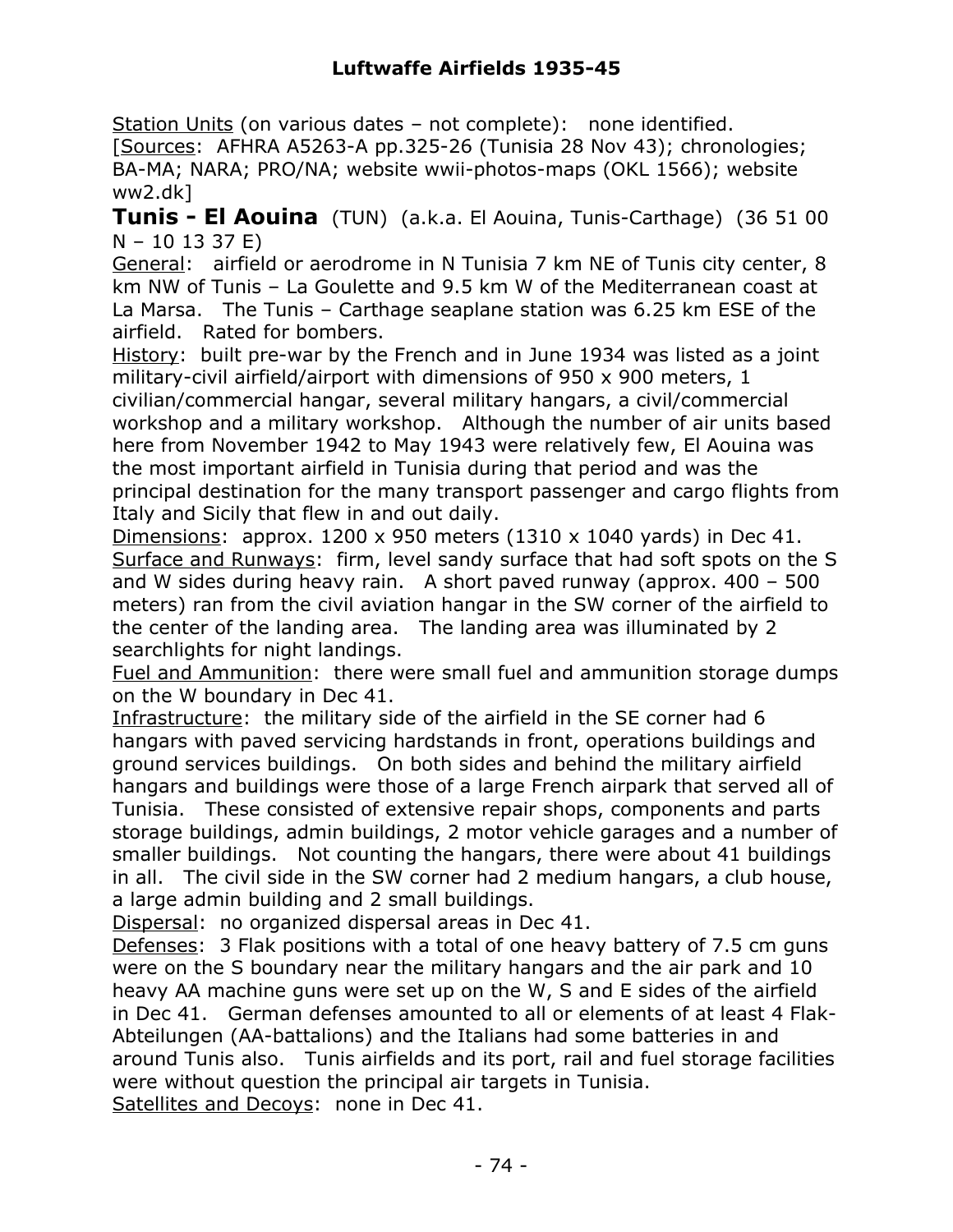Remarks:

1939: plans called for the construction of a 2000 meter paved runway at Tunis – El Aouina, but this had not yet been started in Dec 41.

9 Nov 42: El Aouina airfield secured by German Fallschirmjäger

(paratroops) and the Luftwaffe begins operations from here, the day after Allied troops began landing in Morocco and Algeria (Operation *Torch*).

10 Nov 42 (morning?): occupied by 37 x Ju 87s, 23 x Bf 109s, 25 x Ju 52s and 3 x gliders.

10 Nov 42: low-level attack by RAF Beaufighters – 1 x Me 323 from I./KG z.b.V. 323 shot up and burned on the ground, plus 2 x SM 82s belonging to the Savoia-Staffel, one of which was destroyed and the other moderately damaged.

11/12 Nov 42: bombed – 1 x SM 82 from the Savoia-Staffel destroyed on the ground. In addition, the Regia Aeronautica lost 3 x Macchi C.202 fighters destroyed on the ground plus 7 more damaged.

12/13 Nov 42: 12 Wellington sorties over the airfield – claimed bombs hitting the infrastructure along the perimeter and the dispersal area set fire to a large garage or workshop, hangars, buildings, aircraft and possibly 2 fuel dumps. A Flak position was also knocked out. The Germans, on the other hand, reported 6 x Bf 109s and 1 x Ju 52 slightly damaged, 9 killed, approx. 10 wounded. An Italian S.M.82 transport was also destroyed on the ground.

14 Nov 42: low-level dusk attack by 7 RAF Beaufighters – claimed 3 x Ju 87s and 3 x Ju 88s destroyed, damaged 2 more aircraft and destroyed a Flak position. The Germans only reported the loss of 2 x Ju 87 D-3s (Trop) from II./St.G. 3 and 1 x Ju 52 from KGr.z.b.V. S-11 destroyed on the ground. The attack cost the Italians 1 x C.202 destroyed and another damaged. 14/15 Nov 42: bombed by 7 Wellingtons – claimed hangars on the NE boundary severely damaged and 5 large fires started.

15 Nov 42: bombed – 4 x Bf 109 G-2s from Stab and 6./JG 53 destroyed on the ground and 1 more damaged. Italian losses amounted to 1 x C.202 damaged.

17 Nov 42: aerial photo runs over the airfield showed 19 x Ju 87s, 1 x Ju 88, 1 x He 111, 1 x Fw 200, 2 x S.M. 82s, 1 x Ju 52, 4 x DFS 230 gliders, 1 x Me 210 and 48 BF 109s.

17/18 Nov 42: bombed by 7 Wellingtons dropping 99 x 500- and 250-lb. bombs – claimed bursts and explosions in the target area and fires started. 18 Nov 42: bombed during the day – 5 Macchi C.202 fighters damaged on the ground.

19 Nov 42: bombed by XII Bomber Command B-17s – 3 x Ju 52s from KGr.z.b.V. 102, 1 x Ju 52 from KGr.z.b.V. Frankfurt and 1 x Ju 52 from KGr.z.b.V. S-7 destroyed. A later report from Genst.d.Lw. states that 3 x Bf 109s were also destroyed in this attack. The attack also cost the Italians 1 x S.M.81 transport destroyed and another damaged.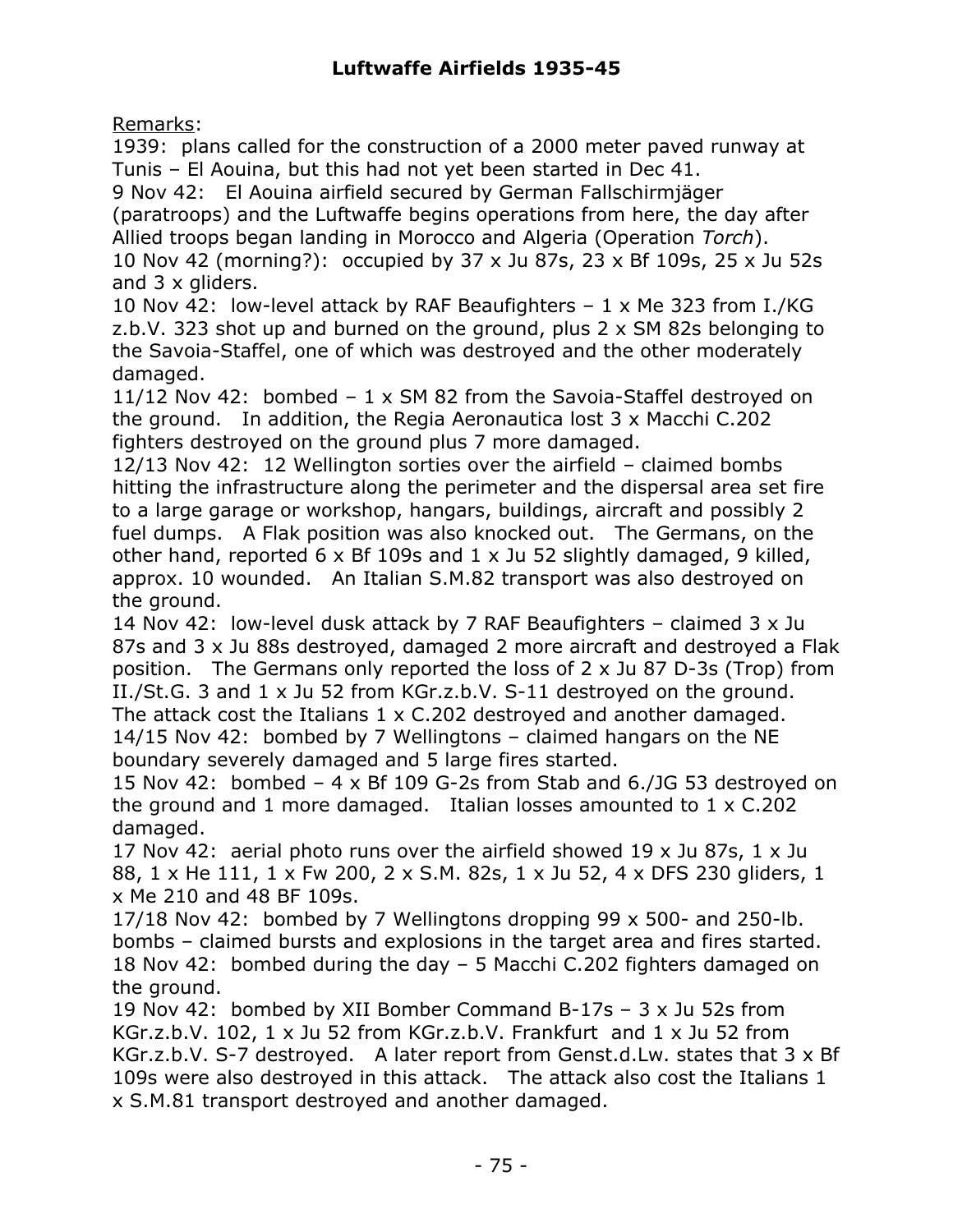21 Nov 42: bombed by B-17 Fortresses escorted by P-38 Lightnings – claimed 5 enemy aircraft destroyed, 5 more probably destroyed and a further 20 damaged on the ground.

28 Nov 42: bombed – 1 x Ju 52 from KGr.z.b.V. Wittstock destroyed on the ground. Additionally, an Italian S.M.81 was badly damaged and a C.202 fighter was lightly damaged.

1 Dec 42: bombed by 13 B-17 Fortresses – claimed bursts along the hangar line, in the nearby building area and among transport aircraft.

1/2 Dec 42: bombed by 6 out of a force of 18 RAF Bisleys (Blenheim V) – claimed bursts on the landing ground and a few small fires started.

2 Dec 42: low-level air attack by 9 A-20s and 12 B-26s escorted by 6 P-38 Lightnings – of the 50+ Axis aircraft counted on the ground, at least  $3 \times Ju$ 52s from KGr.z.b.V. Wittstock, 2 x Ju 52s from KGr.z.b.V. S-7 and 1 x Ju 52 from KGr.z.b.V. S-11 were destroyed. The attackers, claimed 15+ e/a hit, 1 hangar destroyed and fires started among the other hangars and buildings.

3 Dec 42: bombed by 9 D.B. 7 (A-20) light bombers escorted by 15 P-38 Lightnings – results were not observed.

4/5 Dec 42: bombed  $-1 \times$  Me 210 A-1 from III./ZG 1 destroyed on the ground as well as an Italian S.M.81.

15 Dec 42: airfield strafed – 2 x Macchi C.202 fighters damaged.

28/29 Dec 42: bombed  $-2 \times S.M.81$  transports destroyed on the ground. 29/30 Dec 42: 1 x C.202 fighter destroyed on the ground.

12 Jan 43: bombed - 2 x Ju 52s from KGr.z.b.V. Wittstock very badly damaged on the ground.

22 Jan 43: bombed 4 times during the day by B-17s, B-25s and B-26s  $-6x$ Bf 109 G-4 (trop) from II./JG 53, 7 x Bf 109 F-4s from 2.(H)/Aufkl.Gr. 14, 8 x Ju 52s from KGr.z.b.V. Wittstock, 4 x Ju 52s from KGr.z.b.V. 800, 4 x Ju 52s from KGr.z.b.V. Frankfurt, 1 x Ju 52 from KGr.z.b.V. S-7, 1 x Ju 52 from KGr.z.b.V. 600 and 1 x Ju 52 from IV./KG z.b.V. 1 destroyed or badly damaged on the ground along with a large number (600+) of military KIA and WIA as a result of direct hits on a large ammunition dump. The Italians lost 1 x C.202 fighter damaged, 1 x S.M.81 transport destroyed and 4 more damaged, 1 x S.M.82 transport destroyed and 9 more damaged, plus 1 x Fiat G.12 transport destroyed.

23 Jan 43: bombed – 1 x Bf 109 E-7 from Verbindungsstaffel Tunis damaged on the ground.

29 Jan 43: bombed by 11 B-26 Marauders with fighter escort – claimed buildings on the E side of the field destroyed and bursts scored among 30 single-engine aircraft parked nearby. The Italians reported 1 x S.M.82 transport damaged on the ground.

13 Feb 43: bombed by 13 B-26 Marauders with escort – claimed bursts among aircraft but results could not be observed due to clouds.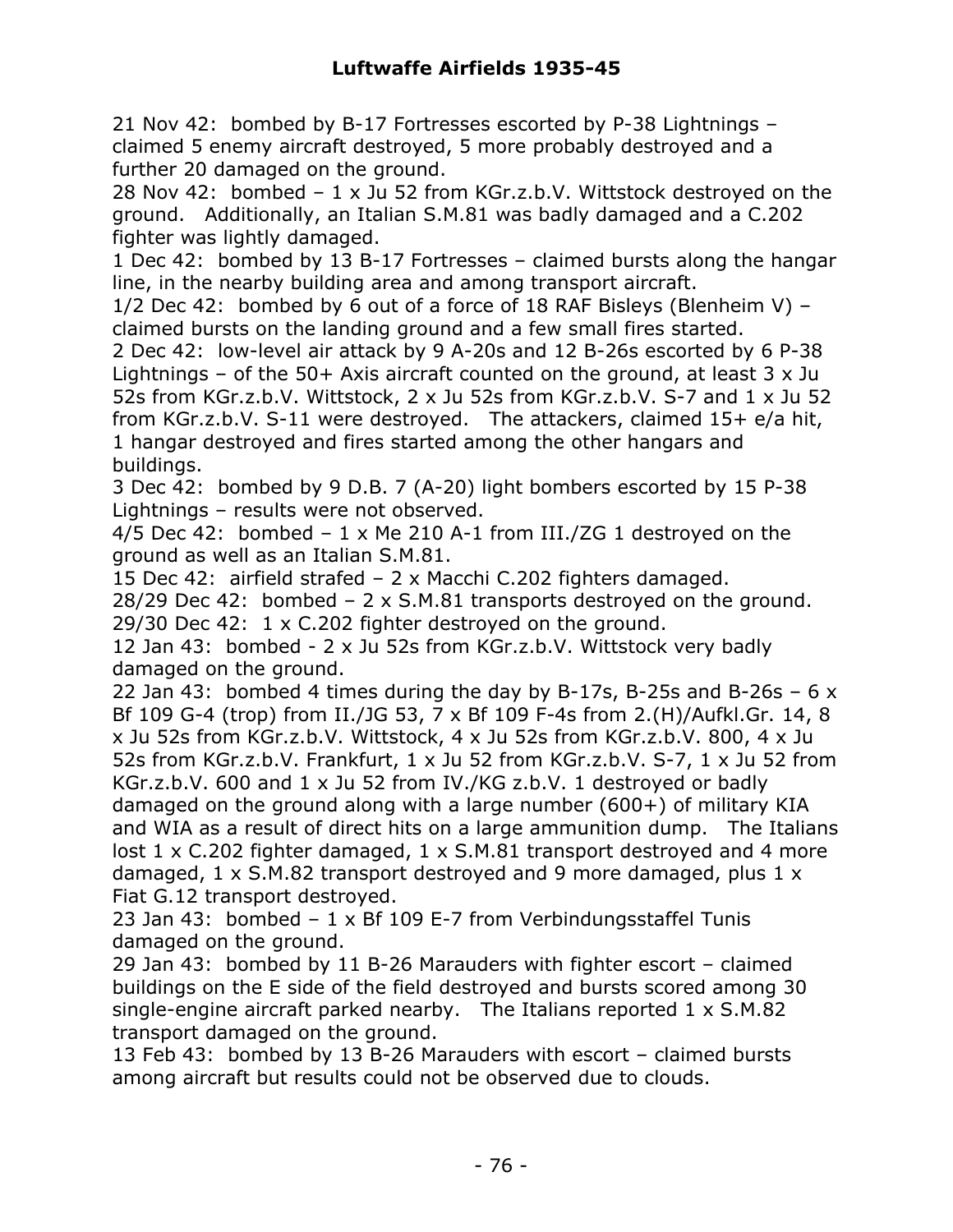24 Feb 43: bombed by 13 B-26 Marauders escorted by 21 Spitfires - 2 x Ju 52s from IV./KG z.b.V. 1 destroyed on the ground; 6 more Ju 52s and 1 x Bf 110 damaged; 14 German personnel WIA.

3 Mar 43: bombed in the afternoon by 19 B-17 Fortresses escorted by 24 P-38 Lightnings and 22 Spitfires – claimed bursts were observed in the target area. The Italians reported 1 x Fiat G.12 transport destroyed and 6 x S.M.82 transports damaged to one degree or another.

5 Mar 43: bombed by B-24s – 1 x S.M.82 transport destroyed on the ground.

10 Mar 43: hit by elements of 71 B-17 Fortresses dropping fragmentation bombs with many fires ignited among the aircraft and buildings  $-2 \times$  Me 323s from I./KG z.b.V. 323, 1 x Ju 52 from KGr.z.b.V. 600, 1 x Ju 52 from KGr.z.b.V. 800, 1 x Ju 52 from Flieger-Kp./Ln.-Rgt. 2, plus 1 x Ju 52 from Flieger-Kp./Ln.-Abt. Afrika destroyed on the ground. Italian losses were limited to 2 x S.M.82 transports destroyed.

18 Mar 43: bombed – 1 x S.M.82 transport severely damaged on the ground.

5 Apr 43: bombed by 23 B-17s - 1 x Me 323 from I./KG z.b.V. 323, 2 x Hs 129s from 8.(Pz)/Schl.G. 2 and 1 x Ju 52 from 4./Minensuchgruppe 1 moderately to badly damaged on the ground. Italian losses in this attack were 2  $\times$  S.M.82 transports and 3  $\times$  Fiat G.12 transports destroyed and 1  $\times$ C.200 fighter damaged.

14 Apr 43: bombed – 1 x Italian G.12 transport destroyed on the ground. 26 Apr 43: bombed by approx. 66 medium bombers  $-2 \times Bf$  109s destroyed, 3 x Bf 110s damaged, runway cratered and fuel stores destroyed. 5/6 May 43: bombed by elements of 35 Bisleys and 7 French LeO.45s – results not observed.

7 May 43: bombed and strafed by 48 P-40F Warhawks - 3 x Ju 52s from IV./TG 3 destroyed on the ground. An Me 323 from II./TG 5 was also blown up to prevent it from falling into enemy hands. City captured this date by Allied forces. Most of the airfield infrastructure was found to be damaged and much of it had to be rebuilt. A pierced steel plank runway was constructed as well as 2 prepared airstrips that were graded and rolled. The work was completed by Oct 43.

Operational Units:

*Italian* (Regia Aeronautica): 155º Gruppo CT (Nov-Dec 42); 161º Gruppo CT (Apr-May 43); 384ª Squadriglia Assalto (Jan-Mar 43).

*Luftwaffe*: II./St.G. 3 (Nov 42); half of III./ZG 2 (Nov 42);

Verbindungsstaffel Tunis (Nov 42 – Apr 43); 2.(H)/Aufkl.Gr. 14 (Nov 42 – Feb 43); II./JG 51 (Dec 42); 5./Schl.G. 1 (Dec 42); 8.(Pz)/Schl.G. 2 (Dec 42 – May 43); Flugbereitschaft Fliegerkorps Tunis (Apr 43);detachment of 4./Minensuchgruppe 1 (Feb-Apr 43).

Station Commands: Fl.H.Kdtr. E 25/IV (c. Nov 42 - May 43).

Station Units (on various dates - not complete): see above under Tunis.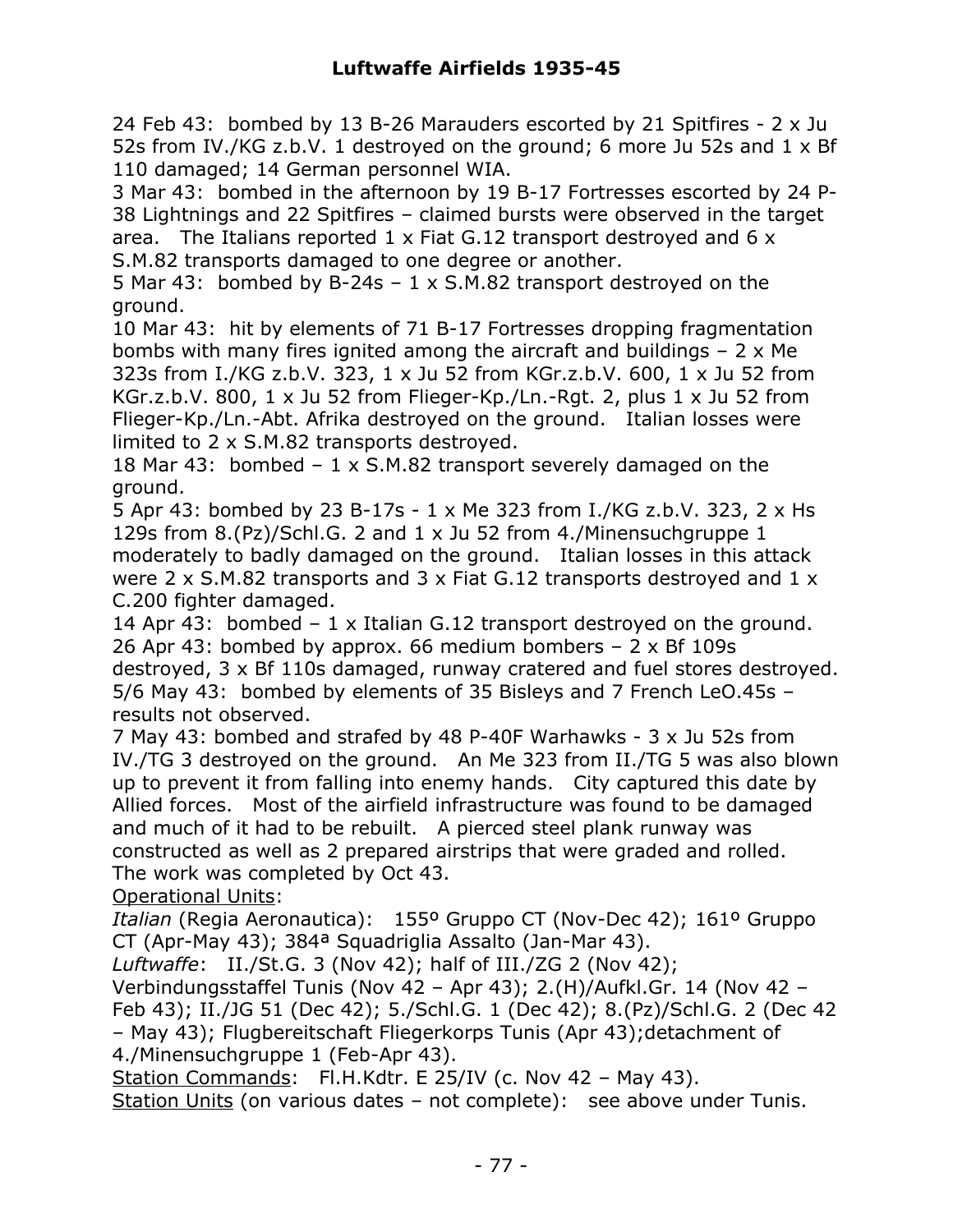[Sources: AFHRA A5263-A pp.327-28 (Tunisia 9 Apr 43 and updated 28 Nov 43); chronologies; BA-MA; NARA; PRO/NA; website wwii-photos-maps (OKL 1563); website ww2.dk]

**Tunis-Fochville** (TUN) (a.k.a. Ferryville/North, Megrine) (36 45 15 N – 10 14 10 E)

General: landing ground in N Tunisia 7.25 km SE of Tunis city center and 1.4 km SSE of the Tunis district or suburb of Mégrine. History: built during the war by the Axis to serve as a satellite and alternate landing ground for Tunis – El Aouina. Surface and Dimensions: natural surface of unstated dimensions. Infrastructure: none. Dispersal: no organized dispersal facilities.

Remarks:

8 Apr 43: Fochville landing ground in use by Me 323 6-engine *Gigant* transports from I./KG z.b.V. 323, which was based at Pomigliano near Naples.

9 Apr 43: 8 x Fw 190s being transferred here.

12/13 Apr 43: bombed by 20 Wellingtons – results not stated.

28 Nov 43: improvements built by the Allies after May 1943 included 2 parallel prepared airstrips measuring  $1666 \times 50$  yards and  $1110 \times 50$  yards, both aligned NW/SE.

[Sources: AFHRA A5263-A p.329 (Tunisia 28 Nov 43); chronologies; BA-MA; NARA; PRO/NA; website wwii-photos-maps (OKL 1720); website ww2.dk]

**Tunis-Kheireddine** (TUN): see Tunis-Carthage.

# **U**

**Utique** (TUN): see Protville No. 3.

## **V**

**Victoria** (TUN): see Souk el Khemis – Victoria.

### **W**

**Waterloo** (TUN): see Souk el Khemis – Waterloo.

### **Z**

**Zaghouan** (TUN) (a.k.a. Zaghwän) (c. 36 24 N – 10 08 E)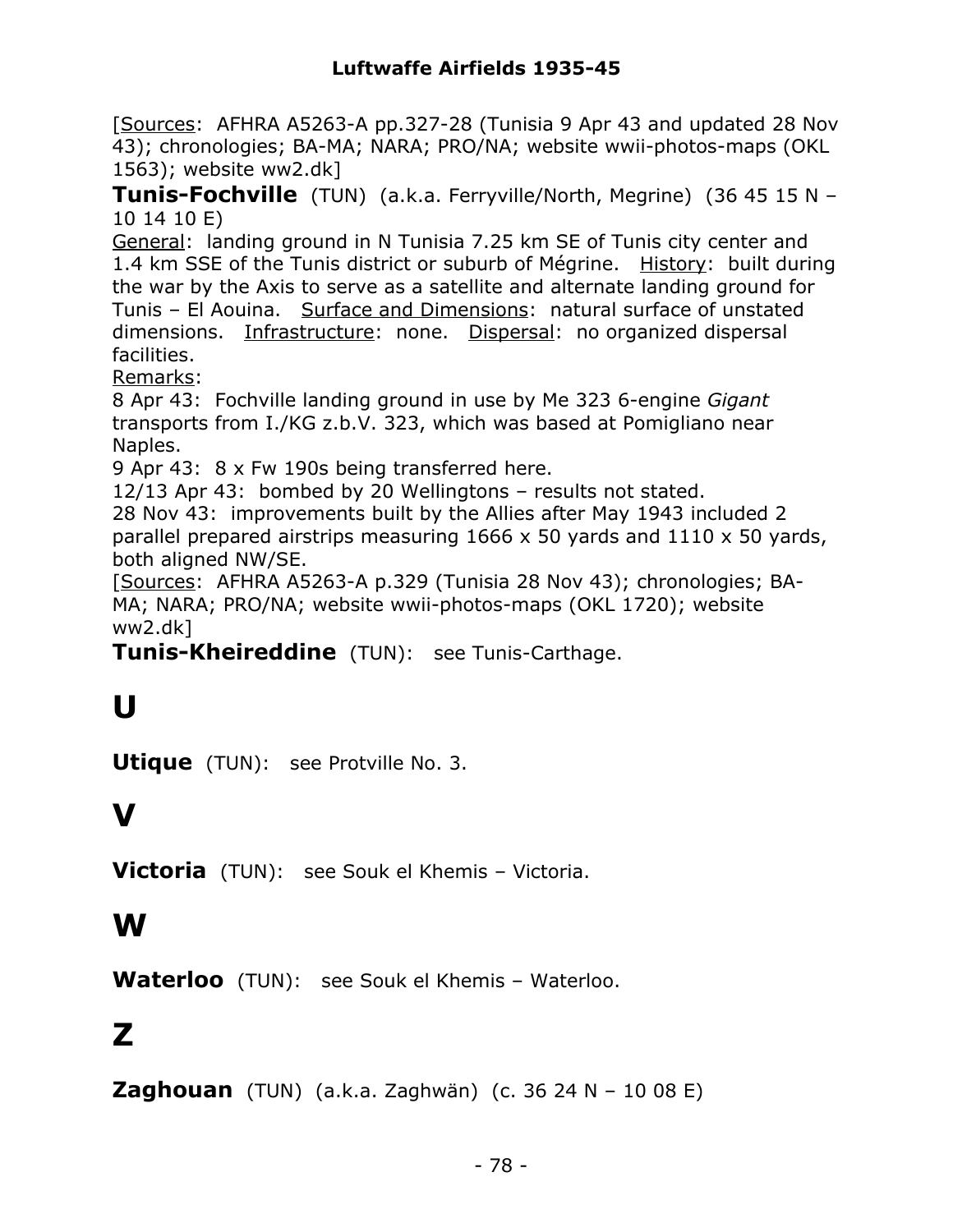General: emergency landing ground or landing ground in N Tunisia 45 km S of Tunis. Exact location in respect to the town of Zaghouan not

determined. History: no Axis connection found so presumably built by the Allies.

[Sources: AFHRA A5263-A pp.256-61, 271-77 (Tunisia 28 Nov 43); chronologies; BA-MA; NARA; PRO/NA; website ww2.dk]

#### **Zannouch** (TUN) (c. 34 28 N – 09 02 E)

General: landing ground in C Tunisia approx. 160 km WSW of Sfax and 25 km ENE of Gafsa. Exact location around Zannouch not determined. Rated for medium bombers. History: no Axis aviation connection found, except that he was in Axis hands from mid-February to mid-March 1943, so presumably built by the Allies in spring 1943.

Remarks:

17 Mar 43: Zannouch retaken by CCA U.S.  $1<sup>st</sup>$  Armored Division. [Sources: AFHRA A5263-A pp.256-61, 271-77 (Tunisia 28 Nov 43); chronologies; BA-MA; NARA; PRO/NA; website ww2.dk]

**Zaouen** (TUN): see Souk el Khemis – Zaouen.

**Zarzis** (TUN) (33 30 00 N – 11 07 00 E)

General: landing ground in SE Tunisia 375 km SSE of Tunis, 102 km ESE of Gabes and just SE of Zarzis town center. The Zarzis lighthouse was at the E corner of the landing ground. Rated for bombers during the dry summer months only. History: listed in June 1934 as a French military ELG with dimensions of 700 x 600 meters with no infrastructure or facilities. Not listed in German airfield directories for Tunisia so probably not used by the Axis. Surface and Dimensions: graded beach sand surface measuring approx. 1240 x 465 meters (1355 x 510 yards). Fuel and Ammunition: no details found but probably had some limited fuel storage. Infrastructure: had 1 medium hangar and an operations building. Dispersal: no organized dispersal facilities in Jan 43. Defenses: none noted.

Remarks:

22 Mar 43: unoccupied.

31 Mar 43: a shot-up USAAF B-25 crash landed here.

[Sources: chronologies; BA-MA; NARA; PRO/NA; website wwii-photos-maps (OKL 1500 series); website ww2.dk]

**Zina** (TUN) (a.k.a. Dai Zina) (c. 36 24 N – 10 28 E)

General: 3 landing grounds in Tunisia, Zina/Main, Zina No. 1 and Zina No. 2 located approx. 12 km W of Hammamet in NE Tunisia. These were Allied landing grounds and no connection to Axis air units or aircraft has been found.

[Sources: AFHRA A5263-A pp.256-61, 271-77 (Tunisia 28 Nov 43); chronologies; BA-MA; NARA; PRO/NA; website ww2.dk]

**Zitouna** (TUN) (not found)